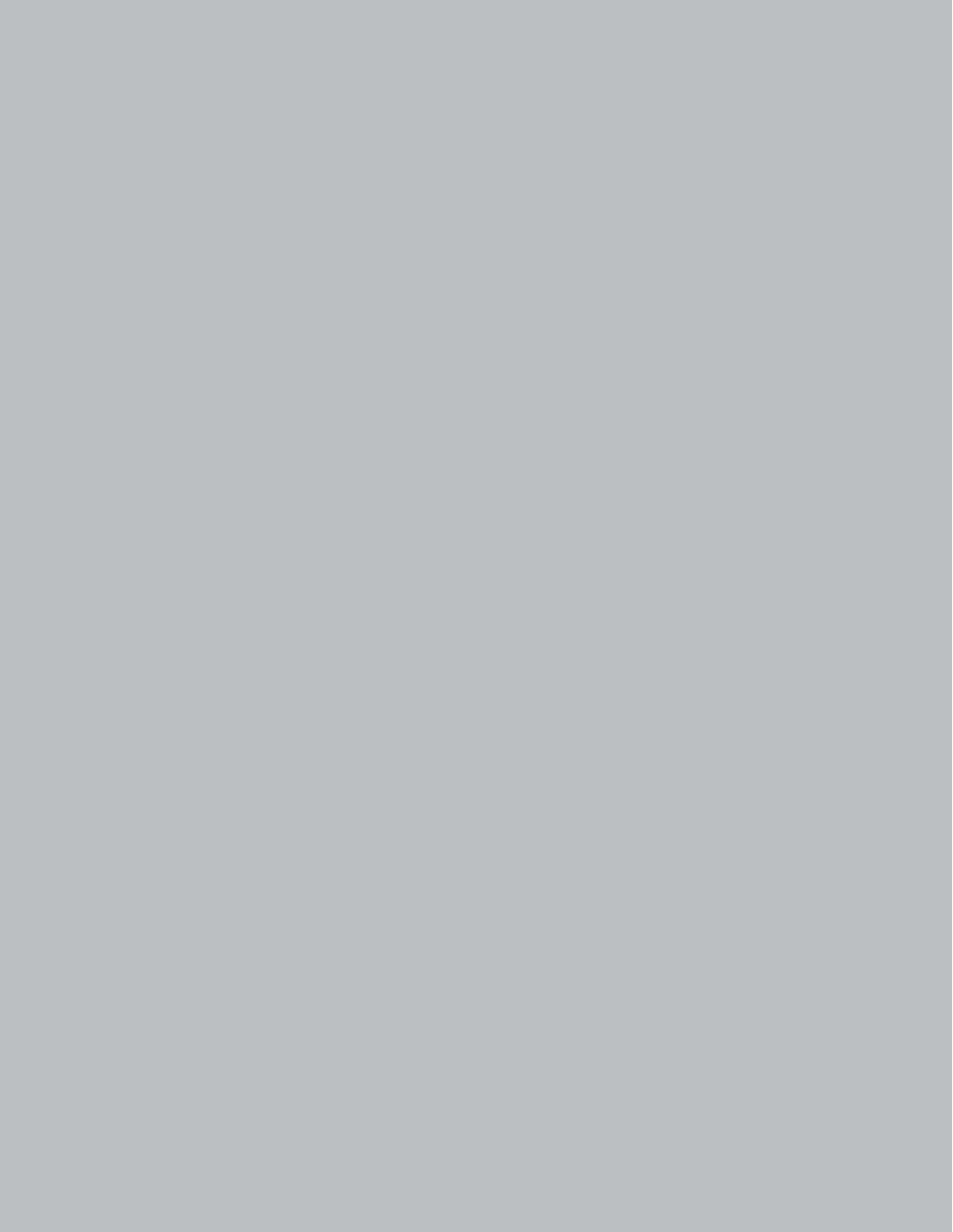## President Obama's Record of Dismantling Immigration Enforcement 2009 – 2015

REVISED FEBRUARY 2016

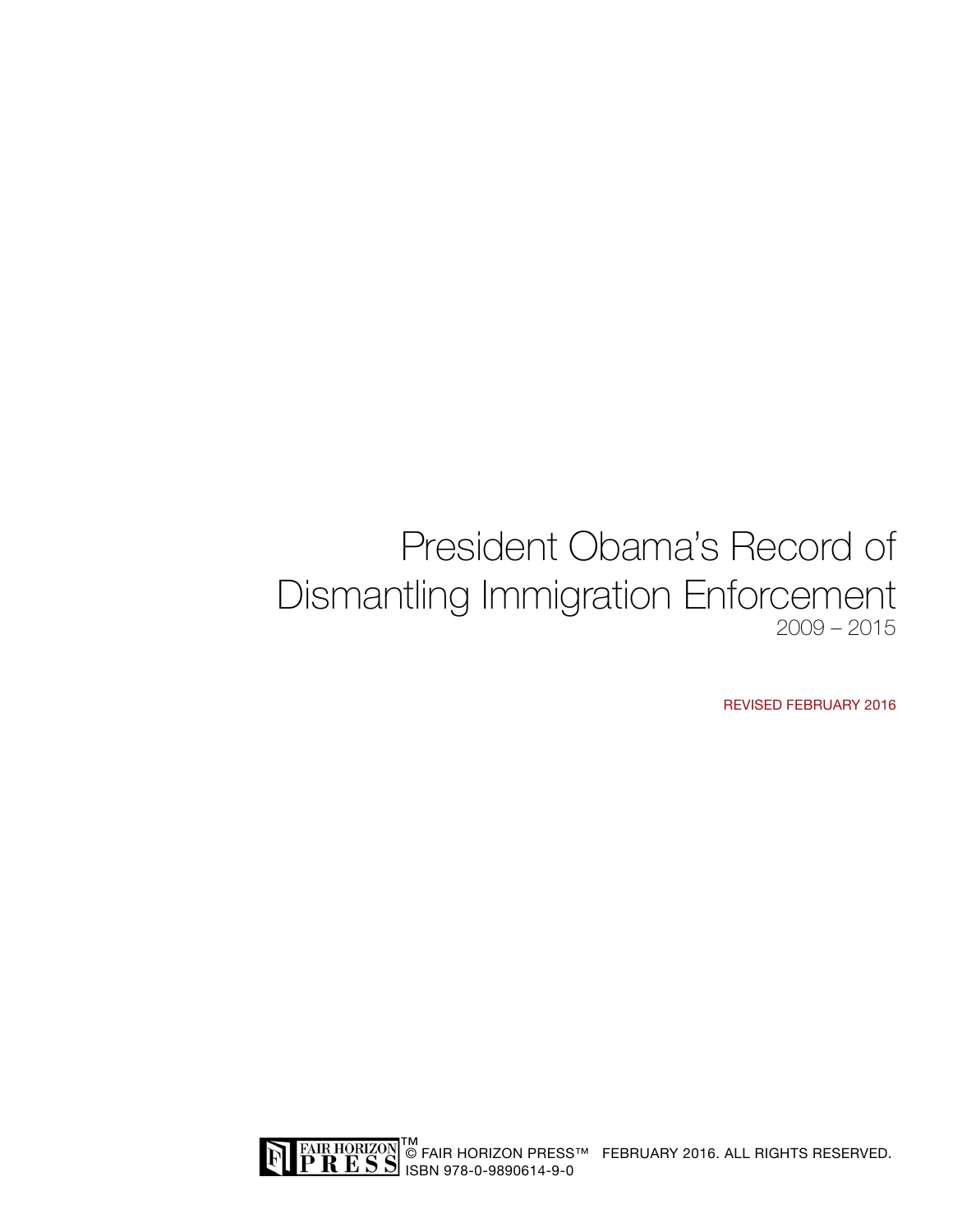The Obama administration's strategy is to count on the fact that the public and the media will not take notice of each individual and incremental step they are taking to undermine immigration enforcement and grant de facto amnesty to as many illegal aliens as possible.This report exposes the strategy and the policy objectives behind it.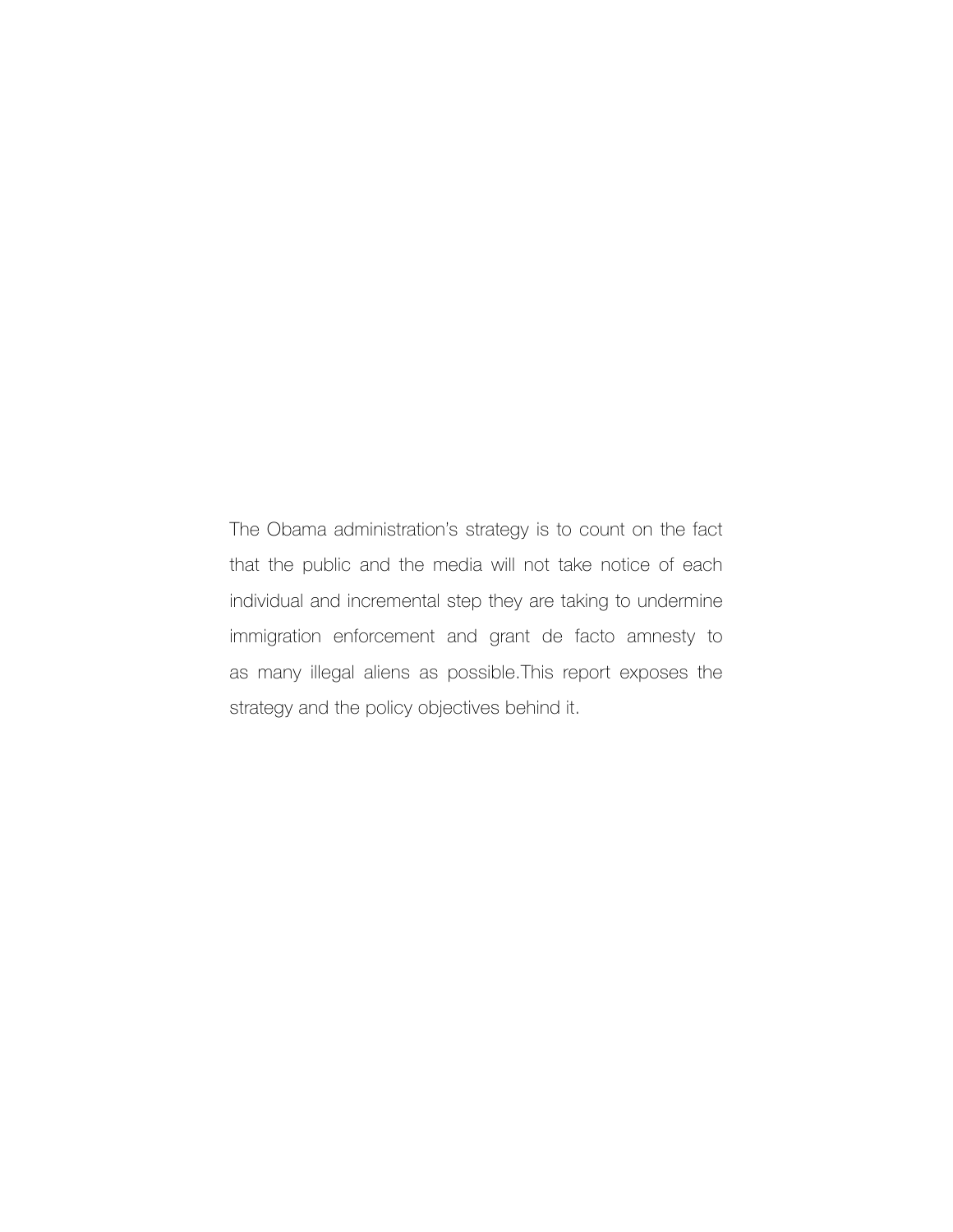# REWO

President Barack Obama came to office in 2009 and pledged that during his first year of office he would enact amnesty legislation for illegal aliens living in the U.S. That, of course, did not happen—not because of any lack of ideological commitment on the part of the President, but because of pragmatic considerations. Only two years earlier, then Senator Obama watched as President George W. Bush tried to toss the American people into the boiling cauldron of comprehensive amnesty in 2007. It didn't work. Voters angrily crashed the Capitol switchboard on the day the Senate was set to vote and as a result, 14 Democrats joined 39 Republicans to vote down the amnesty legislation.1 As President, Obama concluded—correctly—that there just is not an appetite in Congress for another politically bruising fight over comprehensive immigration "reform."

Understanding that Members of Congress ultimately would not ignore the unequivocal objections of their constituents to amnesty, the Obama administration opted to adopt a strategy of dismantling immigration enforcement in order to achieve the same ends. The administration hoped that while the American people were focused on unemployment, crashing real estate values, banking scandals, health care reform, foreign policy crises, and countless other issues, they would not notice what was actually taking place.

This report details how the Obama administration has carried out a policy of de facto amnesty for millions of illegal aliens through executive policy decisions. Since 2009, the Obama administration has systematically gutted effective immigration enforcement policies, moved aggressively against State and local governments that attempt to enforce immigration laws, and stretched the concept of "prosecutorial discretion" to a point where it has rendered many immigration laws meaningless. Remarkably, the administration has succeeded in doing all this without much protest from Congress.

Thus, despite the fact that the U.S. Constitution grants Congress plenary authority over immigration policy, the Executive Branch is now making immigration policy unconstrained by constitutional checks and balances. This report chronologically highlights the process that has unfolded over Obama's presidency. A review of the Obama administration's record shows:

- The administration's conscious effort to end policies that effectively enforce and deter illegal immigration. This includes the cessation of meaningful worksite enforcement against employers who hire illegal aliens and the removal of the illegal workers. It also includes ending effective partnership programs with state and local governments, such as the 287(g) program, that provide a structure through which state and local agencies may enforce immigration laws.
	- The administration's intimidation of State and local governments determined to enforce federal immigration laws. President Obama has turned the Department of Justice into the administration's attack dog, filing lawsuits against states that pass their own immigration enforcement laws. When lawsuits fail, the Department's Civil Rights division launches meritless investigations designed to harass local governments and officials who attempt to enforce the law.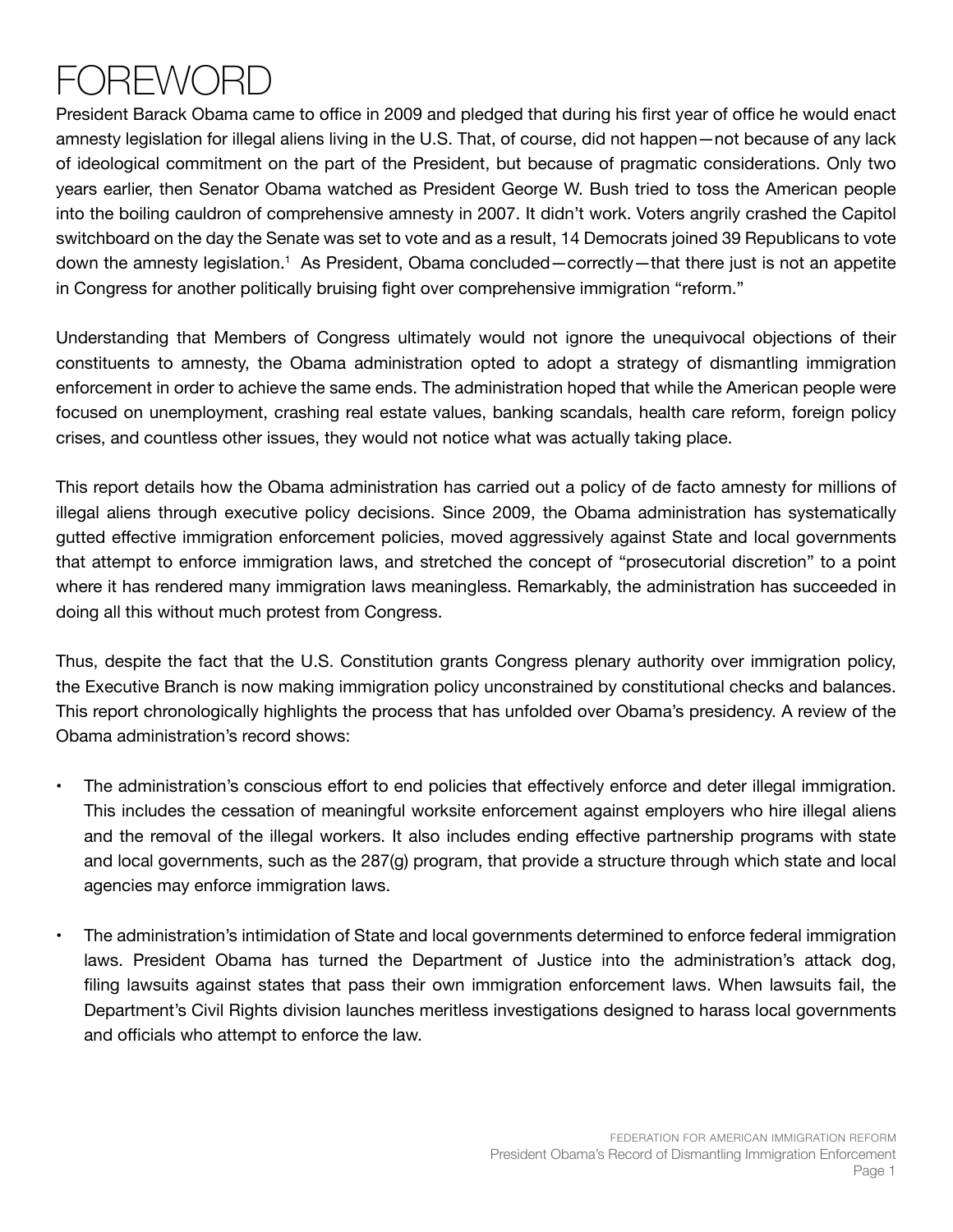- The administration's brazen efforts to grant amnesty to illegal aliens through executive fiat. First, ahead of his 2012 reelection bid, President Obama created Deferred Action for Childhood Arrivals (DACA), an amnesty program for so-called DREAMers that granted deferral from deportation and work authorization. Then, after winning reelection, President Obama teamed up with the Gang of Eight to ram a mass amnesty guest worker bill through Congress despite the overwhelming objections from the American people. After that effort failed, President Obama claimed he had even more executive power—despite saying 22 times he did not—and expanded DACA and created the Deferred Action for Parents of Americans (DAPA), an executive amnesty program for the illegal alien parents of citizen children.
- The administration's dependence on illegal alien advocates to make U.S. immigration policy for the Executive Branch. President Obama has placed strident amnesty advocates in key positions throughout his administration. These appointees have worked openly with advocacy groups to shape a series of policies that amount to backdoor amnesty.
- Outright deception on the part of the administration designed to convince the American public that immigration laws are being vigorously enforced. The Obama administration repeatedly engages in efforts to inflate its record of deporting illegal aliens. These deceptive practices include the release of data that is later exposed to be inaccurate. The Departments of Justice and Homeland Security carefully select data to claim that our "borders are more secure than ever," even as violence along the southern border escalates to alarming proportions.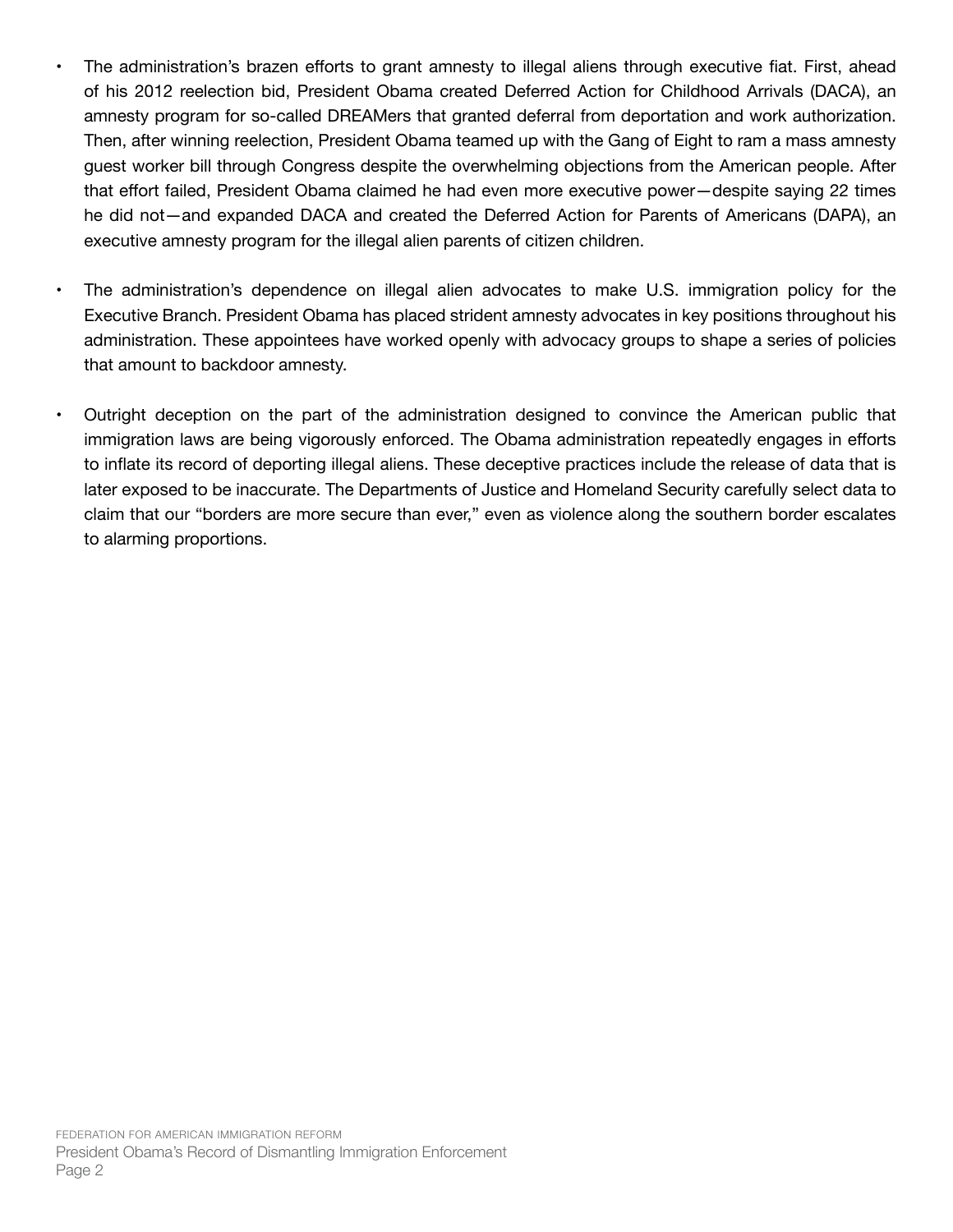## JANUARY 29

Napolitano Delays E-Verify Requirement for Federal Contractors — Department of Homeland Security (DHS) Secretary Janet Napolitano delays the implementation of a rule requiring federal contractors with contracts over \$100,000 to use the E-Verify program from February 20 to May 21. The rule was promulgated to comply with executive order 13465 by President George W. Bush, which directed federal agencies to require those they contract with to verify the work authorization of their employees.<sup>2</sup> The original deadline for the rule's implementation was January 15, 2009, but it was delayed due to a lawsuit filed by the U.S. Chamber of Commerce.3

#### FEBRUARY 18

President Expresses Support for Amnesty - While appearing on a Spanish language radio show, the President reasserts his support for granting widespread amnesty to illegal aliens. He also acknowledges that "politically, it's going to be tough" and says "some wonderful people on my White House staff" are already working on the issue.<sup>4</sup>

#### MARCH 18

Obama to Work with Congressional Hispanic Caucus to Address their Immigration Concerns — In an address to the Congressional Hispanic Caucus (CHC), President Obama expresses his intention to work closely with the organization to "address immigration concerns in both the short and long term." Later in the day, Obama reiterates his support for amnesty at a town hall forum.<sup>5</sup>

#### APRIL 1

Release of Illegal Aliens in Washington State Signals End of Worksite Enforcement The administration releases and grants work authorization to 28 illegal aliens previously arrested by U.S. Immigration and Customs Enforcement (ICE) agents during an investigation of the Yamato Engine Specialist plant in Bellingham, Washington. This event marks the administration's decision to actively dismantle worksite enforcement sending a clear message to illegal aliens that they will not be penalized for violating U.S. immigration law.<sup>6</sup>

#### APRIL 8

La Raza Lobbyist Turned White House Advisor: Amnesty Debate this Year — In an interview with *The New York Times*, White House Director of Intergovernmental Affairs Cecilia Muñoz, says the President "intends to start the [amnesty] debate this year."7

#### APRIL 16

Napolitano Delays E-Verify for Federal Contractors, Again — Once again, Secretary Napolitano gives federal contractors a pass and extends the deadline to comply with a regulation requiring the use of E-Verify. Compliance is delayed until June 30.<sup>8</sup>

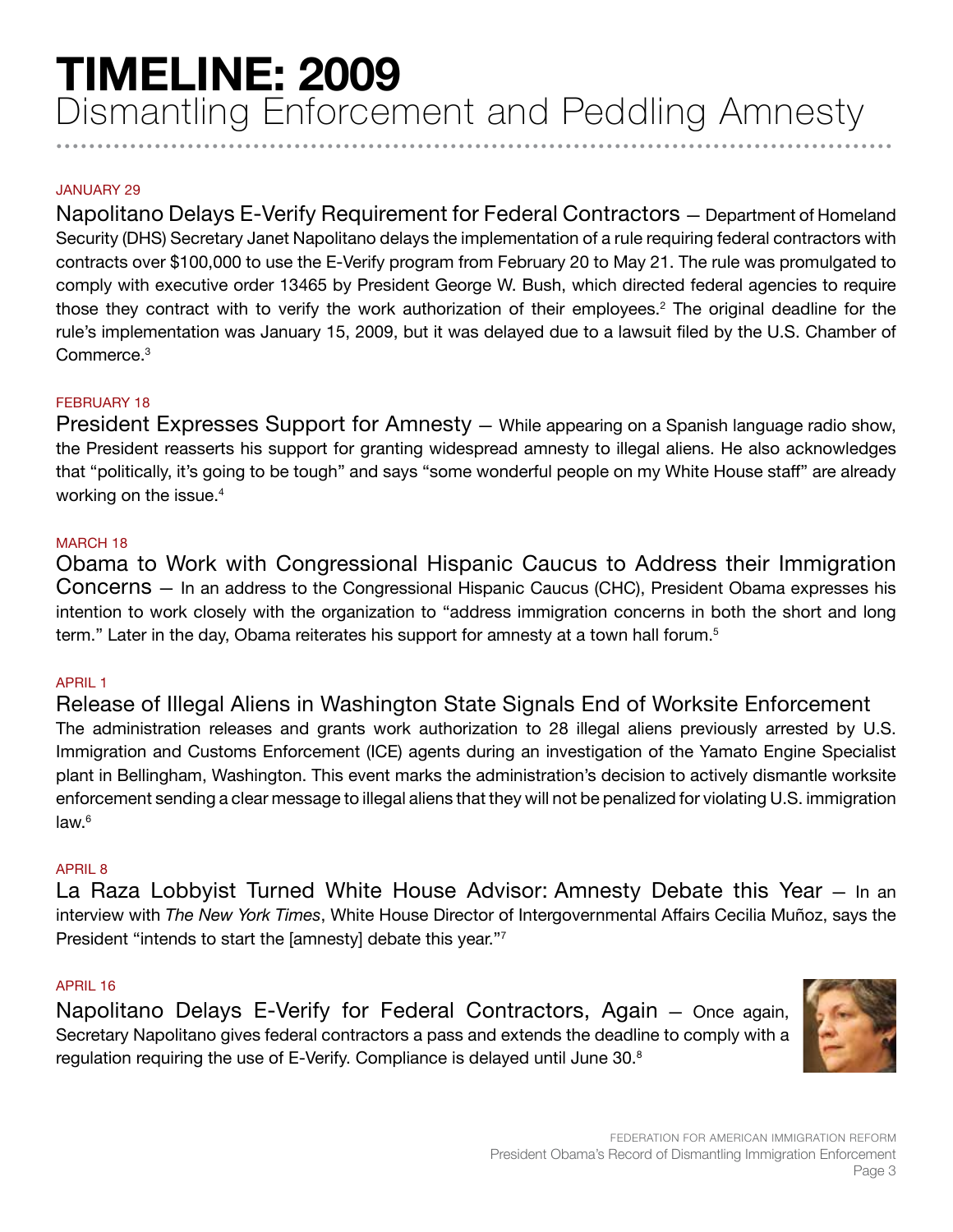

APRIL 16

Obama Meets with Mexican President, Discusses Amnesty — During a press conference in Mexico with President Felipe Calderon, President Obama reiterates his pledge to pass an amnesty bill.<sup>9</sup>

## APRIL 30

DHS Stops Effective Worksite Raids, Switches to Audits — ICE issues new worksite enforcement guidelines for all of its agents in the field. The new guidelines came as no surprise, given that Homeland Security Secretary Janet Napolitano announced after the successful enforcement action in Bellingham, Washington, that her Department would reexamine ICE's procedures more closely. While the guidelines focus on the need to criminally prosecute employers who hire illegal aliens, they do not offer anything new with respect to enforcement against employees.10

## MAY 6

Secretary Napolitano Voices Support for the DREAM Act — In testimony before the Senate Judiciary Committee, Senator Dick Durbin (D-Ill.) asks DHS Secretary Janet Napolitano for her opinion on the DREAM Act. Telling Durbin that "the DREAM Act is a good piece of legislation and a good idea," Napolitano replies that she supported it as governor of Arizona and supports it now.11

#### JUNE 3

Administration Delays E-Verify for Federal Contractors a 3rd Time — For a third time, DHS Secretary Napolitano delays compliance with a federal regulation requiring federal contractors to use E-Verify. The rule will finally be implemented on September 8, 2009.<sup>12</sup>

#### JUNE 25

President Holds Amnesty Summit — President Obama holds a closed-door summit with pro-amnesty Members of Congress to discuss immigration policy. In a media address after the meeting the President says the "Administration is fully behind an effort to achieve comprehensive immigration reform."13

## JULY 10

DHS Rewrites 287(g) Agreements to Curb Enforcement — DHS announces it is rewriting and standardizing the Memorandum of Agreements (MOA) with participating law enforcement agencies to ensure that 287(g) operations comport with ICE priorities, particularly the identification and removal of criminal aliens only. According to the administration, the new MOA will "address concerns that individuals may be arrested for minor offenses as a guise to initiate removal proceedings."<sup>14</sup>

#### JULY 22

Administration Discusses Dismantling Enforcement with Sanctuary City Police Obama administration officials attend another amnesty summit, this time in Phoenix with sanctuary city law enforcement representatives. The Police Executive Research Forum (PERF) hosts the summit and participants are highly critical of local enforcement tools like 287(g) and voice support for a massive guest worker program.<sup>15</sup>

#### AUGUST 10

On Second Trip to Mexico, Obama says Amnesty Moving by End of Year — On his second trip to Mexico in only four months, President Obama predicts that Congress will pass an amnesty bill in 2010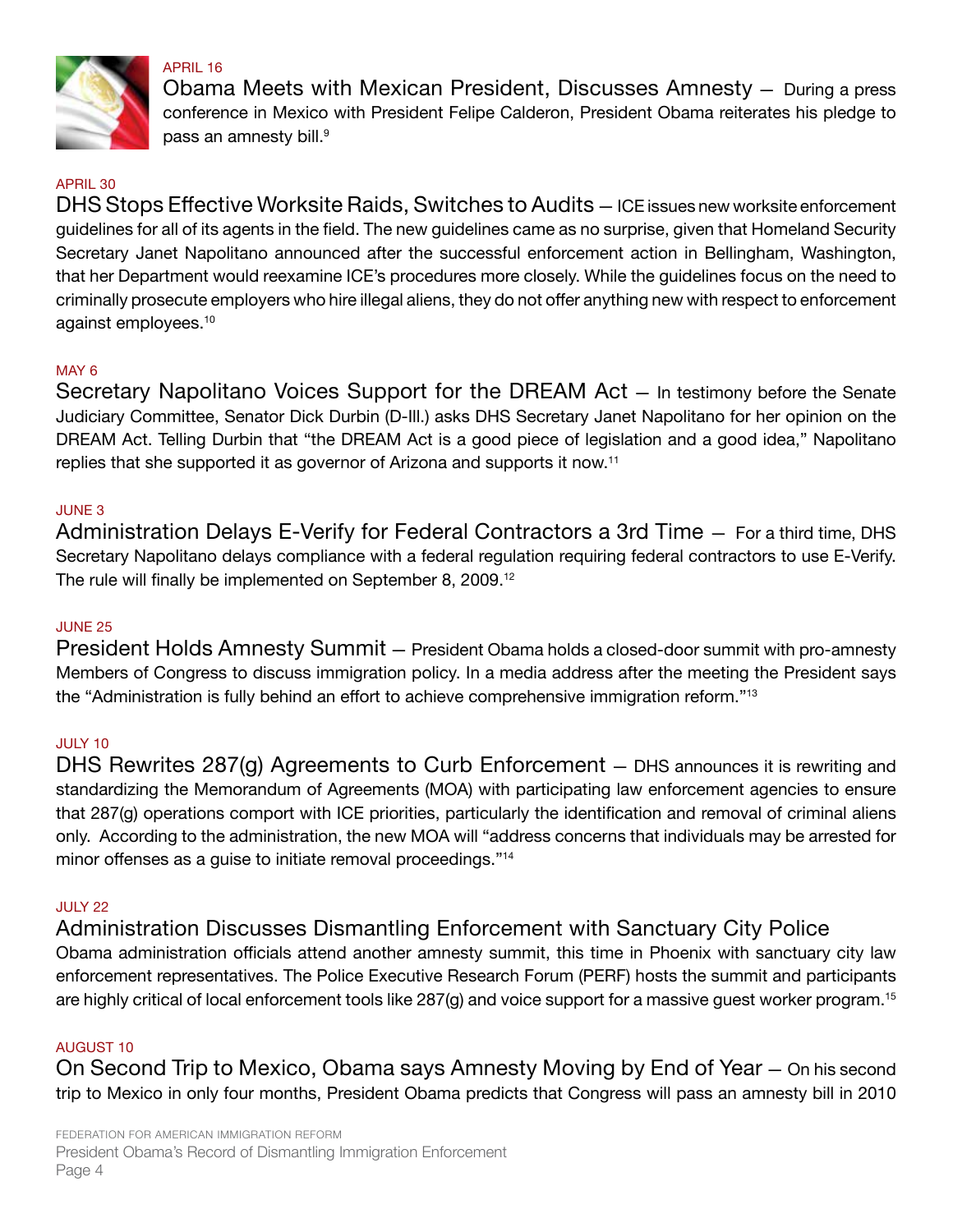and start moving the debate by the end of the year. He says, "Secretary Napolitano is coordinating these discussions."16

## OCTOBER 21

USCIS Director Reiterates Administration's Support of Amnesty — When asked during a press conference at the Foreign Press Center, "[W]hat do you think about the future of illegal immigrants?" U.S. Citizenship and Immigration Services (USCIS) Director Alejandro Mayorkas responds, "The President has spoken about his belief that a path to citizenship should be created as part of comprehensive immigration reform for a certain population of undocumented workers in this country today."<sup>17</sup>

#### NOVEMBER 13

Napolitano Lays Out Three-Step Immigration Plan, Step 1: Amnesty — DHS Secretary Napolitano describes the Obama administration's vision of immigration reform as a "three-legged stool" in a speech at the pro-amnesty think tank Center for American Progress. The so-called "stool" consists of: (1) a mass amnesty for the approximately 12 million illegal aliens currently living in the U.S.; (2) "improved legal flows for families and workers," which means a dramatic increase in legal immigration; and (3) empty promises of "serious and effective enforcement."18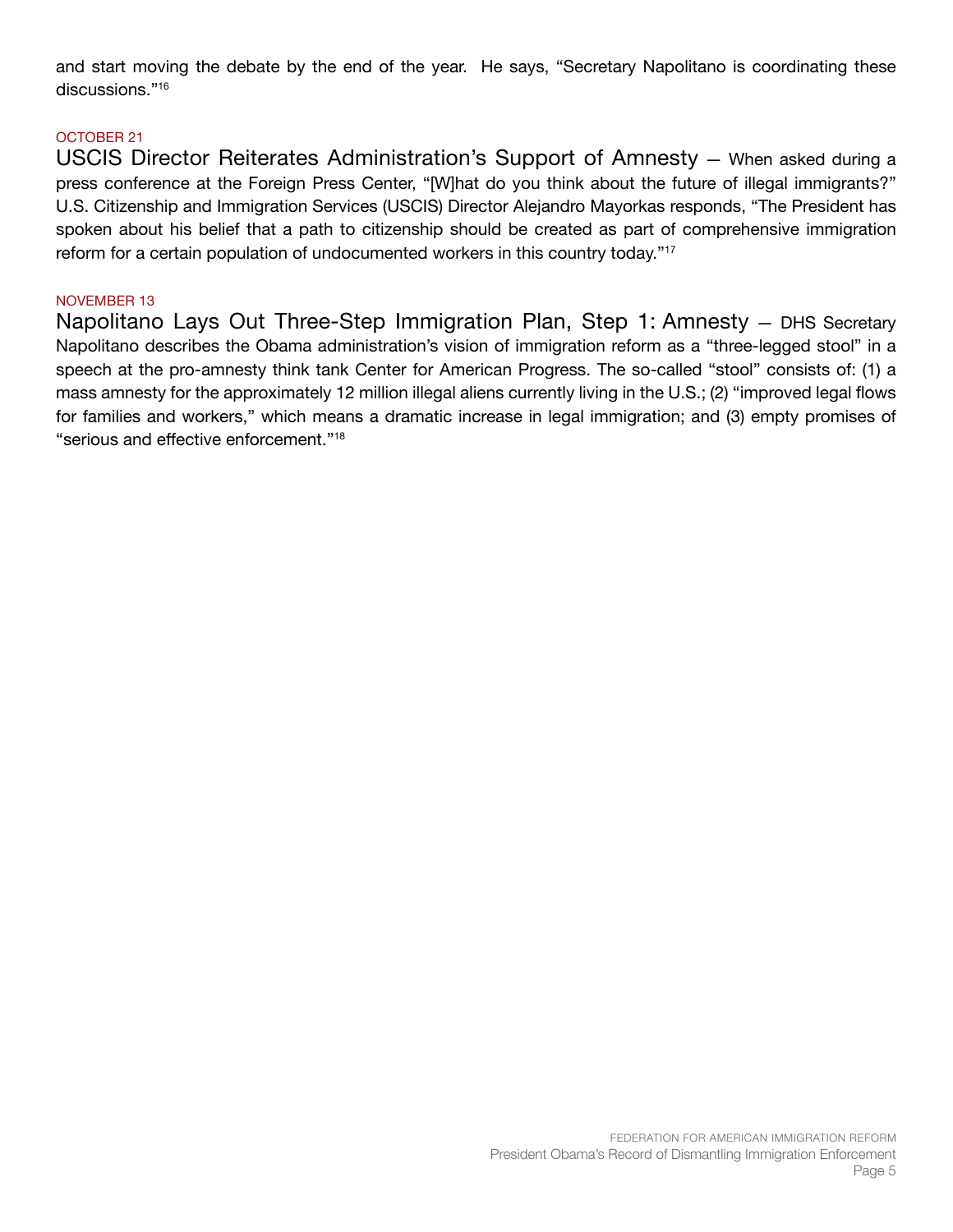## **TIMELINE: 2010** Preventing State and Local Enforcement

DEPARTMENT OF JUSTICE BECOMES INSTRUMENT OF INTIMIDATION

**......................................................................................................**

#### MARCH 4

DHS Inspector General: Administration Plan to Undermine 287(g) only Partially Complete — A report from DHS's Office of Inspector General (OIG) indicates that the Obama administration has only partially completed its plan to undermine state and local immigration enforcement by dismantling the 287(g) program. The OIG says the operations of 287(g) do not match the administration's new directives and makes numerous recommendations for ICE to fully implement the Obama administration's plan.<sup>19</sup>

## MARCH 17

## DOJ Threatens Employers Who Use E-Verify with Discrimination Investigations

Assistant U.S. Attorney General Thomas Perez, head of the Civil Rights Division at the Department of Justice (DOJ) and former board member of the open borders group CASA de Maryland, joins officials from USCIS to announce an information-sharing agreement that will increase investigations of employers who use E-Verify for possible discriminatory practices. Mr. Perez states that the new information will better enable DOJ to protect authorized workers from national origin or citizenship-status discrimination. Under the agreement, USCIS will share data from E-Verify queries, including citizenship status, with the DOJ Office of Special Counsel for Immigration Related Unfair Employment Practices (OSC) to assist them in identifying violations of the antidiscrimination provisions of the Immigration and Nationality Act (INA).<sup>20</sup>



## MAY 19

ICE Director Tells Agents not to Cooperate with Arizona — In an interview with the *Chicago Tribune*, ICE Director John Morton announces that his agency may not process illegal aliens transferred to the agency's custody by Arizona officials. Morton—the official charged with the interior enforcement of U.S. immigration laws—criticizes Arizona's new immigration law, SB

1070, and says "[t]he best way to reduce illegal immigration is through a comprehensive federal approach, not a patchwork of state laws."21

## MAY 27

ICE Email Reveals Luxury Living in New Detention Facilities — ICE, working with a private prison contractor, makes a number of changes and "upgrades" to nine detention facilities housing illegal aliens. An ICE email reveals that "low-risk" detainees will be able to have visitors stay for an unlimited amount of time during a 12-hour window, be given access to unmonitored phone lines, email, and free internet calling. Illegal alien detainees will also be entertained with movie nights, bingo, arts and crafts, dance and cooking classes, tutoring, and computer training.<sup>22</sup>

## JUNE 2

Obama Administration Challenges Arizona E-Verify Law — The Obama administration files an amicus brief on behalf of the U.S. Chamber of Commerce, asking the U.S. Supreme Court to strike down a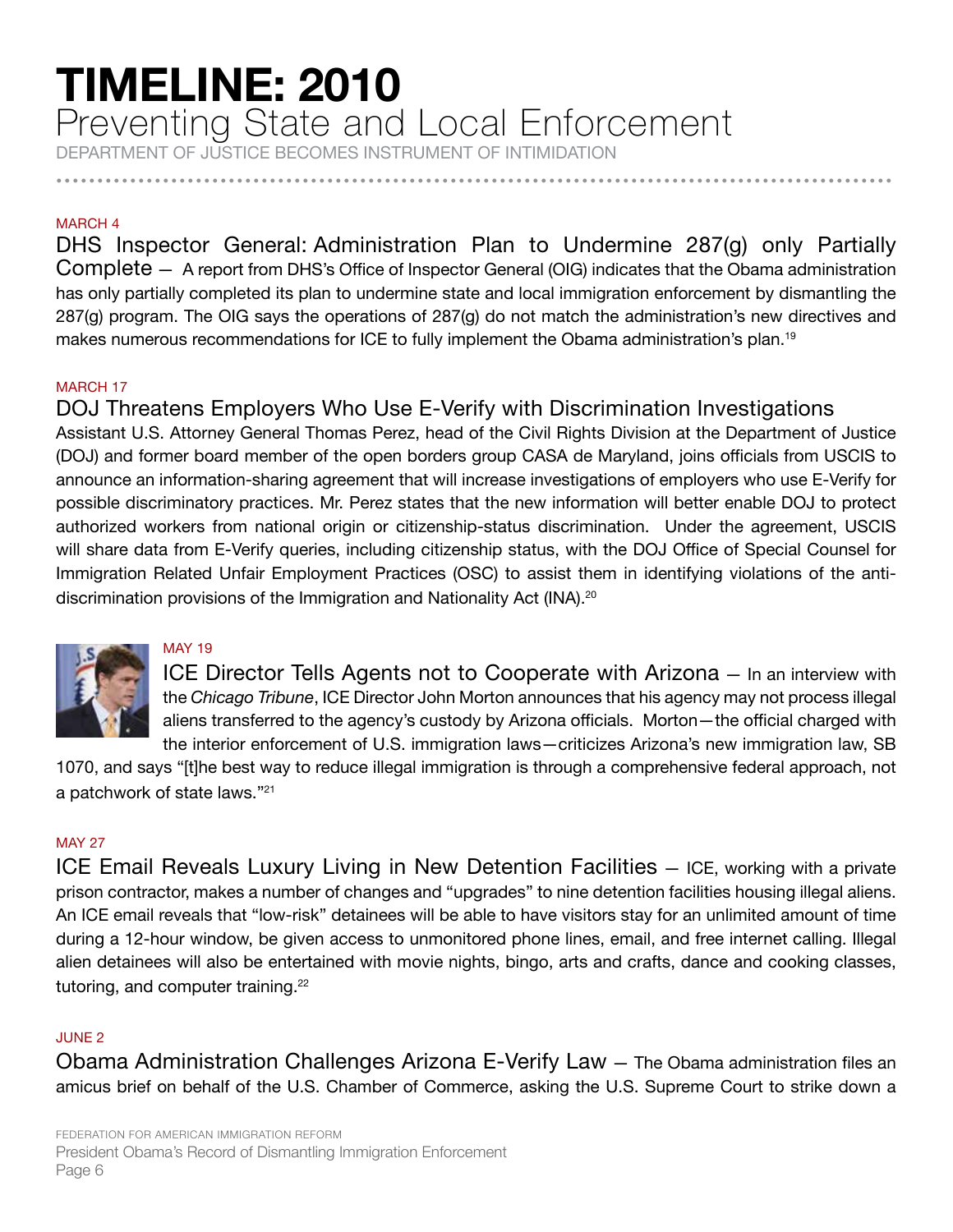2007 Arizona law that punishes employers who knowingly hire illegal aliens. "The Legal Arizona Workers Act," signed by then Arizona Governor Janet Napolitano, requires all Arizona employers to use the federal E-Verify system and allows Arizona to suspend and/or revoke the business licenses of employers who knowingly hire illegal aliens. The Chamber of Commerce filed a lawsuit in 2007 seeking to strike down the Arizona law, arguing that federal law preempts both provisions.<sup>23</sup>

## JUNE 17

Clinton Announces DOJ Will Sue Arizona Over S.B. 1070 — News breaks that U.S. Secretary of State Hillary Clinton announced during a recent interview with an Ecuadorian television station that the Administration "will be bringing a lawsuit" against Arizona to block the implementation of SB 1070, the state's immigration enforcement law passed in April 2010. The DOJ confirms this days later, its goal to intimidate other states from following Arizona's lead.<sup>24</sup>



## JUNE 25

ICE Union Unanimously Votes No Confidence in Leadership — The National ICE Council, the union that represents more than 7,000 detention and removal agents within ICE, unanimously casts a "Vote of No-Confidence" in ICE Director John Morton and Assistant Director of the ICE Office of Detention and Policy and Planning, Phyllis Coven. According to the union, the vote reflects "the growing dissatisfaction among ICE employees and Union Leaders that Director Morton and Assistant Director Phyllis Coven have abandoned the Agency's core mission of enforcing United States immigration laws and enforcing public safety, and have instead directed their attention to campaigning for programs and policies relating to amnesty…"25

## JUNE 26

Obama Names Sanctuary City Police Chief as Head of 287(g) Program — President Obama appoints an outspoken critic of local immigration enforcement as the new head of ICE's 287(g) program, which deputizes local law enforcement agents so that they are able to identify illegal aliens by allowing them to investigate a suspect's immigration status after an arrest has been made. Former Houston and Phoenix police chief Harold Hurtt has been highly critical of the very program he has been asked to lead. In 2008, Hurtt went so far as to describe the 287(g) program as a burden on local law enforcement agents who "don't want to be immigration officers." Hurtt also actively supported Houston's sanctuary policies.<sup>26</sup>

## JULY 1

Obama Uses University Speech to Resurrect Amnesty Push — Less than two months after Members of Congress from both sides of the aisle declared immigration reform dead in 2010, President Obama tries to resurrect legislation to grant amnesty to the approximately 12 million illegal aliens currently living in the United States. Speaking at American University in Washington, DC, Obama reiterates his support for a "pathway for legal status" for illegal aliens.<sup>27</sup>

## JULY 6

DOJ Files Complaint to Enjoin Arizona's S.B. 1070 — After months of speculation, President Obama's Justice Department officially files suit against Arizona to preliminarily enjoin the state's immigration enforcement law, SB 1070, from taking effect. The DOJ claims federal law preempts five sections of the Arizona law: Section 2 (status verification checks during lawful stops); Section 3 (alien registration crimes); Section 4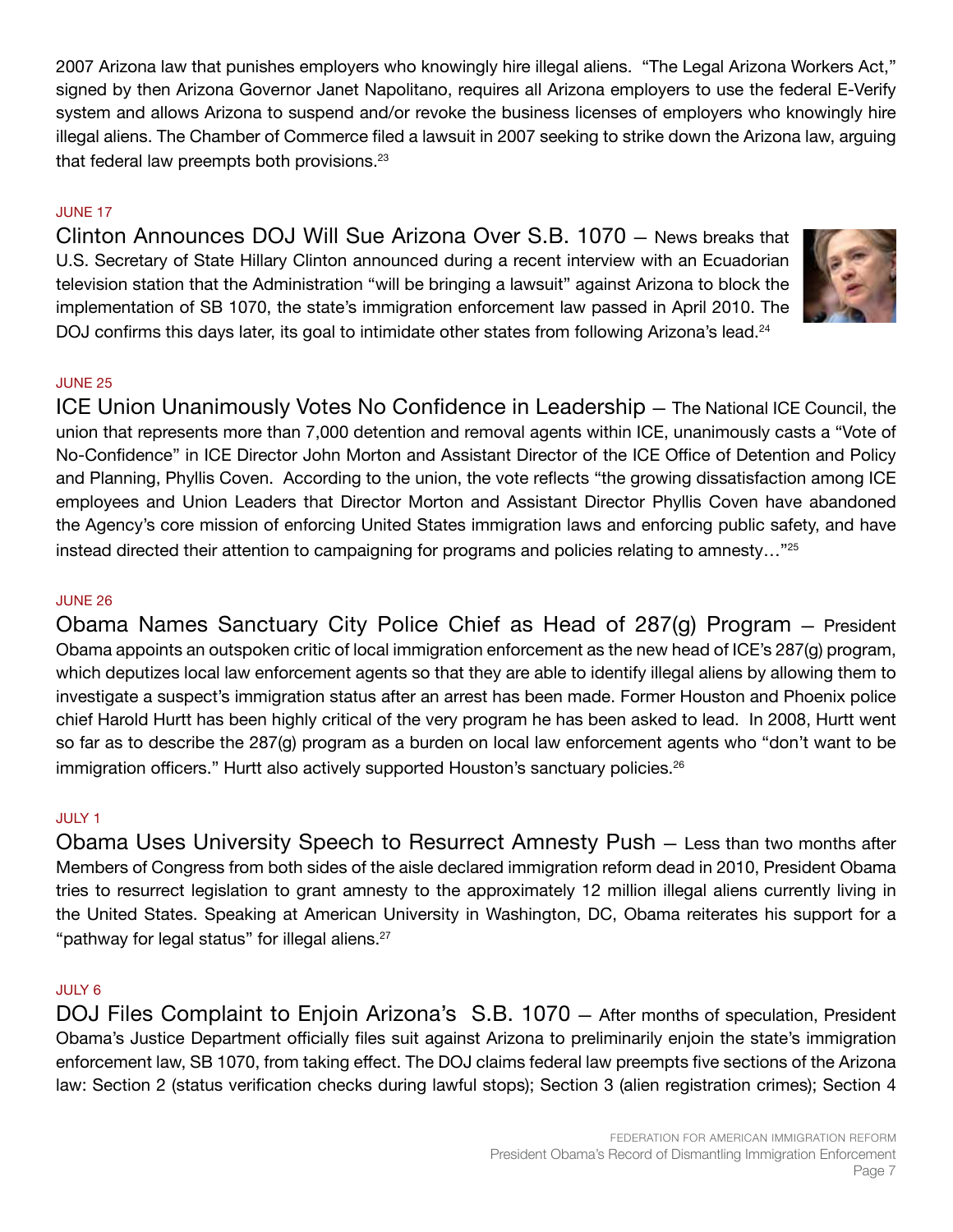(smuggling prohibition); Section 5 (unlawful seeking of work); and Section 6 (warrantless arrest of illegal aliens). Disregarding Congressional intent that federal immigration laws be enforced, the complaint states that if SB 1070 were to take effect, it would "conflict with and undermine the federal government's careful balance of immigration enforcement priorities and objectives."<sup>28</sup>

## JULY 14

Obama Administration Refuses to Sue Sanctuary Cities — A week after suing Arizona to block its immigration enforcement law, SB 1070, the DOJ says it will not sue sanctuary cities for openly defying federal immigration law. A Justice Department spokeswoman inexplicably argues, "There is a big difference between a state or locality saying they are not going to use their resources to enforce a federal law, as so-called sanctuary cities have done, and a state passing its own immigration policy that actively interferes with federal law."<sup>29</sup>

## JULY 28

Obama Adminstration Wins Federal Injunction Against Arizona — U.S. District Court Judge for the District of Arizona, Susan R. Bolton, issues her injunction of Sections 2, 3, 5, and 6 of SB 1070, handing a victory to the Obama administration in its war against state enforcement legislation. Judge Bolton adopts the DOJ's argument that executive branch priorities, rather than congressional intent, can preempt state law.<sup>30</sup>

## JULY 30

Leaked Agency Memo Reveals Intent to Grant Administrative Amnesty — An official USCIS memo reveals the administration's intent to circumvent Congress on immigration policy and grant amnesty administratively. In the memo, entitled "Administrative Alternatives to Comprehensive Immigration Reform," senior officials at USCIS offer Director Alejandro Mayorkas a variety of ways to "reduce the threat of removal for certain individuals present in the United States without authorization" and extend benefits and protections to many individuals and groups until amnesty is granted.<sup>31</sup>

## AUGUST

Immigration Officers Stop Detaining Illegal Aliens During Traffic Stops — ICE begins circulating a draft policy that would significantly limit the circumstances under which ICE would take custody of illegal aliens. The memo provides that immigration officers shall issue detainers — or official notification to local law enforcement agencies that ICE intends to assume custody of the alien — only after a law enforcement agency has independently arrested the alien for a criminal violation.<sup>32</sup>

## AUGUST 24

Homeland Security Begins Dismissing Deportation Cases — The *Houston Chronicle* reveals that DHS has begun to dismiss deportation proceedings against certain aliens. According to the paper, DHS began systematically reviewing thousands of pending immigration cases and moving to dismiss those filed against suspected illegal aliens without serious criminal records. The local Houston office of ICE is reviewing 2,500 cases and other ICE offices around the country are expected to follow suit. Subsequent reports by the *Chronicle* reveal the policy shift resulted in Texas immigration courts dismissing hundreds of deportation cases, increasing the rate of dismissal of such cases 700 percent between July and August of 2010.<sup>33</sup>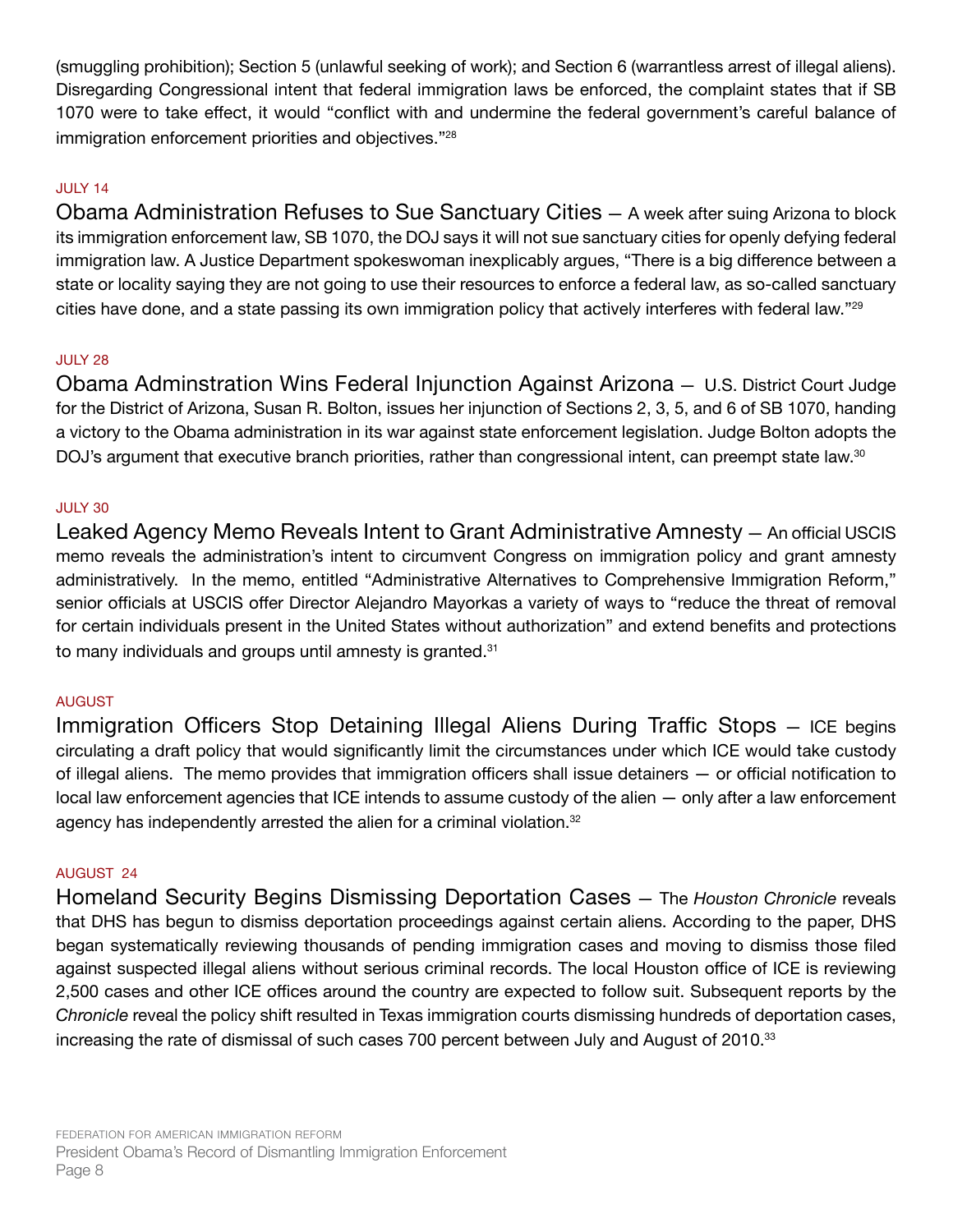#### SEPTEMBER 15

Obama Promises Hispanic Caucus He Will Fight for Amnesty — President Obama asserts that due to the failure to pass amnesty legislation "states like Arizona have taken matters into their own hands." He says he is fighting the Arizona law because he feels it was the wrong way to deal with this issue. According to the President, the Arizona law "interferes with federal immigration enforcement. It makes it more difficult for … local law enforcement to



do its job. It strains state and local budgets. And if other states follow suit, we'll have an unproductive and unworkable patchwork of laws across the country."34

#### SEPTEMBER 16

Memo: DHS Reveals Administrative Amnesty Plan — A 10-page memo leaked to *The American Spectator*, and dated February 26, 2010, details how DHS has "long envisioned" a two-phase amnesty program to legalize "those who qualify and intend to stay here." The first phase would include registration, screening, and the granting of "interim status that allows illegal aliens to work in the U.S." The second phase would grant legal permanent resident status (i.e. green cards) to those who meet additional requirements.<sup>35</sup>

#### OCTOBER 8

ICE Presents Misleading Deportation Data — According to ICE's deportation statistics, from October 2009 until September 2010 the agency deported 392,862 illegal aliens. Roughly half of the deportations—more than 195,000—were of *criminal* illegal aliens. However, Napolitano fails to mention that while the deportation of criminal illegal aliens has risen, the change in the total number of *overall* deportations is statistically insignificant. In fact, the number of deportations of non-criminal illegal aliens has decreased. $36$ 

#### DECEMBER 6

Public Learns Homeland Security Padded FY 2010 Deportation Numbers — In October, DHS announced it had "removed more illegal aliens than in any other period in the history of our nation" during the 2010 fiscal year. However, interviews and internal communications cited in *The Washington Post* indicate the Department's record number of 392,862 deportations (also called "removals") was padded. First, the article charges that ICE included 19,422 removals in FY 2010 that were really from the previous fiscal year. *The Post*  article also describes how ICE extended a Mexican repatriation program beyond its normal operation dates, adding 6,500 to the final removal numbers.<sup>37</sup>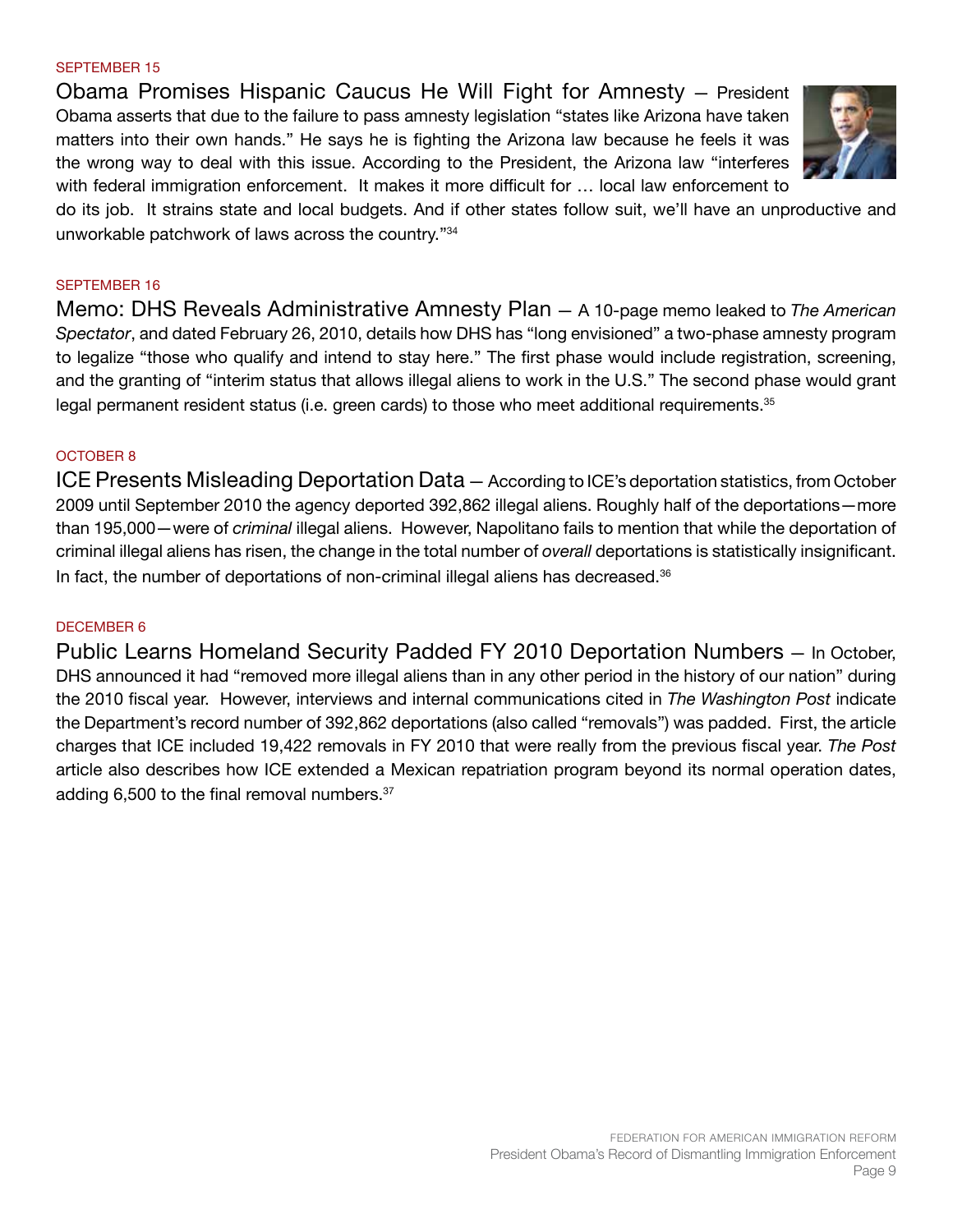# **TIMELINE: 2011** Rewriting the Rules

AMNESTY BY ADMINISTRATIVE ACTION **......................................................................................................**

#### JANUARY 25

Obama Promotes Failed DREAM Act in State of the Union Address — Less than a month after the Democrat-controlled Senate rejected the DREAM Act, President Obama uses his State of the Union address to renew the call for its passage. There are "hundreds of thousands of students excelling in our schools who are not U.S. citizens," he said. Many of these "live every day with the threat of deportation." Urging Congress to tackle illegal immigration "once and for all", the President says he is "prepared to work with Republicans and Democrats to protect our borders, enforce our laws and address the millions of undocumented workers who are now living in the shadows."38

## FEBRUARY 15



miles are under "operational control" along the southern border. The 2006 Secure Fence Act mandated that Homeland Security achieve and maintain operational control of the borders and defined "operational control" as "the prevention of all unlawful entries into the United States, including entries by terrorists, other unlawful aliens, instruments of terrorism, narcotics, and other contraband."39

## MARCH 2

Morton Memo #1: Administration Outlines Enforcement "Priorities"; Limits to Criminal Aliens — In a departmental memo, ICE Director John Morton outlines new enforcement priorities and encourages immigration agents to not enforce the law against illegal aliens who do not meet these priorities. Morton refers to this non-enforcement policy as the use of "prosecutorial discretion." The prioritized categories include: convicted criminals, terrorists, gang members, recent illegal entrants, and fugitive aliens. Additionally, the memo sets out guidelines for limiting detention for certain illegal aliens.<sup>40</sup>

#### MARCH 30

9/11 Commissioner Warns U.S. Needs Programs Put on Hold by Obama — Chairman of the 9/11 Commission, Tom Kean, testifies before the Senate Homeland Security Committee that "border security remains a top national security priority, because there is an *indisputable nexus* between terrorist operations and terrorist travel." He further explains that, "Foreign-born terrorists have continued to exploit our border vulnerabilities to gain access to the United States," and emphasizes that while the government has made some improvements, troubling vulnerabilities in border security remain. He recommends implementing US-VISIT and REAL ID-two programs the Obama administration refuses to execute.<sup>41</sup>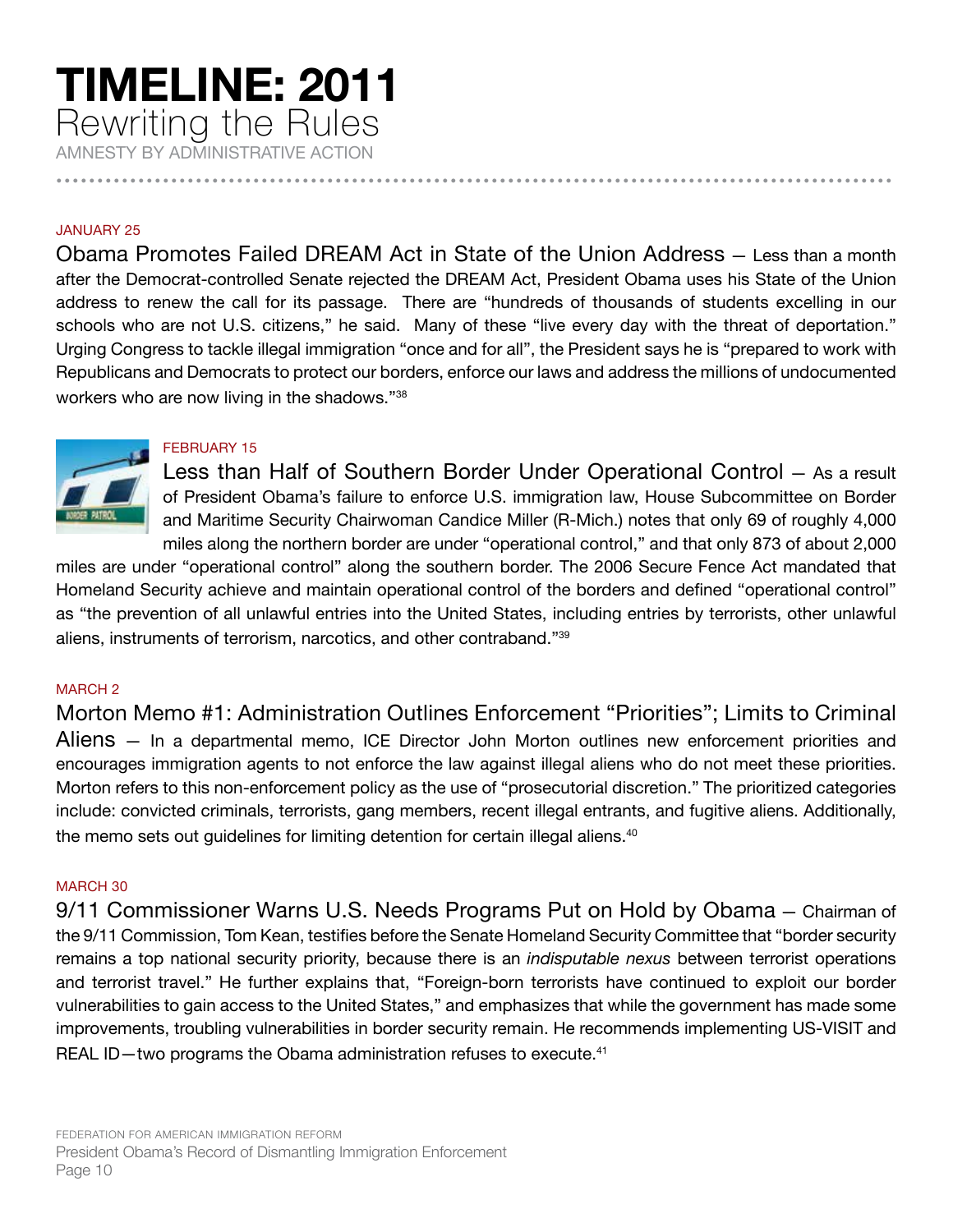#### APRIL 13

Obama Administration Exposed for Suspending Over 34,000 Deportations of Illegal Aliens in 2010 — According to data USCIS sent to Senator Chuck Grassley's (R-Iowa) office, DHS granted deferred action and humanitarian parole to 34,448 illegal aliens residing in the U.S. in fiscal year 2010.<sup>42</sup>

#### APRIL 19

President's Immigration "Stakeholders" Meeting Stacked with Amnesty Advocates President Obama hosts a meeting on immigration reform with 70 pro-amnesty guests including former Governor Arnold Schwarzenegger, New York City Mayor Michael Bloomberg, Los Angeles City Council President Eric Garcetti, Rev. Al Sharpton, and former Commerce Secretary Carlos Gutierrez. Although the White House press release on the meeting stated that the President planned to discuss how to "build a bipartisan consensus in Congress" on immigration reform, the White House failed to invite any Members of Congress, border state governors, or law enforcement representatives.43

#### APRIL 27

Border Smuggling So Severe, Feds Decline to Prosecute — Witnesses testify in front of the House Border and Maritime Subcommittee that due to massive illegal activity, federal prosecutors in districts along the Southwest border decline to charge drug smugglers and illegal border crossers unless the amount of narcotics and/or aliens smuggled into the country reaches a certain threshold.<sup>44</sup>

#### APRIL 28

Obama Hosts Celebrity Amnesty Meeting — On the heels of his pro-amnesty "stakeholders" summit, President Obama holds another immigration meeting at the White House, this time with celebrities from the Hispanic community to discuss "comprehensive immigration reform" and the failed DREAM Act. Notable attendees include actresses Eva Longoria and America Ferrera, television hosts Jose Diaz-Balart of *Telemundo* (the brother of U.S. Rep. Mario



Diaz-Balart (R-Fla.)) and Maria Elena Salinas of *Univision*, Emilio Estefan (husband of singer Gloria Estefan), and executive director of the pro-amnesty group Voto Latino, Maria Teresa Kumar. After the meeting, Longoria says, "We will be reintroducing [the DREAM Act] next week and hopefully get it to pass."45

#### APRIL 29

Obama Pushes DREAM Act in Commencement Speech — One day after the celebrity meeting, President Obama continues to push for the DREAM Act while delivering the commencement address at Miami Dade College in Florida. He tells the audience, "I know that several young people here have recently identified themselves as undocumented….And I will keep fighting alongside many of you to make the DREAM Act the law of the land." Senate Democrats reintroduce the bill on May 11.<sup>46</sup>

#### MAY 10

Obama Falsely Declares Border Secure — In a speech at the border in El Paso, Texas, President Obama tells Americans the border is secure. The President quickly follows these remarks by declaring that it is now time for Congress to pass "comprehensive" immigration reform. However, the fence is not complete, checks on both borders have decreased, and violence along the border continues. At the same time, a Rasmussen Report poll reveals that 64 percent of U.S. citizens believe the border is not secure.<sup>47</sup>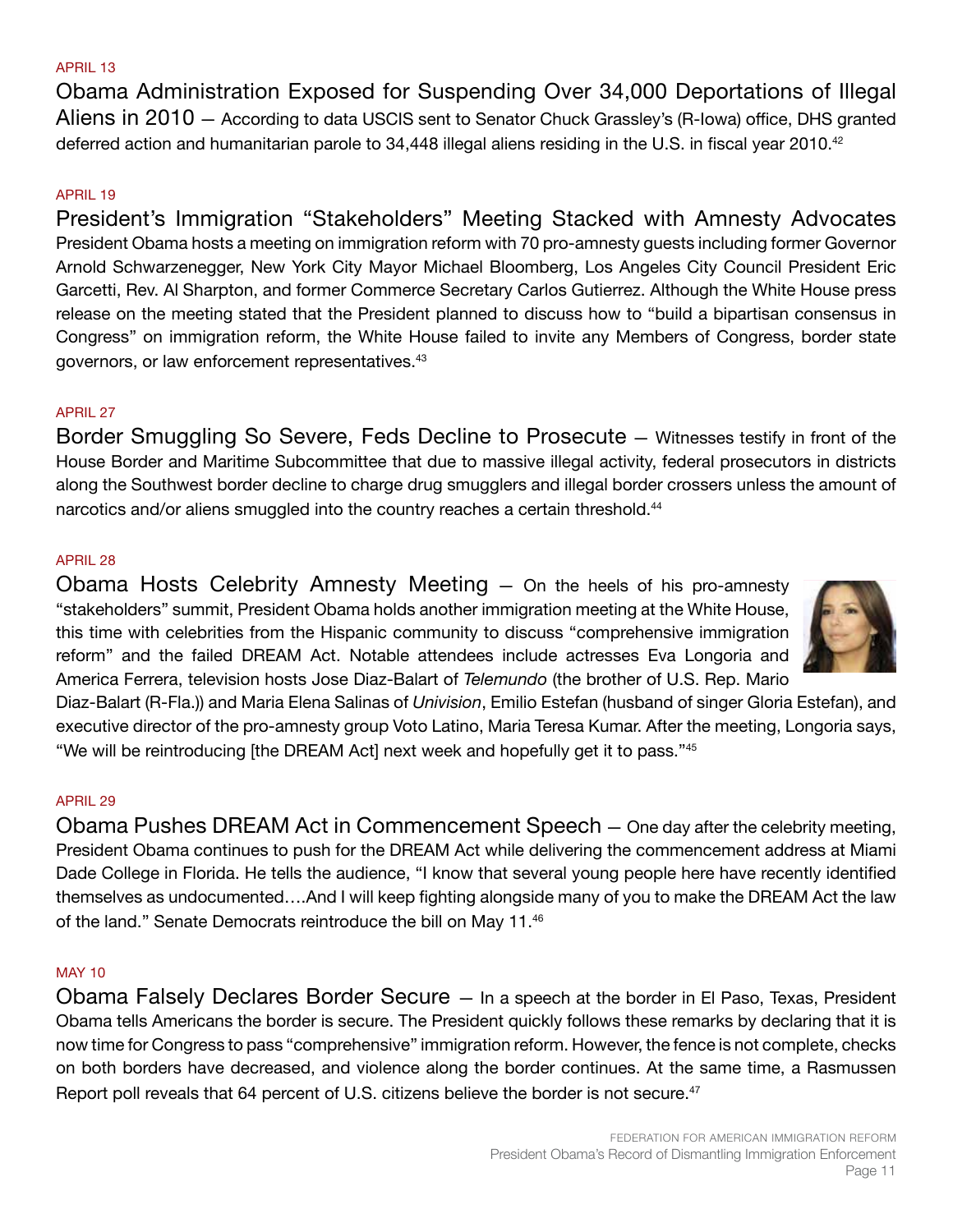#### JUNE 17

Morton Memo #2: Obama Administration Bypasses Congress, Will Not Prosecute Illegal Aliens Eligible for the DREAM Act — ICE Director John Morton issues a memorandum directing ICE agents to refrain from enforcing U.S. immigration laws against certain segments of the illegal alien population, including those who qualify for the DREAM Act. The memorandum lists 19 different factors agents should consider when deciding whether to take an illegal alien into custody. Criterion include the Agency's enforcement priorities as stated in his March 2 memorandum, the alien's length of presence in the U.S., whether the alien entered the U.S. as a minor, the alien's pursuit of education in the U.S., whether the alien or their spouse is pregnant or nursing, and whether the alien's nationality makes removal unlikely.<sup>48</sup>

Morton Memo #3: Non-Enforcement Against Illegal Aliens Claiming to be Victims ICE Director John Morton issues a second memorandum that same day, directing ICE agents to refrain from enforcing U.S. immigration laws against crime victims, witnesses to crime, and "individuals pursuing legitimate civil rights complaints;" however, his directive is much broader. In particular, he instructs ICE personnel to consider individuals engaging in a protected activity related to civil or other rights (for example, union organizing or complaining to authorities about employment discrimination or housing conditions) who may be in a nonfrivolous dispute with an employer, landlord, or contractor.<sup>49</sup>

#### JUNE 23

ICE Union Outraged Over Morton DREAM Act Memo — Leaders of the National ICE Council, a union representing roughly 7,000 ICE agents, officers and employees, express outrage over the June 17 administrative amnesty memorandum authored by ICE Director John Morton. The Council says that since the administration was "unable to pass its immigration agenda through legislation, [it] is now implementing it through agency policy." It also accuses ICE officials of working "hand-in-hand" with the open-borders lobby, while excluding its own officers from the policy development process.<sup>50</sup>

#### JUNE 27

ICE Emails Reveal Cover-up of Administrative Amnesty Policy — Internal memos confirm that once the *Houston Chronicle* (on Aug. 24, 2010) exposed DHS' directive to review and dismiss deportation cases, ICE officials attempted to publicly distance themselves from such lenient policies and deny that they ever existed. The revelations in the emails obtained through the *Chronicle's* FOIA request, however, make clear that such a directive did exist and was even praised by senior ICE officials.<sup>51</sup>

#### JUNE 29

Obama: No Mandatory E-Verify without Amnesty — When asked at a White House press conference whether he would sign mandatory E-Verify legislation, the President indicates that his priority is amnesty. He adds, "We may not be able to get everything that I would like to see in a package, but we have to have a balanced package."52



## JULY 6

Adminstration Quietly Signs Agreement to Open U.S. Borders to Mexican Trucks — A provision of NAFTA granting Mexican trucks access to U.S. highways has repeatedly been delayed due to a number of safety and economic concerns. Despite those concerns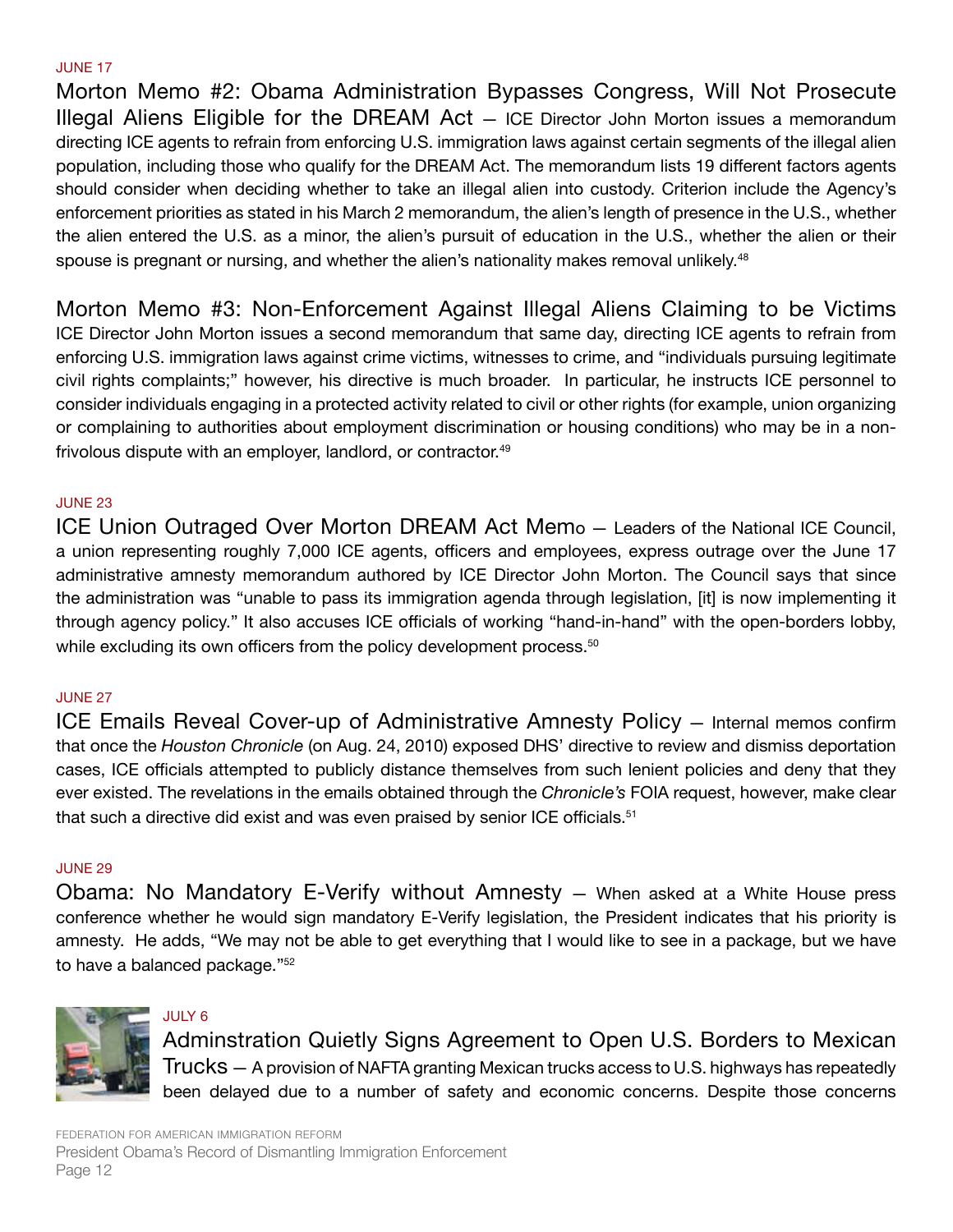compounding in recent years—due to the presence of violent drug cartels and human smuggling operations along the border—the Obama administration decides to implement that provision even though the U.S. lacks the capability to inspect more than a small fraction of the trucks that will be crossing the border.<sup>53</sup>

## AUGUST 1

DOJ Files Complaint to Enjoin Alabama's HB 56 — The DOJ files a lawsuit to preliminarily and permanently enjoin from taking effect nearly a dozen provisions in Alabama's immigration enforcement law, HB 56. Some of the provisions the DOJ seeks to block include: making it a criminal offense in Alabama to violate federal laws which require aliens to carry their registration cards and register with the federal government; allowing Alabama law enforcement officers to verify an individual's immigration status with the federal government if reasonable suspicion of unlawful presence arises during a lawful stop, detention or arrest; making it a crime to knowingly conceal, harbor or shield an illegal alien from detection; and requiring public elementary and secondary schools to determine the citizenship status of enrolling students for reporting purposes.<sup>54</sup>

## AUGUST 18

Secretary Napolitano Announces Review of Pending and Incoming Immigration Cases; Administration to Release Non-Criminal Aliens — In an unprecedented move, Homeland Security Secretary Janet Napolitano announces that DHS is establishing an "interagency working group to execute a case-by-case review" of all pending and incoming deportation cases. According to Napolitano, this review is intended to ensure that proceedings only continue against aliens who fall under the Department's priorities. While the exact composition of the "working group" remains secret to-date, Napolitano states that DHS and DOJ attorneys, in addition to other personnel, will identify "low-priority" deportation cases (currently over 300,000) at every stage of the process that should be considered for an exercise of discretion. It will also issue guidance to prevent "low-priority" cases from even entering the system in the first place. This case-by-case approach, Napolitano writes, "will enhance public safety."55

## SEPTEMBER 28

President Admits at Hispanic Roundtable that Interior Enforcement is Negligible — In an attempt to deflect criticism from illegal alien advocates, the President argues that new deportation statistics are misleading and acknowledges that he has virtually stopped interior enforcement of our immigration laws. He says, "[T]he statistics are actually a little deceptive because what we've been doing is...apprehending folks at the borders and sending them back. That is counted as a deportation, even though they may have only been held for a day or 48 hours."56

#### OCTOBER 12

ICE Director Admits White House Role in Amnesty Memos — In testimony before the House Immigration Policy and Enforcement Subcommittee, ICE Director John Morton admits that White House officials reviewed his June 17 memorandum directing personnel to refrain from taking action against illegal aliens who would qualify for amnesty under the failed DREAM Act prior to his issuance of it. He also testified that White House Director of Intergovernmental Affairs and former National Council of La Raza employee (now White House Domestic Policy Director), Cecilia Muñoz, assisted in its preparation.<sup>57</sup>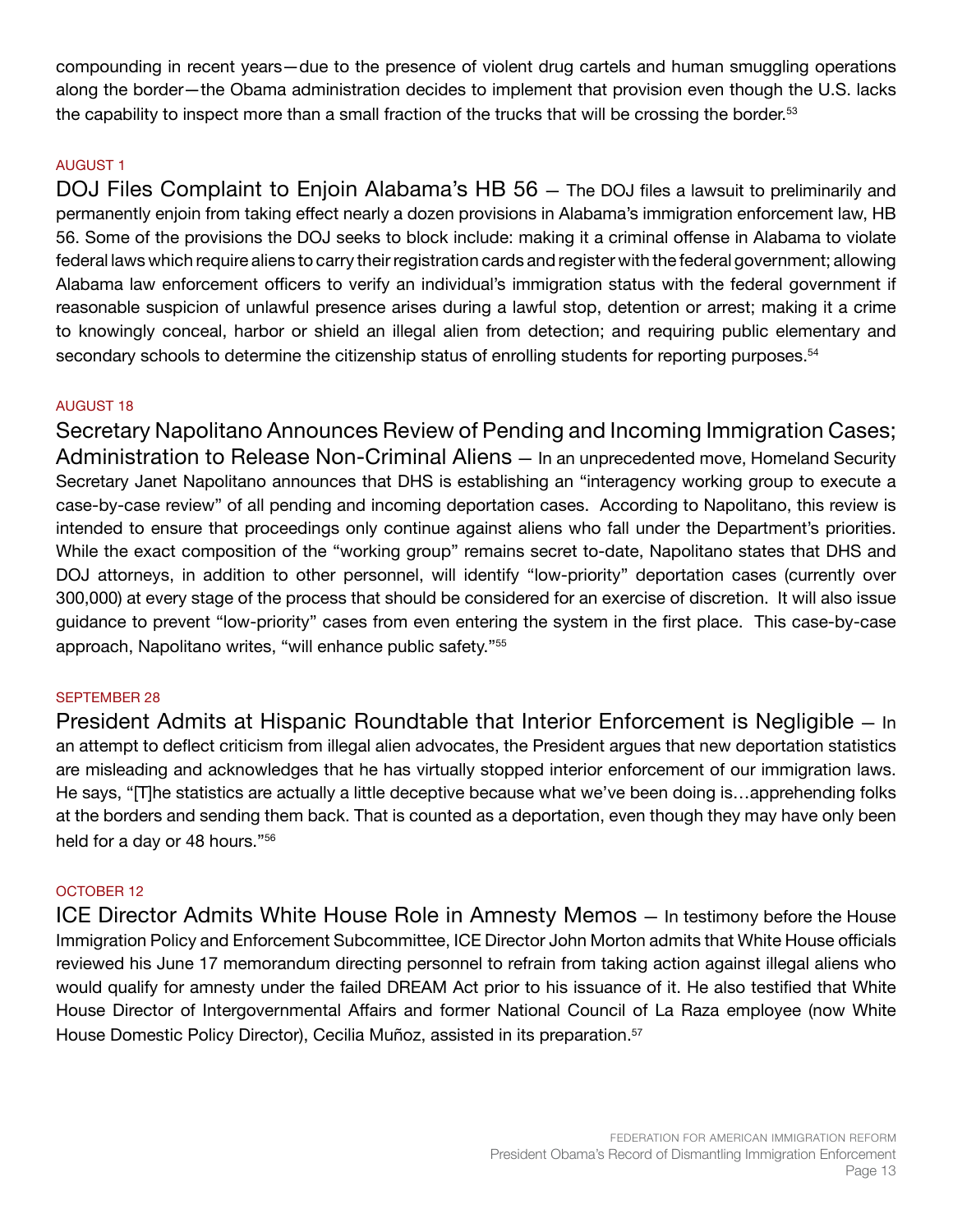#### OCTOBER 18

ICE Does Nothing after Santa Clara County Votes to Ignore Immigration Detainers The Obama administration refuses to act after the Santa Clara County, California, Board of Supervisors votes 3-1 to stop using county funds to honor ICE detainers, except in limited circumstances. The County adopts the policy as retaliation for what it considers forced participation in the Secure Communities program.58

DHS Deceives Public with High Deportation Stats — Homeland Security Secretary Janet Napolitano attempts to calm the open borders lobby by explaining that the new level of deportations was reached by deporting a greater number of criminal aliens, not illegal aliens whose "only" infraction is unlawful entry or presence.<sup>59</sup>

#### OCTOBER 19

ICE Does Nothing after D.C. Mayor Orders Police to Disregard Immigration Laws The Obama administration refuses to act after District of Columbia (D.C.) Mayor, Vincent C. Gray, issues an executive order to prevent D.C. police from enforcing U.S. immigration law. Among other things, the order prohibits all public safety agencies from inquiring about an individual's immigration status or from contacting ICE if there is no nexus to a criminal investigation. $60$ 

#### OCTOBER 25

DHS Orders Reduction in Border Inspections — According to the *Associated Press*, Homeland Security Secretary Janet Napolitano begins quietly ordering U.S. Customs and Border Protection (CBP) agents to scale back border inspections. Border agents now report that instead of conducting random checks, or checks based on suspicious behavior, they have been ordered to only conduct checks based on actual intelligence indicating a threat.<sup>61</sup>

#### OCTOBER 31

DOJ Files Complaint to Enjoin South Carolina's S 20 — The DOJ files suit against South Carolina's immigration enforcement law, following the ACLU's suit in October. The DOJ seeks to enjoin enforcement provisions in the law, similar to lawsuits filed against Arizona and Alabama.<sup>62</sup>



#### NOVEMBER 1

DOJ Demands Data from Alabama Schools — After condemning Alabama for passing its immigration enforcement law, HB 56, the DOJ sends a letter to state superintendents demanding they turnover data collected regarding student absenteeism since the beginning of

the 2011-2012 school year. DOJ Civil Rights Division Director, Assistant Attorney General Thomas Perez, requests the information be sent in two weeks and then monthly thereafter to prevent civil rights violations.<sup>63</sup>

#### NOVEMBER 7

Memo: DHS Consolidates Power Under ICE — USCIS issues a policy memorandum on November 7 to assist ICE in implementing the Obama administration's backdoor amnesty program. The stated goal of the memorandum is to ensure that USCIS' practice of directing people to appear in immigration court, through what are called "notices to appear," or NTAs, complements ICE's goal of administratively closing cases it does not consider a priority. The new guidelines set forth in the memorandum explain when USCIS personnel can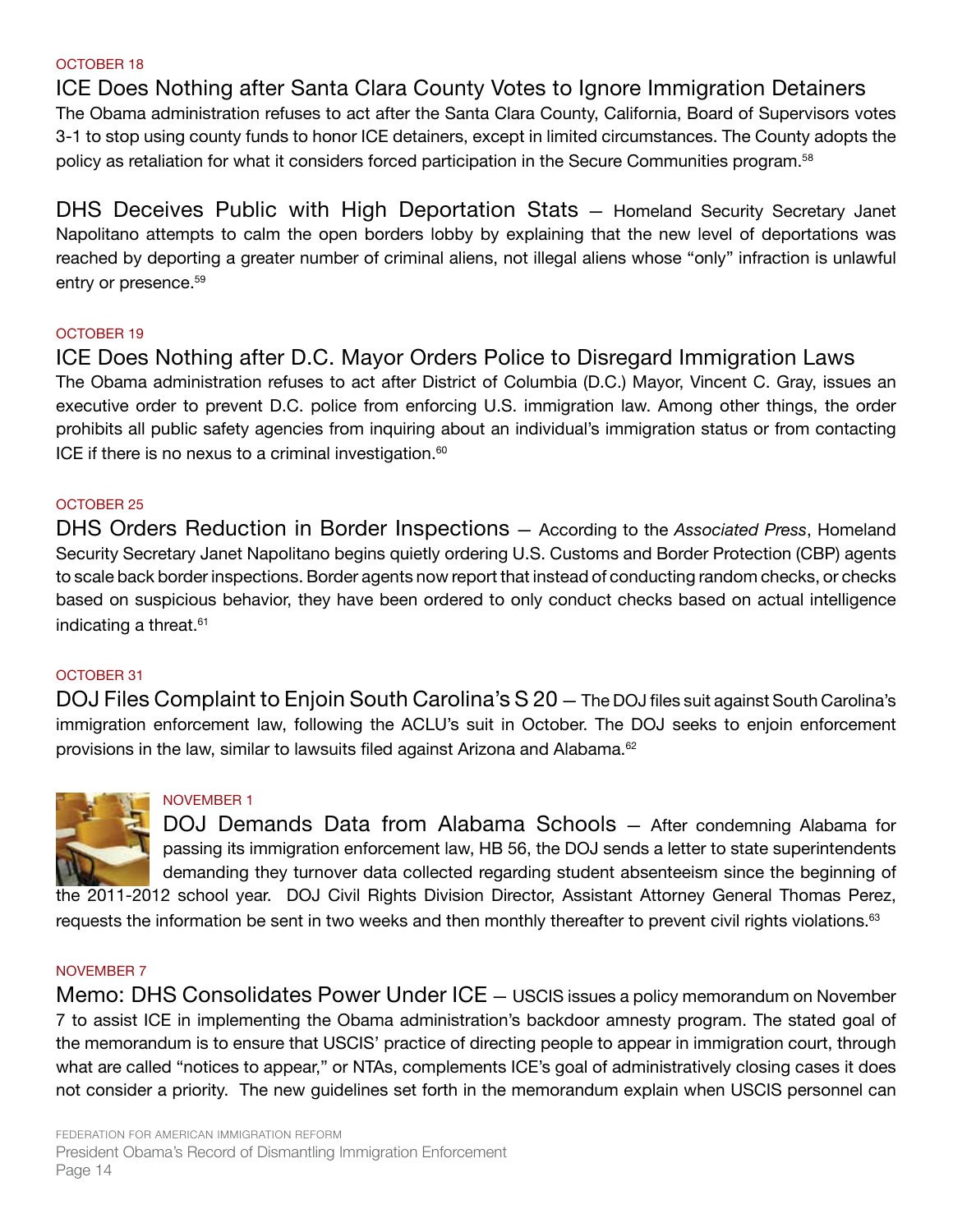unilaterally issue these notices to appear, and when USCIS must refer a case to ICE. The new USCIS memo reflects how the Obama administration is consolidating all decisions regarding immigration enforcement at the highest levels within the Department of Homeland Security.<sup>64</sup>

## NOVEMBER 17

Memo: ICE Issues Guidelines for Amnesty Review — ICE's principal legal advisor issues a new policy memorandum and accompanying guidelines that expand upon Secretary Napolitano's Aug. 18 letter establishing a working group to review pending and incoming immigration cases for dismissal. The memorandum instructs agency attorneys to begin reviewing immigration cases and administratively closing those that do not meet the administration's "priorities." The guidelines outline criterion ICE attorneys must follow when reviewing cases and announces pilot programs in Denver and Baltimore that will serve as models for the review of all pending deportation cases.<sup>65</sup>

## NOVEMBER 22

DOJ Files Complaint to Enjoin Utah's HB 497 — President Obama's DOJ files suit to enjoin from taking effect three core provisions of Utah's immigration enforcement law, HB 497. These provisions include: Section 3, which would require any law enforcement officer conducting a lawful stop, detention, or arrest, to check the immigration status of any person they arrest for a felony or Class A misdemeanor if that person is unable to provide valid identification; Section



10, which makes it a crime for an individual to harbor, encourage the entry of, or transport an illegal alien into or within the state, for financial gain; and Section 11, which allows law enforcement officers to arrest without a warrant aliens who have a deportation order or who have been charged or convicted in another state with one or more aggravated felonies. The DOJ lawsuit makes Utah the fourth state to be sued by the federal government over its immigration enforcement law in just over a year. The DOJ elects not to challenge the legality of other Utah immigration laws which openly defy the federal government's authority over immigration policy because those laws work to the benefit of illegal aliens.<sup>66</sup>

## ICE Does Nothing after New York City Enacts Ordinance to Prevent Detention of Illegal

Aliens — The Obama administration refuses to act after Mayor Michael Bloomberg signs a measure ordering all city jails to ignore certain ICE detainers issued to deport illegal aliens from those jails. As a result, New York City jails will now release many illegal aliens back into the community instead of handing them over to ICE for removal. The Obama administration takes no action against New York City.<sup>67</sup>

## DECEMBER 11

Obama Wants to Remove National Guard from Border — The administration insinuates on several occasions that it is considering not renewing the National Guard mission on the Southern border. The 1,200 National Guard troops stationed along the Southern border patrol assist both CBP officers in spotting illegal entries and ICE with criminal intelligence.<sup>68</sup>

## DECEMBER 15

DOJ Accuses Maricopa County of Discrimination Against Latinos; Rescinds 287(g) Agreements without Filing Suit — Assistant Attorney General Thomas Perez leads an investigation into Maricopa County Sheriff's Department and determines there was discrimination against Latinos. He goes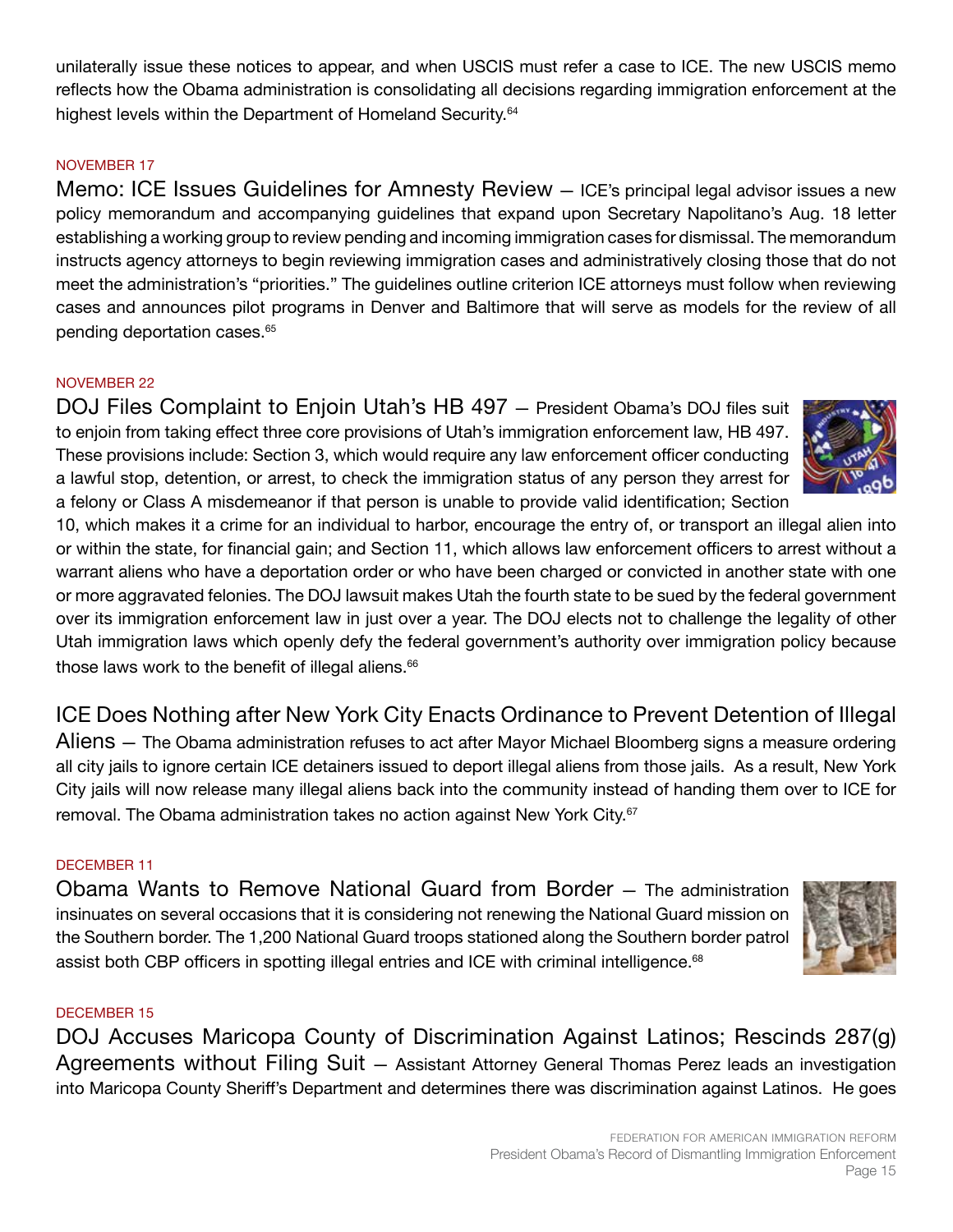public with his "findings" without initiating a lawsuit against the County. Without an opportunity to defend itself, and little regard for the maintenance of public safety or the rule of law, DHS rescinds Maricopa County's 287(g) agreement.ICE Director John Morton also tells the Maricopa County Attorney that ICE will no longer respond to calls from the Maricopa County Sheriff's Office (MCSO) involving traffic stops, civil infractions or "other minor offenses." However, it is unclear how ICE can refuse to respond to inquiries from MCSO deputies and not directly violate 8 U.S.C. § 1373(c), which requires the federal government to respond to inquiries by law enforcement agencies to verify immigration status.<sup>69</sup>

## DECEMBER 29

ICE Relaxes Detention Policies - In a last minute 2011 move, ICE makes significant changes to its detainer policies, yet passes it off as a mere administrative form change. First, ICE creates a 24/7 hotline for illegal alien detainees to be staffed by the Law Enforcement Support Center (LESC)– the same organization that ICE says is too understaffed to keep up with immigration status check requests from state and local law enforcement. Second, ICE revises its detainer form to include a new provision that allows ICE agents to "Consider this request for a detainer operative only upon the subject's conviction." This shift in policy to a discretionary "post-conviction" model ignores the fact that being in the country illegally is a violation of federal law while simultaneously welcoming criminal aliens back onto the streets.<sup>70</sup>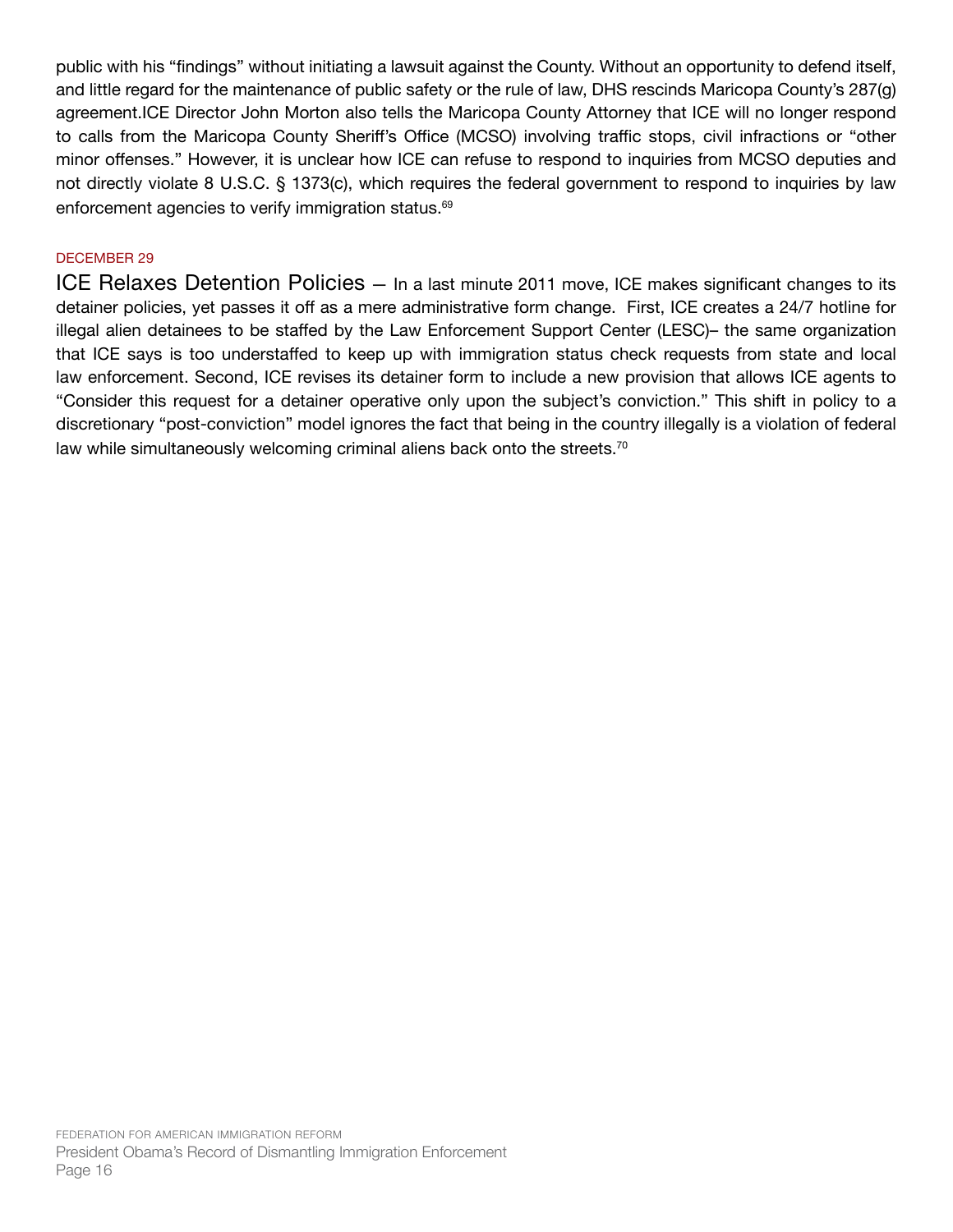## **TIMELINE: 2012** Preparing for Full Scale Amnesty **......................................................................................................**

#### JANUARY 3

Government Report Exposes USCIS "Get to Yes" Policy — An Office of Inspector General (OIG) report reveals that USCIS officials pressure employees to approve applications for immigration benefits. According to the report, nearly 25 percent of officers surveyed reported that a supervisor has asked them to approve applications that should have been denied, and 90 percent said they felt they didn't have sufficient time to complete interviews of those who seek benefits. The report concludes that the speed at which supervisors require immigration officers to process cases "leaves ample opportunities for critical information to be overlooked." The report comes amid allegations made by agency employees that if they do not approve enough applications, they will be demoted or forced to relocate.<sup>71</sup>

#### JANUARY 6

DHS Announces Intent to Circumvent 3 and 10-Year Bars to Admissability — DHS proclaims its intent to propose a new rule that would allow certain illegal alien relatives of U.S. citizens to apply for hardship waivers from the 3 and 10-year bars to admissibility from inside the United States. Current law provides that an alien who has been in the U.S. unlawfully for 180 days to one year and leaves (either through removal or voluntary departure) is inadmissible to the U.S. for three years. An alien who has been unlawfully in the U.S. for a year or more and leaves is inadmissible for ten years.<sup>72</sup>

#### JANUARY 10

Obama Appoints Former Amnesty Lobbyist to Head Domestic Policy Team President Obama promotes Cecilia Muñoz, the White House's Director of Intergovernmental Affairs, to be the new director of its Domestic Policy Council. Prior to joining the Obama administration, Muñoz served as a Senior Vice President at the National Council of La Raza,



one of the most outspoken pro-amnesty organizations in the country. While at La Raza, Muñoz lobbied for comprehensive amnesty and benefits for illegal aliens, causes she continues to push as a high-ranking member of the White House staff.73

## JANUARY 17

DHS Halts Roll-Out of Secure Communities in Alabama in Retaliation for HB 56 — DHS tells Alabama state officials that the implementation of Secure Communities in the state will be delayed due to "cost constraints." However, in an email sent to members of the Alabama Congressional delegation, DHS admits that the decision to suspend the program was done in retaliation for Alabama's new immigration enforcement law, HB 56. The email from DHS states: "Although the federal courts have enjoined several parts of HB 56, certain provisions were not enjoined and are currently in effect…While these provisions of Alabama's state immigration enforcement law, which conflict with ICE's immigration enforcement policies and programs, remain the subject of litigation, ICE does not believe it is appropriate to expand deployment of Secure Communities… in Alabama."74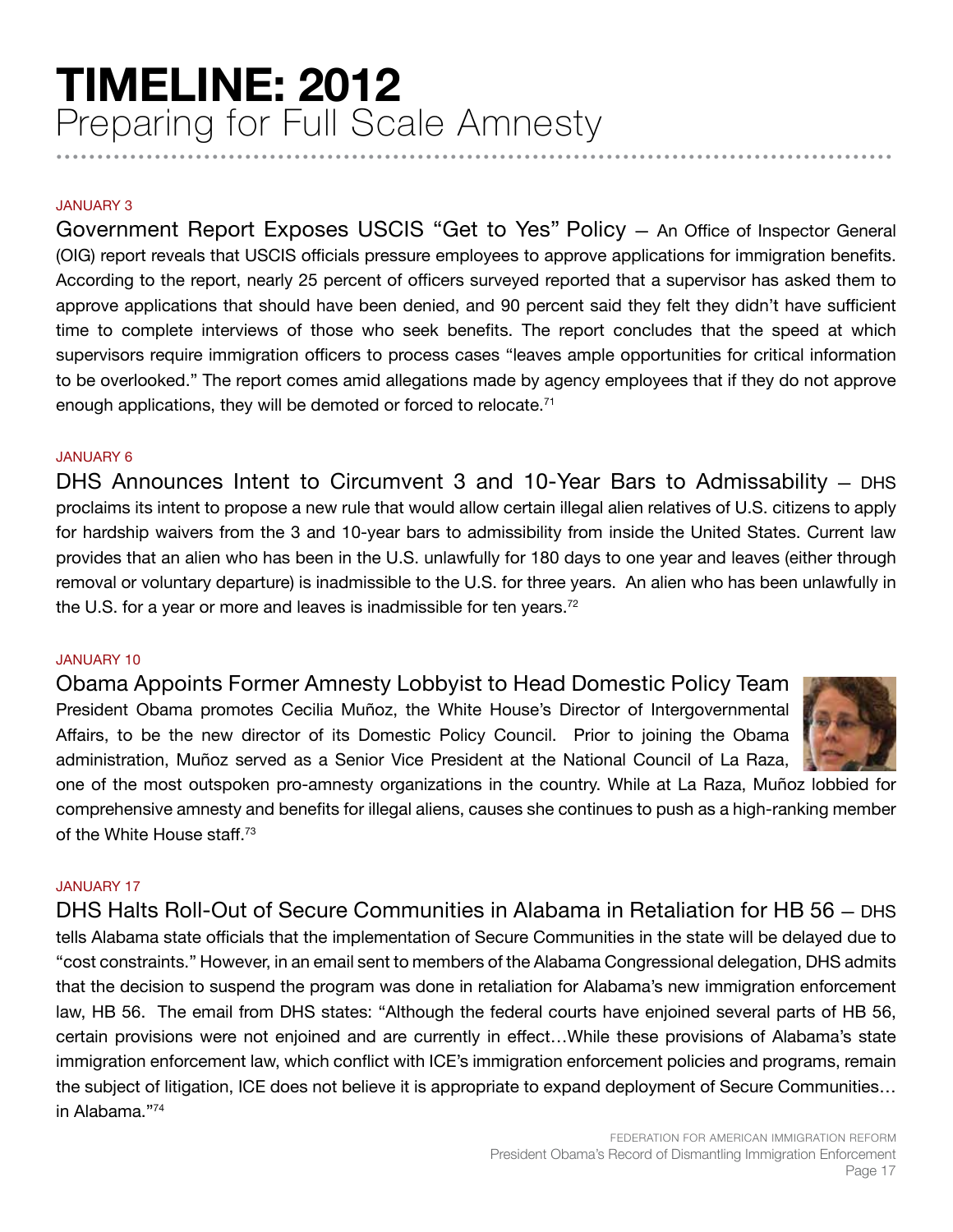#### JANUARY 19

Administration Closes Over 1,600 Deportable Alien Cases as Part of Administrative Amnesty Pilot Review — ICE attorneys in Denver and Baltimore recommend that the agency "administratively close" 1,667 removal cases, which would release illegal aliens already in proceedings back onto the streets without consequence for violating U.S. immigration law. The recommendation is the result of a six-week pilot review of all pending deportation cases in Denver and Baltimore immigration courts, designed to ensure that only aliens meeting the administration's "priorities" are deported.<sup>75</sup>



Executive Order Reduces Screening for Visa Applicants — President Obama issues an executive order that will make it easier for aliens to obtain nonimmigrant visas by waiving screening safeguards, a move that increases the risk for visa overstays and jeopardizes national security. The order directs the Secretaries of State and DHS to come up with a plan

that: (1) increases nonimmigrant visa processing in China and Brazil by 40 percent in the coming year; and (2) ensures that 80 percent of nonimmigrant visa applicants are interviewed within three weeks of the government receiving their application. In a release issued the same day as the order, the State Department announces that it will accomplish the order in part by waiving the long-standing statutory requirement that aliens seeking to renew visas undergo in-person interviews with a consular officer. Because the order applies to all "nonimmigrant visas," it will relax the screening process for not only the tens of millions of tourists and business travelers who enter the U.S. each year, but also for hundreds of thousands of guest workers. In addition to relaxing the screening process for issuing visas, President Obama also proposes expanding the Visa Waiver Program, which allows visitors from participating countries with low rates of visa refusals to be admitted to the United States without applying for a U.S. visa.<sup>76</sup>

#### JANUARY 24

President Asks Congress for Amnesty Plan, Fails to Mention He's Launched it Without Their Approval — In his State of the Union address President Obama asks Congress to give him an amnesty bill he can "sign right away."77

#### FEBRUARY 7

ICE Creates Public Advocate Position to Lobby for Illegal Aliens — ICE announces the creation of a new position within the agency, Public Advocate. The Public Advocate is to serve as a point of contact for aliens in removal proceedings, community and advocacy groups, and others who have concerns, questions, recommendations, or other issues they would like to raise about the administration's executive amnesty efforts. ICE appoints senior advisor for the Agency's Enforcement and Removal Operations (ERO) division, Andrew Lorenz-Strait, to head the new position.78



#### FEBRUARY 13

Obama Administration Moves to Defund 287(g) Program; Slashes Immigration Enforcement — President Obama's 2013 budget not only proposes cutting funding for ICE by 4 percent, but specifically proposes a \$17 million slash in the 287(g) federallocal law enforcement program, effectively gutting the program, which was enacted by Congress.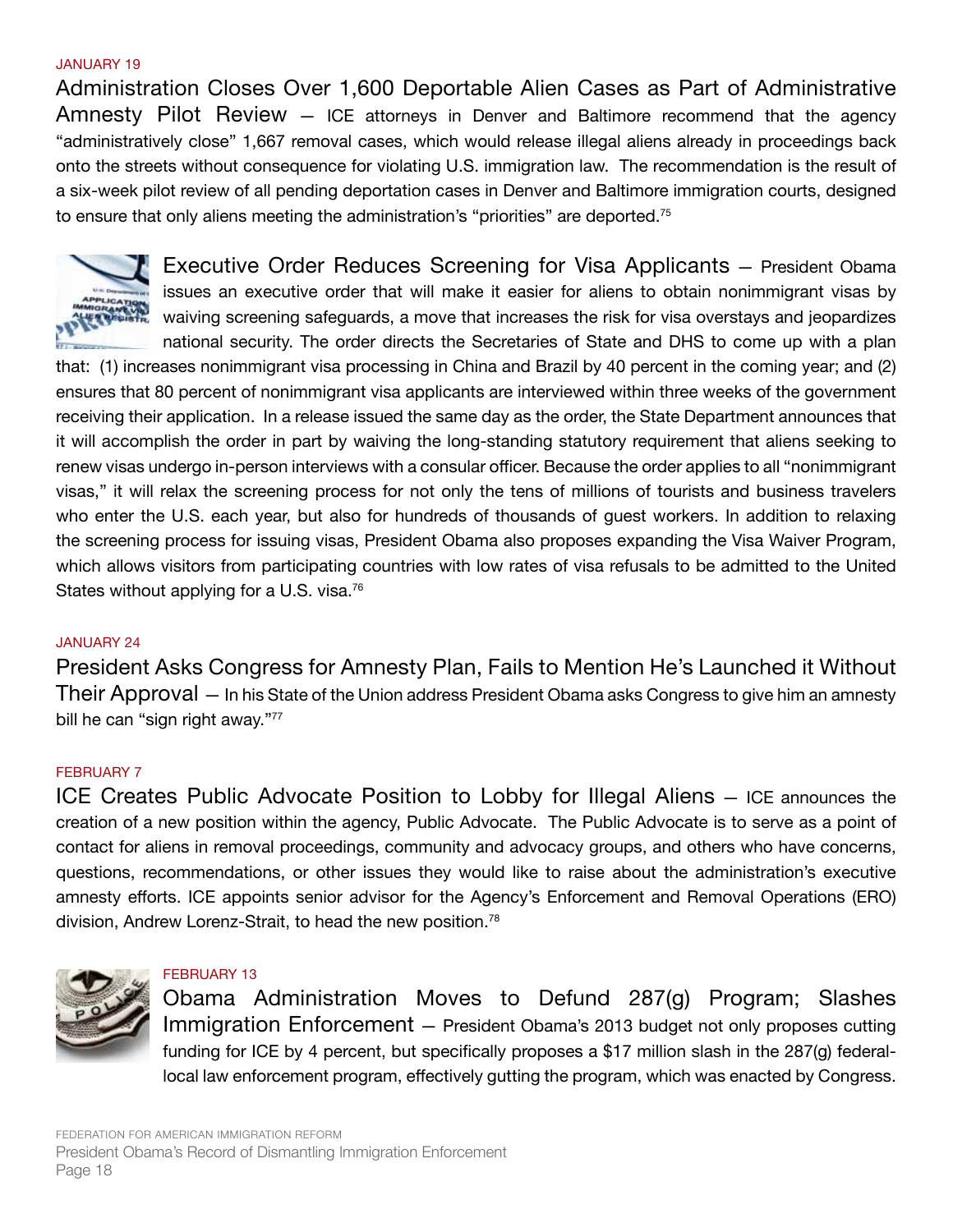The budget describes what is essentially a phase-out of the 287(g) program in favor of the expansion of Secure Communities, calling the cut a "realignment and reduction of 287(g)" that will "reduce[] the 287(g) program" as ICE implements Secure Communities nationwide. Obama also proposes cutting the Federal Law Enforcement Training Center (FLETC) by 5 percent, decreasing funds for border security inspections and trade facilitation between points of entry by \$6 million, and decreasing funds for border security fencing, infrastructure, and technology by \$72.9 million.<sup>79</sup>

## FEBRUARY 22

DHS Monitors Social Media for Policy Backlash — A recently released 2011 reference guide for DHS analysts monitoring the media reveals that the Department is employing "Big Brother"-esque tactics to track blowback from opponents of their administrative amnesty policies. According to the guide, DHS is directing its analysts to identify and monitor "media reports that reflect adversely on DHS," and track reports on the administration's "policy changes" in immigration and the term "illegal immigration" in particular.<sup>80</sup>

## MARCH 1

DHS Border Crossing Data is Challenged — Chairman of the House Oversight Committee, Darrell Issa (R-Calif.), and Rep. Jason Chaffetz (R-Utah) send a letter to DHS Secretary Napolitano accusing the Department of releasing false and misleading border crossing data. The letter states, "[T]he numbers appear to dramatically underestimate the volume of individuals who cross the border illegally and are neither arrested nor turned back south."81

## MARCH 8

ICE Director Tells Congress Amnesty Review is Half Complete — ICE Director John Morton testifies before the House Appropriations Homeland Security Subcommittee that the Agency is halfway complete with its review of 300,000 pending deportation cases and will be done with the review by 2013. He states ICE has closed over 1,500 cases thus far. The next day, the ICE Office of Congressional Relations sends an email to Capitol Hill staff clarifying that this figure represents only the number of cases actually closed to-date, and states that it will close or dismiss an additional 11,000 cases pending the results of background checks. The review is part of the administration's backdoor amnesty program announced by Secretary Napolitano in August 2011.82

## MARCH 29

Obama Administration Announces Rolling Closures of Immigration Courts — The administration announces an expansion of its administrative amnesty program to four major U.S. cities: Detroit, Seattle, New Orleans, and Orlando. The rollout suspends immigration court dockets in the four cities while ICE attorneys review deportation cases of aliens not in custody and administratively close or dismiss those not meeting the administration's enforcement priorities.<sup>83</sup>

## MARCH 30

USCIS Proposes Rule to Circumvent Federal Laws on Admission — Nearly three months after making a public announcement, USCIS releases its proposed rule to allow illegal aliens to circumvent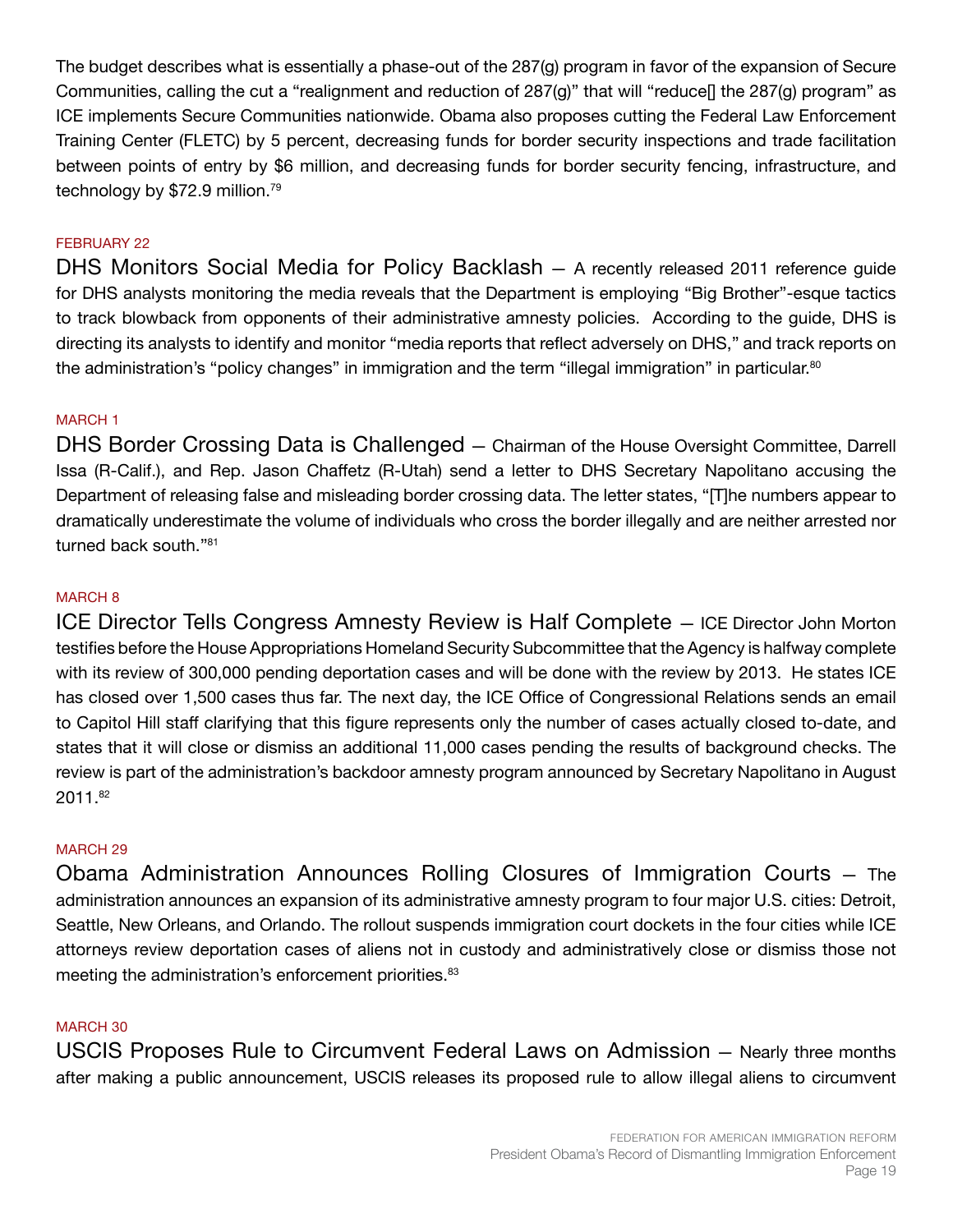federal statutes that govern admission. This latest move by the Obama administration makes it easier for illegal alien family members of U.S. citizens to stay in the country and become citizens themselves. The proposed rule achieves this by creating broad exceptions to the 3 and 10-year bars to admission found in Section 212 of the Immigration and Nationality Act (INA).<sup>84</sup>

## APRIL 17

Obama Administration Defends Pulling National Guard Troops from Border — After 19 months of stationing 1,200 National Guard ground troops along the border, the Obama administration cuts the number to a mere 300. Testifying before the House Homeland Security Subcommittee on Border and Maritime Security, Assistant Defense Secretary Paul Stockton claims that aerial surveillance technology will provide a new deterrent to illegal border crossers. Skeptical and concerned members of the Subcommittee argue against withdrawal, noting that the U.S. only has operational control of 873 miles of the 2,000-mile southern border.<sup>85</sup>

## APRIL 25

ICE Announces the Number of Illegal Aliens Benefitting from Case-by-Case Amnesty Review Has Increased to 16,500 — ICE officials announce it has offered to close over 16,500 illegal alien deportation cases pending background checks in connection with the administration's review of 300,000 pending immigration cases. The administration also announces that the number of illegal aliens whose cases it has already closed is up to 2,700 from just over 1,500 the previous month.<sup>86</sup>



DHS Delays Biometric Exit System Another Four Years — DHS Secretary Janet Napolitano testifies before the Senate Judiciary Committee regarding the long-awaited biometric exit system that tracks whether aliens leave the country upon the expiration of their visa. In March, DHS Principal Deputy Coordinator of Counterterrorism John Cohen testified before a

House Committee that a plan to implement a biometric exit system would be presented within thirty days. However, in her testimony, Secretary Napolitano backtracks on that promise and tells Congress that a biometric system would not be ready for at least four more years, and then only if the plan the Department develops is cost-effective. Instead, Secretary Napolitano testifies that DHS will have an "enhanced biographic" system ready by June and that the Office of Management and Budget was currently reviewing the final plan.<sup>87</sup>

## APRIL 27

Obama Administration Weakens Secure Communities — ICE shifts its policy on Secure Communities to stop the enforcement of immigration law against illegal aliens apprehended for "minor traffic offenses." When Secure Communities identifies illegal aliens pursuant to a traffic offense, ICE will no longer ask the local jails to detain the illegal aliens so that ICE may begin deportation proceedings; rather, ICE will only consider detaining an alien if the alien is ultimately convicted of the offense. Moreover, despite claims of limited resources, ICE also announced it plans to take action against jurisdictions with arrest rates the agency deems too high. The new policy is the latest step in the administration's effort to limit state and local involvement in immigration enforcement and ensure that only aliens who have been convicted of violent crimes will be subject to deportation.<sup>88</sup>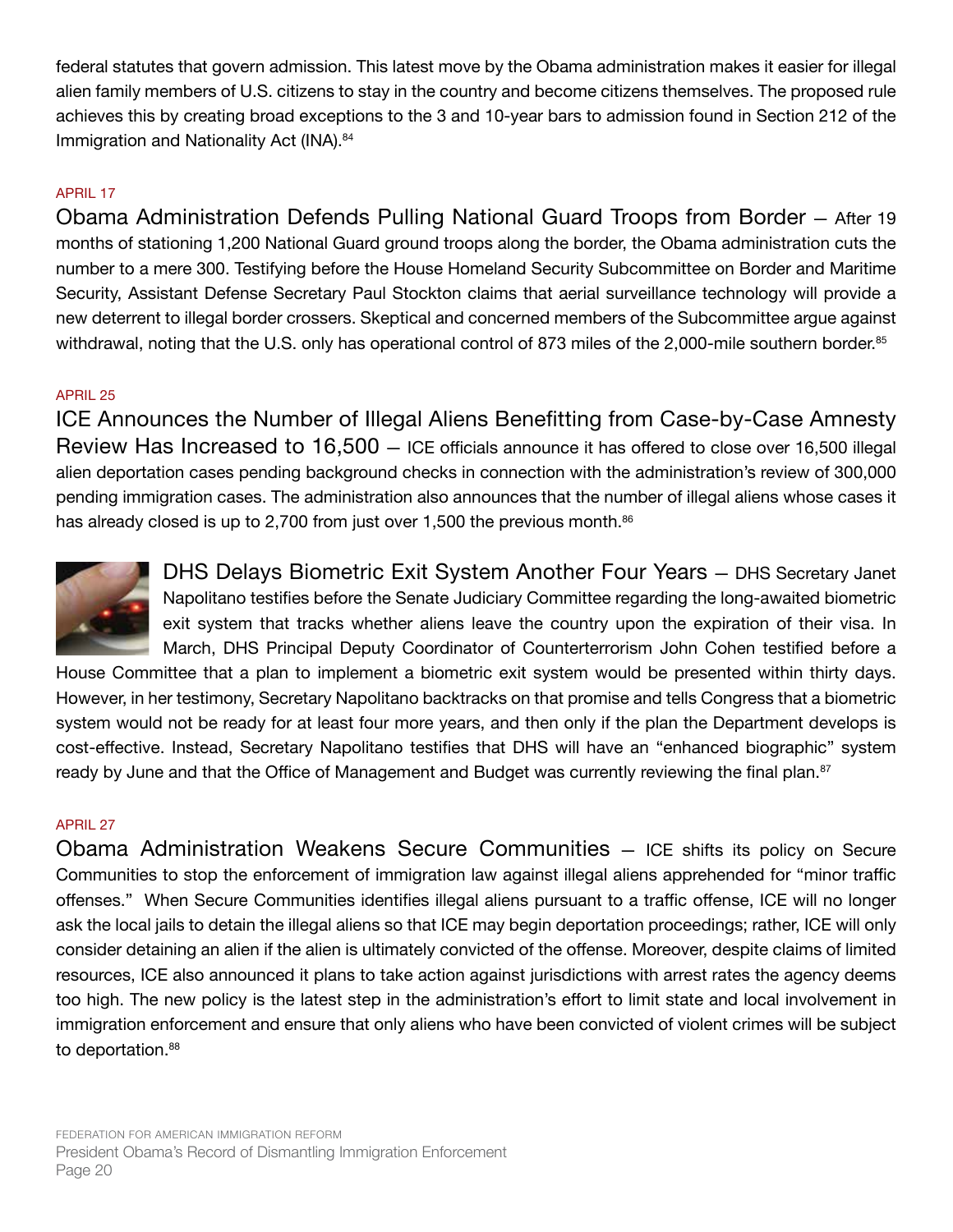#### MAY 1

DOJ Seeks to Intimidate Alabama School Districts — In its relentless quest to prevent state and local officials from enforcing immigration laws, the DOJ sends another letter of intimidation to the Alabama State Department of Education. In the letter, Civil Rights Division chief Thomas Perez drops a thinly veiled threat of litigation to persuade Alabama officials to back away from its immigration enforcement law, HB 56, specifically the provision that requires schools to collect immigration data on newly enrolled students.<sup>89</sup>

## MAY 10

DOJ Sues Maricopa County — The DOJ files an official complaint against Maricopa County and its Sheriff Joe Arpaio for allegedly racially profiling Latinos in violation of federal law. These allegations of misconduct include: 1) a pattern or practice of discriminatory law enforcement actions against Latinos in Maricopa County; 2) discriminatory jail practices against Latino inmates with limited English proficiency (LEP); and (3) a pattern or practice of retaliatory actions against perceived critics. The DOJ's lawsuit follows Sheriff Arpaio's refusal to allow a federal court-appointed "monitor" to oversee his office's activities. Even before filing suit, DHS rescinded the Maricopa County Sheriff's Office 287(g) agreement with ICE and "restricted its use" of the Secure Communities program.<sup>90</sup>

#### JUNE 5

ICE Releases Latest Backdoor Amnesty Statistics — ICE releases its latest statistics in its caseby-case review of pending deportation cases and states the Agency's attorneys have reviewed over 288,000 cases. Of those reviewed, ICE says it plans to administratively close 20,648; it states over 4,300 of these cases have already been processed and the remaining will be closed pending background checks.<sup>91</sup>

#### JUNE 11

DOJ Plans to Sue Florida Over Effort to End Illegal Alien Voting — Assistant Attorney General Thomas Perez announces that the DOJ will sue Florida in federal court over the state's removal of ineligible voters, including illegal aliens, from its voter registry. After a news outlet uncovered a number of ineligible voters, the Florida Department of State began an investigation of its voter rolls. To help the state correct its records and remove illegal aliens and other ineligible voters, the Florida Department of State asked DHS to grant it access to the federal Systematic Alien Verification for Entitlement (SAVE) Program. After numerous delays by DHS, DOJ asked Florida to halt its investigation altogether.<sup>92</sup>

## JUNE 15

Obama Administration Unilaterally Implements DREAM Act; 1.4 Million Illegal Aliens Set for Removal Reprieve — The Obama administration announces it will circumvent Congress by using prosecutorial discretion to implement unilaterally the DREAM Act. Effective immediately, in a program it calls Deferred Action for Childhood Arrivals (DACA), DHS will grant deferred action and possible work authorization to certain illegal aliens under the age of 30 who claim they arrived in the U.S. before 16 years of age. DHS Secretary Janet Napolitano expects that 800,000 illegal aliens will be granted amnesty through the effort, but other organizations estimate the number of beneficiaries will be 1.4 million or higher.<sup>93</sup>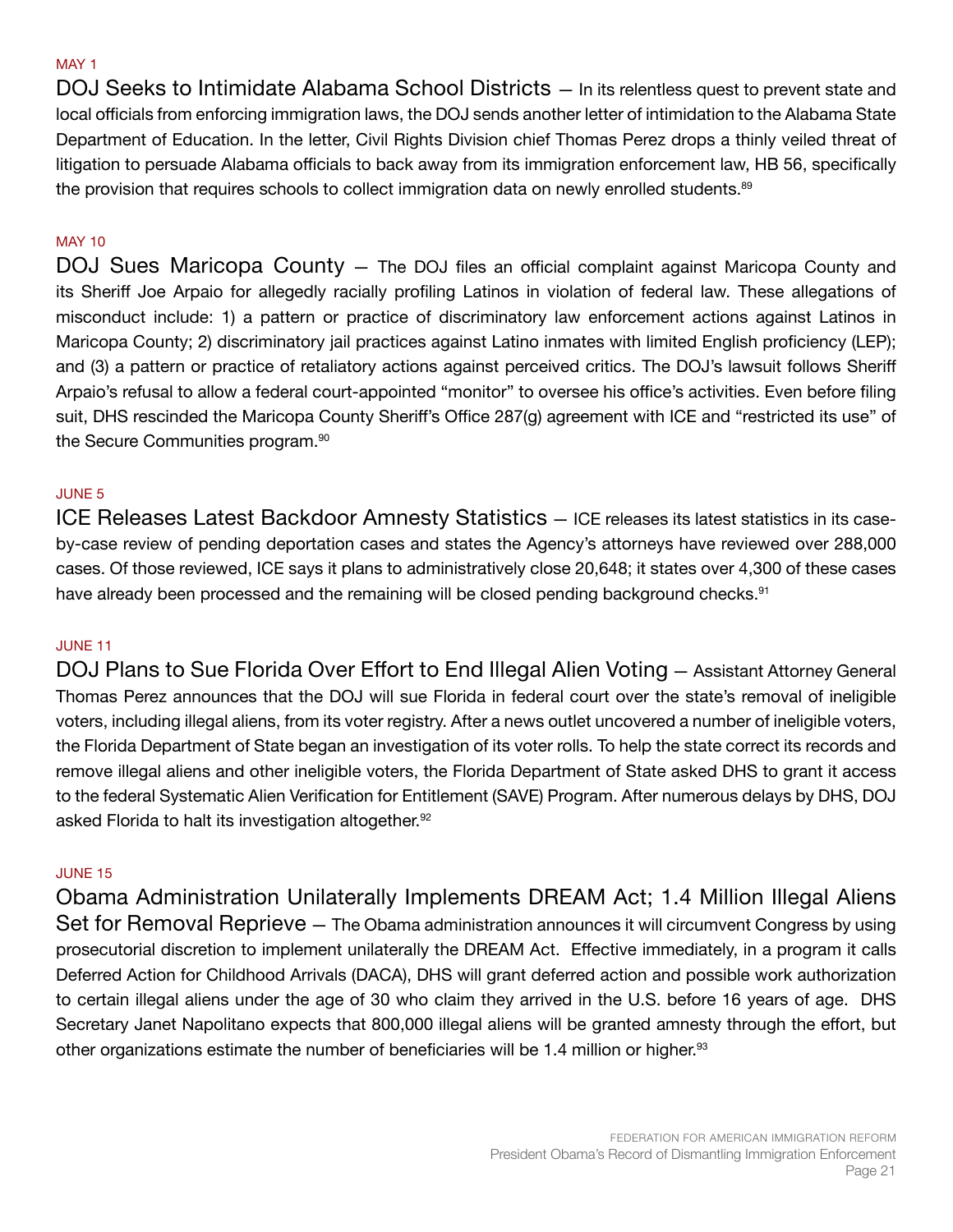The President vigorously defends his actions at a White House press briefing despite the fact that in March 2011, he told an audience that he did not have the authority to unilaterally suspend deportations, *"With respect to the notion that I can just suspend deportations through executive order, that's just not the case…Congress passes the law. The executive branch's job is to enforce and implement those laws…There are enough laws on the books by Congress that are very clear in terms of how we have to enforce our immigration system that for me to simply through executive order ignore those congressional mandates would not conform with my appropriate role as President."*94

Napolitano: Parents of "DREAMers" Won't Face Enforcement Either — In an appearance on CNN to promote the administration's executive amnesty (DACA), DHS Secretary Napolitano quells fears that parents of illegal aliens applying for deferred action may be subject to immigration enforcement. The Secretary says, "We have internally set it up so that the parents are not referred for immigration enforcement if the young person comes in for deferred action." The announcement reveals that the administration is pursuing a broadbased plan. Massively expanding amnesty to illegal alien parents who knowingly entered the country unlawfully dramatically undercuts the President's argument that he simply granted amnesty to "kids" who were brought here through "no fault of their own."95

#### JUNE 22

President Promotes DACA in Speech to Latino Elected Officials — In a speech to the National Association of Latino Elected Officials (NALEO), President Obama defends his administrative amnesty by saying, "what's needed is immigration reform that finally lives up to our heritage as a nation of laws." The President failed to mention that by unilaterally declaring that a massive amnesty is now in place, he usurped Congressional authority and demonstrated a disregard for our nation of laws—laws passed by Congress that is he obligated to enforce.<sup>96</sup>

#### JUNE 25

DHS Rescinds 287(g) Agreements in Arizona — Immediately following the U.S. Supreme Court's decision in *Arizona v. U.S.* to uphold Section 2(B)—the heart of SB 1070—DHS announces it is rescinding its 287(g) task force agreements with Arizona law enforcement agencies. Section 2(B) requires law enforcement agents to take reasonable steps to verify the immigration status of those they lawfully stop or detain if they have reasonable suspicion to believe they are in the country illegally. DHS's decision to rescind the 287(g) agreements allowing officers who participate in criminal task forces (such as drug or gang) to proactively respond to, identify, and remove illegal aliens in response to the Supreme Court opinion is perceived as a highly political and retaliatory move.<sup>97</sup>

#### JULY 6

Border Patrol to Close Nine Stations — Customs and Border Protection (CBP) announces it plans to close nine Border Patrol Stations across the United States. The station closures will take place at the following locations: Lubbock, Amarillo, Dallas, San Angelo, Abilene, and San Antonio, Texas; Billings, Montana; Twin Falls, Idaho; and Riverside, California. According to a CBP spokesman, the move to close these stations many in strategic locations—is being done "[i]n order to accomplish [the agency's] mission more efficiently and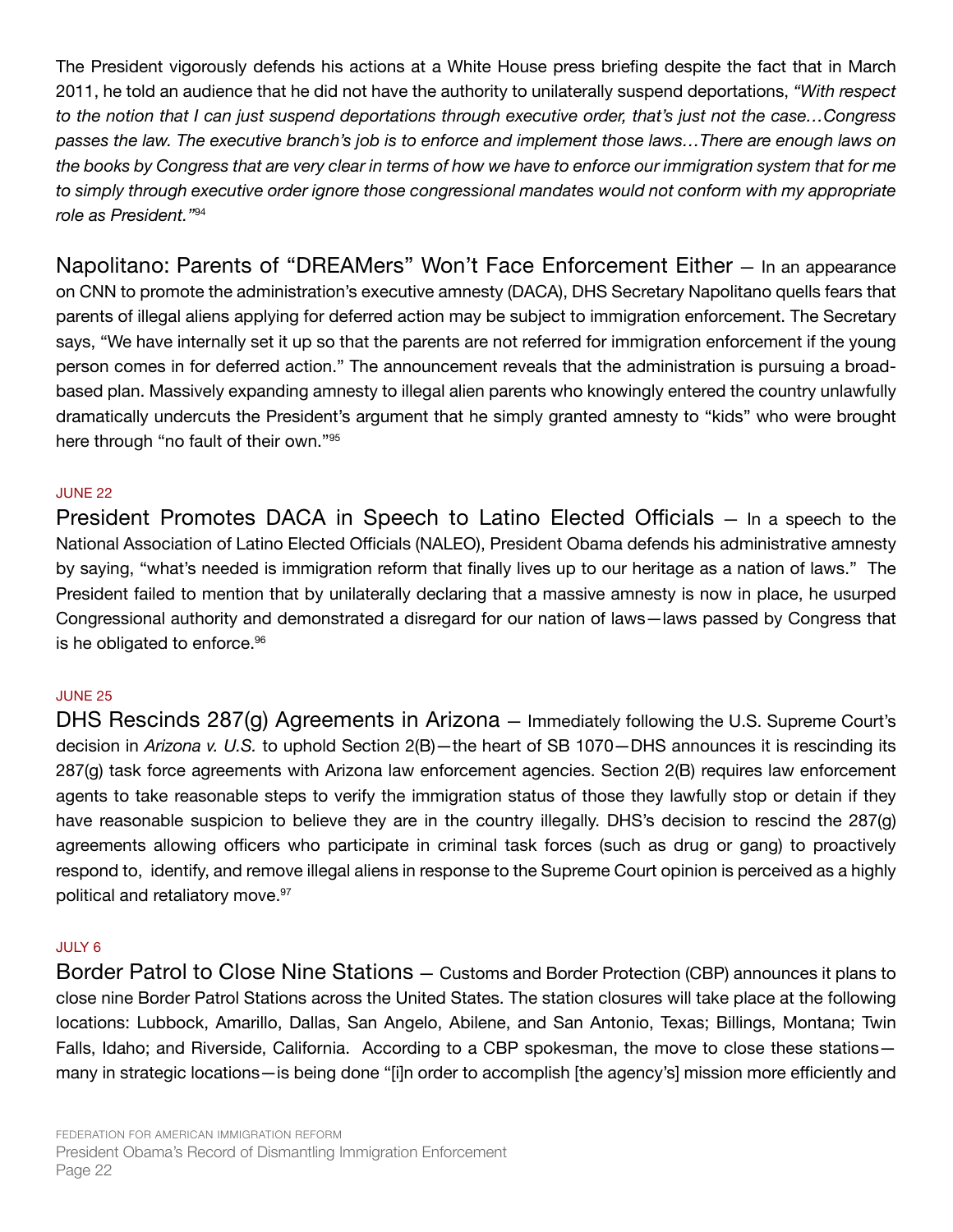to use its personnel more effectively…." While CBP states that the closures will save the agency \$1.3 million per year, it has yet to explain what the trade off will be in terms of illegal alien apprehensions and drugs seized.<sup>98</sup>

## JULY 16

Inspector General: IRS Managers Discouraged Employees from Discovering Illegal Alien Tax Fraud — The Inspector General for the Treasury Department issues a report revealing that Internal Revenue Service (IRS) managers discouraged their employees from detecting illegal alien tax fraud.99 The report states IRS management "has not established adequate internal controls to detect and prevent the assignment of an ITIN to individuals submitting questionable applications," noting that they care more about quickly processing ITIN applications than ensuring the agency grants ITINs to only qualifying individuals. Although illegal aliens are unauthorized to work in the U.S., they are required to comply with federal tax laws. As a result, the IRS grants illegal aliens ITINs to allow them to file tax returns. However, without any safeguards the system is easily manipulated by illegal aliens, who in 2010 alone secured \$4.2 billion in refundable tax credits through the Additional Child Tax Credit.

#### JULY 19

Napolitano: Economy Shouldn't be Balanced on Backs of "DREAMers" — DHS Secretary Janet Napolitano testifies before the House Judiciary Committee. While testifying, she announces that roughly 1,000 illegal aliens have already qualified for a two-year reprieve under the Deferred Action for Childhood Arrivals (DACA) program despite the fact the program is not yet in effect. She also states the administration has virtually no plan in place to process the applications or to prevent fraud in the program.<sup>100</sup>

#### JULY 24

Internal DHS Docs Show DACA to Cost Hundreds of Millions — The Obama administration's plan to grant deferred action status and work authorization to illegal aliens could cost over \$585 million, according to internal Department of Homeland Security (DHS) documents leaked to the *Associated Press*. The estimate is based on projections that the federal government



will need to hire over 1,400 new employees and contractors to process an anticipated 3,000 applications daily. The leaked documents undermine the administration's claims that the amnesty will be fee-driven and not cost U.S. taxpayers.<sup>101</sup>

#### AUGUST 3

Administration's Guidance Provides Little Insight into Backdoor Amnesty — DHS issues "guidance" on administering the DACA application process, which reveals the administration's intent to ignore the criteria it set forth for the program. Instead, it refers to the original criteria for eligibility as mere "factors" for consideration. Conspicuously absent from the administration's guidance is any direction as to specific forms of documentation an illegal alien must show to receive deferred action and work authorization.<sup>102</sup>

#### AUGUST 14

USCIS Encourages More Illegal Aliens to Apply for Amnesty — The day before the agency is to begin accepting applications for the administration's backdoor amnesty program, the Director of USCIS,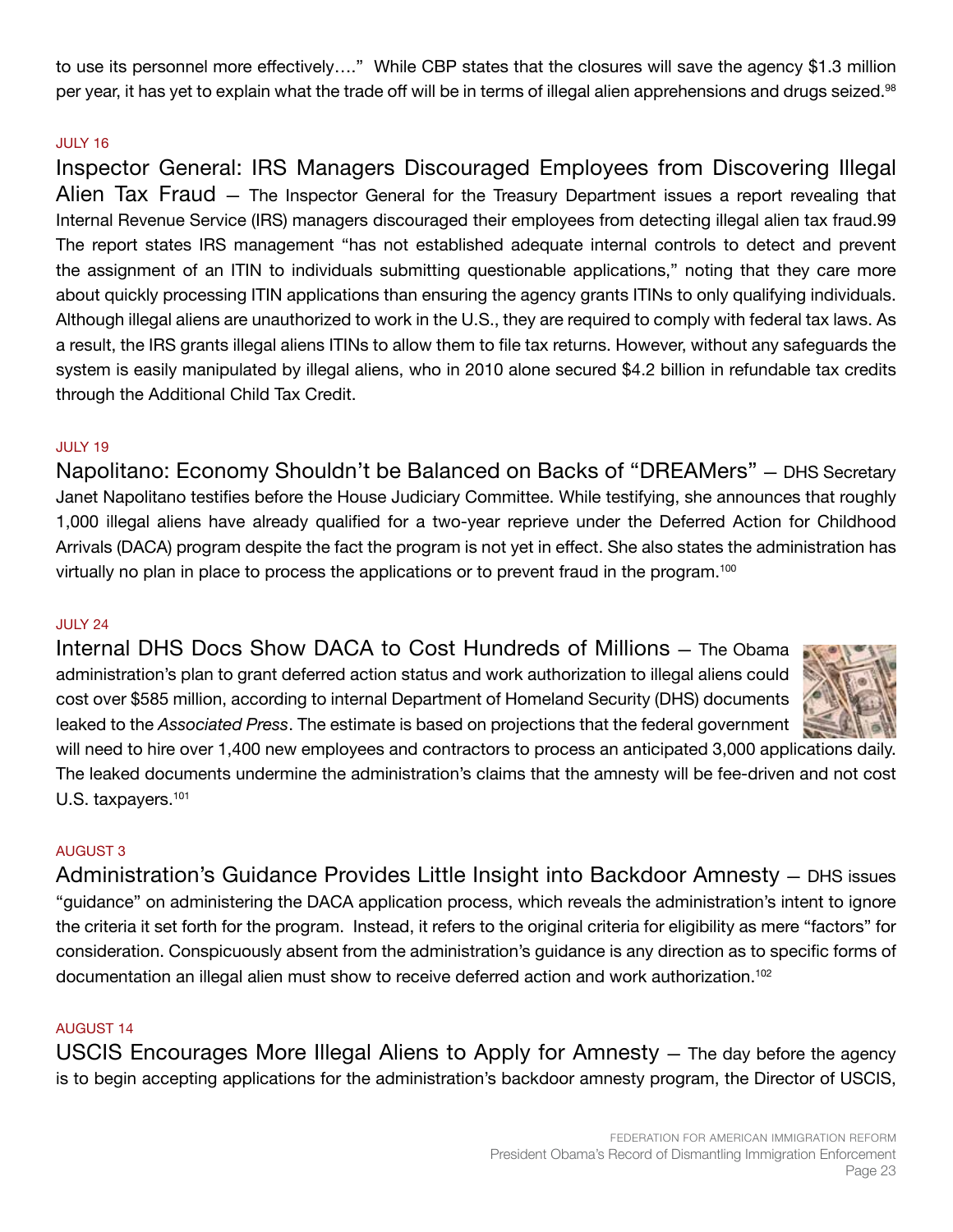Alejandro Mayorkas, hosts a stakeholder conference call to walk the open borders lobby through the DACA application process. During the call, Mayorkas notes the administration's loose criteria, encouraging even more illegal aliens to qualify for the reprieve. In particular, he states that even those with expunged convictions and orders of removal against them are eligible to apply, as well as those who are only attending literacy and vocational programs rather than attending school.

## AUGUST 15

Obama Administration Begins Accepting Backdoor Amnesty Applications — USCIS begins officially accepting DACA applications. The administration has yet to announce which forms of documentation are acceptable nor has it put any safeguards in place to protect against fraudulent applications.

#### AUGUST 24

Internal ICE Docs Show Administration Cooks Books — The House Judiciary Committee obtains internal ICE documents revealing that DHS is including numbers from the Alien Transfer Exit Program (ATEP) in its year-end removal numbers. ATEP, a joint program between ICE and Customs and Border Protection, transfers illegal aliens apprehended along one point of the U.S.-Mexico border to another point for removal. when ATEP removals are subtracted from ICE's total removal numbers, the number of deportations drops well below pre-Obama administration levels. This manipulation allows the administration to argue it is deporting more illegal aliens than previous administrations while simultaneously claiming border apprehensions have decreased and the border is secure.<sup>103</sup>

#### **SEPTEMBER**

DHS Fails to Help States Comply with REAL ID — The Government Accountability Office (GAO) releases a report revealing that the Department of Homeland Security has failed to help states comply with the REAL ID Act. According to the report, "officials in most states [GAO] interviewed expressed a need for additional guidance" from DHS, having been left with a "lack of clarity." In fact, the report reveals that some states that sent questions to DHS regarding compliance never received a response.<sup>104</sup>

## SEPTEMBER 13

USCIS Announces First Round of DACA Beneficiaries — In less than a month of taking effect, the administration announces that it has already accepted 82,361 applications for deferred action. Of those, 1,660 are in the final review stage and 29 are complete.<sup>105</sup> The stats show that the agency is moving through the background checks in a matter of days—a process that should take four to six months. In fact, in the first round of processing, fingerprints were taken on a Thursday and the background checks were completed by the following Monday, according to USCIS Director Alejandro Mayorkas.106

#### **OCTOBER**

Inspector General: Immigration Courts Deporting Too Slowly — The Department of Justice Inspector General releases a report criticizing our nation's immigration courts for delays in processing deportation cases. According to the Inspector General, between FY 2006 and FY 2010 the most significant delays in deportation cases occurred at the first level of adjudication, which occurs in administrative courts housed in the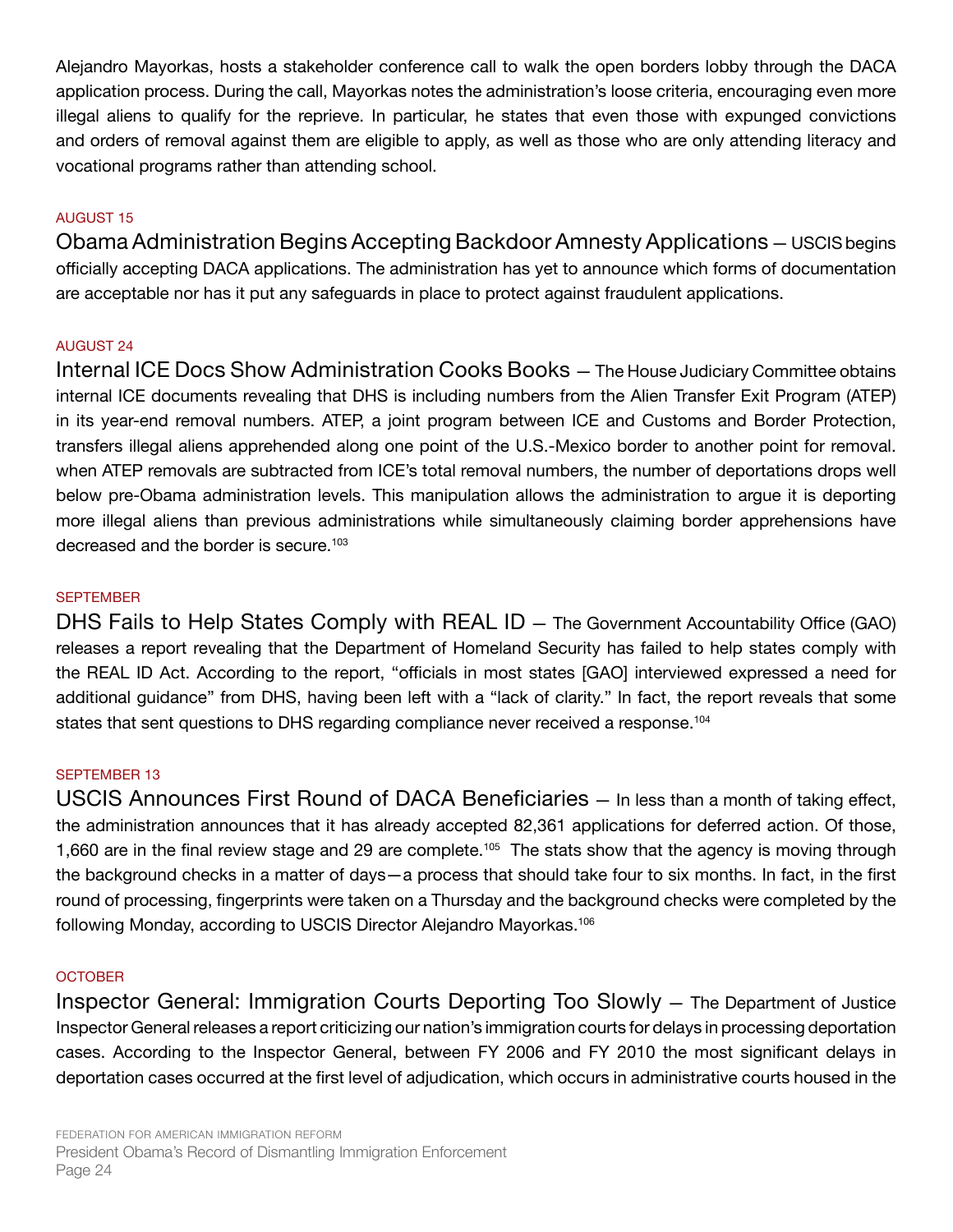Executive Office of Immigration Review (EOIR) within the Department of Justice (DOJ). The Inspector General highlights requests for continuances — requests to continue the proceedings at a later date — as the primary cause. Altogether, continuances added on average 132 days to the processing time of deportation cases.107

## OCTOBER 4

ICE Does Nothing after LAPD Chief Announces Plan to Ignore ICE Detainers — The administration refuses to act after Los Angeles Police Department (LAPD) Chief Charlie Beck announces a plan to circumvent federal law by creating a list of offenses for which illegal aliens will be released back onto the streets instead of being transferred to federal custody.<sup>108</sup>

## OCTOBER 5

ICE Refuses to Deport Illegal Alien Activist; Defends Inaction — Immigration and Customs Enforcement refuses to deport Mr. Jose Antonio Vargas, an outspoken proamnesty journalist who is an openly admitted illegal alien and felon.109 Remarkably, instead of being embarrassed when asked why the law enforcement agency did not detain and begin



removal proceedings on Vargas, ICE showed defiance. "Mr. Vargas was not arrested by ICE, nor did the agency issue a detainer," said an ICE spokeswoman. "ICE is focused on smart, effective immigration enforcement that prioritizes the removal of public safety threats, recent border crossers and egregious immigration law violators, such as those who have been previously removed from the United States."<sup>110</sup>

## OCTOBER 12

USCIS Releases Backdoor Amnesty Stats; Number of Beneficiaries Grows Exponentially — Just weeks before the presidential election, the Obama administration released data revealing it has granted deferred action to over 4,500 illegal aliens under the President's DACA program.<sup>111</sup> This number is exponentially higher than the 29 cases the administration claimed to have completed or otherwise approved just one month earlier. Such a drastic increase in approvals in a one-month period suggests the administration is either failing to fully investigate the deferred action applicants, or if the administration is doing so, it is at the expense of immigration enforcement.<sup>112</sup>

## OCTOBER 18

Administration Continues Assault on 287(g) Immigration Enforcement Program — Prince William County, Virginia becomes the latest victim of the Obama administration's assault on the 287(g) program when it receives a letter from U.S. Immigration and Customs Enforcement (ICE) officials informing County law enforcement the agency is not renewing its task-force agreement next year. The administration cites budget cuts, yet Congress continues to fund the program at preexisting levels.<sup>113</sup>

## OCTOBER 24

President Obama Promises Amnesty if Reelected — In an interview with editors from the *Des Moines Register*, President Obama promises that if reelected, he will grant amnesty to the 11-12 million illegal aliens currently in the United States. The President says he is "confident" Congress will pass amnesty legislation in the first year of his second term because, like Democrats, Republicans will use the issue for no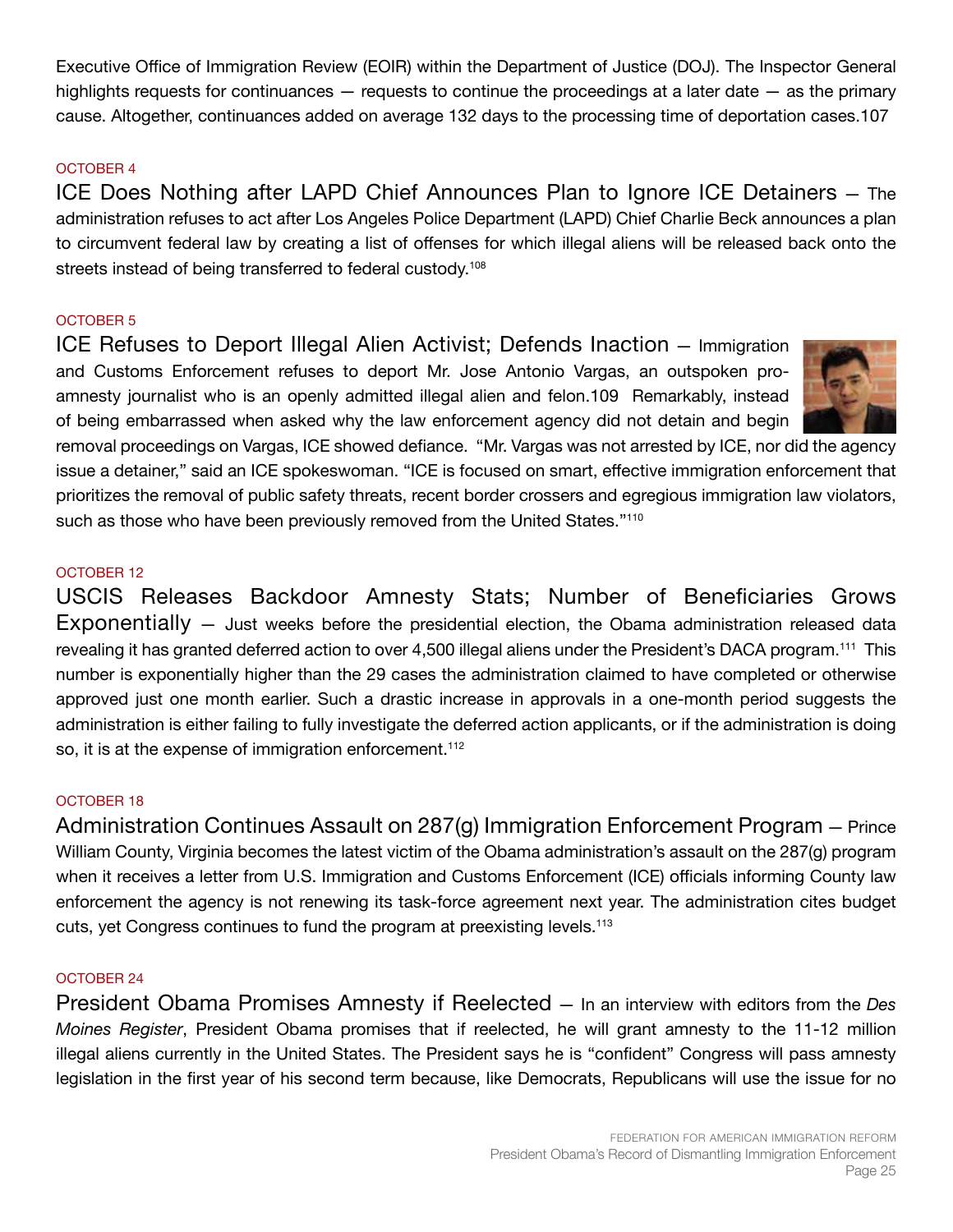other reason than to court Latino votes. Claiming Republicans have "alienated" Latino voters, he suggests that after Republicans lose the elections, they will change their position and support amnesty. "George Bush and Karl Rove were smart enough to understand the changing nature of America. And so I'm fairly confident that [Republicans are] going to have a deep interest in getting that done," he says.114

Over 200,000 Illegal Aliens Apply for President Obama's Backdoor Amnesty Program Homeland Security Secretary Janet Napolitano announces that over 200,000 illegal aliens have applied for deferred action under the Obama administration's backdoor amnesty program in just over two months. Secretary Napolitano offers these latest DACA statistics while speaking to a panel of educators who serve on the Homeland Security Academic Advisory Council (HSAAC) in Washington, D.C.115

## OCTOBER 30

ICE Does Nothing after Berkeley City Council Votes to Ignore ICE Detainers — The administration refuses to act after the Berkeley City Council votes unanimously to compel the Berkeley Police Department to ignore all U.S. Immigration and Customs Enforcement (ICE) detainer requests. The newly instated policy simply reads, "The Berkeley Police Department will not honor requests by the United States Immigration and Customs Enforcement (ICE) to detain a Berkeley jail inmate for suspected violations of federal civil immigration law."<sup>116</sup>



## OCTOBER 31

Illegal Aliens "Get out the Vote" for President Obama — President Obama's DACA program pays off when thousands of illegal alien minors campaign for President Obama and other pro-amnesty candidates in "swing-states" key to winning the Electoral College.<sup>117</sup>

## NOVEMBER 14

Obama uses Press Conference to Push Amnesty — A week after winning reelection, President Obama jumped at the chance to declare his second-term amnesty agenda. "I'm very confident we can get immigration reform done," he told reporters. "[M]y expectation is that we get a bill introduced and we begin the process in Congress very soon after my inauguration."<sup>118</sup>

ICE Expands Access to Illegal Alien Lobbyist — ICE issues a press release announcing it is expanding its "hotline" for illegal alien detainees to make it easier for them to directly contact the ICE "Public Advocate." ICE states it is available for those with questions regarding prosecutorial discretion and questions or concerns about immigration enforcement or detention.<sup>119</sup>

## NOVEMBER 16

USCIS Grants Deferred Action to Over 50,000 Illegal Aliens — The administration announces it has approved 53,273 applications for deferred action under the DACA program. This is more than 11 times the number approved  $(4,591)$  just one month earlier.<sup>120</sup>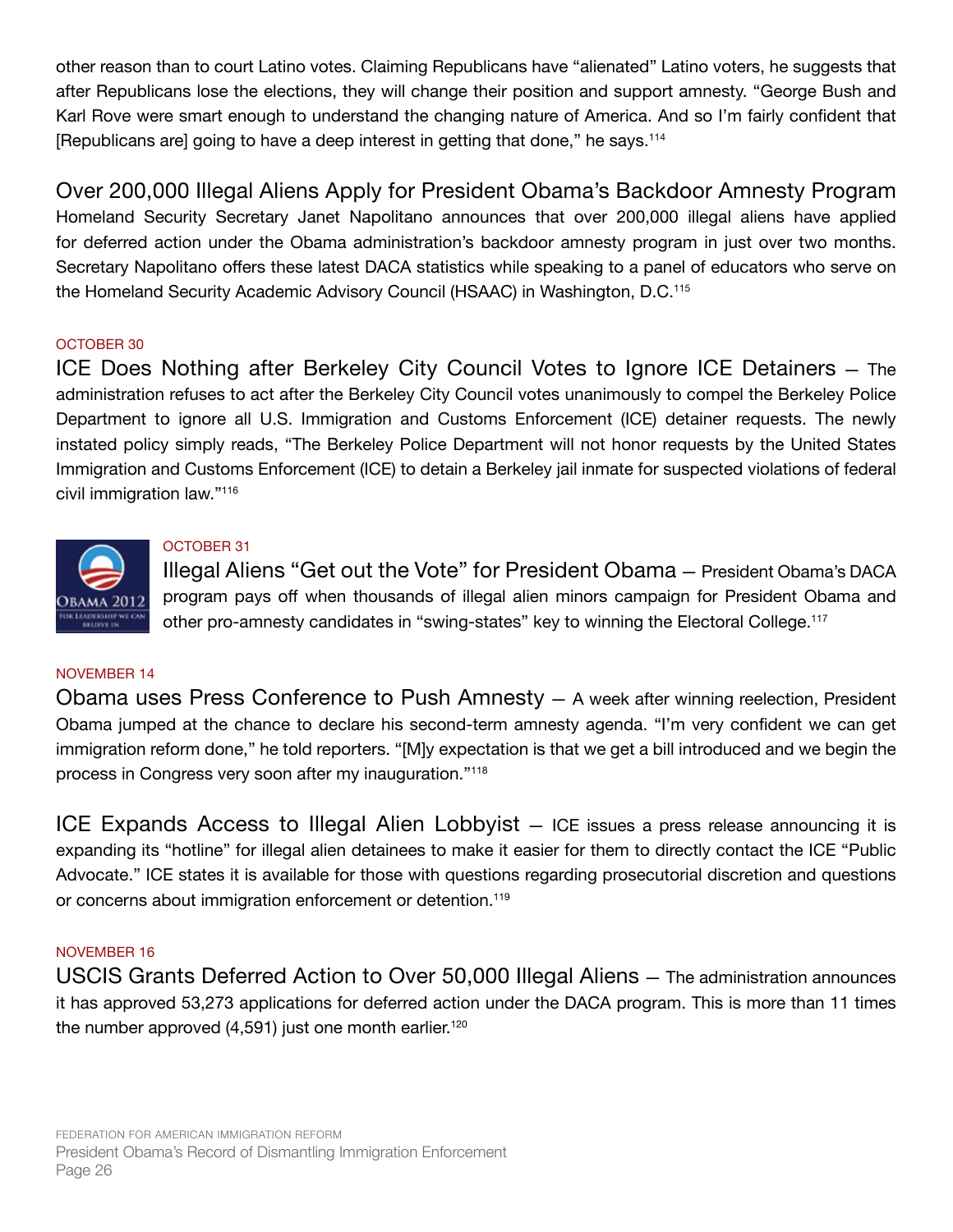#### NOVEMBER 18

DHS Website Promotes Welfare Benefits — DHS launches website121 designed to advertise welfare and entitlement benefits to legal and illegal aliens. Created to remedy "a lack of information about how to access such benefits" and counter "complicated and…misleading information," the website explains how to access federal benefits and promotes such programs to legal and illegal aliens. Federal benefits listed on the website include Medicare, Medicaid, Social Security, food stamps, and Temporary Assistance for Needy Families, among others.<sup>122</sup>

#### NOVEMBER 19

Mayorkas: USCIS Not in Position to Release Stats on DACA Denials — During a stakeholder conference call, USCIS Director Alejandro Mayorkas states, "Because of the nascent stage" of the DACA program, USCIS is not yet in a position to provide data on the number of applicants who have been denied. Instead, Mayorkas clarifies that before the Agency denies any applications, USCIS is doing one of two things: 1) filing a Request for Evidence (RFE) that asks applicants to submit additional evidence to prove they meet the program's criteria; or 2) issuing applicants a Notice of Intent to Deny the application. If USCIS files an RFE, then the applicant has 84 additional days (12 weeks) to submit proper qualifying evidence. If USCIS issues a Notice of Intent to Deny, the applicant has 30 days to submit evidence before the application is denied.<sup>123</sup>

Administration Releases Additional Tools to Help Illegal Aliens Get Backdoor Amnesty The same day as Director Mayorkas' conference call, USCIS releases additional tools on its website to aid illegal aliens during the DACA application process. The additional tools consist of a "tip sheet"124 to walk illegal aliens through a check-list before they submit their application, FAQs in three additional languages, and guidance for employers to make it easier for them to hire DACA beneficiaries who are granted deferred action and work authorization.125

#### **DECEMBER**

Inspector General: Federal Database Approves Aliens Ordered Deported as Eligible for Public Benefits — The Inspector General for USCIS releases a report revealing that the Systematic Alien Verification for Entitlements (SAVE) program erroneously confirms one in eight of all aliens run through it as eligible for public benefits and work in sensitive areas despite those aliens having deportation orders lodged against them.126 Federal, state, and local benefit-issuing agencies and licensing bureaus depend on the SAVE program to determine the immigration status of applicants to ensure only those applicants with lawful immigration status are approved. In response, USCIS says it plans to work with other agencies within the Department of Homeland Security to identify whether a final order of removal has been issued to an alien, and that it will initiate a review of other potential data sources.<sup>127</sup>

#### DECEMBER 4

Inspector General: Illegal Aliens Working in U.S. Capitol — The Inspector General for the Architect of the Capitol issues a report revealing that several illegal aliens had been hired by subcontractors to complete projects on Capitol grounds this last year.128 Despite federal law requiring the use of E-Verify, a "second-tier" subcontractor failed to use the system, resulting in the hiring of five illegal aliens who used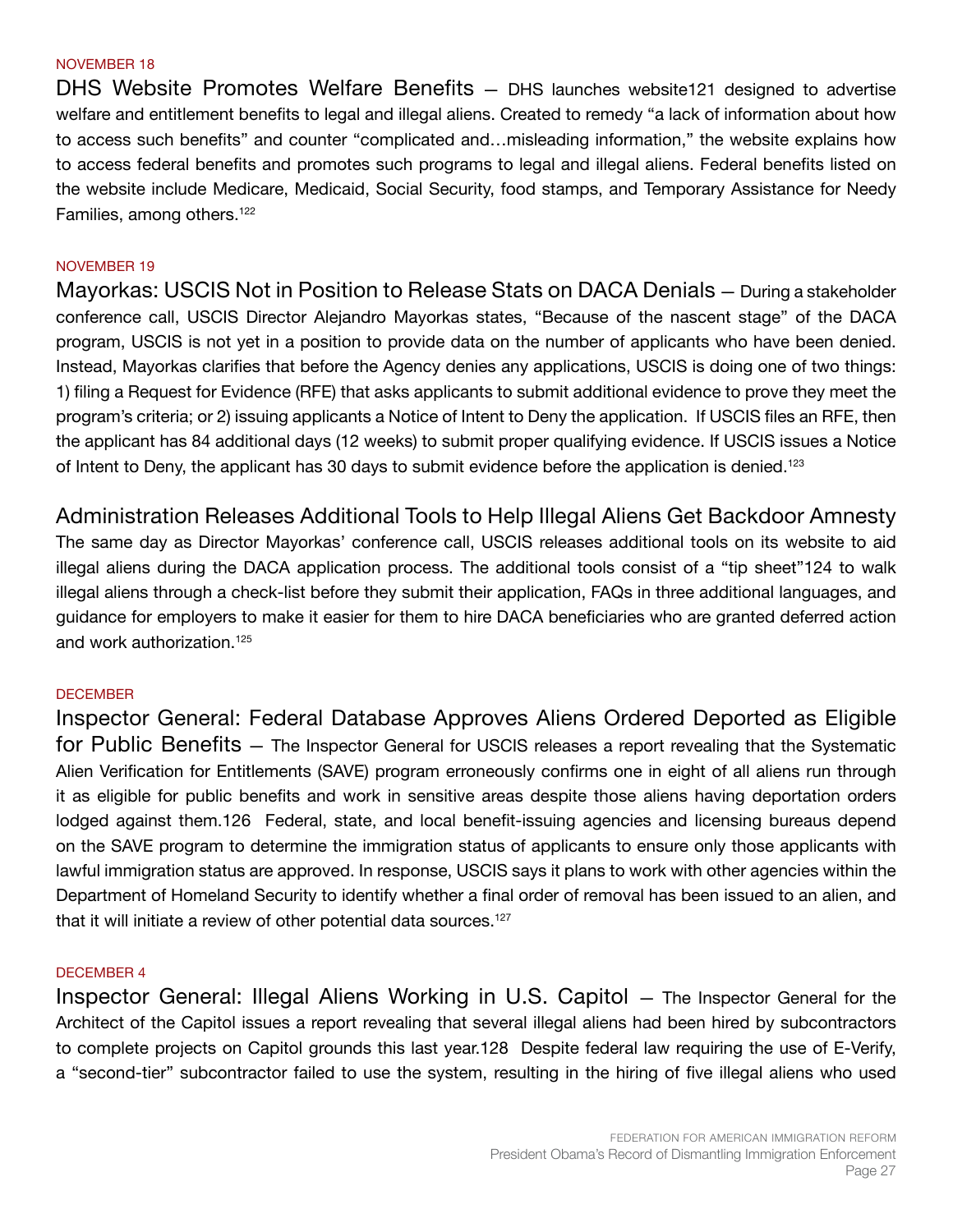fraudulent documentation to obtain employment. Nonetheless, the Inspector General determined that the subcontractor did not violate any criminal laws because of "his ignorance" of the E-Verify requirement and because the illegal aliens had passed an FBI background check. The subcontractor was not referred to the U.S. Attorney's Office for prosecution.<sup>129</sup>

ICE Does Nothing after California Attorney General Announces ICE Detainers are Optional — The Obama administration refuses to act after California Attorney General Kamala Harris issues an information bulletin130 stating that local agencies have no obligation to honor detainers issued by U.S. Immigration and Customs Enforcement (ICE). In doing so, Attorney General Harris effectively gives legal cover to sanctuary cities that would rather protect criminal aliens from deportation than ensure the safety of their own communities.<sup>131</sup>



## DECEMBER 7

DHS Delays Virtual Fence – Just six months after announcing plans to resume the Virtual Border Fence project, DHS announces it is delaying its implementation for nearly a year. The Department blames an unexpectedly large applicant pool of contractors for the setback, pushing the contractor solicitation date back from January to October 2013.<sup>132</sup>

## DECEMBER 13

Number of Illegal Aliens Granted DACA Tops 100,000 — The Obama administration announces it has granted deferred action to 102,965 illegal aliens under the Deferred Action for Childhood Arrivals (DACA) program. This number is nearly double the previous month's number of grantees.<sup>133</sup>

## DECEMBER 14

Administration Delays Apprehending Illegal Alien Sex Offender for Political Gain — An *Associated Press* story reveals that Department of Homeland Security officials delayed the apprehension of an illegal alien sex offender to protect longtime amnesty advocate, U.S. Senator Bob Menendez (D-NJ).<sup>134</sup> The illegal alien sex offender—18-year-old Luis Abrahan Sanchez Zavaleta, who overstayed his visitor visa from Peru—worked for Sen. Menendez as an unpaid intern and was handling immigration issues in one of his local offices. According to a U.S. official, DHS knew that Sanchez was a danger to the community, but nonetheless refused to act for roughly two months until after the November elections to assure Sen. Menendez was reelected. ICE did not arrest Sanchez until December 6.135

Administration Stonewalls DACA Inquiries — The Social Security Administration disregards Rep. Phil Gingrey's (R-GA) request that the agency explain why it issues Social Security Numbers to DACA beneficiaries. The Department of Homeland Security similarly refuses to respond to several letters from Senate Judiciary Ranking Member Chuck Grassley (R-IA) and House Judiciary Chairman Lamar Smith (R-Tex.) seeking information on the DACA program including approval statistics, costs, and fraud prevention.<sup>136</sup>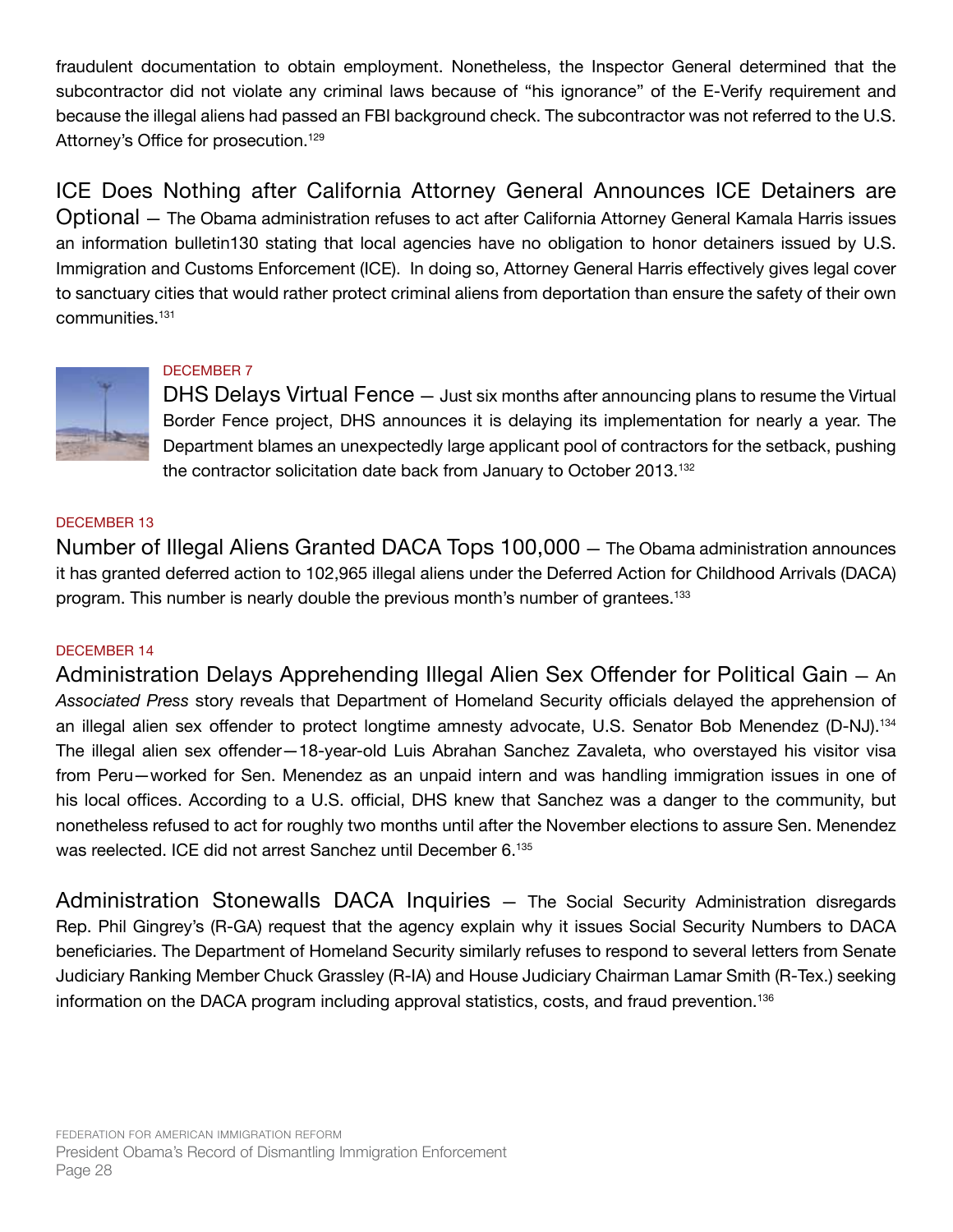#### DECEMBER 20

Administration Delays REAL ID Act Compliance Deadline — The administration quietly announces it is delaying the deadline for states to comply with the REAL ID Act for a fourth time. The deadline set for January 15, 2013—is "deferred for a minimum of six months" with no set timeframe for compliance. Only thirteen states are currently in compliance with the Act, which Congress passed in 2005.<sup>137</sup>

#### DECEMBER 21

Memo: ICE Aids Sanctuary Cities through New Detainer Policy — In a memorandum issued the Friday before Christmas, Immigration and Customs Enforcement (ICE) Director John Morton limits the circumstances under which ICE agents can issue detainers and take custody of illegal aliens in the hands of local law enforcement officials.<sup>138</sup> As a result, ICE agents can no longer take an alien into custody if the alien's only violation of the law is being in the country unlawfully—they must now have committed an offense independent of their illegal status. The new detainer policy further illustrates the Obama administration's refusal to enforce immigration law as written by Congress, opting only to enforce the law against aliens deemed a "priority."139

Administration Cuts 287(g) Enforcement Program In Half — Buried in the bottom of ICE's press release announcing its year-end removal numbers, the administration declares it will not be renewing any 287(g) task force model agreements in 2013. The release simply states, "ICE has also decided not to renew any of its agreements with state and local law enforcement agencies that operate task forces under the 287(g) program." The administration justifies its decision to end the task force agreements by claiming other programs achieve the same purpose as  $287<sub>(g)</sub>$  but cost less money.<sup>140</sup>

Adminstration Continues to Peddle Inflated Deportation Stats — ICE releases its yearend removal numbers, announcing it has deported 409,849 individuals. To allay the fears of the pro-amnesty lobby, the administration touts that "some 96 percent of all ICE's removals fell into a priority category, and that they are focusing upon removing criminal aliens and recent border crossers. The new numbers illustrate the administration's continued manipulation of removal data by counting illegal aliens removed under ATEP as ICE removals.141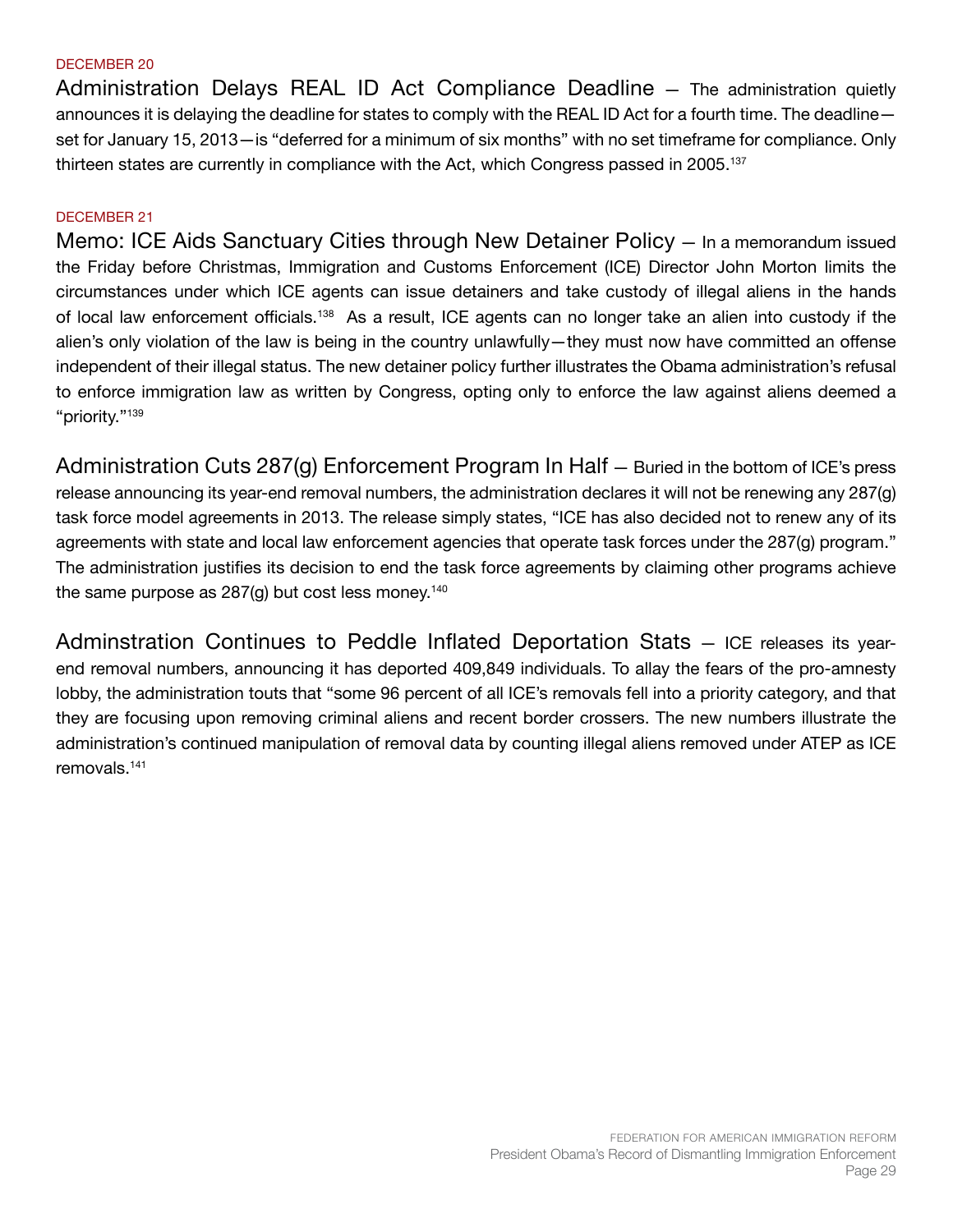## **TIMELINE: 2013** Sealing the Deal **......................................................................................................**

## JANUARY 3

Administration Announces Final Rule to Circumvent 3 and 10-Year Bars to Admission USCIS issues its long-awaited final rule to allow illegal aliens to circumvent federal statutes governing admission. The final USCIS rule does this by allowing illegal aliens to apply for and receive a provisional waiver of the 3 and 10-year bar while in the U.S. so long as they can show that being separated from their U.S. citizen spouse or parent would cause that U.S. citizen relative "extreme hardship." The administration makes clear it plans to consider expanding the rule even further to grant waivers to additional categories of illegal aliens. During a stakeholder phone call discussing the new rule, USCIS Director Alejandro Mayorkas emphasizes the agency will consider granting the same waivers to illegal alien relatives of green card holders, and clarifies that illegal aliens who have been in removal proceedings but whose cases have been administratively closed or terminated will be eligible to apply for the provisional waiver.<sup>142</sup>

Biden: Hispanics the Center of Nation's Future — Seeking to consolidate support from Hispanic lawmakers ahead of an all-out amnesty battle, Vice President Joe Biden refers to Hispanics as "the center of this nation's future." The Vice President makes these remarks in a speech at a Congressional Hispanic Caucus Institute event held to welcome Hispanic Members of the 113th Congress.143

## JANUARY 14

Secretary Napolitano Here to Stay — The White House confirms that Department of Homeland Security Secretary Janet Napolitano will continue to serve as DHS Secretary into President Obama's second term.144

## JANUARY 29

Obama Unveils Amnesty Blueprint — A day after the "Senate Gang of Eight" reveals their amnesty proposal, President Obama holds a press conference in Las Vegas to unveil his administration's amnesty blueprint.143 His four-point plan calls for amnesty for illegal aliens, increasing legal immigration, phased-in worksite enforcement, and securing the border. In doing so, the plan fails to mention enforcing the laws that are already on the books—such as completing the border fence and implementing a biometric entry-exit system and ignores preexisting programs like E-Verify and 287(g) that would further interior enforcement.<sup>145</sup>

#### JANUARY 31

White House Holds "Fireside" Amnesty Chat — White House Domestic Policy Advisor and former La Raza vice-president Cecilia Muñoz holds an online "fireside" chat with well-known pro-amnesty advocates. Participants include Mr. Jose Antonio Vargas (a self-admitted illegal alien and felon), actress America Ferrera, and Sojourners CEO Jim Wallis. During the "chat," Muñoz reiterates the President's plan for comprehensive immigration reform and encourages the pro-amnesty lobby to continue pressuring Congress.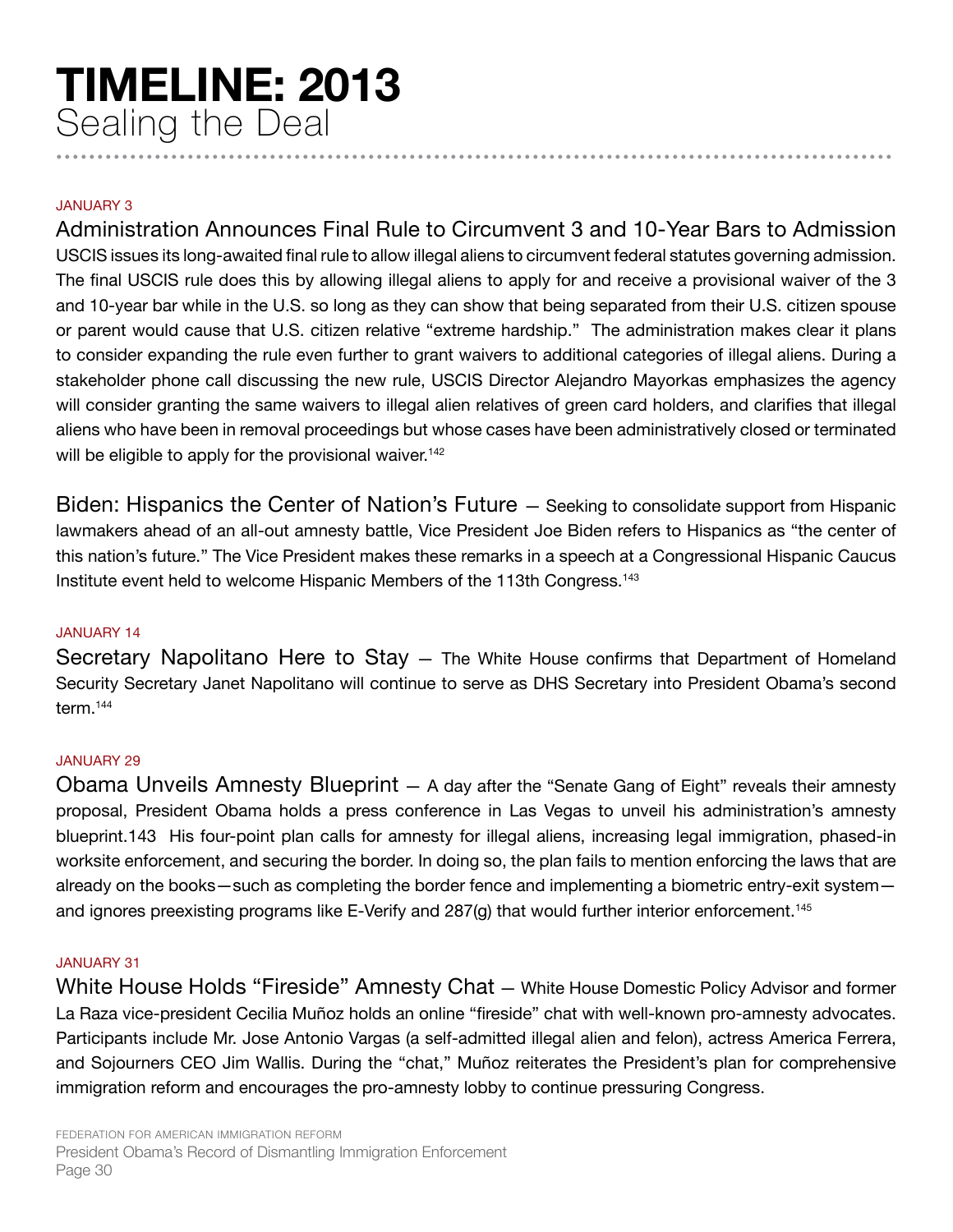#### FEBRUARY 5

President Meets with Labor and Big Business to Negotiate Guest Worker Program President Obama hosts separate meetings with progressive labor leaders and business executives to gain support for a "comprehensive" immigration reform package. The central reason for the meetings is to see whether unions and big business can reach a compromise on the principles of a new guest worker program. Speaking at the White House after the meeting, AFL-CIO President Richard Trumka tells reporters, "It was an excellent conversation. I think we are all on the same page….We were talking about commonsense reform that has an inclusive and broad path to citizenship that allows us to bring people in and take advantage of that.<sup>146</sup>

#### FEBRUARY 12

In State of the Union, President Peddles Same Failed Immigration Plan — President Obama uses the State of the Union to continue his push for amnesty legislation. During his speech, the President signals his intent to speed an immigration bill through the legislative process as quickly as possible, rushing Members of Congress to "get this done."<sup>147</sup> The President's plan for comprehensive immigration legislation, which he refers to as "real reform," presents no new ideas outside of previously failed attempts at granting amnesty.

#### FEBRUARY 14

Napolitano Threatens Cuts to Border Patrol — As Congress debates whether to grant amnesty to the 12 million illegal aliens in the United States, Homeland Security Secretary Janet Napolitano testifies before the Senate Appropriations Committee that the administration plans to drastically cut the number of Border Patrol agents along the borders.<sup>148</sup> Using the U.S.



Border Patrol as a political pawn, Napolitano announces to the Committee that if the automatic spending cuts known as sequestration — occur on March 1, the administration will impose a one-quarter reduction in Border Patrol's workforce hours.<sup>149</sup> "I can tell you that under sequester, we will lose in hours 5,000 Border Patrol agents over the next year," she tells the Committee.150

DACA Beneficiaries Near 200,000 — United States Citizenship and Immigration Services (USCIS) releases Deferred Action for Childhood Arrivals (DACA) statistics showing that the Obama administration has granted deferred action to 199,460 illegal aliens as of February 14, 2013.<sup>151</sup> In releasing its monthly statistics, the administration once again refuses to report on the number of DACA applicants denied reprieve under the program. However, the administration does continue to report on the top ten countries of origin of DACA applicants. Nearly three-fourths of DACA applicants list Mexico as their country of origin.<sup>152</sup> The administration also continues to report on which states have the highest numbers of DACA applicants. California leads the pack with nearly 120,000 applicants residing in that state alone. Texas comes in second with just over 68,000 resident applicants, and New York comes in third with nearly 25,000 resident applicants.153

#### FEBRUARY 17

White House Leaks Amnesty Proposal — Over the weekend, a White House official leaks to reporters President Obama's plan for legalizing the 12 million illegal aliens currently in the country. Repeating the same failed ideas as previous amnesty proposals, the President's plan allows illegal aliens to apply for a newly created "lawful prospective immigrant" visa. The visa would be valid for four years (and is renewable), and would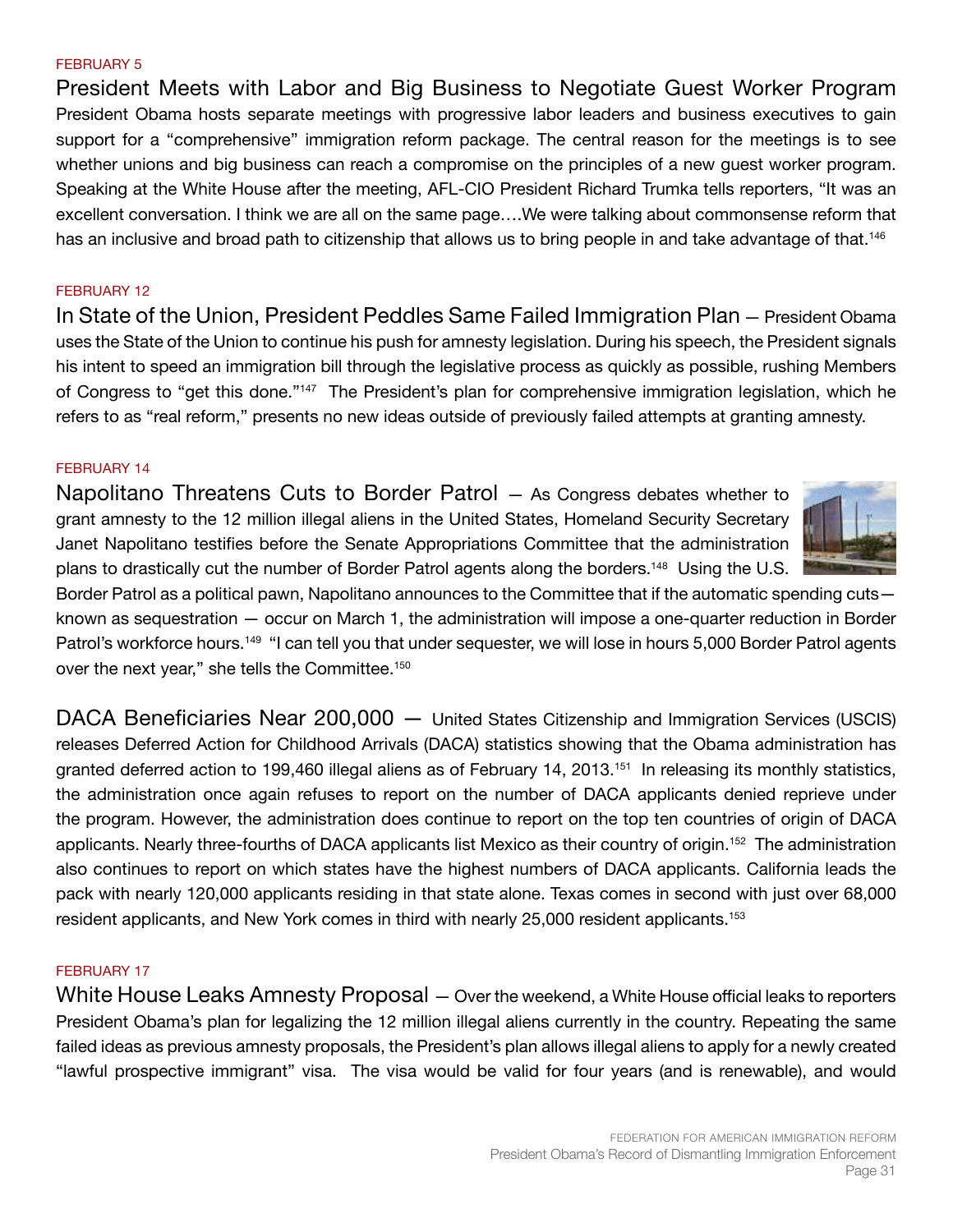authorize illegal aliens to work in and travel to and from the country. Once granted the new lawful prospective immigrant visa, a newly amnestied alien may sponsor spouses and children of illegal aliens living outside of the U.S. through the same process. The plan is vague as to border security and immigration enforcement. The proposal seeks to increase the number of Border Patrol agents, but fails to specify a goal for the increase, and seems to "allow" DHS to expand technology along the border without specifying how this will be achieved.<sup>154</sup>

## FEBRUARY 26

Obama Administration Sets Free Over 2,000 Illegal Aliens and Uses the Sequester to Further Amnesty Agenda — After news leaks, U.S. Immigration and Customs Enforcement officials confirm they have been releasing illegal aliens from federal custody in order to satisfy *proposed* cuts under the sequester.155 According to internal Homeland Security documents reviewed by the *Associated Press*, the administration released more than 2,000 illegal aliens *before the sequester even took effect*, releasing roughly 1,000 illegal aliens per week since February 15. In addition, the documents reveal the administration plans to release 3,000 more illegal aliens during the month of March.<sup>156</sup> Downplaying its actions, the administration initially claims it has freed only a few hundred illegal aliens, using cost as a scapegoat. However, according to 2011 Congressional testimony by ICE Director John Morton, alternatives to detention (ATD) actually cost *more* than detaining an illegal alien.<sup>157</sup> Further underscoring the administration's unwillingness to assume responsibility, Secretary Napolitano claims she learned about the illegal alien releases along with the rest of the public, blames lower-level officials, and claims no part in the decision.<sup>158</sup> The White House has also denied having any part in the decision.<sup>159</sup>

Pro-Amnesty GOP Senators Meet with Obama — Pro-amnesty "Gang of Eight" Senators John McCain (R-AZ) and Lindsey Graham (R-SC) meet with President Obama and Vice President Biden at the White House to discuss comprehensive immigration reform. "We were pleased to hear the president state his firm commitment that he will do whatever is necessary to accomplish this important goal," the Senators say in a joint statement.<sup>160</sup> The duo expresses confidence in Obama's commitment to border security despite his repeated disregard for enforcement.

GAO: Obama Administration Has No Official Metrics to Measure Border Security; Will Not Adopt Any Until Late 2013 — The Government Accountability Office (GAO) releases a report stating that the Department of Homeland Security has no official metrics in place to measure whether the border is secure and has no plans to adopt any such metrics until late this year.<sup>161</sup> Still, the Obama administration is in no rush to adopt a new measure for border security, despite the fact that it is asking Congress to pass a massive amnesty bill.

## MARCH 4

Napolitano to Release Thousands More Illegal Aliens — Department of Homeland Security Secretary Janet Napolitano announces her agency's plans to release even more detained illegal aliens to address budget cuts mandated by sequestration. Speaking at a D.C. event featuring all three individuals to previously serve as DHS Secretary, Napolitano states, "We are going to manage our way through this by identifying the lowest risk detainees, and putting them into some kind of alternative to release."162 She repeats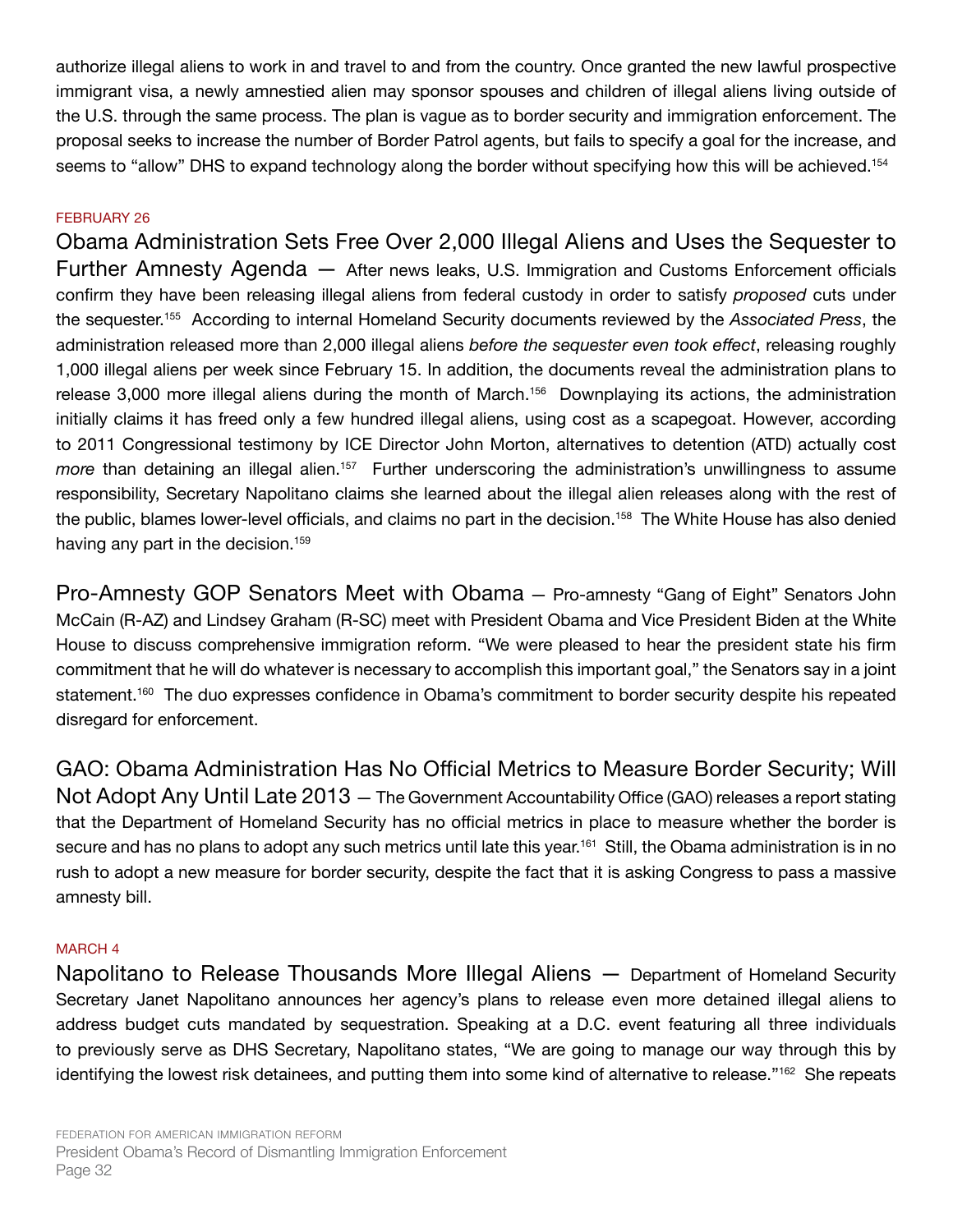the administration's narrative that "only" several hundred detainees were released. Meanwhile, House Judiciary Chairman Bob Goodlatte (R-VA) publishes an internal ICE document that explicitly details the administration's plan to release 1,000 detained illegal aliens per week from February 15 through March 31.<sup>163</sup>

# MARCH 7

Administration Furloughs Border Patrol Agents — The Obama administration begins sending furlough notices to thousands of agents at U.S. Customs and Border Protection (CBP) under the guise of dealing with the sequester. Although the Department of Homeland Security is required to make mandatory budget cuts, the administration clearly uses sequestration to further undermine immigration enforcement. The letter sent to CBP agents justifies the furlough as "promot[ing] the efficiency of the service", but fails to target agency waste or lower priority functions that do not jeopardize the safety of Americans. According to inside-the-beltway outlet *The Hill*, approximately 24,000 CBP workers, managers, and supervisors will be furloughed.<sup>164</sup>

# MARCH 14

Administration Admits It Released Over 2,000 Illegal Aliens from Detention — Immigration and Customs Enforcement Director John Morton finally admits during a House Appropriations Subcommittee hearing that the administration released 2,228 illegal alien detainees back onto the streets under the guise of budget cuts.165 His comments contradict earlier statements made by DHS officials, who initially tried to downplay news of the story by claiming the numbers were only in the hundreds.<sup>166</sup> The hearing also reveals that more than 600 of the illegal aliens the agency released possess a criminal record.

# MARCH 21

Obama Administration Admits It Scuttled Border Security Metric to Protect Amnesty Officials in the Obama administration admit to *The New York Times* that they resisted producing a metric to determine whether the border is secure because President Obama did not want any hurdles placed between illegal aliens and a pathway to citizenship.<sup>167</sup> The admission was made to the paper just one day after Department of Homeland Security officials shocked Members of Congress by announcing that despite several promises to develop one, they still have no official way to measure whether the border is secure.<sup>168</sup>

## MARCH 26

Napolitano Scraps Border Security as Pre-Condition for Amnesty — Janet Napolitano reaffirms the Obama administration's opposition to securing the border before granting amnesty to the roughly 12 million illegal aliens in the United States. At an event hosted by the Christian Science Monitor, Secretary Napolitano says DHS will not develop an official metric for measuring border security.<sup>169</sup> Napolitano also argues against including any "trigger" in amnesty legislation that delays the issuance of green cards to illegal aliens until certain border security measures are taken.<sup>170</sup>

## MARCH 27

President Obama Confident Congress Will Pass Amnesty This Summer — In an effort to continue to keep the immigration issue front and center while Congress is on its two-week Easter recess, President Obama conducts interviews with major Spanish language networks *Telemundo* and *Univision*. During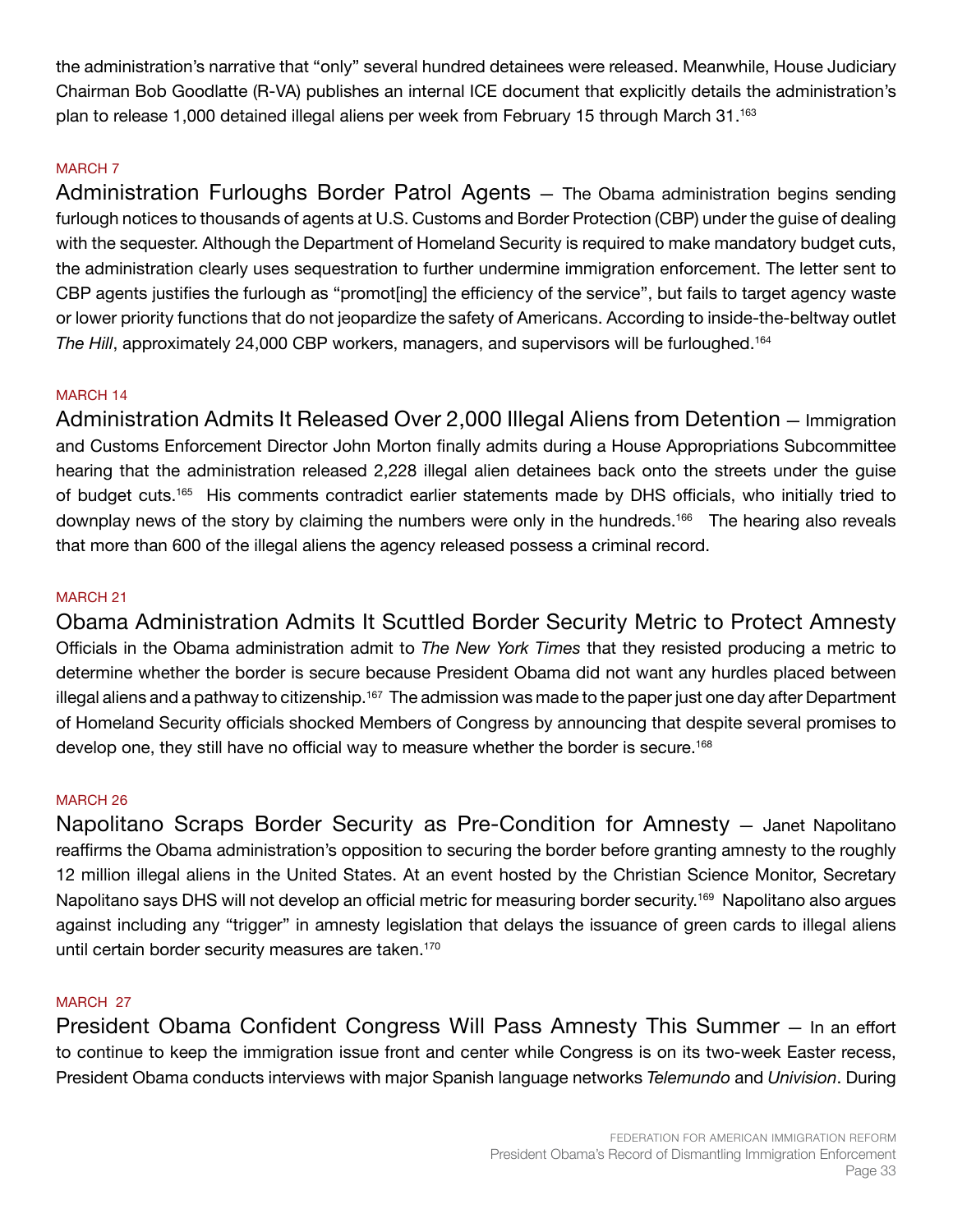the taped interviews, President Obama expresses confidence that Congress will pass an amnesty bill this summer so long as the Senate "Gang of Eight" stays on track to introduce legislation the week of April 8. "If we have a bill introduced at the beginning of next month as these Senators indicate it will be, then I'm confident that we can get it done certainly before the end of the summer," President Obama tells *Telemundo*. <sup>171</sup> Nonetheless, the President also reaffirms his commitment to introducing his own proposal if the Senate fails to come to an agreement, stating, "I'm prepared to step in. But I don't think that's going to be necessary."<sup>172</sup>

# APRIL 3

Radar Confirms the Border Is Not Secure – The use of a sophisticated radar system originally developed by the Pentagon to track the Taliban in Afghanistan reveals more illegal aliens are able to circumvent the Border Patrol than previously thought. The radar system, called the Vehicle Dismount and Exploitation Radar (Vader), was deployed to Arizona in March 2012.<sup>173</sup> Using Vader, which is operated from a drone, Border Patrol agents catch 1,874 people in a 150-square mile stretch of the Sonora Desert between October 2012 and January 2013. The system also identifies an additional 1,962 people in the same area who evade arrest.<sup>174</sup> The findings debunk the Obama administration's repeated claims that the border is secure.

## APRIL 10

DHS Official Confirms Illegal Border Crossings Up Ahead of Amnesty — Department of Homeland Security officials testify before the Senate Homeland Security and Governmental Affairs Committee at a hearing entitled "Border Security: Frontline Perspectives on Progress and Remaining Challenges." Although the Obama administration's narrative that "the border is secure" was reiterated, U.S. Border Patrol Chief Michael Fisher's testimony directly contradicts that assertion. "We have seen an increase in attempted entries," Fisher tells the Committee. Yet, Fisher says a new system that measures apprehensions as well as the number of illegal aliens that avoided detection is "starting" to be used, and states "it is in the final stages of development."175

## APRIL 23

Napolitano Proclaims S.744 Secures the Southern Border — Department of Homeland Security Secretary Janet Napolitano testifies before the Senate Judiciary Committee, in what was the third (and final) hearing in as many working days on the Gang of Eight's 844-page "comprehensive" immigration bill. In addition to handling her other responsibilities as DHS Secretary in the mere six days since the bill was introduced, Napolitano claims to have "read the bill" prior to the hearing.<sup>176</sup> She praises the legislation, declaring that the bill will make the country more secure, and says it "absolutely" improves border security because its provisions are realistic despite the mere "certification" requirement that the border security conditions have been met. These conditions encompass weak language such as "substantially" completed and operational, as well as the "establishment" of an electronic entry-exit system for air and sea ports (but not for land ports).<sup>177</sup> Additionally, while claiming the bill makes the border more secure, Napolitano objects to the allocation of funds to install additional fencing along the border.

Federal Court Finds Napolitano and Morton DACA Directive Illegal — United States District Judge Reed O'Connor affirms that Congress has plenary power to set immigration law. Particularly, the Judge recognizes that through the adoption of several statutes, Congress has expressed its intent that the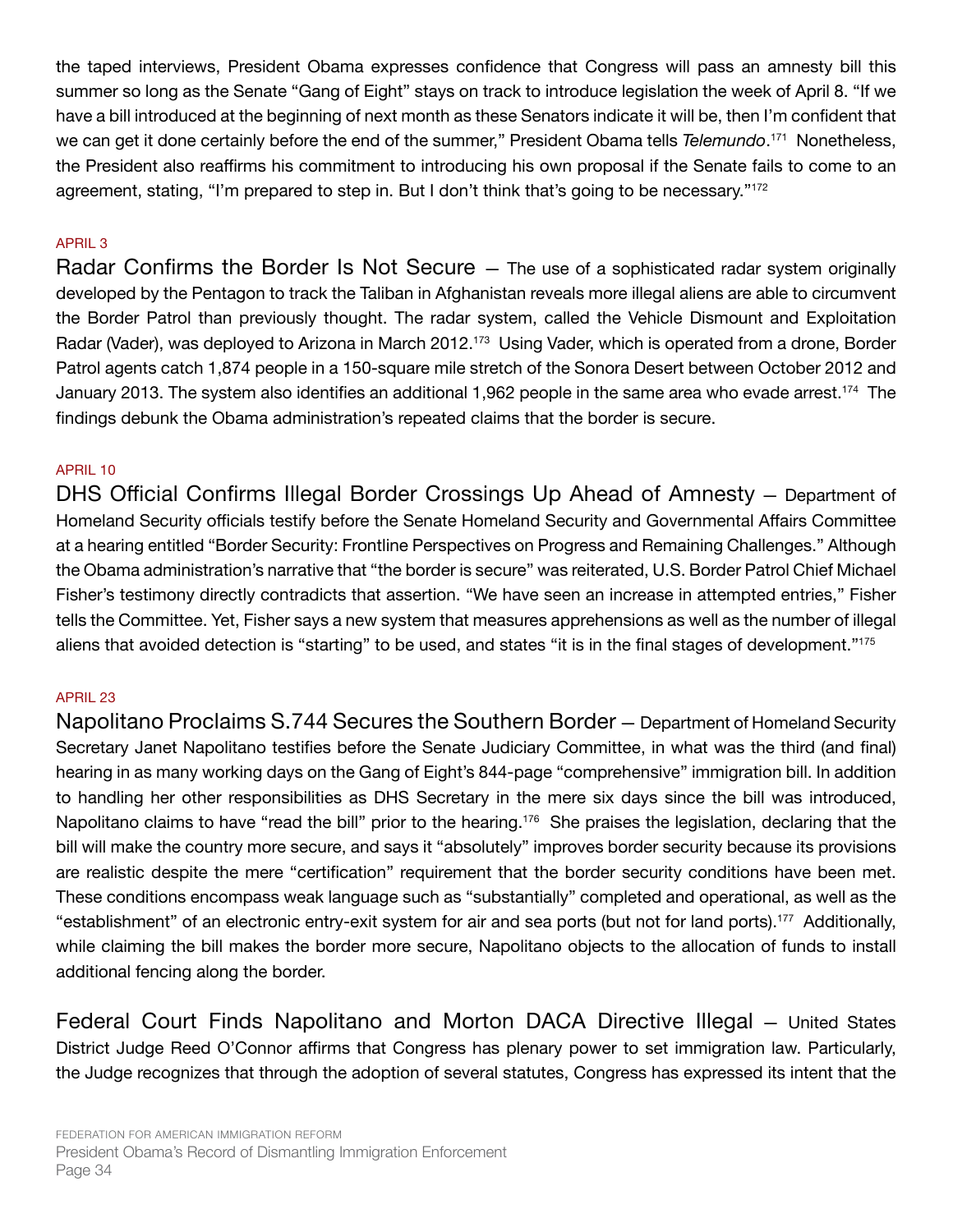government initiate removal proceedings against *all* illegal aliens, including those eligible for Obama's Deferred Action for Childhood Arrivals (DACA) program.<sup>178</sup> The decision comes after ten ICE agents filed suit against DHS Secretary Napolitano, ICE Director John Morton, and USCIS Director Alejandro Mayorkas, claiming their prosecutorial discretion directives order them to violate federal law. The decision means that Napolitano does not have the discretion to refuse to initiate removal proceedings, nor can she or Morton instruct their agents to do the same.<sup>179</sup>

## MAY 20

USCIS Union Criticizes Obama's Policies — The AFL-CIO affiliated union of U.S. Citizenship and Immigration Services officers releases a statement that in addition to opposing the Senate "Gang of Eight" amnesty bill, criticizes the Obama administration's refusal to enforce the laws already on the books. Kenneth Palinkas, the president of the union which represents over 12,000 USCIS officers and personnel, states he is concerned that under Homeland Security Secretary Janet Napolitano's leadership, the agency has become nothing more than a rubberstamp for special interests. Among other concerns noted is the convening of "secret panels" created by Napolitano to review all requests that illegal aliens be issued a notice to appear for deportation proceedings, the 99.5% approval rating of DACA applicants and lack of in-person interviews of DACAs, and the excessive granting of fee waivers—costing taxpayers over \$200 million last fiscal year.

## JUNE 17

Chief Immigration Enforcer Resigns — Immigration and Customs Enforcement Director, John Morton, resigns after more than four years of leading the agency. The resignation comes amidst congressional debate over whether to grant amnesty to the 12 million illegal aliens currently in the country, an apparent concession that the current administration cannot be trusted to enforce any new laws.<sup>180</sup> Morton was responsible for implementing the Obama administration's backdoor amnesty policies, issuing a series of "prosecutorial discretion" memos prohibiting his agents from enforcing immigration laws against the vast majority of illegal aliens without criminal convictions.181

## JUNE 18

Administration Posts Asylum Loophole Directions on the Web — President Obama's U.S. Citizenship and Immigration Services posts directions on its website coaching potential asylum seekers and immigration attorneys on best practices for winning an asylum claim.<sup>182</sup> Instructing asylum seekers to use the phrase "credible fear" upon reaching the U.S. border, the directions result in a massive increase in asylum claims from Mexico, causing U.S. Immigration and Customs Enforcement to pay for hotel rooms for dozens of these recently arrived illegal aliens in the San Diego area at a cost of roughly \$100 per night.<sup>183</sup> Illegal aliens that were not brought to a hotel were reportedly released to addresses in Texas, Florida, and New York.<sup>184</sup>

#### JULY 12

Homeland Security Secretary Takes New Job Amidst Immigration Battle — Just weeks after ICE Director Morton resigns, Homeland Security Secretary Janet Napolitano announces she is stepping down after more than four years with the Obama administration to become the next president of the University of California system.<sup>185</sup> Under Secretary Napolitano's controversial "leadership," the Department proactively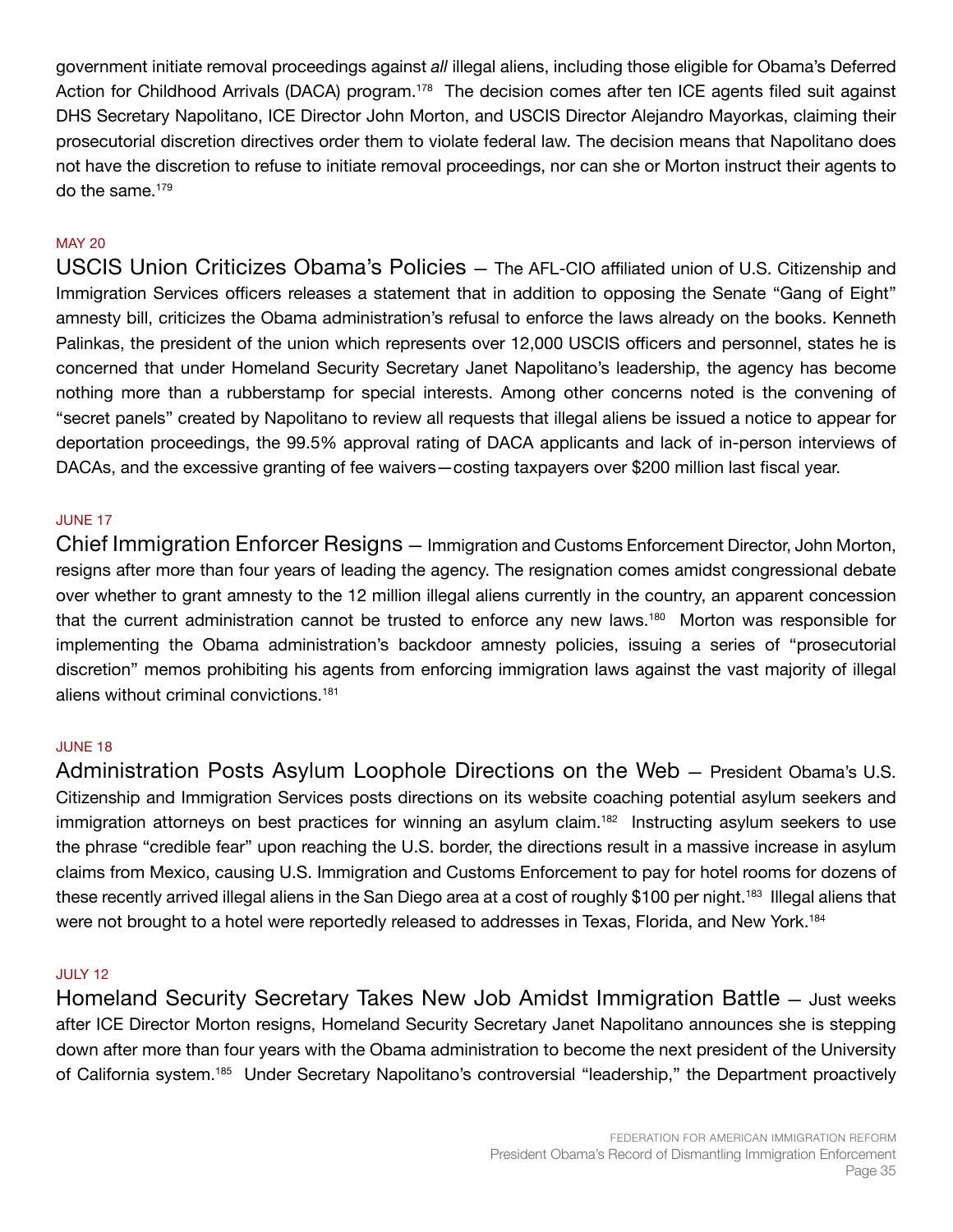dismantled immigration enforcement. Napolitano was responsible for overseeing a series of "prosecutorial discretion" memos instructing federal immigration agents to ignore illegal aliens falling outside of the Department's enforcement "priorities," for administering a case-by-case review of all immigration deportation proceedings administratively closing the cases her Department did not deem a priority, and for creating the Deferred Action for Childhood Arrivals (DACA) program and thereby administratively implementing the DREAM Act despite the bill's repeated rejection by Congress.

## JULY 23

Feds Investigate USCIS Director — News breaks that the Inspector General is investigating U.S. Citizenship and Immigration Services (USCIS) Director Alejandro Mayorkas due to allegations he improperly helped a Virginia-based tech company secure an EB-5 visa.<sup>186</sup> Run by former Secretary of State Hillary Rodham Clinton's brother, the company allegedly reached out to Mayorkas for help approving the visa for a Chinese executive whose application had already been denied twice. Alarmingly, the Inspector General's investigation extends even beyond the approval of risky EB-5 projects, including allegations of conflicts of interest, misuse of position, and an appearance of impropriety. This is not the first time the USCIS Director has been caught up in a scandal with a brother of Hillary Rodham Clinton's. Mayorkas was previously scrutinized for his involvement in the commutation of a prison sentence of a Democratic Party donor's son by President Bill Clinton while he was a U.S. Attorney in California.<sup>187</sup>



# JULY 24

Administration Does Nothing after Head of Newark's Police Dept. Ignores ICE Detainers — Newark Police Director Samuel DeMaio signs a directive ordering City police to no longer comply with ICE detainer requests to hold suspects accused of minor crimes.<sup>188</sup> The administration does nothing.

## JULY 30

Report: DHS Lost Track of Over One Million Foreign Visitors — The Government Accountability Office releases a report revealing that the Department of Homeland Security has lost track of over one million foreign visitors to the U.S., indicating the individual is a potential visa overstay. The report also points out that Federal law requires DHS to report overstay estimates, but that neither DHS nor its predecessor has regularly done so since 1994.189

## AUGUST 13

Administration Does Nothing After New Orleans Sheriff Ignores ICE Detainers — Orleans Parish Sheriff Marlin Gusman (who has jurisdiction over the City of New Orleans) announces his office will no longer hold suspected illegal aliens for ICE unless the detainee is charged with certain violent crimes. These crimes include first or second-degree murder, aggravated rape, aggravated kidnapping, treason or armed robbery with a firearm. If charges against a detainee are dismissed for any reason, suspected illegal aliens are released back into the community regardless of immigration status. The New Orleans policy even goes so far as to prevent its law enforcement officers from initiating an investigation into a detainee's immigration status or providing ICE with the detainee's release date or address.190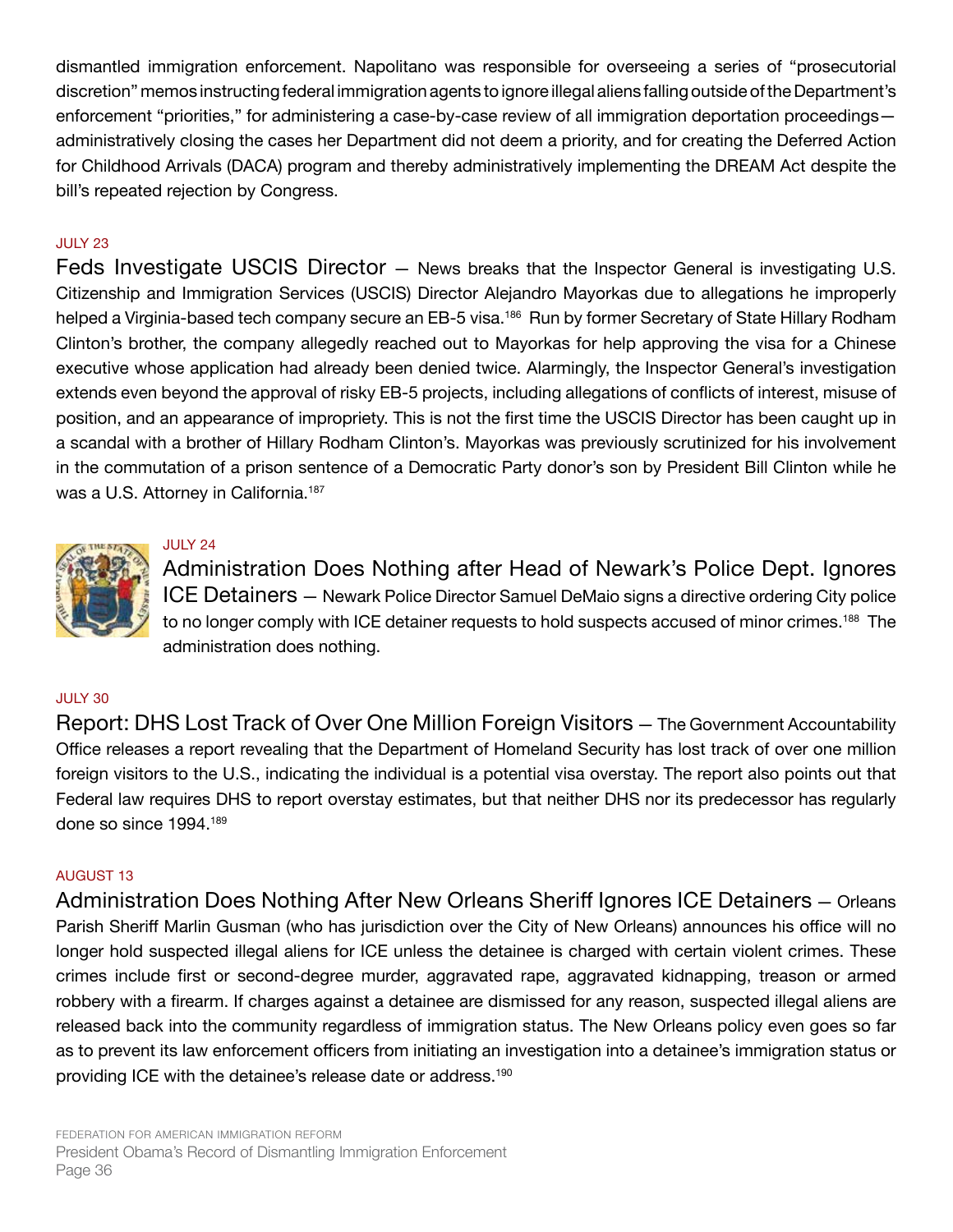#### AUGUST 23

Memo: Administration Backdoor Amnesties Illegal Alien Parents — Acting Immigration and Customs Enforcement Director, John Sandweg, orders agents to refrain from taking into custody illegal aliens who are parents or legal guardians of a minor.<sup>191</sup> The memorandum states that "ICE personnel should ensure that the agency's immigration enforcement activities do not unnecessarily disrupt the parental rights of both alien parents or legal guardians of minor children." In doing so, the memorandum instructs ICE personnel that in deciding whether to grant prosecutorial discretion, they should pay particular attention to immigration enforcement activities involving three subsets of the illegal alien population: (1) parents or legal guardians who are primary caretakers of minor aliens (including minors in the country unlawfully); (2) parents or legal guardians who have a direct interest in family or child welfare proceedings; and (3) parents or legal guardians whose minor children are physically present in the U.S. and are citizens or legal permanent residents. If an alien fits into one of the above categories, then ICE personnel are to reevaluate any custody determinations made about the alien and, under certain circumstances, refrain from detaining the alien all together. If an alien is detained, then the agency is to ensure they have the ability to communicate and visit with family, and are able to attend "family court or child welfare proceedings." In some cases, the agency may facilitate the return into the country of a previously deported alien to attend such proceedings.192

#### SEPTEMBER 5

ICE Keeps Illegal Alien Lobbyist on Payroll Despite Congress Eliminating Job — News breaks that the Obama administration has kept ICE Public Advocate Andrew Lorenzen-Strait in his role despite President Obama signing legislation eliminating the position. Congress eliminated the Public Advocate position in March as part of legislation to fund the federal government through the end of the fiscal year, the relevant section of the law reading "None of the funds made available by this Act may be used to provide funding for the position of Public Advocate within U.S. Immigration and Customs Enforcement."<sup>194</sup> Lorenzen-Strait is now the Deputy Assistant Director of Custody Programs and Community Outreach, where he performs the same duties as the now defunct Public Advocate position.

#### SEPTEMBER 17

Obama Says an Executive Amnesty Would Ignore the Law, Forgets He's Already Done It — In an interview with Spanish media outlet *Telemundo*, President Obama tells viewers he does not have authority to unilaterally grant amnesty to the estimated 12 million illegal aliens currently in the U.S. if Congress refuses to pass amnesty legislation. In declaring he lacks such ability under his executive powers, President Obama says that granting the nation's entire illegal alien population a reprieve from deportation and authorizing them to work in the country "would be ignoring the law in a way that would be very difficult to defend legally."195 The President drew a distinction between his circumvention of the law for illegal aliens 30 and younger via his administration's Deferred Action for Childhood Arrivals (DACA) program—which he claimed was legal because it was done to allow federal agencies the ability to devote more time and resources to "highpriority" immigration cases—and doing the same for the entire illegal alien population, saying the latter is "not an option."<sup>196</sup> His interview was not the first time, however, in which he claimed it was outside of his authority to grant backdoor amnesty to the illegal alien population. President Obama made a similar assertion in March 2011, before implementing the Morton Memos and DACA.<sup>197</sup>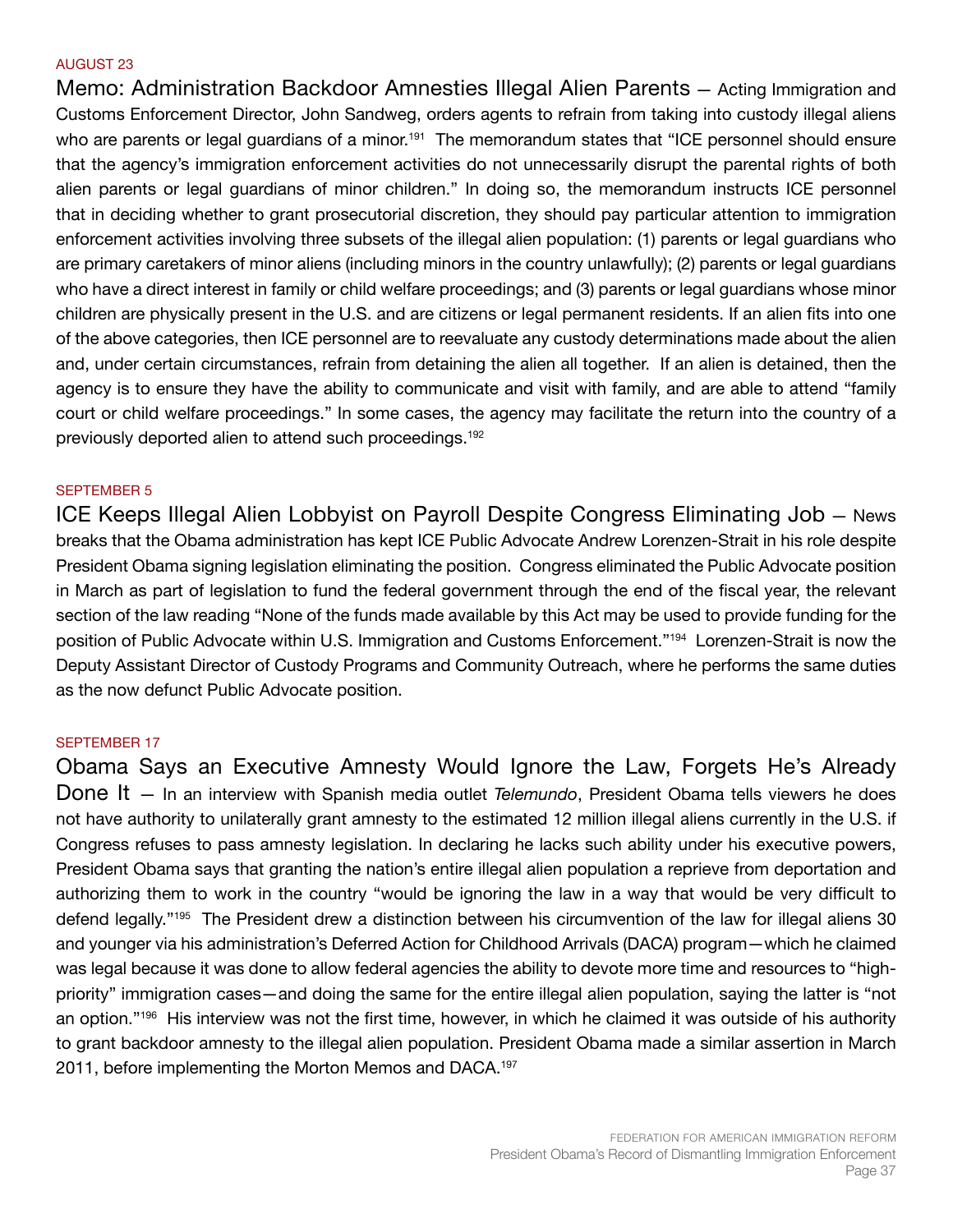

#### OCTOBER 1

Feds Give Illegal Aliens Nearly \$29 Million in Prescription Drugs — The Office of the Inspector General for the Department of Health and Human Services releases a report revealing that the Federal government doled out nearly \$29 million in prescription drug benefits

to illegal aliens over the last two years.<sup>198</sup> According to the report, the Centers for Medicare and Medicaid Services (CMS) inappropriately approved \$28,990,718 in payments to sponsors that submitted 279,056 records of prescription drugs for 4,139 illegal aliens from 2009 to 2011 under the Medicare Part D program. Current law generally prohibits illegal aliens from receiving federal public benefits, such as prescription drugs under Medicare.<sup>199</sup> However, illegal aliens are enrolled in Medicare Part D, and sponsors that contract with CMS submit claims on behalf of illegal aliens because there is no mechanism for sponsors (private prescription drug plans) to check whether a beneficiary is lawfully present.<sup>200</sup>

#### OCTOBER 5

Obama Administration Does Nothing after California Governor Signs Anti-Detainer Bill — California Governor Jerry Brown signs legislation, called the "TRUST Act," that generally bans local law enforcement officials in the state from detaining any person on the basis of an ICE detainer request after that individual becomes eligible for release from local jail. While in certain circumstances the bill does not outright ban transferring custody of criminal aliens to ICE upon request, it does however give local officers the option of releasing such dangerous criminal aliens back onto the streets. The Obama administration takes no action.<sup>201</sup>



#### OCTOBER 8

Administration Allows Illegal Aliens to Rally on National Mall for Amnesty While Banning Military Veterans from War Memorials — Demonstrating the Obama administration's prioritization of illegal aliens over the American people, the National Park

Service (which has closed the National Mall to the general public due to a government shutdown), grants an exception to allow amnesty advocates to rally on the Mall.<sup>202</sup> The "Camino Americano: March for Immigration Reform," is sponsored by pro-amnesty groups such as CASA in Action and the AFL-CIO and lasts several hours.<sup>203</sup> Members of Congress speaking at the rally tell the protesters to thank "the administration at this time of shutdown for allowing us to be here today."<sup>204</sup> Meanwhile, veterans groups traveling to D.C. to view the war memorials are met with blockades.

#### OCTOBER 18

President Obama Nominates Campaign Donor with No Immigration Experience to be Next Head of Homeland Security — President Barack Obama officially unveils his pick for Secretary of the Department of Homeland Security: former Defense Department general counsel Jeh Johnson. While Johnson's biography suggests he has some national security experience, he apparently lacks any experience on the President's second-term priority—immigration. Media outlets report he is a longtime Democrat donor, federal campaign finance records showing that over the past decade, Johnson has contributed more than \$100,000 to Democratic candidates and groups, with a third of that going to Obama's 2008 presidential campaign.206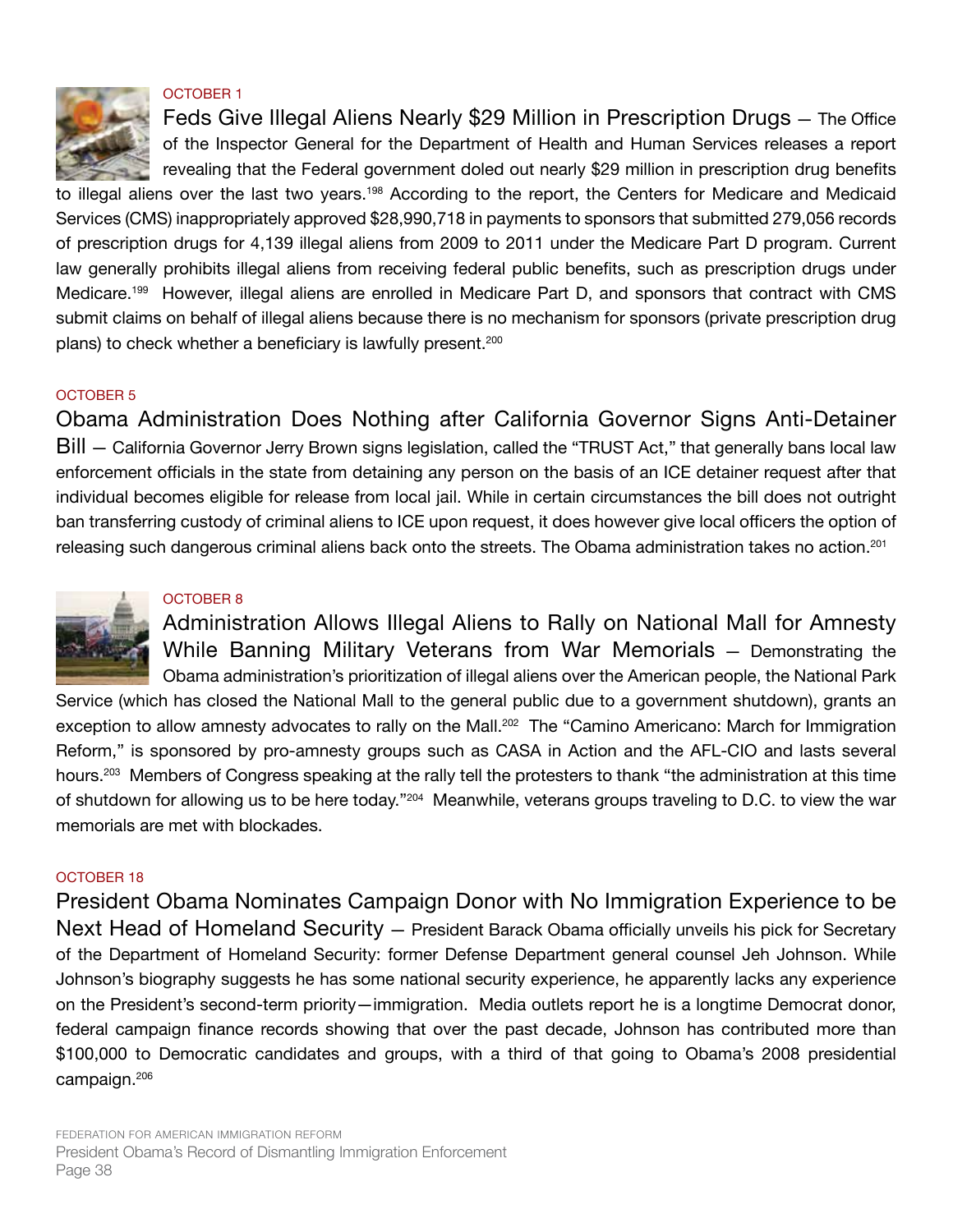## OCTOBER 24

Obama Renews Commitment to Pass Amnesty — With less than 20 legislative days remaining in the House of Representatives, President Obama renews his amnesty push, calling for House Republican leaders to take up immigration before the end of 2013. "We should pass immigration reform. It's good for our economy. It's good for our national security. It's good for our people. And we should do it this year," he says.<sup>207</sup>

USCIS Ombudsman Conference Pushes Amnesty — At its annual conference, the U.S. Citizenship and Immigration Services (USCIS) Ombudsman devotes its keynote panel to promoting President Obama's amnesty agenda. The panelists represent organizations who would provide services to illegal aliens in the event of an amnesty, including: the National Council of La Raza, City University of New York Citizenship Now, Immigration Advocates Network, National Immigration Law Center, and Kids in Need of Defense. The pro-amnesty panelists spend the morning discussing how their organizations could ensure that implementation of any upcoming amnesty should include as many illegal aliens as possible, and emphasize how they were already using "DACA" in their broader amnesty push.<sup>208</sup>

## NOVEMBER 5

Obama, Big Business Huddle at the White House over Immigration — President Obama huddles with key business leaders at the White House to discuss immigration. Among the guests in Obama's Roosevelt room are the CEOs of McDonald's, Marriott, State Farm, Lockheed Martin, Deloitte, and Motorola. The execs met with President Obama and key White House advisers, including Valerie Jarrett and Cecilia Muñoz.<sup>209</sup>

D.C. City Council Approves Driver's Licenses for Illegal Aliens, White House Does Nothing — The District of Columbia Council approves a bill to provide driver's licenses

to illegal aliens.<sup>210</sup> The bill creates a two-tiered driver's license system, meaning that the licenses provided to illegal aliens will be visibly distinct from those of legal residents and citizens. The



licenses provided to illegal aliens must contain the phrase, "not valid for official federal purposes." Advocates argue that the distinguishing mark will limit the effectiveness of D.C.'s sanctuary policy by singling out illegal aliens. The Obama administration does nothing as illegal aliens gain benefits in its own backyard.211

## NOVEMBER 11

Memo: USCIS Circumvents Federal Law Governing Time Limits on Temporary Work Visas — United States Citizenship and Immigration Services (USCIS) issues a policy memorandum (dated November 11, 2013) that will allow the Obama administration to circumvent existing time limits for guest worker visas.<sup>212</sup> The memo specifically applies to H-2A (agricultural workers), H-2B (low-skilled workers), and H-3 ("trainee") visas, and achieves its goal by amending the USCIS Adjudicator's Field Manual, the guide instructing USCIS officials on how to process applications. The new policy instructs Immigration Services Officers to allow the holders of a dependent visa to obtain their own principal visa as a seasonal worker or trainee without counting the time previously spent in the country against the maximum time limit of the visa. This policy therefore doubles the amount of time a seasonal worker or trainee could stay in the United States, as it allows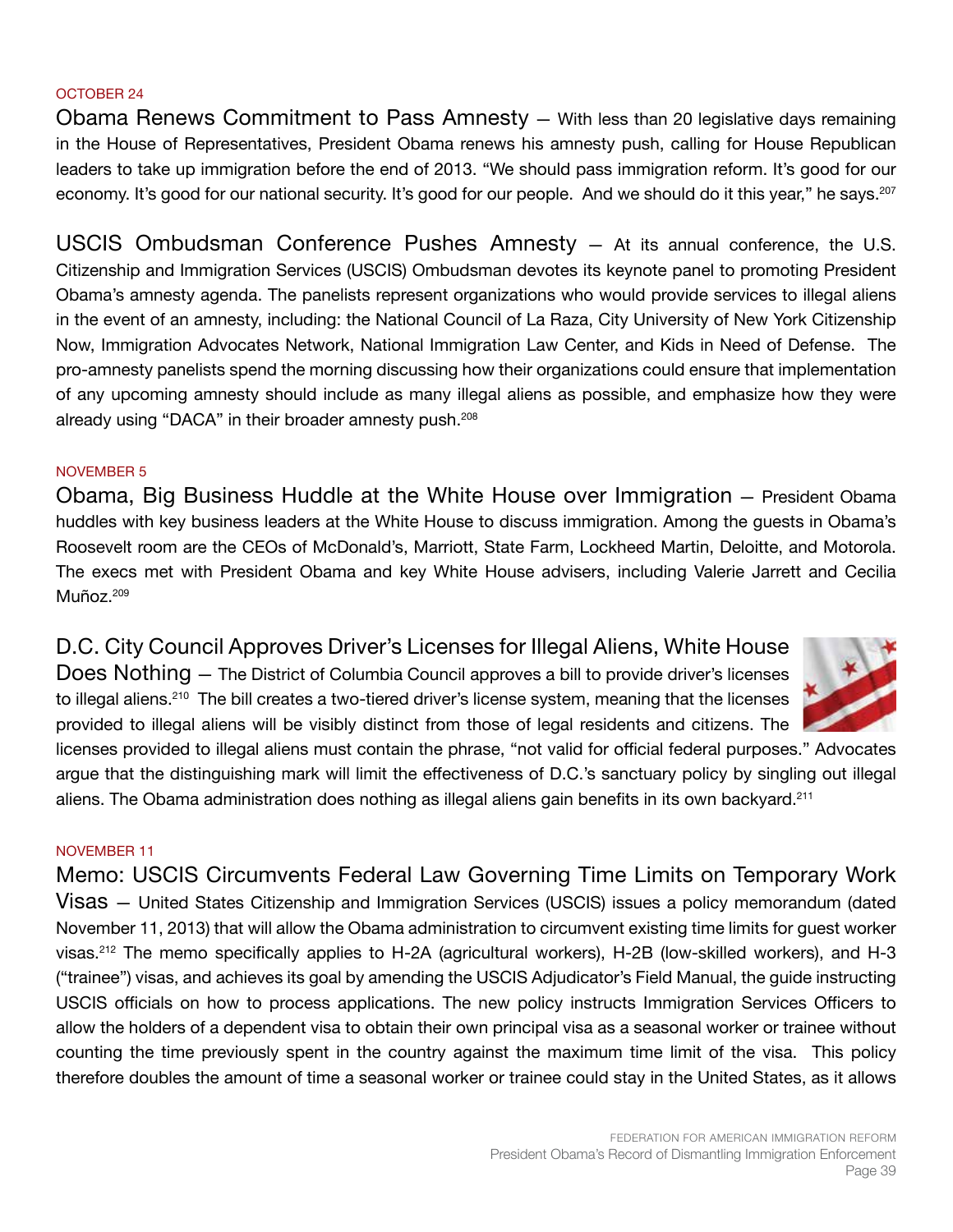a spouse who has been a derivative visa holder to essentially switch places with the principal visa holder when the original principal visa holder's maximum time limit has been reached. The change in status would thus reset the clock to zero for both. By instituting this policy by means of an update to the USCIS' Adjudicator's Field Manual rather than by an appropriate change to the law or regulations, the Obama administration has again unilaterally expanded immigration while bypassing the public scrutiny and degree of accountability that the proper regulatory process is designed to ensure.<sup>213</sup>

#### NOVEMBER 13

Obama's Homeland Security Nominee Affirms Amnesty Support — President Obama's nominee to become the next Secretary of the Department of Homeland Security, Jeh Johnson, testifies before a Senate panel regarding his pending confirmation. Though immigration is not the main focus, Johnson uses the hearing to express his support for amnesty. He says, "I support comprehensive common sense immigration reform. If reform is enacted into law I will work to prepare DHS to administer the changes in law and ensure that DHS has the staff, resources, and capability to do so." Johnson also lists "immigration reform" as his seventh priority in a questionnaire given to him prior to the hearing.214

## NOVEMBER 14



Memo: Obama Uses Visa Waiver Program to Implement Another Backdoor Amnesty — The Obama administration issues another policy memo, this time instructing USCIS personnel to use prosecutorial discretion to give immediate relatives (spouse, parent, or

child) of U.S. citizens who entered the country through the Visa Waiver Program (VWP) and remained beyond their authorized stay the ability to obtain a green card and eventual citizenship.<sup>215</sup> Generally, federal immigration law requires foreign nationals to obtain a visa before they can be admitted to the United States. However, under the VWP, eligible aliens from designated countries<sup>216</sup> are permitted to enter the U.S. for up to 90-days for "business or temporarily for pleasure" without a visa.<sup>217</sup> This 90-day time limit can *only be temporarily extended in "emergency" situations*, and in order to qualify to enter the U.S. under the VWP, an individual must waive his or her right to contest any removal orders placed against them.<sup>218</sup> Despite the fact that federal law clearly states the VWP is a temporary, limited-admission program, this policy memo nonetheless argues that DHS not only has the authority to decline to remove a VWP overstay, but to grant the alien a green card as well if the alien is an immediate relative of a U.S. citizen.<sup>219</sup>

#### NOVEMBER 15

Memo: Administration Grants Backdoor Amnesty to Illegal Alien Subset — In yet another move calculated to fulfill the President's backdoor amnesty agenda, the Obama administration issues a new policy memorandum,<sup>220</sup> this time granting illegal aliens who are immediate relatives of active and veteran U.S. military members the ability to obtain a green card and eventual citizenship.<sup>221</sup> President Obama creates this path to citizenship by granting these illegal alien relatives "parole in place." However, rather than being based in statute, the concept of "parole in place" is a politically-motivated distortion of U.S. immigration law.222 **There is no statutory or regulatory authority for this status**, as it is predicated on yet another memorandum, this time by the former General Counsel of the Immigration and Naturalization Service under the Clinton administration.<sup>223</sup>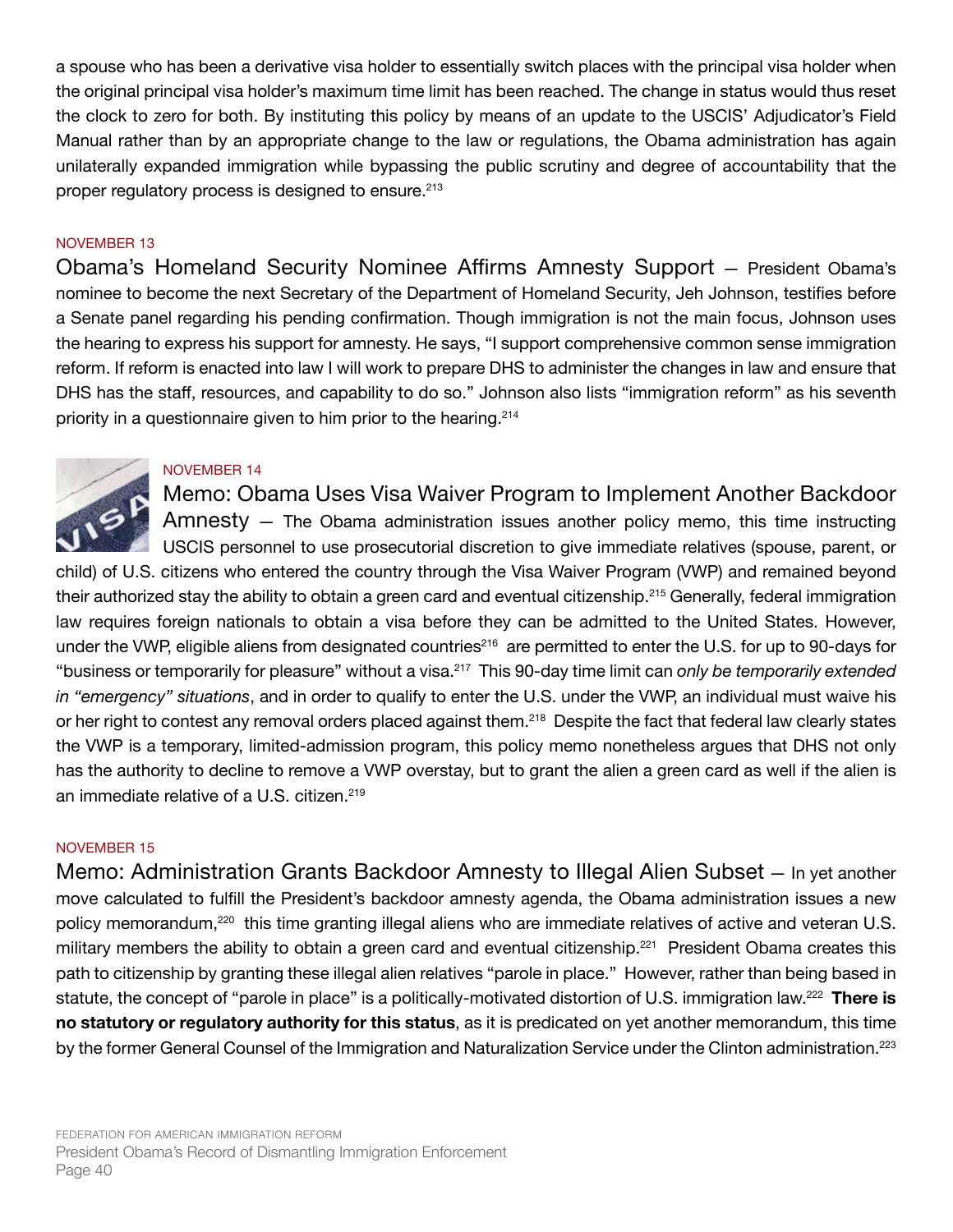#### NOVEMBER 20

Foreign Students at Record Level; DHS Proposes Rule to Bring in More — The Department of Homeland Security proposes changing federal regulations to allow even more foreign students to enroll at U.S. colleges and universities. DHS's proposed rule would effect this change by allowing spouses and children of foreign students to study at U.S. colleges and universities, so long as the course of study is not full-time. The administration proposes this rule in spite of the number of foreign students in the U.S. growing by 40 percent over the past decade (2003-2013).<sup>224</sup>

#### DECEMBER 2

Seattle Refuses to Honor ICE Detainers, Administration Does Nothing — The Obama administration does nothing after the King County Council passes Ordinance 2013-0285<sup>225</sup> by a vote of 5 to 4, prohibiting county law enforcement from honoring federal Immigration and Customs Enforcement (ICE) detainers for aliens except in a very limited number of circumstances. Previously, King County, which encompasses Seattle, has honored all requests by federal authorities to hold aliens for no more than an additional 48 hours to allow ICE agents time to make arrangements for the transfer of the detainee into federal custody for the purpose of removing the alien.<sup>226</sup>

#### DECEMBER 3

White House Reverses Course; Confirms President Lived with Illegal Alien Uncle The White House confirms that President Obama did in fact live with his illegal alien uncle in Massachusetts for several weeks while attending Harvard Law School. The confirmation by the White House constitutes a complete about-face from White House's earlier claims that the President and his uncle, Onyango "Omar" Obama, had never even met.<sup>227</sup>

#### DECEMBER 10

USCIS Director Caves to Pressure from Harry Reid — News breaks that Alejandro Mayorkas, the Director of U.S. Citizenship and Immigration Services (USCIS), caved to pressure from Senate Majority Leader Harry Reid (D-NV) and ordered USCIS personnel to reopen reviews of EB-5 visa applications for projects in Reid's home State of Nevada.<sup>228</sup> Though the applications for the investor visa program were previously rejected for expedited review on grounds of "suspicious financial activity," upon reportedly receiving a phone call from Majority Leader Reid, Director Mayorkas ordered an expedited review of the cases.<sup>229</sup> Mayorkas is already under investigation by the Inspector General for improperly helping approve the visa for a Chinese executive at the request of a Virginia-based tech company run by former Secretary of State Hillary Rodham Clinton's brother.230

#### DECEMBER 11

Vice President and Key White House Aide Call for Amnesty on Skype Chat — Companies Skype and Bing (both owned by pro-amnesty Microsoft) host an online chat with Vice President Joe Biden and White House Domestic Policy Advisor Cecilia Munoz. Biden calls on the House to pass amnesty, while Munoz promises the audience that the President will extend DACA, his administrative amnesty program for so-called DREAMERs, if Congress does not pass an amnesty bill.<sup>231</sup>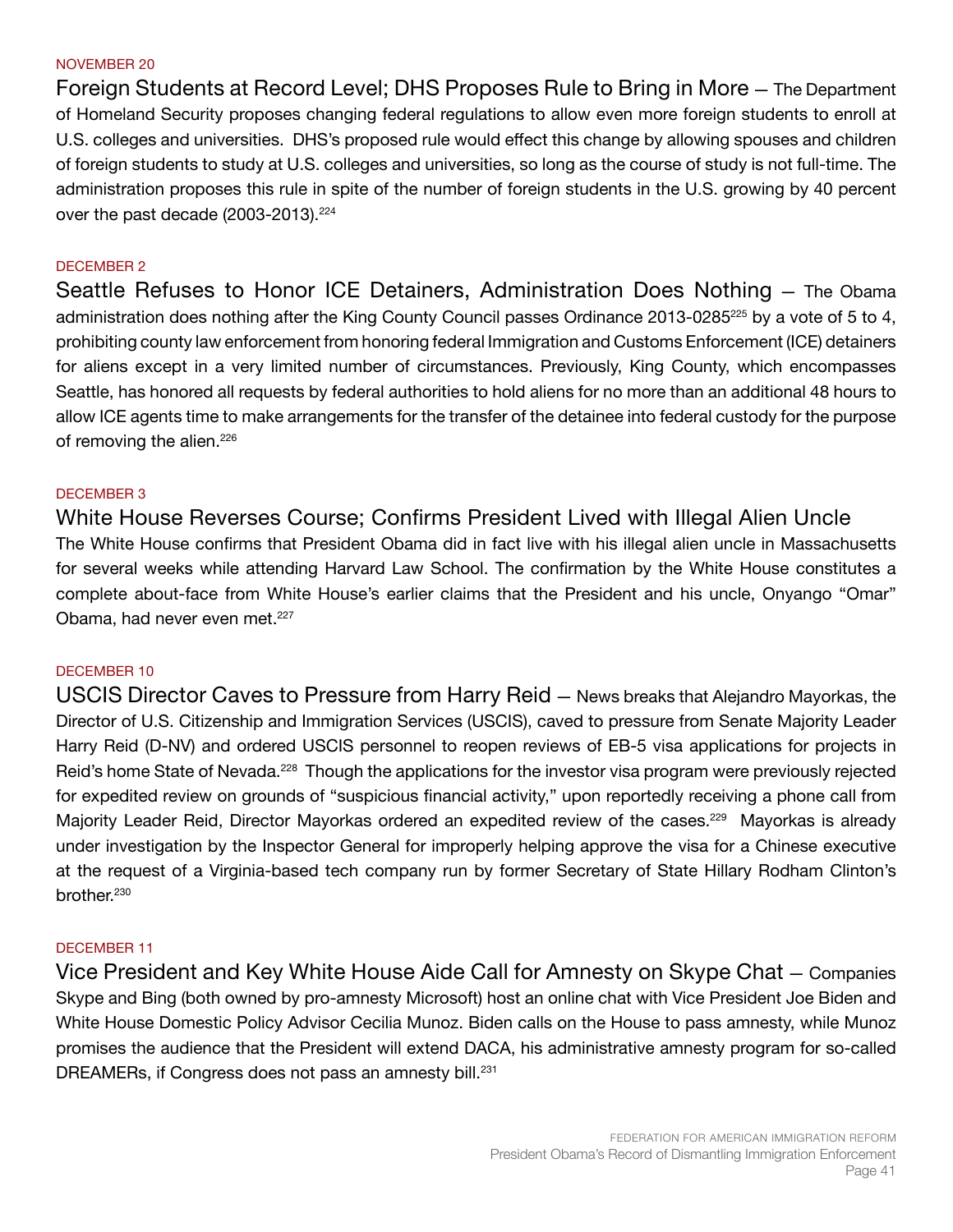### DECEMBER 19

Deportations Drop in 2013 — Immigration and Customs Enforcement (ICE) releases its year-end removal numbers, revealing that the administration has removed fewer aliens from the U.S. in 2013 than in 2012. While administration officials and the amnesty lobby continue to claim that deportation numbers are at record highs, the statistics reveal a 10 percent drop in removals over the last year. In 2012, ICE reported removing 409,849 aliens.<sup>232</sup> This year's report, however, shows ICE removed only 368,644 aliens.<sup>233</sup> The year-end removal numbers also demonstrate a decline in interior enforcement, and underscore the administration's continued efforts to pad removal numbers by redefining CBP border apprehensions as ICE removals.<sup>234</sup>

White House Announces Pro-Amnesty Nominee to be Next USCIS Leader — The White House announces President Obama's nominees for several key leadership posts, including for Director of U.S. Citizenship and Immigration Services.<sup>235</sup> Obama nominates Leon Rodriguez, a former board member of the pro-amnesty CASA de Maryland. During Rodriguez's tenure on the board of CASA, the organization published a booklet entitled "Warning: Protect Yourself from Immigration Raids,"<sup>236</sup> which instructs illegal aliens on how to avoid or minimize the chance of being deported.



## DECEMBER 23

Homeland Security Gets New Leadership — Jeh Johnson is sworn in as the fourth U.S. Secretary of Homeland Security.<sup>237</sup> Secretary Johnson appears to lack any experience on immigration. News reports suggest President Obama's appointment of Johnson, a longtime

Democrat donor, is payback for his years of support. Federal campaign finance records show that over the past decade, Johnson has contributed more than \$100,000 to Democratic candidates and groups.<sup>238</sup> In particular, Johnson gave more than \$33,000 to Obama's 2008 presidential campaign. In fact, his ties with President Obama extend to more than just donations, with then candidate-Obama's campaign website listing him as both a member of his national finance committee and as a foreign policy advisor. He also donated \$2,300 to Hillary Clinton's presidential primary campaign.

Former U.S. Citizenship and Immigration Services Director, Alejandro Mayorkas, is also sworn in that same day.<sup>239</sup> He is both nominated and approved for the number two position at DHS in spite of an investigation pending against him by the DHS Inspector General for impropriety relating to the EB-5 investor visa program.<sup>240</sup>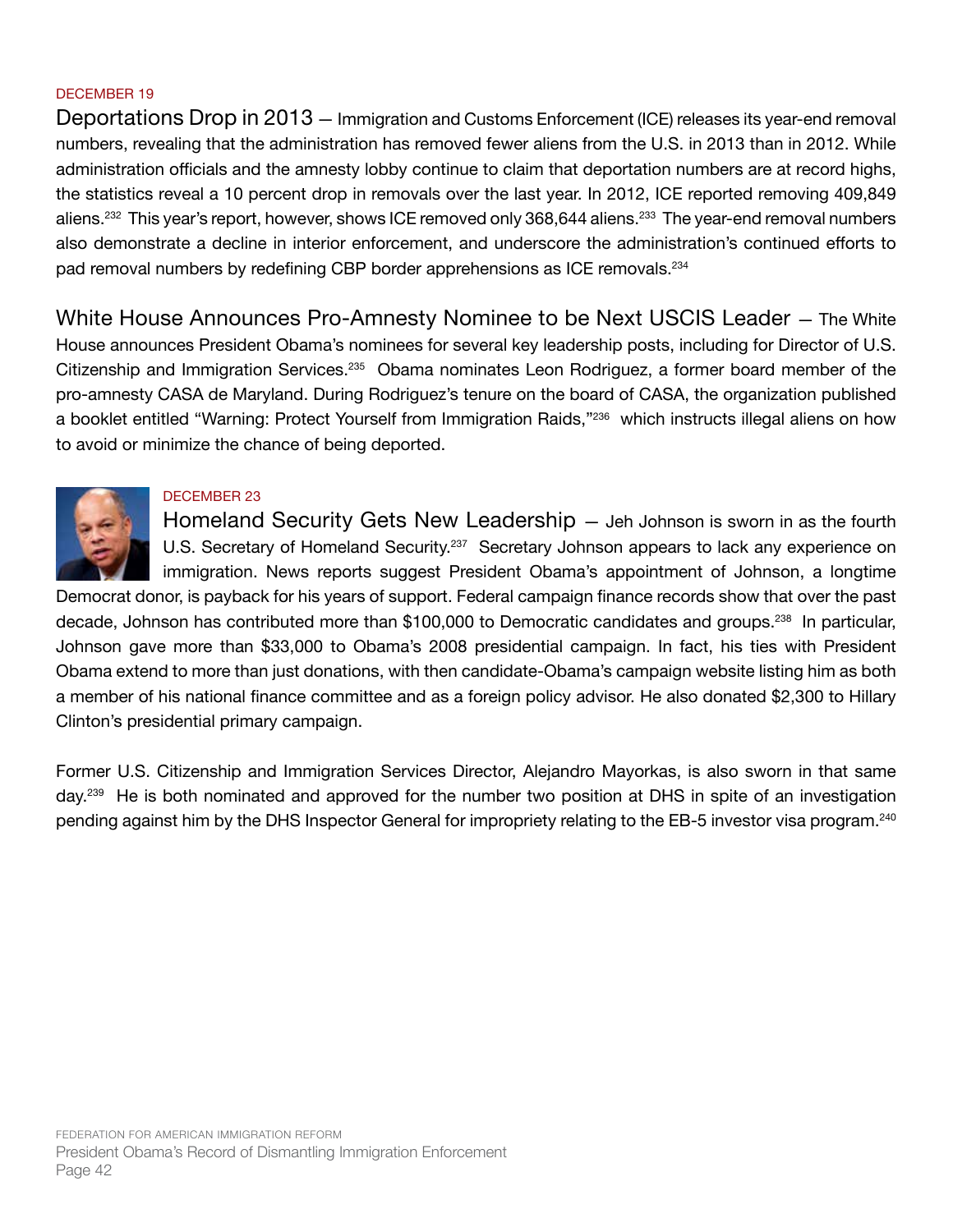# **TIMELINE: 2014** No Illegal Alien Left Behind **......................................................................................................**

#### JANUARY 14

Obama Threatens to Use His Pen and Phone — Upon convening his first Cabinet meeting of the year, President Obama declares he will implement his 2014 agenda with or without Congress and calls on Congress to complete "immigration reform," which he describes as a "major piece of unfinished business from last year." He goes on to explain that his administration



is "not just going to be waiting for legislation," but will act unilaterally if Congress refuses to pass his agenda. He proclaims, "I've got a pen and I've got a phone, and I can use that pen to sign executive orders and take executive actions... And I've got a phone that allows me to convene Americans from every walk of lifenonprofits, businesses, the private sector, universities, to try to bring more and more Americans together around what I think is a unifying theme...."<sup>241</sup>

# JANUARY 17

Administration Releases Apprehension Data, Shows Unlawful Border Crossings on the Rise — Customs and Border Protection releases data showing that apprehensions of illegal aliens crossing into the U.S. increased during fiscal year 2013. In total, U.S. Border Patrol apprehended 420,789 illegal aliens at the southern and northern borders, a 16 percent increase from fiscal year 2012.<sup>242</sup> The data shows that 98 percent of all apprehensions occurred on the southern border, and that much of the increase is coming from those leaving Central America. Just days after the Border Patrol releases this data, the Department of Homeland Security's new Secretary, Jeh Johnson, made his first visit to the southern border.<sup>243</sup> Declaring that DHS has made "significant progress" over recent years to secure it, Johnson calls on Congress to pass amnesty.<sup>244</sup>

## JANUARY 24

DHS Secretary Says Illegal Aliens Have "Earned the Right" to Become Citizens Just one month after being sworn-in, Secretary Johnson gives a speech to the U.S. Conference of Mayors advocating for comprehensive immigration reform. During the speech he tells them that he believes illegal aliens have "earned the right" to become U.S. citizens.<sup>245</sup>

#### JANUARY 28

Illegal Aliens Attend State of the Union — For the second straight year, illegal aliens attend President Obama's State of the Union Address as invited guests. In addition to being invited by pro-amnesty Members of Congress, First Lady Michelle Obama welcomes an illegal alien to her viewing box.<sup>246</sup>

#### JANUARY 31

Obama Threatens Unilateral Action on Immigration…Again — President Obama threatens during an online chat to use executive action to stop the deportation of illegal aliens if Congress fails to pass amnesty in 2014. President Obama's threat comes in response to a question asking him to what extent he can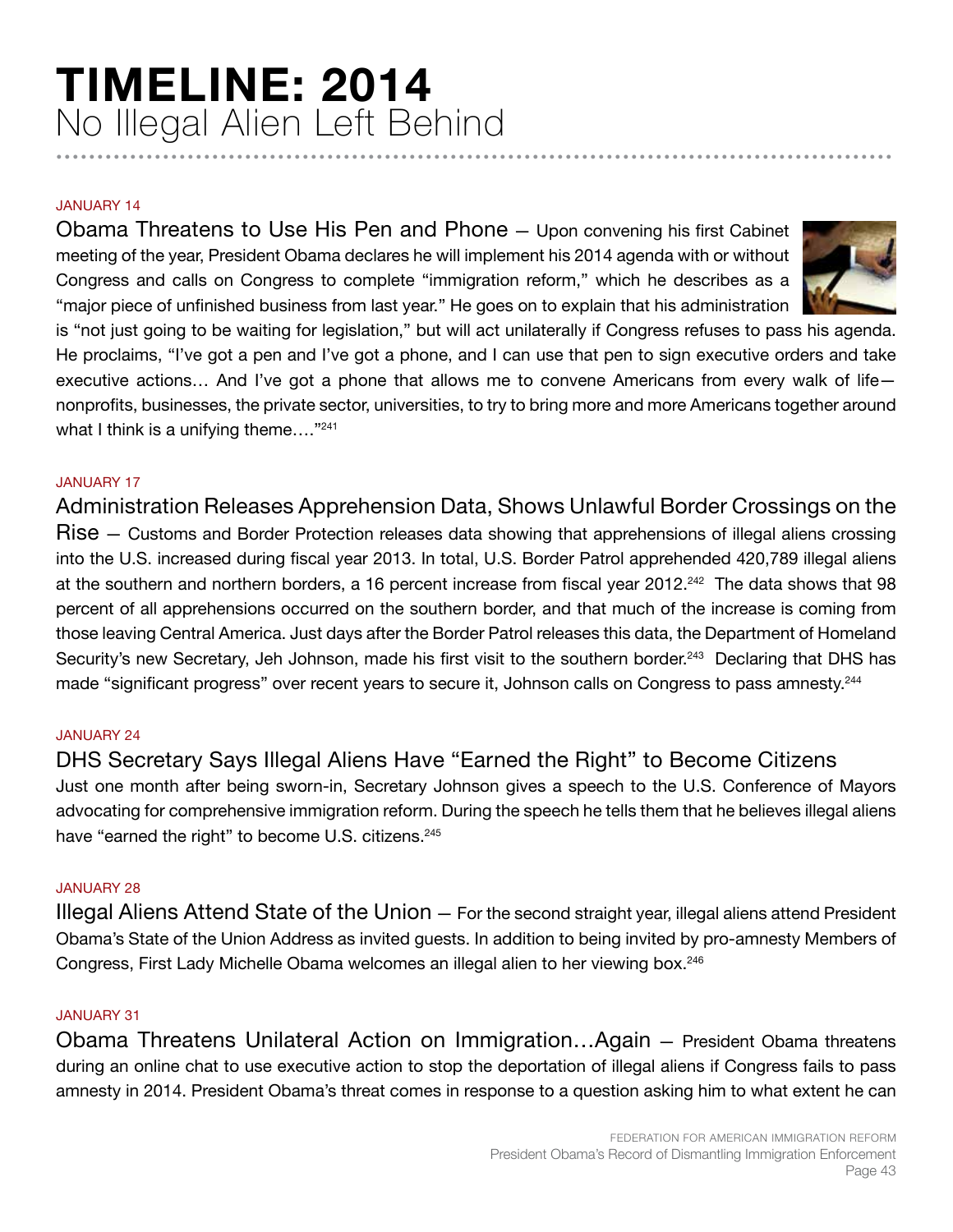use his executive powers to grant a broad amnesty to all illegal aliens similar to his DACA initiative. President Obama responds, "If at some point we see that it's not getting done, I'm gonna look at all options to make sure that we have a rational, smart system of immigration. But I'm going to do everything I can in these months to see if we can get this over the finish line...."<sup>247</sup> The President's statement is the latest in a series of remarks in which he flip-flops as to whether he can—or will—use his executive authority to unilaterally halt the deportation of *all* illegal aliens.

# FEBRUARY 5

Administration Makes it Easier for Terrorists to Gain Admission to U.S. — The Obama administration unilaterally takes steps to weaken a federal law that prohibits those who provide "material support" to individuals or organizations engaged in terrorist activity from being admitted to the United States. Federal law prohibits aliens who commit an act that the alien "knows, or reasonably should know, affords *material support*" to individuals or organizations that have committed (or plan to commit) a terrorist activity from being admitted to the country.<sup>248</sup> However, in an agency notice published February 5, Homeland Security Secretary Jeh Johnson and Secretary of State John Kerry announce they are exempting from that law individuals whose "material support" is either "limited"<sup>249</sup> or "insignificant."<sup>250</sup> The move not only opens the door for terrorists seeking to do harm in the U.S., but represents another circumvention of the law by the administration by which it excludes broad classes from the law rather than on a case-by-case basis.<sup>251</sup>

## FEBRUARY 7

DHS Secretary Preps for Amnesty – After just over one full month in office, Homeland Security Secretary Jeh Johnson announces that he is preparing his department for a mass amnesty. "I have already directed the Deputy Secretary of Homeland Security to coordinate the process to ensure we are ready to implement the law," he said referring to DHS's ability to process future amnesty applications.<sup>252</sup> Calling amnesty "a matter of homeland security," Johnson also reiterates his support for it. "This is not a special path to citizenship as I see it; it is an opportunity to get in line behind those who are here legally. This is not rewarding people for breaking the law; it is giving them the opportunity to get right with the law. And it is preferable to what we have now."253

## FEBRUARY 8

Obama Puts Illegal Aliens Ahead of Law-Abiding Immigrants — The *New York Times* reports that U.S. Citizenship and Immigration Services has been prioritizing the processing of applications for President Obama's Deferred Action for Childhood Arrivals (DACA) program for illegal alien minors over those of individuals attempting to enter the country lawfully. The DACA program, which grants lawful presence and work authorization to illegal aliens who claim to have been brought to the U.S. as minors, has tripled the visa wait time for the spouses, children, and parents of U.S. citizens who are trying to immigrate to the country lawfully according to the news outlet. Until recently, a U.S citizen could obtain a green card for an immediate relative in five months or less, but after the administration instituted DACA in 2012, the reporting reveals USCIS diverted its attention to DACA recipients and the typical wait lengthened to 15 months.<sup>254</sup>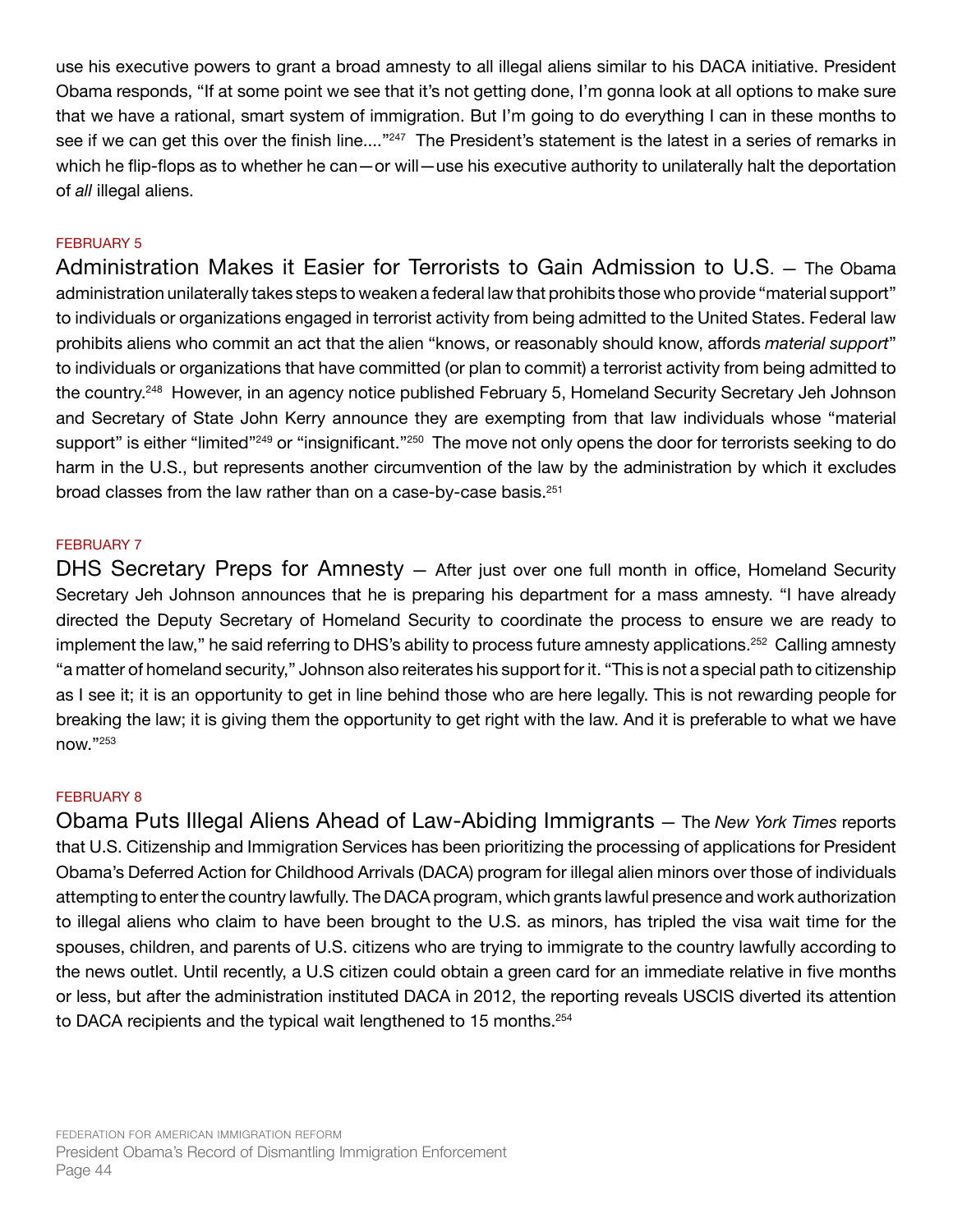#### FEBRUARY 11

Audit Shows Obama Admininstration Undermines Worksite Enforcement — The Office of Inspector General (OIG) of the Department of Homeland Security issues a report on its audit of the Obama administration's worksite enforcement strategy from 2009 to 2012.<sup>255</sup> The audit reveals that the administration has continually reduced fines for businesses caught employing illegal aliens. The audit found that from fiscal years 2009 through 2012, DHS reduced penalties on employers who hire illegal aliens an average of 40%, from \$52.7 million to \$31.2 million. The audit also found that DHS failed to properly oversee the field offices and ensure ICE guidance and procedures for the I-9 process were uniformly implemented.<sup>256</sup>

#### MARCH 4

Obama Seeks to Cut Immigration Enforcement — President Obama releases his budget for fiscal year 2015.<sup>257</sup> In it, the President cuts overall funding for Immigration and Customs Enforcement by 4.5 percent, decreases the number of detention beds, seeks an increase in alternatives to detention, and eliminates funding for the State Criminal Alien Assistance Program (SCAAP). Additionally, the President claims to reduce the deficit by assuming Congress passes amnesty in 2014, and attributes \$158 billion in deficit reduction over the next decade and \$1 trillion over 20 years to "immigration reform."258

#### MARCH 7

Border Patrol Chief Restricts Agents' Ability to Defend Themselves — Chief of the U.S. Border Patrol, Michael Fisher, issues a policy memorandum further limiting the ability of Border Patrol agents to use force to protect themselves at the border.<sup>259</sup> The directive comes in response to complaints by open border groups that Border Patrol agents have used excessive force when patrolling the border, despite reports of increased danger for agents, including projectiles being hurled across the border in an effort to harm them. Fisher's actions puts the demands of the open borders lobby ahead of the safety of Border Patrol agents, who are injured while trying to prevent drug cartels and illegal aliens from unlawfully crossing the border.<sup>260</sup> Since 2007, there have been over 6,000 assaults against Border Patrol agents, resulting in countless injuries and three deaths.261

#### MARCH 11

DHS Secretary Admits Admininstration Manipulates Deportation Stats — During a hearing on Capitol Hill, Homeland Security Secretary Jeh Johnson admits that the Department has been reclassifying deportation data in a way that makes it appear that deportations have increased. Specifically, Secretary Johnson confirms that a large part of the 368,000 deportations reported by Immigration and Customs Enforcement for fiscal year 2013 are due to the activity of an entirely different agency—Customs and Border Protection—and would not have counted towards ICE's removal total in previous administrations.<sup>262</sup>

#### MARCH 13

Obama Orders Review of Deportation Practices — President Obama tells members of the Congressional Hispanic Caucus in a meeting at the oval office that he has ordered DHS Secretary Jeh Johnson to review the department's deportation practices. According to the White House, President Obama expresses "deep concern about the pain families feel" from having illegal alien relatives deported and said the goal of the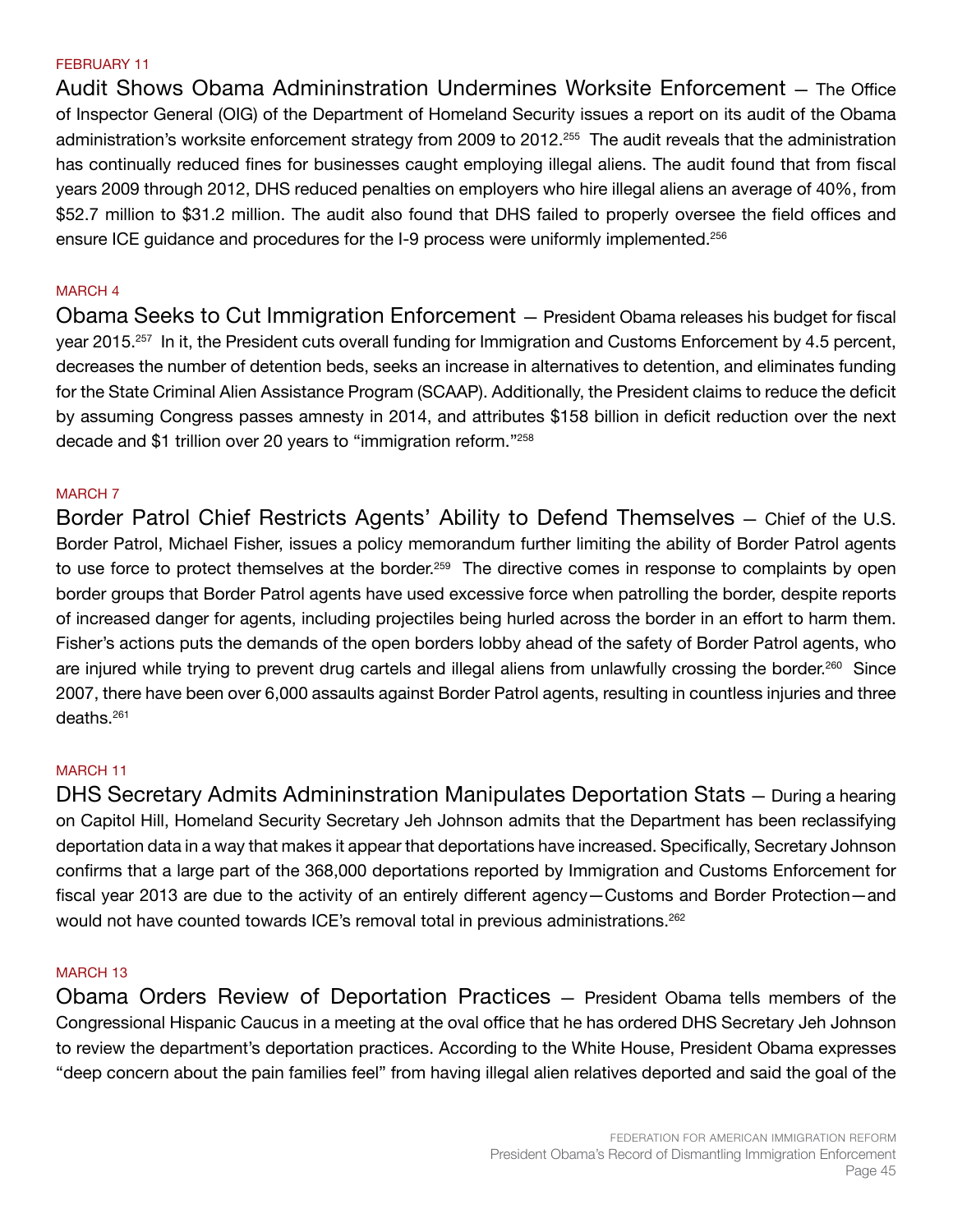review is to help DHS conduct enforcement "more humanely within the confines of the law."<sup>263</sup> Attendees at a subsequent White House meeting indicate that the President actually told Johnson to begin the review "his first day" as secretary.264

# MARCH 18

Administration Reopens Cases of Illegal Aliens — U.S. Citizenship and Immigration Services (USCIS) reopens applications of illegal aliens who were denied provisional waivers of the 3- and 10-year bars to admission to due criminal records.<sup>265</sup> Pursuant to a USCIS memo,<sup>266</sup> during the review process, if the administration determines the criminal offense is not of a certain nature or severity, then the agency will reverse the denial and grant the illegal alien the waiver to stay in the country. The guidance represents another attempt by the Obama administration to ensure it finds a way to circumvent the law for as many illegal aliens as possible, and takes the step of proactively reopening cases of illegal aliens to find ways to make it easier for them to stay in the country.<sup>267</sup>

## MARCH 26

# Obama Promises Amnesty Lobby He'll Expand Backdoor Amnesty in 3 Months

Two prominent amnesty activists tell reporters that President Obama has indicated that he will further expand his administrative amnesty in three months if Republicans have not yet taken legislative action furthering the passage of an amnesty bill. Lorella Praeli, the director of advocacy and policy for United We Dream, said "[t] he President made it clear that three months from now, if there is no legislative action, he will do more using executive authority." Frank Sharry, executive director of America's Voice, said that the President left the "clear impression that if Republicans don't act in three months, he will."<sup>268</sup>

## MARCH 27

Former ICE Director Pens Op-Ed Discouraging Enforcement of Immigration Laws Former acting Immigration and Customs Enforcement Director John Sandweg—who for five months served as Obama's chief immigration law enforcer—proposes in a Los Angeles Times op-ed<sup>269</sup> that the agency stop enforcing the law against two sets of illegal aliens: non-criminal re-entrants and immigration fugitives. Remarkably, Sandweg asserts that input from ICE officers influenced him to advocate de-prioritizing these two classes of illegal aliens.270



## APRIL 2

# CBP Chief Admits Obama Immigration Policies Fuel Unaccompanied Minor

Spike — In a budget hearing before the House Appropriations Homeland Security Subcommittee, newly confirmed U.S. Customs and Border Protection Commissioner Gil Kerlikowske admits

that Obama administration policies are likely contributing to the recent surge in minors crossing the border unlawfully. He tells the Subcommittee, "[t]he deferred action, the family reunification, is an issue," driving the increase in unaccompanied minors flooding the border. CBP projects a ten-fold increase over the past three years in children crossing the border illegally without parents or guardians, from 6,000 in 2011, to 34,000 in 2013, and 60,000 projected for 2014.271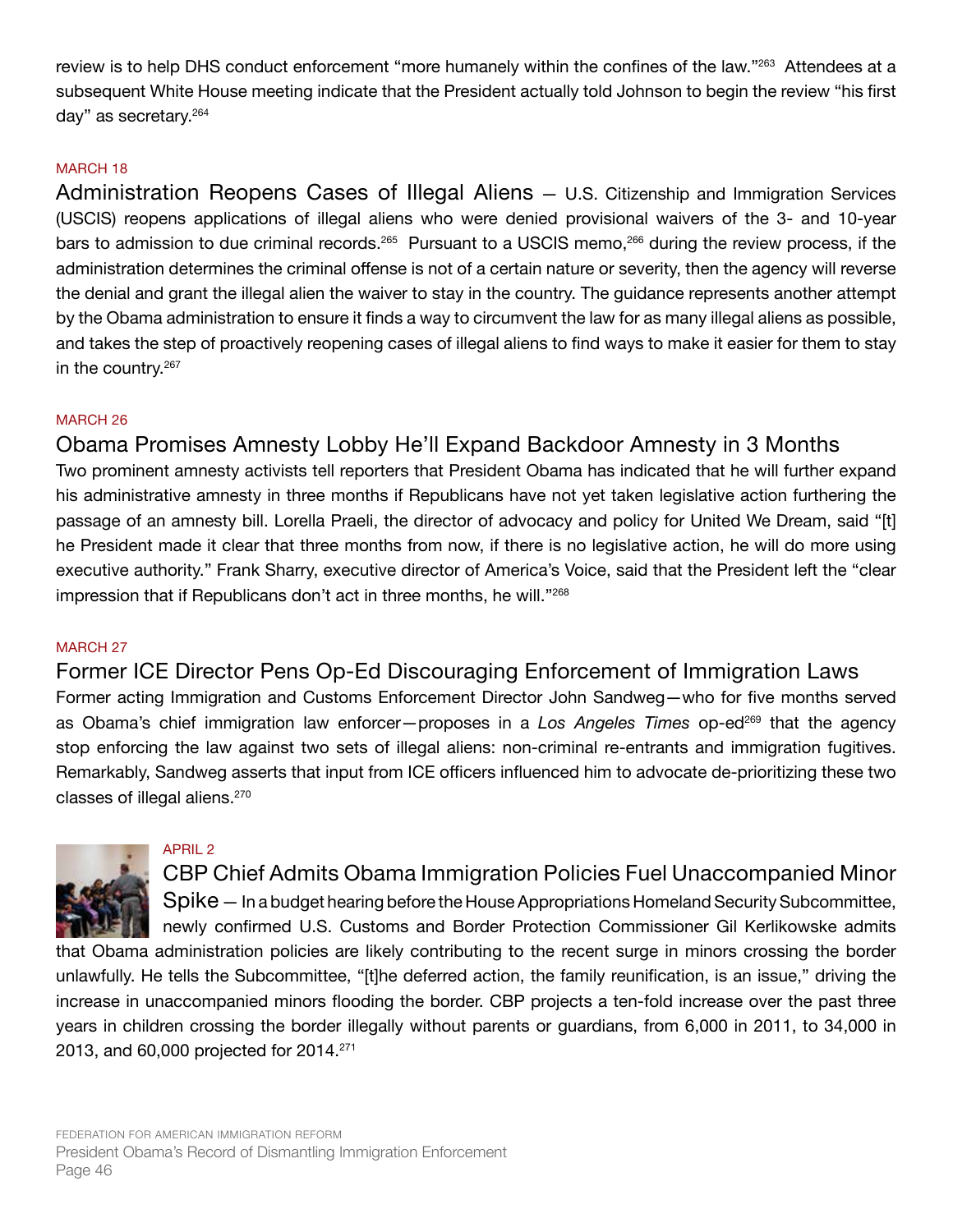#### APRIL 9

Secretary Johnson Meets with Congressional Hispanic Caucus — Homeland Security Secretary Jeh Johnson meets privately with the Congressional Hispanic Caucus (CHC), to discuss immigration policy.<sup>272</sup> Both Secretary Johnson and the CHC come to the meeting with a list of ideas to further weaken enforcement of immigration laws. According to the *Los* 



*Angeles Times*, Secretary Johnson brings a "file full" of suggested changes to immigration law. Meanwhile CHC members present Johnson with the six page memo<sup>273</sup> that they sent him the previous week demanding that the Department delay or suspend the deportations of illegal aliens who would qualify for amnesty under the Senate amnesty bill, and their list of "policy options" for how it might do so. CHC members tell reporters following the meeting that they believe the administration will take additional steps to further limit the number of deportations.<sup>274</sup>

#### APRIL 21

Sec Johnson Weighs *Another* Backdoor Amnesty — The *Associated Press* reports that two sources close to Secretary Johnson say he is weighing limiting deportations on illegal aliens who do not have "serious criminal records."275 The sources include the former acting Director of Immigration and Customs Enforcement, John Sandweg, and an amnesty advocate who has allegedly been engaged in talks with Administration officials but would only speak on the condition of anonymity. According to Sandweg and the amnesty advocate, Johnson is considering changing the administration's existing "priorities" for deporting illegal aliens to exclude those who have re-entered the country after being already deported (a felony), as well fugitives from immigration proceedings. Sandweg, who spent five months acting as the country's chief immigration enforcer, advocated for these exact changes in an op-ed<sup>276</sup> penned for the Los Angeles Times less than one month ago.

#### APRIL 22

Sec Johnson Meets with Amnesty Lobby — Just one day after the *Associated Press* reports that Secretary Johnson is mulling over ways to further limit deportations, he meets with two dozen people representing various pro-amnesty groups, whom the Department refers to as "key immigration stakeholders." The meeting, according to a DHS press release, states it is "part of the on-going and inclusive review process" to assess how Secretary Johnson will administer immigration laws.<sup>277</sup> Noticeably missing from the so-called "stakeholder" meeting are immigration enforcement officers….

#### MAY 8

Administration Releases Education Guidance to Intimidate Schools — The Obama administration revises 2011 guidance to public elementary and postsecondary educators that requires "equal access" to K-12 education for illegal aliens.<sup>278</sup> Like the 2011 version, the 2014 guidance includes a letter from the Departments of Education and Justice declaring that the U.S. Supreme Court and Federal civil rights laws prohibit school districts from excluding students who are—or have parents who are (or are perceived to be) — illegal aliens. The "guidance" is just one more tactic employed by the administration to intimidate state and local governments from passing measures to deter illegal immigration and quantify its impact on local school districts.279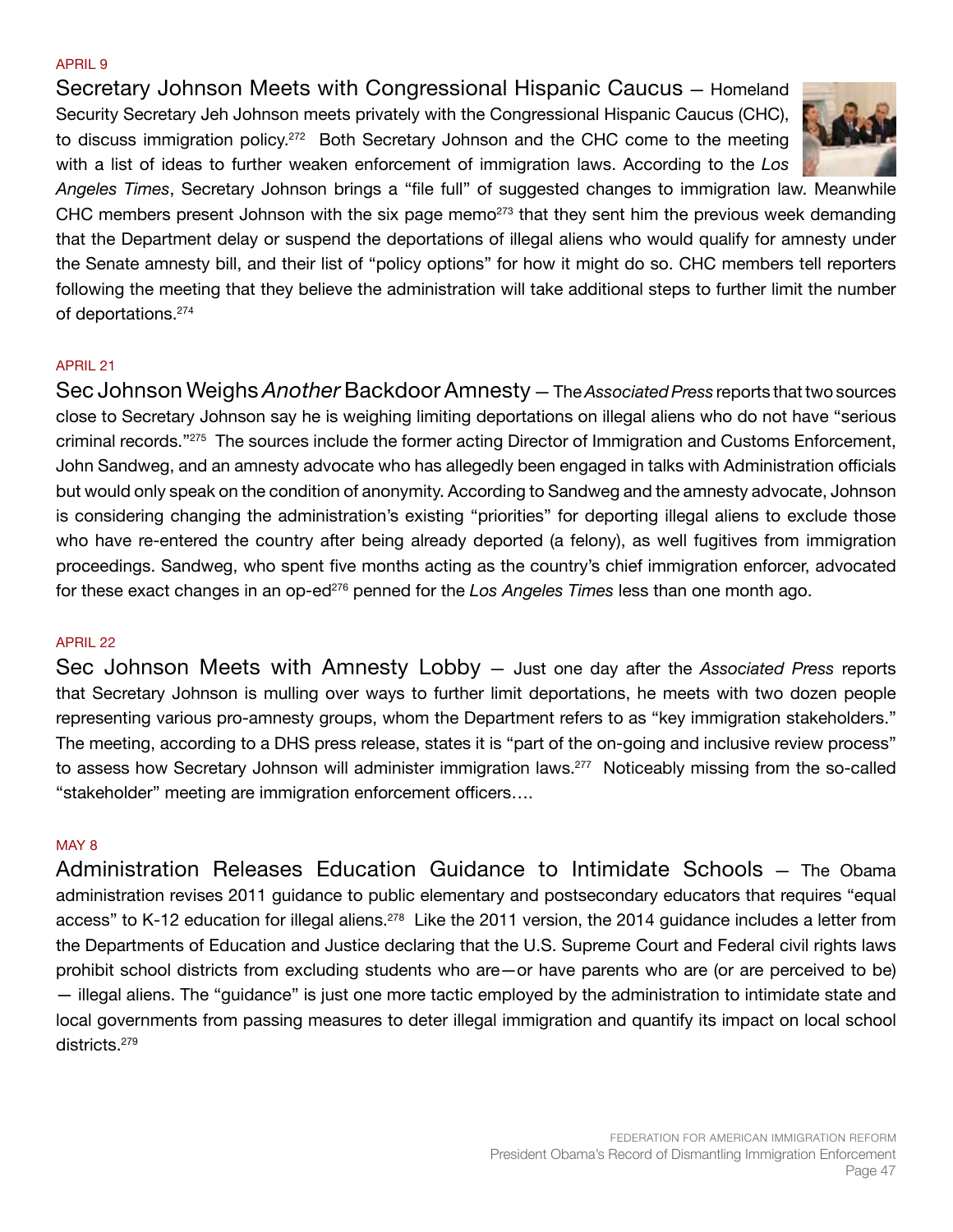#### MAY 12

Obama Administration Proposes Giving Work Permits to H-1B Spouses — The Department of Homeland Security publishes a proposed rule that will give work authorization to certain dependent spouses of H-1B nonimmigrant visa holders.<sup>280</sup> The proposed rule would amend current regulations to allow the spouses of H-1B holders to work while the H-1B holder is in the process of seeking lawful permanent residence status through their employment. Although H-1B visas are supposed to be "nonimmigrant" visas meant to alleviate temporary labor shortages rather than another permanent immigration category, DHS proposes the rule change explicitly to encourage H-1B visa holders to seek permanent residence. The rule change is announced in spite of the 20 million Americans who are unemployed or only working part time because they cannot find full time work. Adding insult to injury, Deputy Secretary of DHS Alejandro Mayorkas claims the proposed rule is necessary if American businesses are to remain competitive globally. The Department estimates that its proposal will result in as many as 106,600 spouses applying for work permits in its first year and 35,900 applying each year in the future.281

# MAY 13

Obama: Immigration Enforcement "Isn't Smart" — President Obama tells law enforcement officials that enforcing immigration laws "isn't smart." Immigration enforcement is "just not a good use of our resources. It's not smart. It doesn't make sense," he says.<sup>282</sup> Obama makes the comments during a meeting with law enforcement officers at the White House during D.C.'s annual police week, where law enforcement agents from across the country come together to honor the service of fallen officers.

## MAY 15

Sec Johnson Hints Administration is Considering Watering Down Secure Communities On PBS' NewsHour, DHS Secretary Jeh Johnson indicates the administration is considering watering down the one enforcement program it has said it supports: Secure Communities. "The program" Secretary Johnson says, "has become very controversial," and needs "a fresh start." He goes on to claim that the program ought to efficiently "reach the removal priorities that we have, those who are convicted of something," and that he expects to announce a change "in the near term."<sup>283</sup> Johnson's phrasing suggests this "fresh start" is meant to assuage concerns by amnesty advocates that the program will lead to the deportation of illegal aliens who have been merely charged with crimes as opposed to convicted.<sup>284</sup> The administration has long used the efficiency of Security Communities as a reason to dismantle other immigration enforcement programs, leaving little left if eroded by Homeland Security.285

# MAY 27

Administration Threatens it Will Broaden Executive Amnesty in August if House Doesn't Act — In an attempt to pressure House Republicans into passing amnesty legislation, President Obama instructs Department of Homeland Security Secretary Jeh Johnson to announce his anticipated changes to relax deportation policy in August if the House doesn't pass amnesty by then.<sup>286</sup> A White House official explains the decision, saying Obama "believes there's a window for the House to get immigration reform done this

summer, and he asked the secretary to continue working on his review until that window has passed."<sup>287</sup>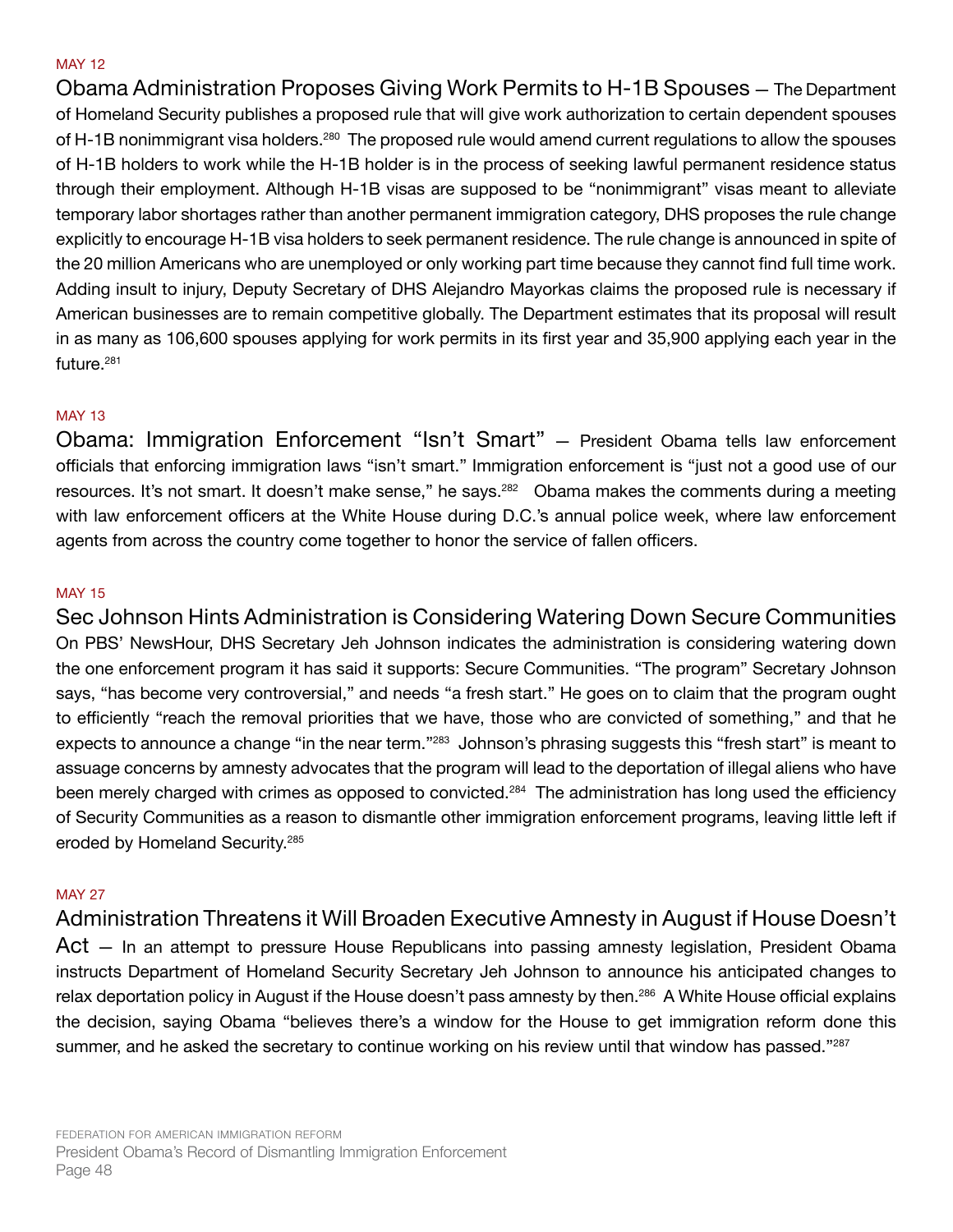#### FEDERATION FOR AMERICAN IMMIGRATION REFORM President Obama's Record of Dismantling Immigration Enforcement Page 49

Defense Secretary Admits Plan to Enlist Illegal Aliens — In a letter to senators, pro-amnesty Defense Secretary Chuck Hagel confirms the administration's plans to allow illegal aliens to enlist in the military, telling them that he has "taken initial action to allow for the enlistment" of DACA recipients.<sup>288</sup> To achieve its goal of enlisting illegal aliens, the administration plans to use the "Military Accessions Vital to National Interest" (MAVNI) program. Yet, no sooner than it acknowledges its intentions, the administration announces it will wait to implement its plan until the August Congressional recess, as a consequence if House Republicans refuse to pass amnesty.<sup>289</sup>

# MAY 29

MAY 28

Johnson Calls Status of Illegal Aliens "Ambiguous" — Homeland Security Secretary Jeh Johnson appears before the House Judiciary Committee for the first time since being confirmed in December of 2013.<sup>290</sup> He tells the Committee that because some states have granted certain privileges to illegal aliens, that their status has become "ambiguous." "There is legal ambiguity in that they are here undocumented, but there are states that permit them to have drivers' licenses," he said. "I consider that an ambiguous legal state. And we have to fix it."<sup>291</sup>

# MAY 30

Obama's DREAM to Cost Taxpayers Over \$2 Billion — The Office of Management and Budget (OMB) sends House and Senate appropriators a letter<sup>292</sup> estimating that U.S. taxpayers will spend approximately \$2.28 billion in FY2015 on unaccompanied alien minors that enter the United States.<sup>293</sup> The \$2.28 billion represents an increase from the administration's estimated

price tag of \$868 million on minors unlawfully crossing the border in FY2014. The annual number of arriving unaccompanied minors has increased ten-fold from 6,560 in FY2011 to an estimated 60,000 in FY2014.<sup>294</sup> That same day, Border Patrol Deputy Chief Ronald Vitiello pens a subsequently leaked memo indicating that CBP estimates the number of unaccompanied alien minors crossing the border is expected to be even greater: 90,000.295

CBP Memo Reveals Flood of Minors at Border Worse than First Imagined, Says Obama

to Blame — Deputy Chief of the U.S. Border Patrol pens a memo revealing that the flood of unaccompanied minor aliens flooding the U.S.-Mexican border is even worse than anticipated.<sup>296</sup> First, the memo states that the Border Patrol estimates 90,000 unaccompanied minors will cross the border in FY 2014, up from the estimated increase of 60,000. Next, the memo reveals that the increase in unaccompanied minor border crossers has impeded Border Patrol's ability to respond to other national security and public safety threats. "The large quantity of DHS interdiction, intelligence, investigation, processing, detention and removal resources currently being dedicated to address [unaccompanied alien minors] is compromising DHS capabilities to address other transborder criminal areas, such as human smuggling and trafficking and illicit drug, weapons, commercial and financial operations," Vitiello wrote.<sup>297</sup> Finally, in the memo Vitiello recognizes the administration's policy of refusing to enforce the law against the vast majority of illegal aliens was to blame for the recent influx of minors along the border. "Releasing other than Mexican family units, credible fear claims, and low-threat aliens on their own recognizance, along with facilitating family reunification of [unaccompanied alien minors] in lieu



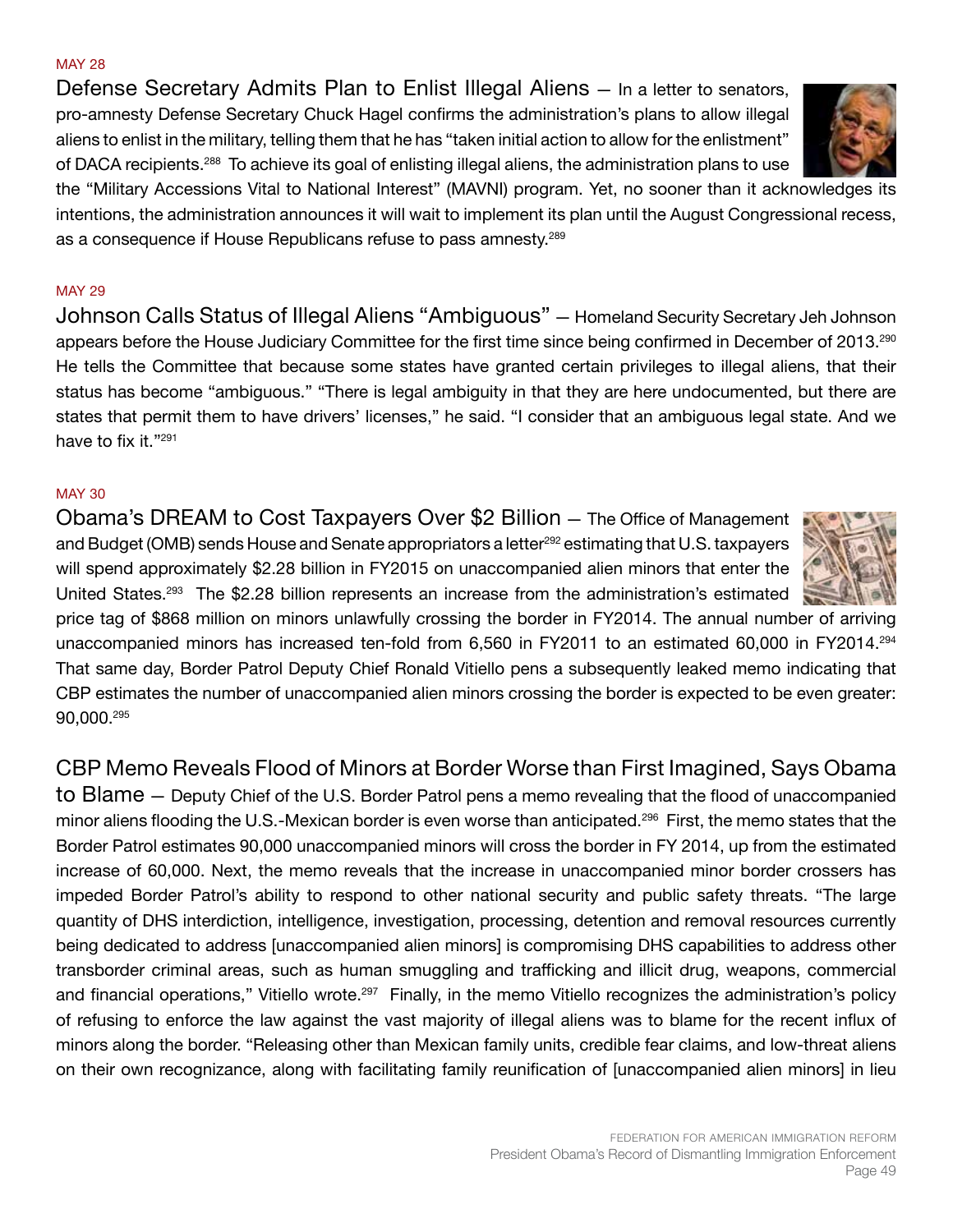of repatriation to their country of citizenship, serve as incentives for additional individuals to follow the same path," he wrote.<sup>298</sup>

## JUNE 5

DHS Announces DACA Renewal Process — Just ahead of the two year anniversary of the Obama administration's unilateral implementation of the DREAM Act, DHS announces the renewal process for the amnesty program.<sup>299</sup> Officially known as Deferred Action for Childhood Arrivals (DACA), the program grants a reprieve from deportation and work authorization for two years for certain illegal alien minors. In announcing the renewal process, DHS releases a revised application form (now to be used for both initial and renewal applications) and instructions that change the education requirement to qualify for the program. Specifically, while initial applicants are required to demonstrate that they are enrolled in some form of "educational" program —including vocational training or even an English language course—*at the time of applying*, renewal applicants are not required to demonstrate that they have successfully completed, or are still even enrolled in such.<sup>300</sup> Moreover, in creating the DACA application process, the administration did nothing to remedy the previous form's lax verification requirements. Indeed, there are no set documentary requirements indicating which types of evidence illegal aliens must show for the backdoor amnesty program, leaving the discretion as to acceptable documentation up the aliens themselves.<sup>301</sup> Finally, the renewal process also essentially makes DACA a threeyear—instead of a two-year—deferment from deportation program. To be sure, the new application form makes clear that DACA recipients can apply for renewal up to one-year *after the expiration* of their current deferment with no consequence. As of April 2014, more than 560,000 illegal aliens have received amnesty through DACA.<sup>302</sup>

## JUNE 11

Obama Administration Denies Responsibility for Surge of Minors at the Border

Homeland Security Secretary Jeh Johnson denies that his department's lax enforcement policies are causing unaccompanied alien minors to flood the southern border with Mexico. Testifying before the Senate Judiciary Committee, he tells them "I believe that the situation is motivated primarily by the conditions in the countries that they're leaving. El Salvador, Honduras and Guatemala—violence, poverty, I believe that is principally what is motivating the situation." Then, despite claiming to have "never seen" the leaked Border Patrol memo identifying the administration's policy of refusing to enforce the law as written as the reason behind the surge, Johnson dismisses it, saying, "I don't know that I agree with the assessment there."303

## JUNE 30

Obama Vows to Implement Amnesty Through Executive Action — Standing before the White House press corps in the Rose Garden, President Obama vows to use his executive powers to unilaterally implement an amnesty for illegal aliens.<sup>304</sup> The President calls the House's refusal to take up the Senate mass guest worker amnesty bill, S. 744, a "year of obstruction" and says its failure to "pass a darn bill" means no opportunity for the 12 million illegal aliens to "come out of the shadows and earn their citizenship" and "fewer resources to strengthen our borders." President Obama insists he does not "prefer taking administrative action" but declares, "America cannot wait forever for [House Republicans] to act. And that's why, today, I'm beginning a new effort to fix as much of our immigration system as I can on my own, without Congress."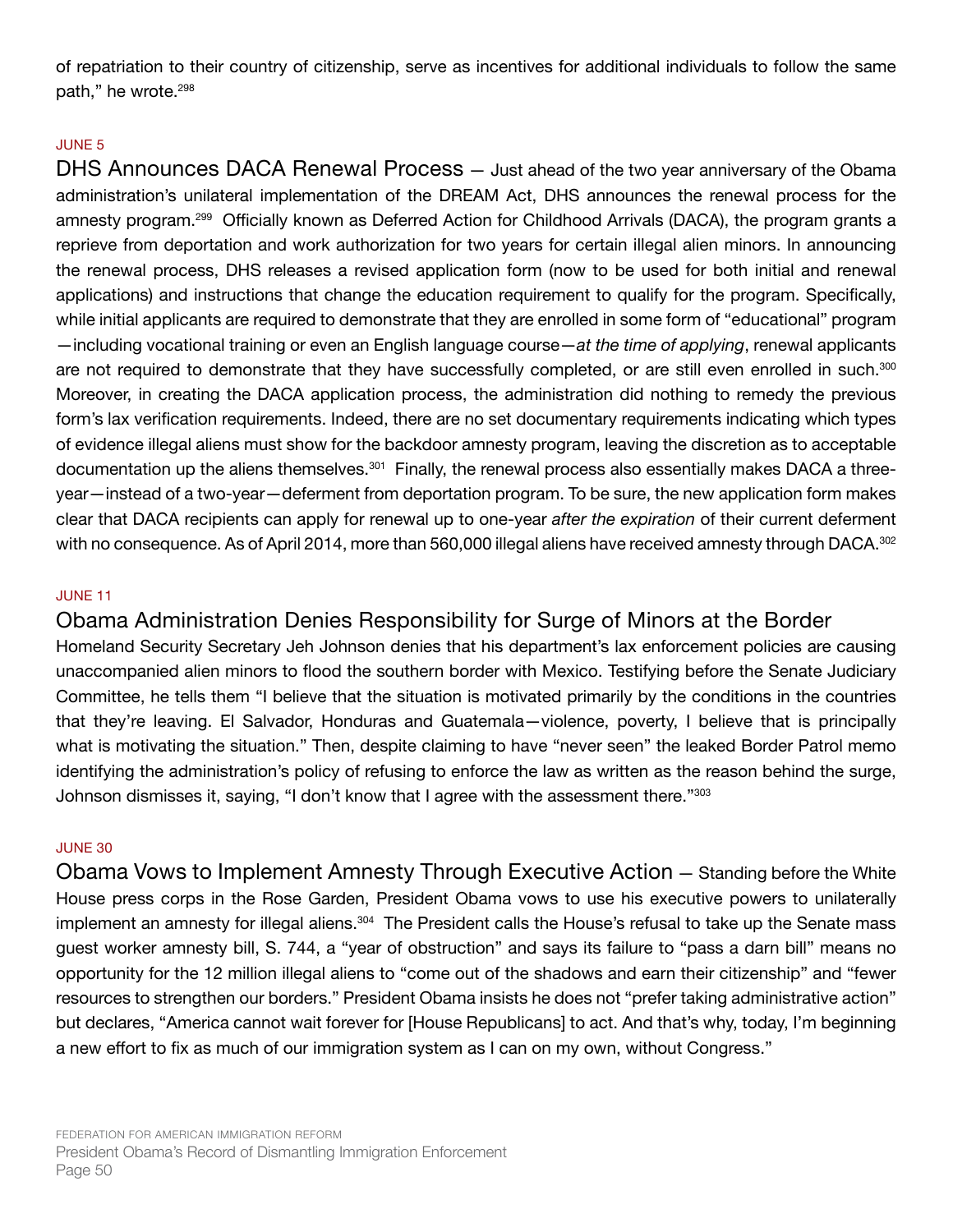#### JULY 5

DHS Data Shows Deportations of Minors Dropped 80 Percent During Obama Administration — Internal Department of Homeland Security documents refute claims by the Obama administration that unaccompanied alien minors who illegally cross the border will be sent home. According to an Immigration and Customs Enforcement document obtained by the *Los Angeles Times*, removals of illegal alien minors have decreased by 80% compared to the final year of the Bush administration.<sup>305</sup> In 2008, 8,143 alien minors were removed compared to only 1,669 last year.<sup>306</sup>

#### JULY 6

Sec Johnson Refuses to Say Illegal Alien Minors will be Deported — Appearing on NBC's *Meet the Press*, Homeland Security Secretary Jeh Johnson declines to say whether the recent unaccompanied alien minors detained at the border will likely be deported or permitted to stay in the United States.<sup>307</sup> When asked what the administration's priorities are in the crisis, Johnson answers, "We have to do right by the children…"

#### JULY 7

EPIC Report Blames Obama Immigration Policy for Border Crisis — A leaked government report by the El Paso Intelligence Center (EPIC) finds that perceptions of U.S. immigration policy, not violence, is the primary factor causing the Central American migrant surge.308 According to the report, prepared by the Criminal Threats Unit of the Strategic Analysis Section of EPIC, the vast majority—219 out of 230 migrants told Border Patrol officers that their primary reason for traveling to the United States is the perception that unaccompanied minors and adult women traveling with minors will receive free passes to stay in the United States. The report also indicates that there was a decline in per capita homicide rates in El Salvador, Honduras, and Guatemala, according to United Nations Office on Drugs and Crime statistics from early fiscal year 2011.<sup>309</sup>

#### JULY 9

Obama Refuses to Visit Border While Fundraising in Texas — After attending fundraisers in Texas, President Obama delivers a speech defending his handling of the border crisis. In the speech, President Obama notes that he has directed Homeland Security Secretary Jeh Johnson to visit the border and Vice President Joe Biden to visit Central America. The President also defends his decision not to travel to the Texas border, which was 300 miles away from his Dallas stop, claiming he lacks interest in "photo ops." He adds, "There's nothing that is taking place down there that I am not intimately aware of and briefed on."310

#### JULY 14

Data Shows Asylum Approvals Increased 10-Fold Under Obama — According to official Department of Homeland Security data leaked to *The Daily Caller*, the number of asylum claims increased 10 fold since President Obama took office.<sup>311</sup> The data shows that in fiscal year 2009, officials approved 3,411 "credible fear" claims. By comparison, in fiscal year 2013 the number is up to 30,393—nearly triple the number from fiscal year 2012.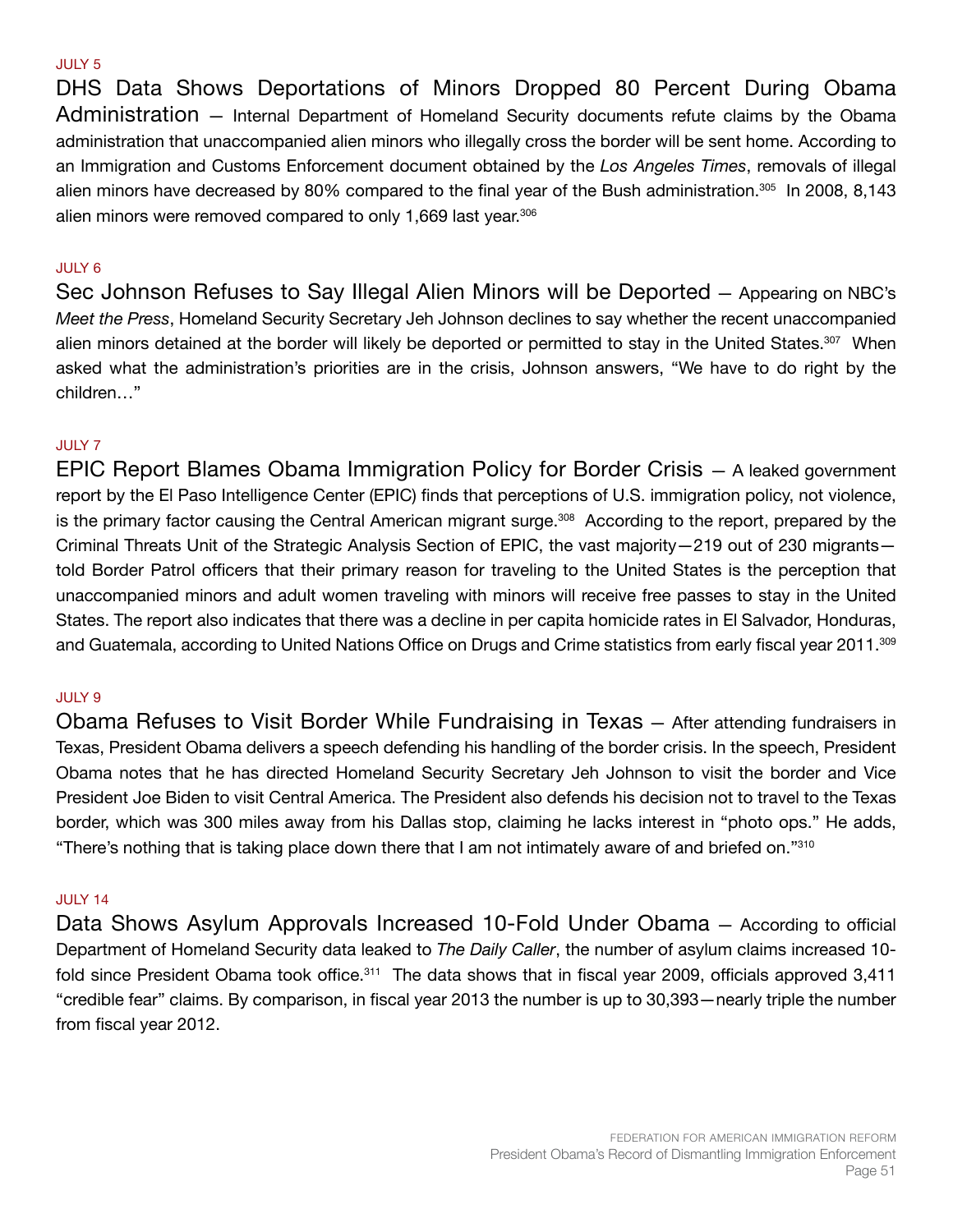#### JULY 16

Obama Reaffirms Commitment to Expanding Administrative Amnesty in August — In a closed door meeting, President Obama assures the Congressional Hispanic Caucus he still plans on taking action later this year to further expand his administrative amnesty.<sup>312</sup> After the meeting, longtime amnesty advocate Rep. Luis Gutierrez (D-IL) paraphrased the President as telling the CHC, "I want to be as broad as I can be. I want to be as generous as the law will allow me to be."313 Gutierrez also reveals that Obama instructed Homeland Security Secretary Jeh Johnson and White House Counsel Neil Eggleston to work with the CHC to find ways the President can unilaterally keep illegal alien families in the country.<sup>314</sup>

#### JULY 19

Obama Administration Warned About Border Crisis — Despite claiming to be caught off-guard by the increase of unaccompanied alien minors crossing the Southern border, new information indicates that the Obama administration knew at least two years ago that the numbers would surge.<sup>315</sup> According to *The Washington Post*, law enforcement repeatedly warned White House and State Department officials two years ago about surging numbers of unaccompanied minors. One senior federal law enforcement official told *The Post* that government employees raised "red flags to high levels" and "alarm bells" but were ignored by administration officials more concerned with the 2012 presidential election and the Senate amnesty bill.316 In addition, e-mails from 2011 written by non-profit groups and retired law enforcement agents warned the Department of Homeland Security of the influx of Central American unaccompanied minors in 2011.<sup>317</sup>

#### JULY 24

Obama Considers Plan to Admit More Central American Minors — As Congress debates legislation to address the border crisis, President Obama considers how to circumvent any new law and admit more Central American minors to the U.S. Obama's plan, first reported by *The New York Times* and confirmed by the White House, entails granting refugee status or humanitarian parole to Central American minors in their home countries.<sup>318</sup> The crux of the plan is to set up screening centers in Central America, starting in Honduras. There, U.S. officials would screen applicants and determine whether to grant minors (under 21) refugee status or humanitarian parole. Although more than 16,000 minors and 30,000 families from Honduras have been caught illegally entering the U.S. this fiscal year, the Obama administration estimates that only 5,000 Hondurans will apply and that 1,750 will receive refugee status. If the program in Honduras works smoothly, the administration plans to expand it to Guatemala and El Salvador.<sup>319</sup>

#### AUGUST 1

Obama Plans to "Act Alone" by Summer — In an impromptu press conference, President Obama sets the stage for dramatically expanding his administrative amnesty program by the summer's end. Frustrated that Congress failed to pass his supplemental spending bill to address the border crisis, Obama declares, "I'm going to have to act alone."320 The President's statement confirms comments from White House Press Secretary Josh Earnest that "the President is considering measures that he could take on his own."321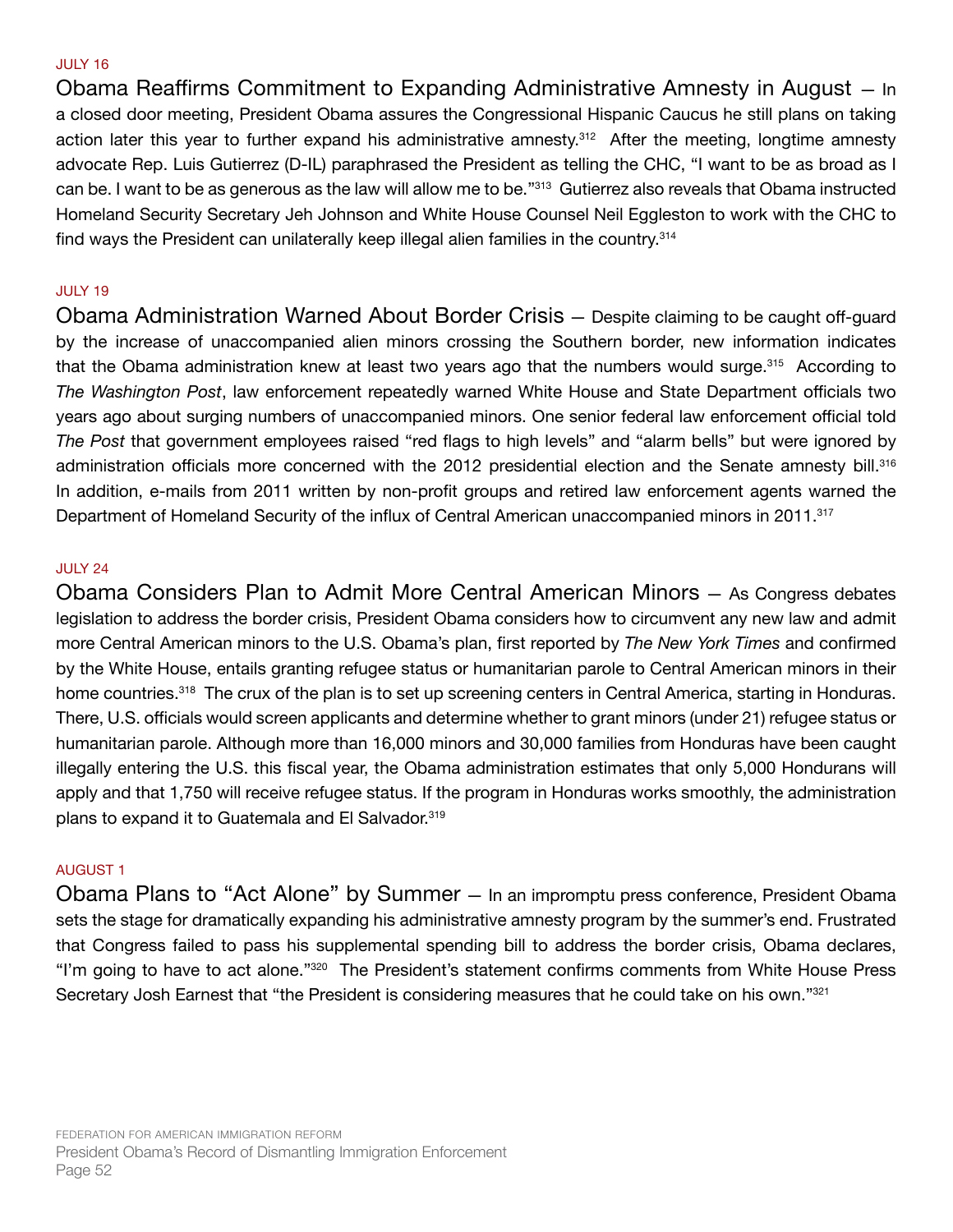#### AUGUST 7

TSA Allows Illegal Aliens to Board Commercial Aircraft with Deficient ID — In a letter sent to Congressman Kenny Marchant (R-TX), the Transportation Security Administration (TSA) admits it allows illegal aliens to board commercial aircraft with no more than a "Notice to Appear" as identification.<sup>322</sup> The TSA letter confirms initial reports from July 2014 that the TSA is allowing illegal aliens to board aircraft without proper identification, which the Obama administration denies, calling the claims "completely wrong."323

#### AUGUST 18

White House, Business Privately Plot Immigration Changes — Senior Obama administration officials privately meet with business groups in order to garner more support for Obama's decision to bypass Congress.324 The administration downplays the outreach to business groups—who typically back Republican candidates—as a political move to protect the President from voter backlash in the midterm elections.<sup>325</sup> During the summer, administration officials held at least 20 meetings with companies including Cisco, Intel, Accenture, Oracle, Microsoft, and pro-amnesty business interest groups Fwd.US, the U.S. Chamber of Commerce, and Compete America.326

#### AUGUST 28

Obama Reiterates Promise for Administrative Amnesty; Question Is When — President Obama says he is moving forward with his plan to bypass Congress and unilaterally exempt millions of illegal aliens from deportation. "Have no doubt: In the absence of congressional action, I'm going to do what I can to make sure the system works better," the President declares.<sup>327</sup> Reiterating the "blame Republicans" message, White House Press Secretary Josh Earnest adds, "The president is determined to act where House Republicans won't."328

Obama Nominates Sarah Saldaña to Lead Immigration and Customs Enforcement — President Obama indicates his intention to nominate Dallas prosecutor Sarah Saldaña to be Director of Immigration and Customs Enforcement (ICE).<sup>329</sup> The position of ICE Director was left vacant by John Morton when he resigned over a year ago. In his four-year tenure



as ICE Director, Morton crafted a series of memoranda which granted administrative amnesty to illegal aliens through the adoption of numerous non-enforcement policies.<sup>330</sup>

#### SEPTEMBER 3

Illegal Aliens Becoming Long-Term Residents under Obama Administration — The Pew Research Center releases new data showing that illegal aliens in the U.S. are becoming long-term residents under the Obama administration.<sup>331</sup> Specifically, Pew estimates that in 2013, 61 percent of the illegal alien population had lived in the U.S. for over 10 years and that the median duration of illegal residence was 13 years.332 By contrast, in 2008 approximately 48 percent of the illegal alien population had lived in the U.S. for over 10 years and the median duration of illegal residence was 9 years.<sup>333</sup>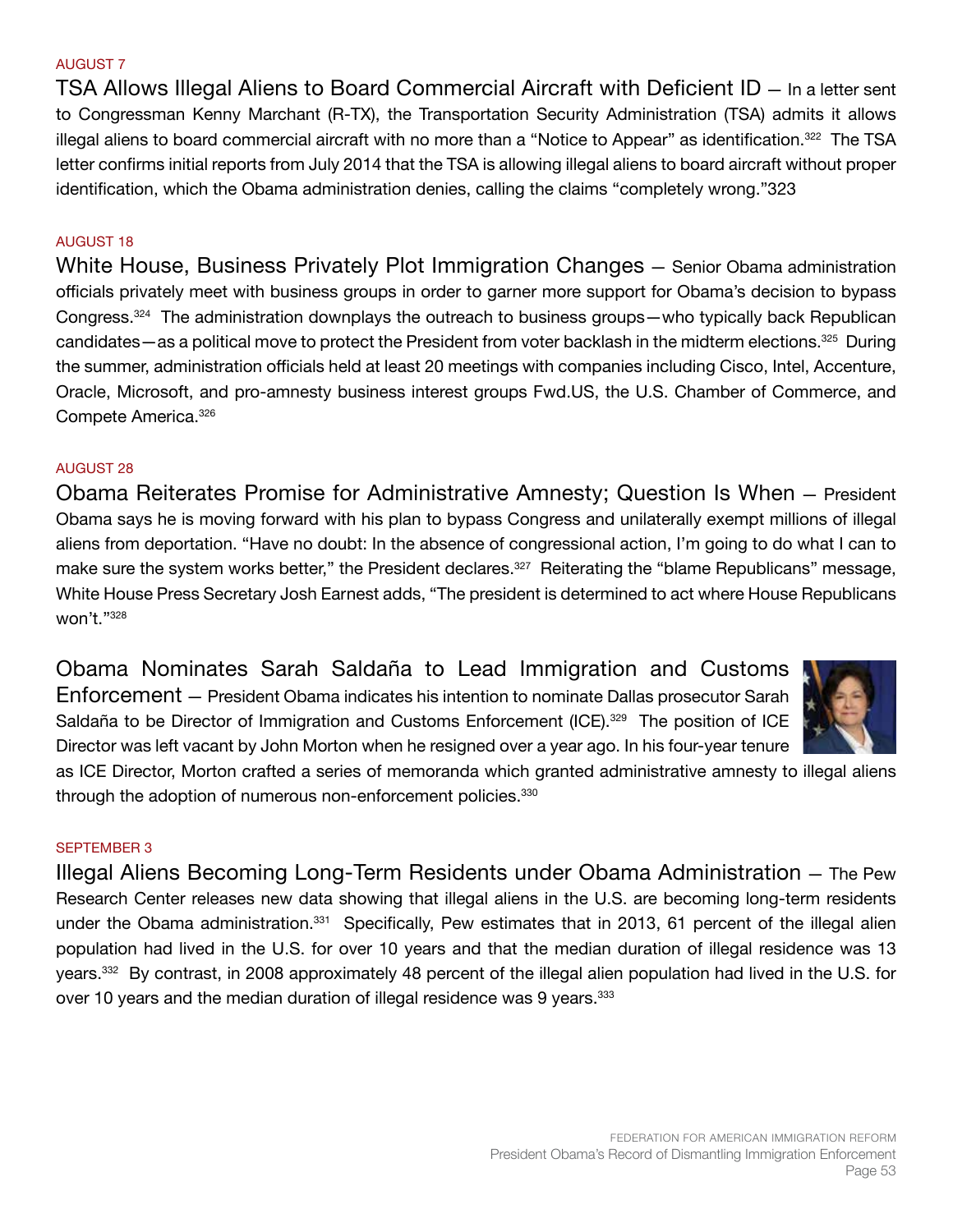#### SEPTEMBER 4

Obama's Executive Actions Could Amnesty 8.5 Million — The Migration Policy Institute (MPI) publishes a new report estimating that up to 8.5 million illegal aliens could receive amnesty under the executive actions being considered by President Obama.<sup>334</sup> MPI considered possible changes to the Deferred Action for Childhood Arrivals (DACA) program, the creation of new deferred action programs, and the expansion of the President's non-enforcement policies.

#### SEPTEMBER 6

Obama Postpones Executive Amnesty — President Obama announces that he will delay taking unilateral action to grant amnesty until after the November elections. The White House justifies the decision in an official statement, "The reality the President has had to weigh is that we're in the midst of the political season, and because of the Republicans' extreme politicization of this issue, the President believes it would be harmful to the policy itself and to the long-term prospects for comprehensive immigration reform to announce administrative action before the elections..." The statement continues, "Because he wants to do this in a way that's sustainable, the President will take action on immigration before the end of the year."335 The decision to abandon the plan for executive action before the end of summer comes less than 24 hours after the President declared that he was going to act "soon."336

#### SEPTEMBER 11

Obama Sets a New Deadline for Executive Amnesty — In full damage-control mode, White House officials promise members of the Congressional Hispanic Caucus (CHC) that the President will announce his executive amnesty program for millions of illegal aliens "by the holidays."<sup>337</sup> White House Chief of Staff Denis McDonough, flanked by Domestic Policy Director Cecilia Munoz and White House General Counsel Neil Eggleston, makes the promise to members of the CHC during a private meeting in the Capitol, to calm anger among lawmakers that the President violated his promise to unilaterally grant amnesty to millions of illegal aliens by the end of summer.<sup>338</sup>

DHS Data Shows Deportations Continue to Drop Under Obama — New data is released that shows deportations in 2014 have dropped 20 percent since 2013, and are now at their lowest level since 2007.339 Specifically, the data obtained from the Department of Homeland Security (DHS) shows that DHS deported 258,608 immigrants during the first 10 months of FY 2014.<sup>340</sup> This represents a drop of 20 percent when compared to the same period in FY 2013 (320,167 deportations) and a 25 percent drop compared to the first ten months of FY 2012 (344,624 deportations). $341$ 

#### SEPTEMBER 25

Defense Department Announces Military Amnesty — Through the issuance of a memo, the United States Department of Defense begins allowing illegal aliens to enlist in the armed forces. The memo, less than a page long, simply declares that Deferred Action for Childhood Arrivals (DACA) beneficiaries are now eligible to enlist through a program called MAVNI: Military Accessions Vital to National Interest.342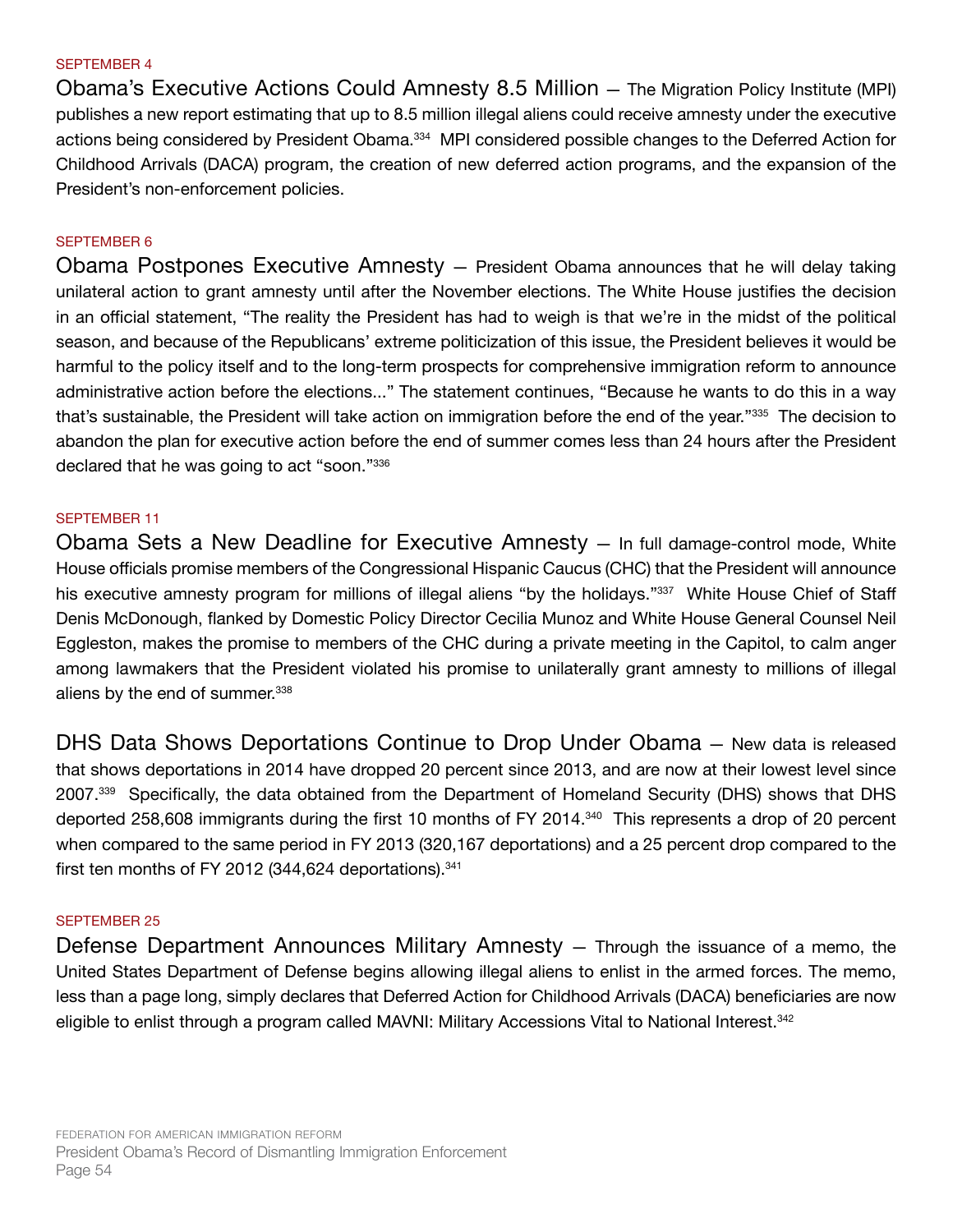#### SEPTEMBER 30

HHS Grants \$9 Million to Lawyers Representing Illegal Aliens — The Department of Health and Human Services (HHS) announces it will award \$9 million in taxpayer-funded grants for direct legal representation of approximately 2,600 unaccompanied illegal alien minors facing deportation.<sup>343</sup> According to Spokesman Kenneth Wolfe, HHS has previously funded legal access programs that include providing information, legal screenings, and recruitment and training of pro bono lawyers, but this will be the first time it will award grants for direct legal representation.344

#### OCTOBER 9

Obama Intends to Unilaterally Increase Foreign Tech Workers — At a fundraiser in Hollywood, President Obama indicates that he will use his "pen" to unilaterally change the high-skilled worker visa program. "I will use all the executive authority that I legally have in order to make fixes to some of the system," the President says, including "making the H1B system that is often used by tech companies and some of the other elements of our legal immigration system more efficient so we can encourage more folks to stay here."345

#### OCTOBER 17

Obama Administration Plans to Let Haitians Cut in Line — Marking the President's latest executive action on immigration, U.S. Citizenship and Immigration Services (USCIS) announces that it will soon launch a program to admit over 100,000 Haitian nationals into the United States on an expedited basis.<sup>346</sup> The Obama administration calls the new initiative the "Haitian Family Reunification Parole" (HFRP) Program.

#### OCTOBER 28

Obama Receives Executive Amnesty Recommendations — President Obama receives executive amnesty recommendations from Homeland Security Secretary Jeh Johnson and Attorney General Eric Holder.<sup>347</sup> Additionally, Obama administration sources reveal that the President is considering further reducing deportations, as well as making changes to increase legal immigration.<sup>348</sup> However, White House officials predict that President Obama will delay taking unilateral action until after Congress passes a bill to fund the government beyond mid-December. 349

#### NOVEMBER 5

Obama Vows to Keep Promise, Grant Executive Amnesty — After the midterm elections, President Obama holds an hour-long press conference in which he vows to grant executive amnesty to millions of illegal aliens by the end of the year.<sup>350</sup> As he fields questions from reporters, the President refuses to see the election results as a referendum on his immigration policies, even when prodded to respond to Republican claims that it was.351 The President acknowledges that the American people "sent a message," and claims that he heard it.<sup>352</sup> However, the message, he insists, was not a repudiation of his policies, but merely that elected officials should work hard and "get the job done."353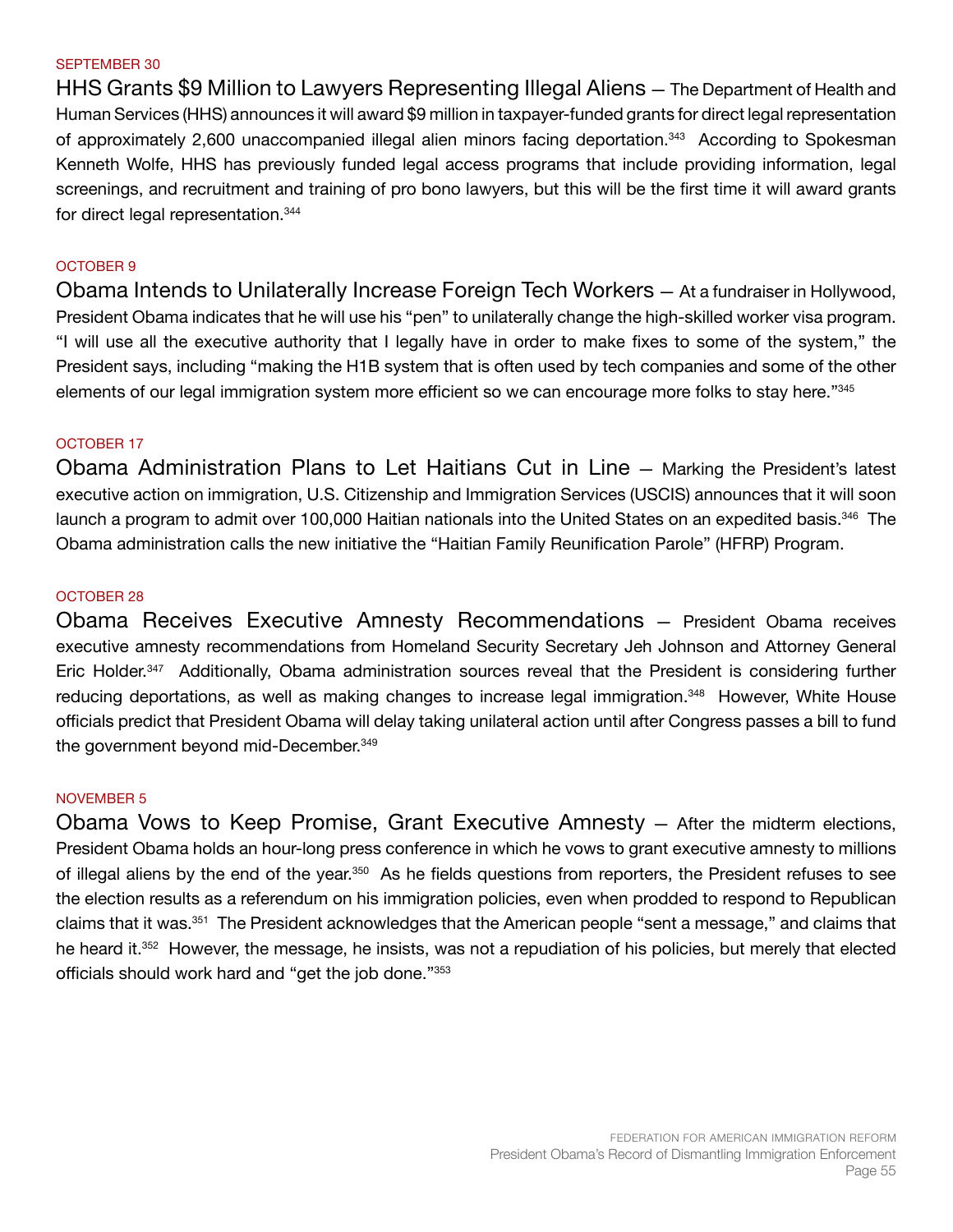#### NOVEMBER 6

Lawsuit Reveals Administration Pressure to Overlook Crimes by Illegal Aliens — A lawsuit is filed by a senior Immigration and Customs Enforcement (ICE) attorney exposing how ICE supervisors are forcing agents to drop enforcement cases against illegal aliens, even those with criminal records.<sup>354</sup> The plaintiff, Patricia Vroom, served as ICE's Chief Counsel in Arizona.

## NOVEMBER 12

Details Emerge About Obama's Anticipated Executive Amnesty — New details about President Obama's anticipated executive action on immigration are leaked to major news outlets.<sup>355</sup> The planned executive actions will deliver amnesty to an estimated 4.5 million illegal aliens, dramatically increase the level of immigration into the country, and dismantle immigration enforcement.356

## NOVEMBER 14

Obama Administration Announces Sweeping Program to Bring Central Americans to the U.S. — The Obama administration announces a sweeping program to bring Central Americans to the United States permanently.<sup>357</sup> In doing so, the Obama administration is executing a plan originally announced in July, as tens of thousands of illegal alien minors streamed across the U.S.-Mexico border.<sup>358</sup> Under the program, the federal government will grant either refugee status or parole to children and adults from Guatemala, Honduras, and El Salvador.

# FAIR Report: Executive Amnesty Will Give Illegal Aliens Taxpayer Funded Benefits

.........................................................................................

FAIR releases a report showing that the full extent of President Obama's forthcoming executive amnesty is far greater than is being reported.359 In the report, FAIR explains how executive amnesty through parole or deferred action will make illegal aliens eligible for certain major benefits programs.

.........................................................................................

## NOVEMBER 20

Obama Issues Executive Action Granting Amnesty to Millions of Illegal Aliens — In a prime-time speech, President Obama announces that he will unilaterally grant amnesty to millions of illegal aliens.<sup>360</sup> After the speech concludes, Homeland Security Secretary Jeh Johnson releases ten immigration policy memoranda that are sweeping in the number of aliens they cover and the relief they provide.<sup>361</sup> Combined, the policy memos are believed to apply to approximately 5 million illegal aliens in the U.S. and an untold number of aliens outside the U.S. who will be allowed to enter the U.S. under new policies designed just for them. In terms of relief, the policy memos offer illegal aliens relief spanning from deferral of deportation and work authorization to a pathway to citizenship. They also create special exceptions for certain workers seeking to enter the U.S.



Executive Amnesty Poised to Give Millions of Illegal Aliens Driver's Licenses — In addition to shielding illegal aliens from deportation and rewarding them with work authorization, it is revealed that President Obama's executive amnesty will make illegal aliens eligible for driver's licenses in up to 48 states. Specifically, by ordering the Department of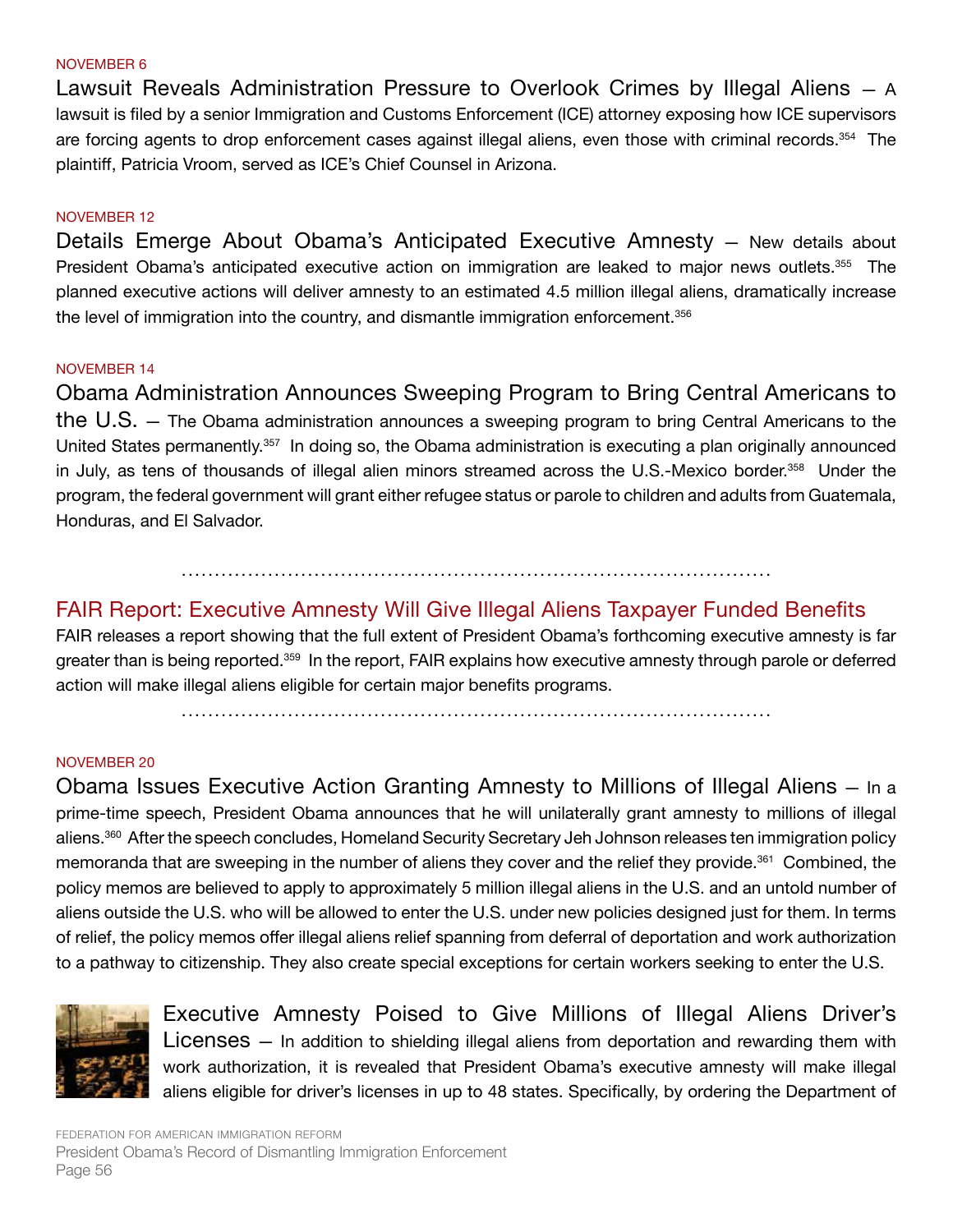Homeland Security (DHS) to expand the Deferred Action for Childhood Arrivals (DACA) program, create a new deferred action program for illegal alien parents of citizens and green card holders, and expand parole-in-place for illegal aliens in the United States, approximately 5 million illegal aliens will gain access to government-issued driver's licenses and identification cards, as well as receive taxpayer funded benefits, despite federal statutes that require the government to deport them.<sup>362</sup>

# DECEMBER 2

Legal Scholars Testify that Obama's Amnesty is Unconstitutional — The House Judiciary Committee holds a three hour hearing on "President Obama's Executive Overreach on Immigration".363 Four witnesses testify before the Committee: Ronald Rotunda, a law professor who wrote a leading course book on Constitutional law; Jay Sekulow, a law professor and Chief Counsel for the American Center for Law and Justice; Thomas Dupree, a constitutional law practitioner at a leading law firm and former deputy assistant attorney general; and Marielena Hincapie, the Executive Director of the National Immigration Law Center and advocate for illegal aliens.364 While all four witnesses state that they are sympathetic to the President's immigration policy, all but Ms. Hincapie agree that the administration's unilateral actions are clearly unconstitutional.<sup>365</sup>

# DECEMBER 3

DHS Begins Hiring Employees, Leasing Space to Implement Executive Amnesty — In an email to its employees, U.S. Citizenship and Immigration Services (USCIS) reveals that it is already hiring employees and leasing space to carry out the President's executive amnesty announced November 20th.<sup>366</sup> Specifically, USCIS announces that it is "taking steps to open a new operational center in Crystal City, Virginia, to accommodate about 1,000 full-time, permanent federal and contract employees in a variety of positions and grade levels...The initial workload will include cases filed as a result of the executive actions on immigration announced on Nov. 20, 2014."367

17 States File Suit to Challenge Executive Amnesty — Seventeen states file a lawsuit to challenge President Obama's executive amnesty, claiming the President exceeded his authority by issuing policy memoranda to roll-back enforcement of federal immigration law.368 The suit is led by the State of Texas under Attorney General Greg Abbott in anticipation of costs the states will endure as a result of the President granting lawful presence to millions of illegal aliens.<sup>369</sup> The plaintiff states challenging the President's actions are Alabama, Georgia, Idaho, Indiana, Kansas, Louisiana, Maine, Mississippi, Montana, Nebraska, North Carolina, South Carolina, South Dakota, Texas, Utah, West Virginia, and Wisconsin.<sup>370</sup> Officials from three additional states, Arizona, Florida, and Ohio, also announce that they will soon join the lawsuit.<sup>371</sup>

# DECEMBER 24

Government Auditors Find Misreporting and Gaps in Drone Border Surveillance Program — A government audit reveals that the Obama administration made inaccurate claims about the drone program. Furthermore, the administration did not operate the drone program to cover as much geographic area, for as long, and in conjunction with other technology, as law enforcement planned. The Department of Homeland Security's (DHS) Office of Inspector General (OIG) publishes these findings in a report entitled "U.S. Customs and Border Protection's Unmanned Aircraft System Program Does Not Achieve Intended Results or Recognize All Costs of Operations."372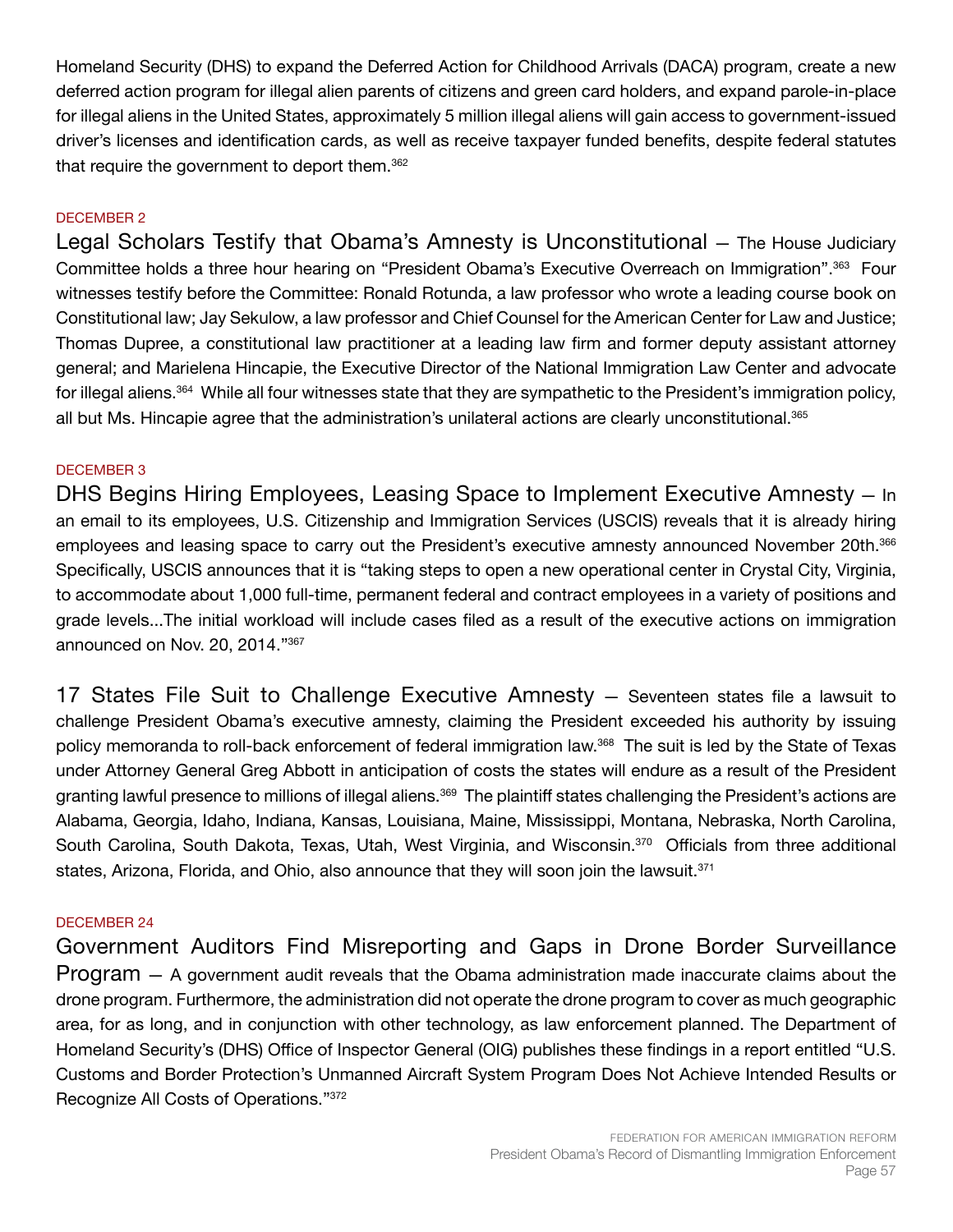# JANUARY 6

Mexican Government Will Help Its Citizens Qualify for Obama's Amnesty Mexican President Enrique Peña Nieto meets with President Obama in the Oval Office, where he heaps praise on President Obama's executive amnesty. Calling it "intelligent and audacious" and "an act of justice," Nieto promises that his government will help Mexican citizens living illegally in the United States obtain documents to qualify for it.<sup>373</sup> During the meeting, President Nieto says that a "very big majority" of the illegal aliens that stand to benefit from amnesty are Mexican citizens but are "now part of the U.S. community."374 He assures the President that the Mexican government will help Mexicans qualify for the executive amnesty program by providing them with documents showing that they have been living illegally in the United States since 2010 and providing them their birth certificates without requiring them to return to Mexico.<sup>375</sup>

## JANUARY 20

Obama Uses State of the Union Address to Pick Amnesty Over Funding DHS — In his first State of the Union Address since voters overwhelmingly rejected his immigration agenda, President Obama uses his speech to double down on amnesty. Although he stops short of demanding "comprehensive" immigration reform, Obama sends a clear message to the American people: he is willing to jeopardize national security to maintain his executive amnesty programs. On two separate occasions during the address, President Obama defends his unilateral dismantling of our immigration laws. First, buried in a paragraph promoting middle class economics the President announces his intention to veto the House-passed Department of Homeland Security (DHS) funding bill that also defunds the executive amnesty programs. Disguising his message by referring to the DHS bill as "refighting past battles on immigration when we've got to fix a broken system," Obama declares that the bill has "earned my veto."<sup>376</sup> Later on, he notes that "passions still fly on immigration" and claims that "no one benefits" when illegal aliens are deported.<sup>377</sup>

#### JANUARY 28



Lynch Claims Executive Amnesty Is Constitutional, Illegal Aliens Have "Right" to Work At her confirmation hearing before the Senate Judiciary Committee, Attorney General nominee Loretta Lynch testifies that she supports the President's executive amnesty.<sup>378</sup> She also declares that illegal aliens have as much of a right to work in this country as American

citizens and lawful permanent residents.379

#### FEBRUARY 5

DHS Sets Up Amnesty Hotline for Illegal Aliens — The Department of Homeland Security (DHS) sets up a toll-free hotline for illegal aliens who believe federal law enforcement officials are denying them full access to President Obama's executive amnesty programs. In an email announcing the hotline, DHS advises illegal aliens to "please tell us about your experience" if you think you were treated "contrary to the new DHS enforcement priorities."380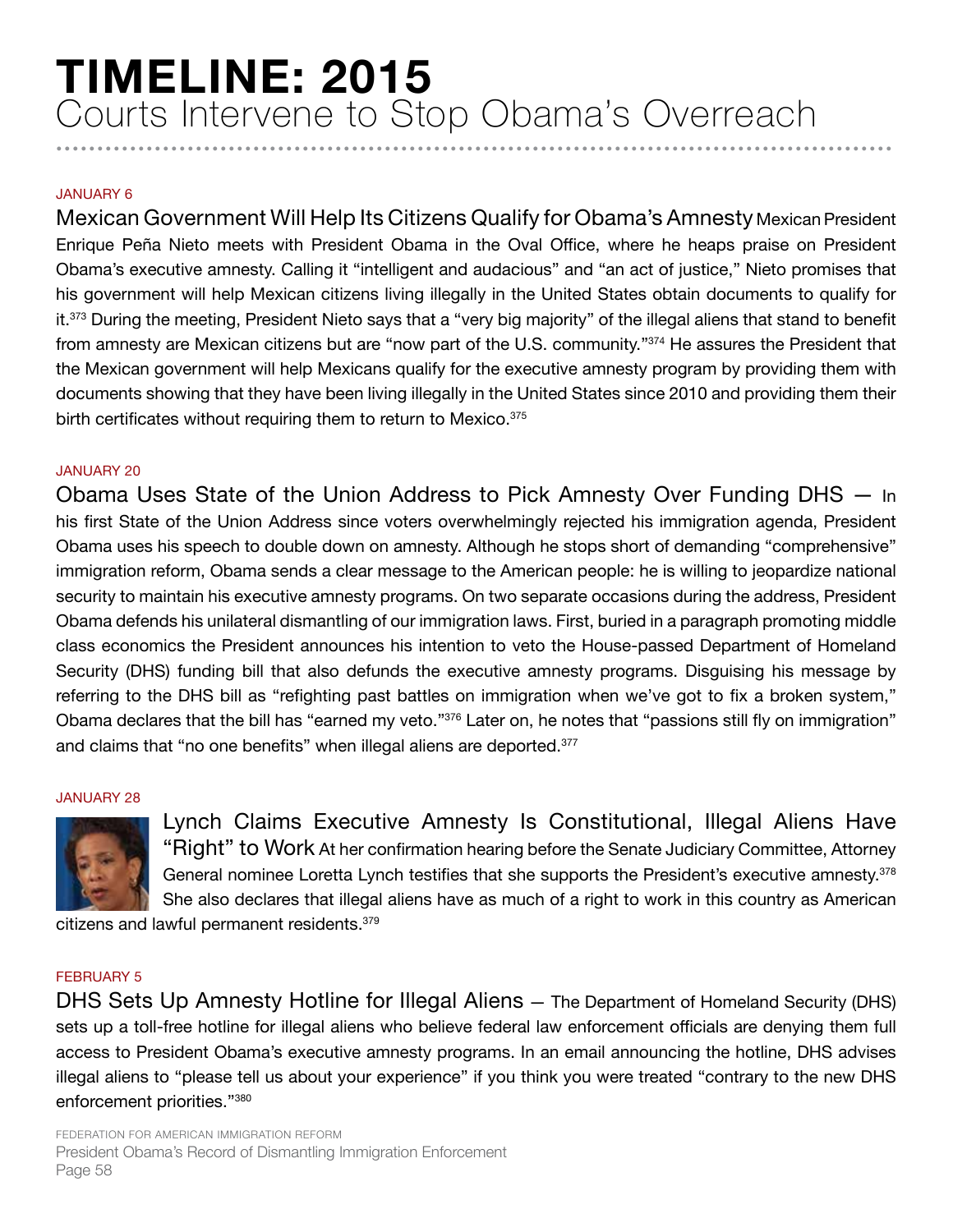#### FEBRUARY 9

DHS Allows Executive Amnesty Beneficiaries to Bring in Relatives from Central America — USCIS announces it will allow beneficiaries of President Obama's executive amnesty to bring relatives into the country from Central America.<sup>381</sup> The administration will do so through a Central American refugee program it originally formulated last July as tens of thousands of illegal alien minors from Central America streamed across the border illegally. The administration officially announced the program in November and began accepting applicants in December.<sup>382</sup>

#### FEBRUARY 17

Federal Judge Temporarily Blocks Obama's Executive Amnesty — Judge Andrew Hanen of the District Court for the Southern District of Texas issues a temporary injunction on President Obama's executive amnesty program after ruling that the plaintiffs—Texas and two dozen other states—have sufficiently demonstrated that the implementation of the President's



memos granting deferred action and parole status to millions of illegal aliens would injure their states.<sup>383</sup> The District Court's ruling comes just as the Obama administration was set to begin implementation of the amnesty programs outlined in the memos issued by Homeland Security Secretary Jeh Johnson last November.

#### FEBRUARY 23

DOJ Seeks Stay of Injunction on Obama's Executive Amnesty — The Department of Justice (DOJ) files papers in federal court seeking a stay of the injunction on President Obama's executive amnesty.384 Texas District Court Judge Andrew Hanen issued the injunction just as the Obama administration was scheduled to begin the application process for the expanded DACA program. In an accompanying 120-page ruling, Judge Hanen found that the State of Texas had shown clear injury through the benefits Texas would be required to give deferred action recipients. He thus ruled Texas and other states had standing to sue and issued an injunction blocking implementation of the executive amnesty until the Court was able to make a decision on the merits of the case.

#### FEBRUARY 25

CRS Report Confirms Each Amnestied Illegal Alien is Eligible for \$35,000 in Tax Credits A report from the Congressional Research Service (CRS), the nonpartisan policy research arm for lawmakers, finds that President Obama's November executive amnesty makes illegal aliens eligible for tens of thousands of dollars in tax credits.<sup>385</sup> The CRS report—addressed to the Senate Judiciary Committee—confirms the prior testimony of a tax expert appearing before the Senate Homeland Security Committee and the testimony of Internal Revenue Service (IRS) Commissioner John Koskinen before the Senate Finance Committee.386

# Obama: DHS Employees Who Don't Follow Orders Will Face "Consequences"

President Obama delivers an implied threat to discipline or even fire Department of Homeland Security (DHS) employees who might be inclined to follow the law instead of DHS's unlawful amnesty policies.<sup>387</sup> Answering questions before amnesty activists at a town hall event hosted by *MSNBC* and *Telemundo* anchor Jose Diaz-Balart, the President explains that any official at Immigration and Customs Enforcement (ICE) who refuses to obey his executive actions will face "consequences".388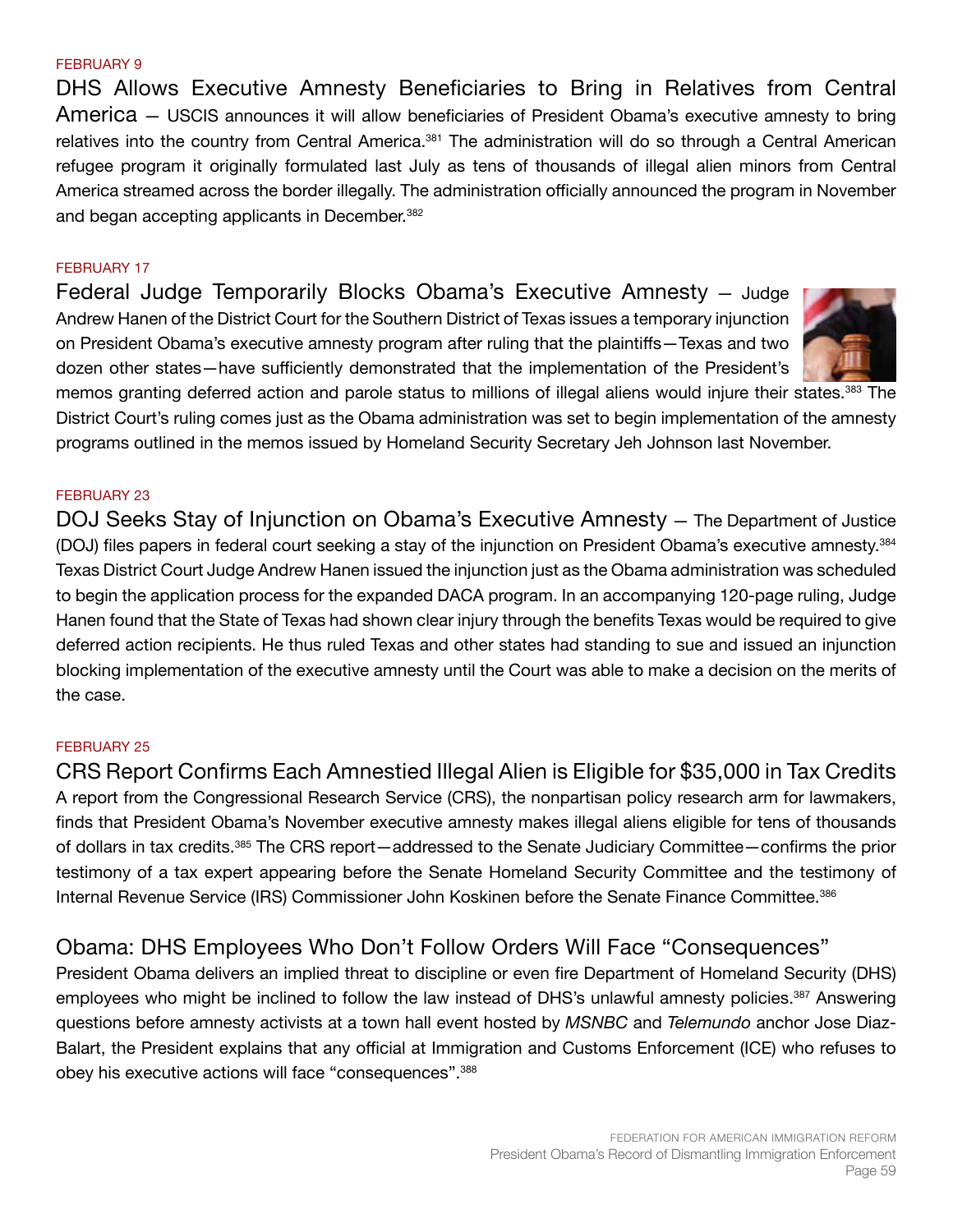Administration May Launch Executive Amnesty in Some States Despite Injunction Amnesty advocate Rep. Luis Gutierrez (D-IL) says the administration may partially implement President Obama's DAPA and expanded DACA programs in some states, despite the federal injunction blocking them nationwide.389 According to Gutierrez, the administration is weighing whether it has the authority to ignore the judge's order in the 24 states that did not choose to sue the federal government.<sup>390</sup> He also claims that the White House is "absolutely" considering whether the ruling only should apply in Texas itself.<sup>391</sup>

## FEBRUARY 26

Amnesty Supporting Attorney General Nominee Advances — By a 12-8 vote, the Senate Judiciary Committee approves the nomination of Loretta Lynch to become the next Attorney General. True immigration reformers oppose Lynch's nomination because of her support of President Obama's executive amnesty. During her confirmation hearing, Ms. Lynch claimed executive amnesty is constitutional and went so far as to claim that illegal aliens have a "right" to work in the country.392 Ms. Lynch's nomination will now go before the full Senate where she can be confirmed with a simple majority vote.

## MARCH 5

Obama Administration Admits it has Approved 100,000 Expanded DACA Applications The Obama administration reveals that it already started implementing part of its new executive amnesty program, despite a federal court injunction putting the programs on hold.<sup>393</sup> As part of the sweeping executive actions announced in November—and scheduled to start in February—President Obama broadened the eligibility criteria of the 2012 Deferred Action for Childhood Arrivals (DACA) program by: (1) dropping the age cap, (2) moving up the date by which and alien must be present in the U.S., and (3) extending the grants of deferred action and work authorization from two to three years.<sup>394</sup> After Judge Andrew Hanen issued an injunction on February 16, Department of Homeland Security (DHS) Secretary Jeh Johnson said DHS "will not accept applications for the expanded DACA program on February 18, as originally planned."<sup>395</sup> Yet, the Obama administration now acknowledges that it began approving applications under the new criteria immediately after the November 20 announcement.

## MARCH 12

DOJ Appeals after Judge Demands Explanation for Inconsistent Statements — The Department of Justice (DOJ) appeals to the 5th Circuit after Judge Hanen refused to accede to the administration's demand that it lift (stay) the injunction blocking the President's executive amnesty programs. On February 23, the DOJ had asked the district court for a stay of the injunction and a ruling by February 25.<sup>396</sup> However, Judge Hanen announced he would not rule on the motion to stay until the federal government clarified inconsistent statements it had made in court regarding the implementation of the executive amnesty programs. In particular, the court asked why the DOJ stated in court that DHS had not begun implementing the November 2014 memorandum when in fact it had already approved 100,000 three-year DACA applications based on it.<sup>397</sup> Judge Hanen set a hearing for the DOJ to "fully explain" on Thursday, March 19.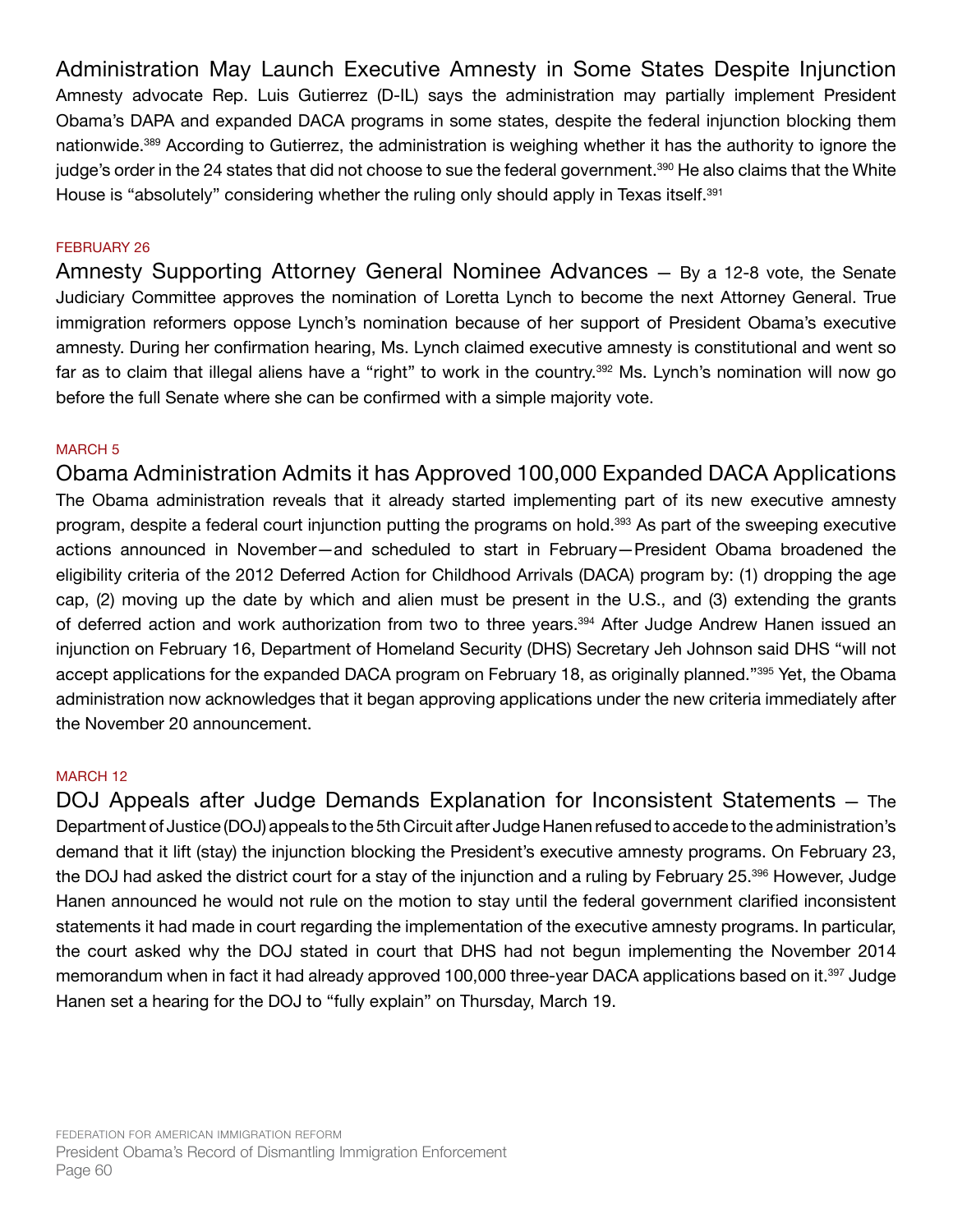#### MARCH 17

Heritage: Executive Amnesty to Cost Taxpayers Billions Annually — Robert Rector, senior research fellow at the Heritage Foundation, testifies that Deferred Action for Parental Accountability (DAPA) amnesty recipients will receive trillions of dollars in taxpayer benefits over their lifetimes. In his study, Rector estimates that 3.97 million illegal aliens with an average 10th grade education are eligible for DAPA.<sup>398</sup> These amnestied illegal aliens will be eligible for the Earned Income Tax Credit (EITC) and the Additional Child Tax Credit (ACTC), including the ability to retroactively claim these refundable credits for three prior years.399 Accordingly, Rector calculated "cash payments from the EITC and ACTC to DAPA recipients would equal \$7.8 billion per year."400 Additionally, Rector calculates the retroactive claiming of EITC and ACTC at \$23.5 billion.<sup>401</sup>

### MARCH 19

Federal Judge May Impose Sanctions for Obama Administration Violating Injunction Federal Judge Andrew Hanen, who is overseeing the lawsuit brought by 26 states to stop President Obama's executive amnesty, announces during a hearing that he is considering imposing sanctions against the Obama administration for violating the injunction that temporarily stops the program.<sup>402</sup> Judge Hanen ordered the hearing after the Department of Justice (DOJ) revealed that the Obama administration had already began implementing the executive amnesty for at least 100,000 illegal aliens despite the injunction and assertions by DOJ attorneys in court.403

#### MARCH 19

ICE Dragnet Catches 23 Amnesty Recipients Among Serious Criminals — A five-day nationwide operation targeting aliens with serious criminal convictions conducted by U.S. Immigration and Customs Enforcement (ICE) leads to the arrest of 2,059 criminal aliens, 23 of whom are Deferred Action for Childhood Arrivals (DACA) recipients.<sup>404</sup> Department of Homeland Security (DHS) officials confirm that all 23 had originally been granted amnesty under DACA, and of the 23, 15 still have lawful presence under the program.405 Of these, DHS claims 14 had been granted DACA before their convictions, but confirms that it had granted deferred action to at least one illegal alien after the individual's conviction in a drug case.<sup>406</sup>

#### MARCH 23

Second Wave of UACs in Full Swing, Only 1 in 6 Being Returned — After the administration's past claims of substantial success in resolving the crisis of unaccompanied alien minors (UACs) streaming across the border, Department of Homeland Security (DHS) records show that a second surge of minors crossing the border is in full swing.<sup>407</sup> Customs and Border Protection (CBP) records indicate that the Border Patrol has seized over 12,000 UACs so far in fiscal year 2015 (between Oct. 1, 2014- Feb. 28, 2015) and over 10,000 aliens traveling in family units.<sup>408</sup> The Border Patrol transfers these aliens to Immigration and Customs Enforcement (ICE) at an average of 2,000 UACs a month, meaning that the Border Patrol is returning only one in six of these apprehended minors to their home countries.<sup>409</sup>

#### MARCH 24

Obama Loosens Rules on Corporate Visas — Through a U.S. Citizenship and Immigration Services (USCIS) policy memorandum, the Obama administration unilaterally waters down the eligibility requirements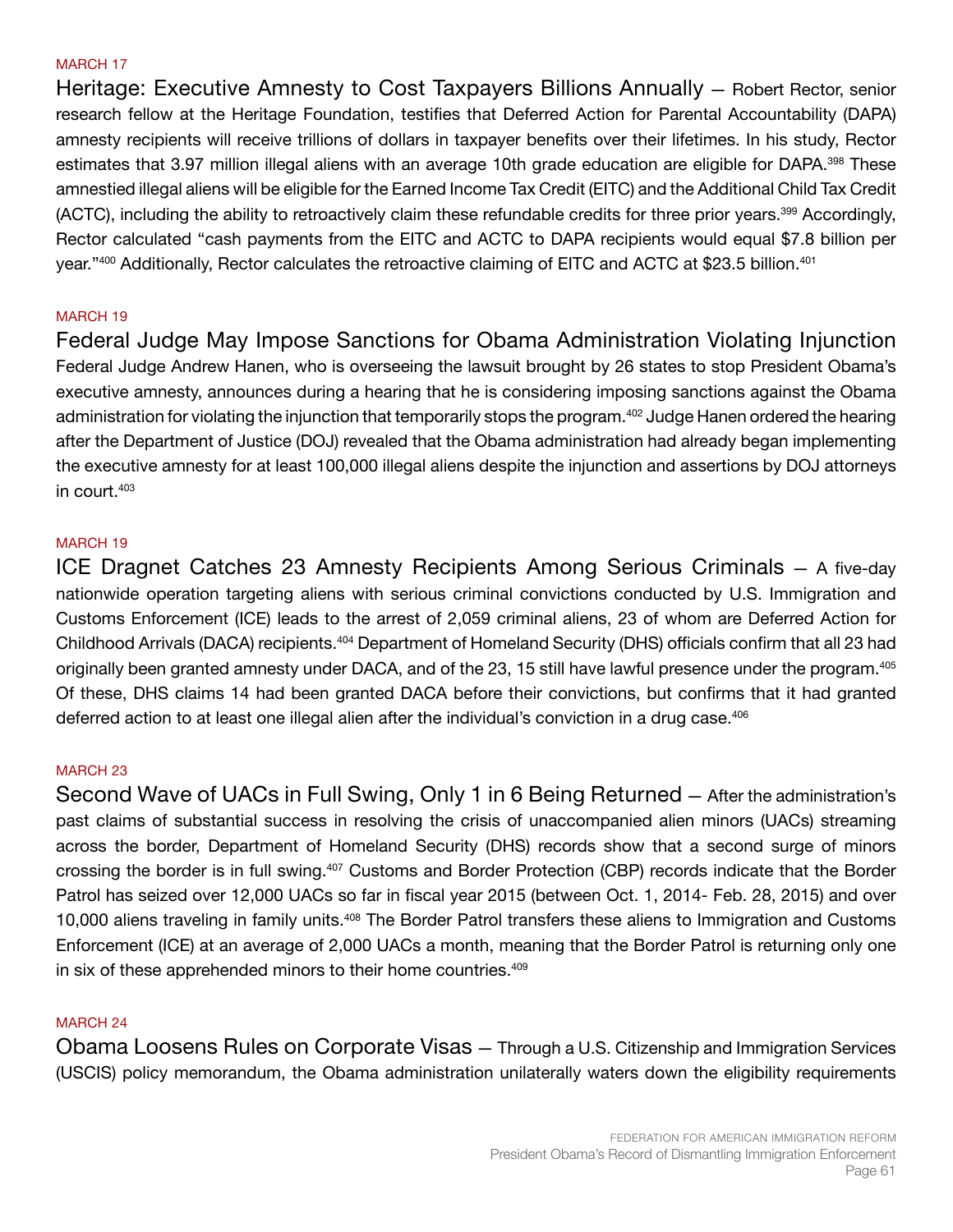for the L-1B nonimmigrant visa program, further increasing the number of guest workers admitted into the U.S. each year.<sup>410</sup> The L-visa was created to enable multinational corporations to temporarily transfer their top-level employees with "specialized knowledge" of the corporation to assist its affiliates in the United States.<sup>411</sup> Now, "specialized knowledge" is broadened to such a degree that nearly any foreign employee could qualify for an L-1B visa.

IG: Mayorkas Improperly Influenced EB-5 Decisions — A Department of Homeland Security (DHS) Inspector General report finds that Alejandro Mayorkas improperly influenced the approval of EB-5 visas as director of U.S. Citizenship and Immigration Services (USCIS). Mayorkas was confirmed by the Senate as DHS deputy director—the number two position—in December 2013, despite the investigation pending against him at the time.<sup>412</sup> The investigation into Mayorkas began in 2012 following allegations of impropriety by at least 15 career USCIS employee whistleblowers regarding his personal involvement in certain EB-5 visa applications.

# MARCH 30

Obama Administration Expands Crime Victim Visas to Cover Workplace Violations The Obama administration expands efforts to encourage illegal aliens to file claims against their employers for workplace violations by enlisting the cooperation of foreign governments.<sup>413</sup> In the past two years, the NLRB has signed three agreements with Mexico, Ecuador, and the Philippines, to "educate" their nationals working in the U.S., both legally and illegally, about what claims workers can make under the National Labor Relations Act (NRLA).<sup>414</sup> According to all three agreements, the consulates of those countries will try to locate their nationals working in the U.S., and help them contact NLRB investigators.<sup>415</sup> With this "outreach", aliens, both legal and illegal, will be better positioned to sue their employers for violations of federal labor law. The DOL and the Equal Employment Opportunity Commission both have similar agreements with all three consulates.<sup>416</sup>

# APRIL 7

Federal Judge Rebukes Administration; Maintains Hold on Executive Amnesty — U.S. District Judge Andrew Hanen denies the administration's request to lift his preliminary injunction on DAPA and extended DACA. He then grants the Plaintiff States' request for discovery to investigate the administration's misrepresentations regarding the implementation of the President's executive amnesty.<sup>417</sup> The States had sought early discovery upon learning the administration had already approved over 100,000 extended DACA applications after DOJ attorneys assured Judge Hanen no part of the President's November amnesty programs would be implemented until February 18.<sup>418</sup> In his ruling, Judge Hanen explains that not only was his initial injunction of DAPA and the extended DACA program correct, but his reasoning had been strengthened by developments after the ruling.<sup>419</sup> His opinion shows that both President Obama and the administration, in court and in public statements, had undermined their own contentions that: 1) the states had no standing to challenge his programs in court; 2) the programs themselves were lawful; and 3) the federal government was harmed by the injunction.<sup>420</sup>

# APRIL 8

Army Will Triple Size of Program Offering Military Amnesty by 2016 — The military announces it will expand the Military Accessions Vital to the National Interest (MAVNI) program from 1,500 recruits a year to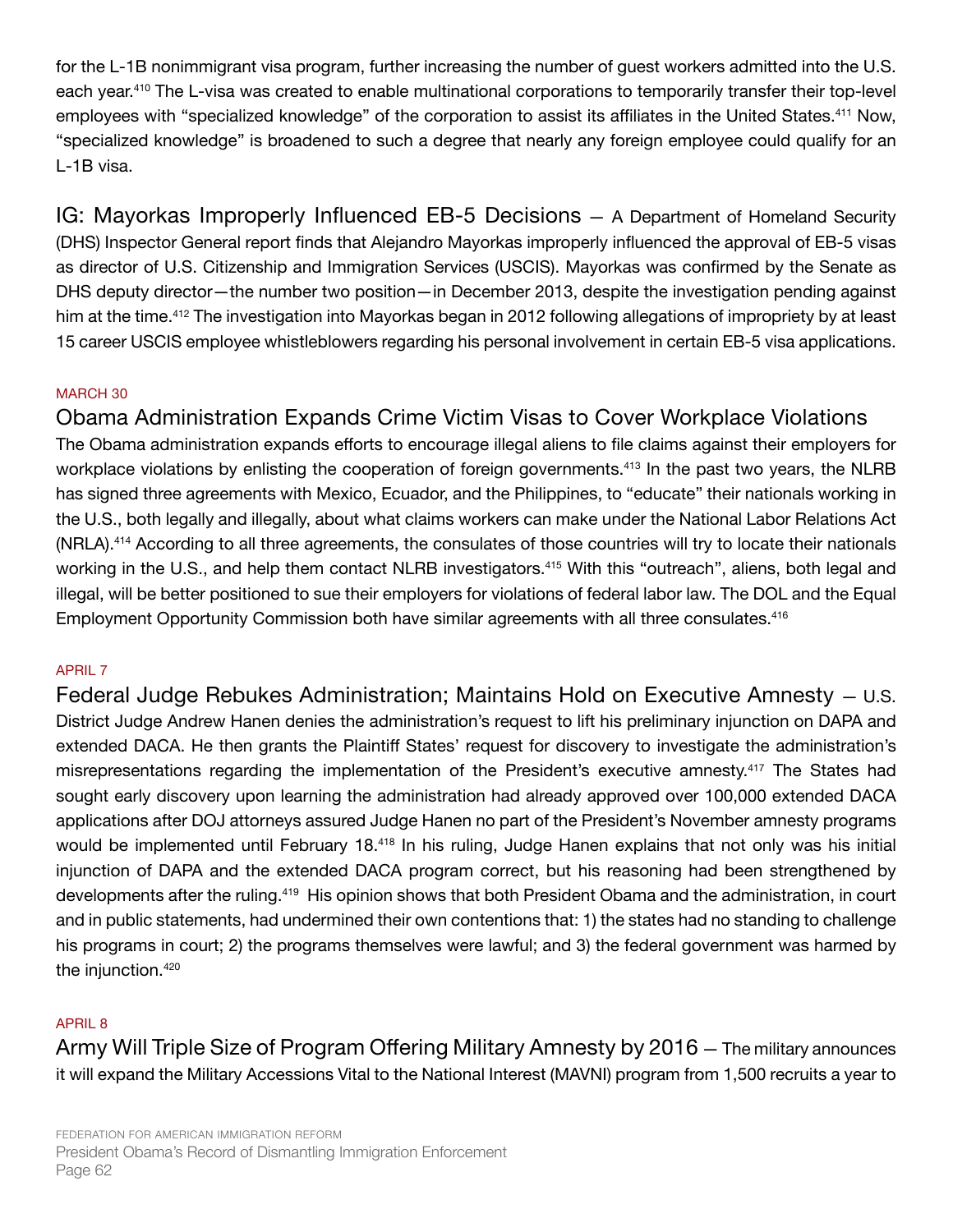3,000 by the end of this fiscal year, and to 5,000 a year by fiscal year 2016.<sup>421</sup> MAVNI itself is a limited program that provides legal, temporary aliens with the ability to enlist in the military and thus be immediately eligible for a fast track to citizenship, if they have health care backgrounds or certain language skills.<sup>422</sup> Generally, only citizens and green card holders may enlist in the U.S. military.423 However, the Bush administration launched MAVNI in June 2008 by exploiting a provision in federal law that allows the Secretary of Defense to approve the enlistment of individuals who are otherwise not qualified to enlist if "such enlistment is vital to the national interest."<sup>424</sup>

# APRIL 14

ICE Data Reveals 30,000 Criminal Aliens Released in FY2014 — The House Judiciary Committee reveals that U.S. Immigration and Customs Enforcement (ICE) released 30,558 criminal aliens with a total of 79,059 criminal convictions back onto the streets in fiscal year 2014.<sup>425</sup> These convictions included 86 homicide convictions; 186 kidnapping convictions;



373 sexual assault convictions; 449 commercialized sexual offenses; 1,194 battery convictions; 1,346 domestic violence convictions; and 13,636 driving under the influence of alcohol convictions.<sup>426</sup>

# APRIL 16

Congress Gives President Obama Unilateral Authority to Increase Foreign Workers Congress strikes a deal on legislation that gives President Obama fast-track trade promotion authority (TPA).<sup>427</sup> Created in 1974, TPA gives the President the authority to negotiate trade deals for a period of time that Congress can approve or disapprove (by a simple majority vote).<sup>428</sup> However, under TPA Congress cannot amend the deal so this restriction is essentially Congress ceding power to the executive branch.<sup>429</sup> TPA expired on July 1, 2007, but remained in effect for agreements that were already under negotiation—the last of which was approved in 2011.430 The Obama administration has been seeking the reauthorization of TPA since 2012, and if approved, the President plans to use it to implement the Trans Pacific Partnership (TPP) which will increase immigration. Specifically, a "key feature" of the TPP is a "temporary entry" guest worker program.431 The scope of this new guest worker program is unclear, as the official outline of the deal merely describes it as "specific obligations related to individual categories of business person are under discussion."432

## APRIL 23

Obama Administration Program Allows Illegal Aliens to Bring in Relatives from Central America — During a Senate hearing, officials from the Obama administration confirm that a new Central American "refugee" program allows illegal alien beneficiaries of the President's executive amnesty to bring in illegal aliens from Central America. The admission comes from Associate Director for Refugee, Asylum, and International Relations at U.S. Citizenship and Immigration Services (USCIS), Joseph Langlois, who testifies that illegal aliens receiving deferred action under DACA or DAPA are eligible to sponsor alien relatives through the program.<sup>433</sup>

Senate Confirms Amnesty Supporting Attorney General — By a 56-43 vote, the Senate confirms Loretta Lynch as the next Attorney General—the nation's highest law enforcement position—despite her professed support for President Obama's amnesty agenda.<sup>434</sup> During her January confirmation hearing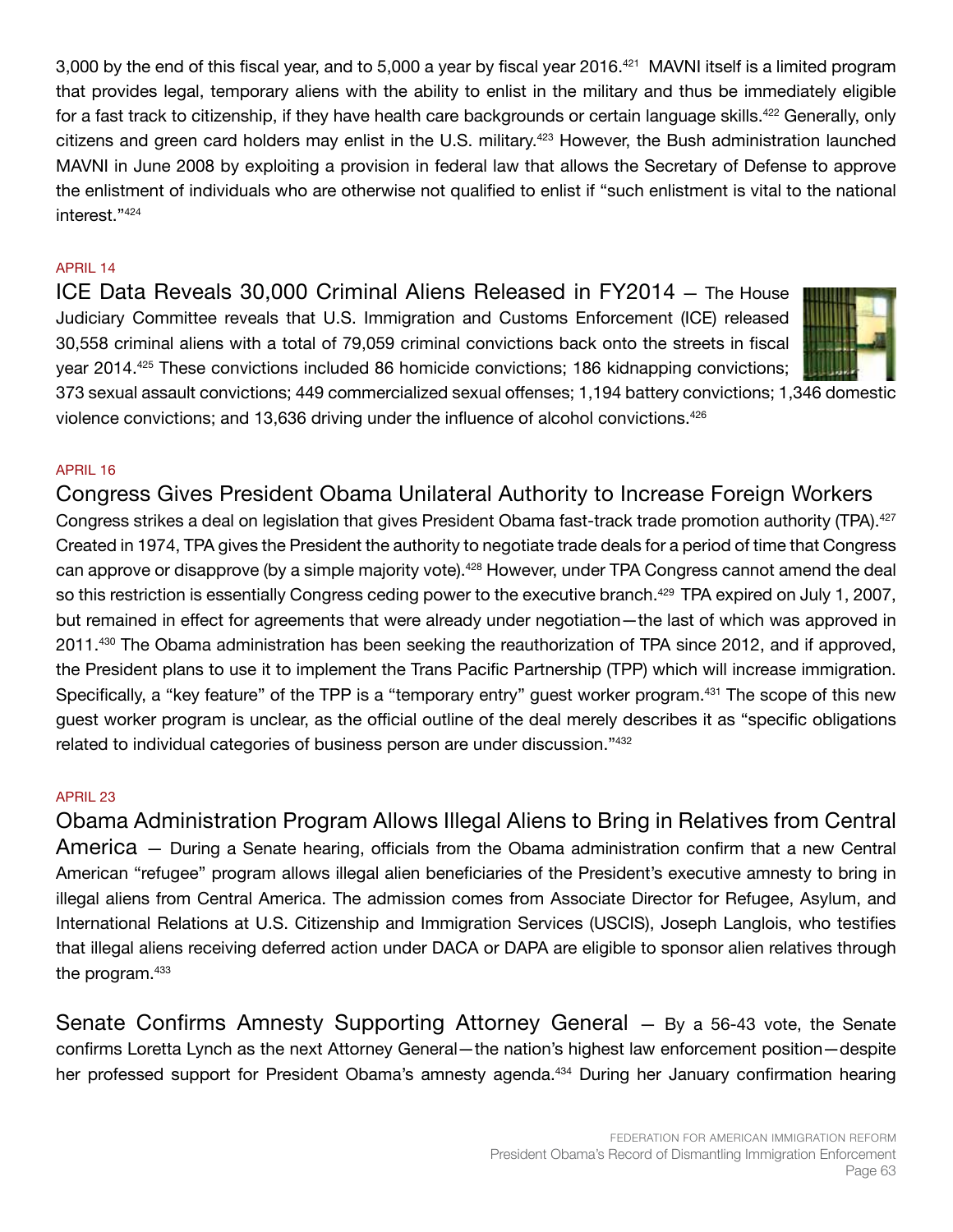before the Senate Judiciary Committee, Ms. Lynch took the radical position that illegal aliens have the "right" to work "regardless of how they came here"—a position that is contrary to current law—and she said President Obama's executive amnesty is "legal and constitutional."435

# APRIL 24

DHS Granted DACA to Illegal Alien Charged with Murder — U.S. Citizenship and Immigration Services (USCIS) Director Leon Rodriguez admits the agency granted Deferred Action for Childhood Arrivals (DACA) to Emmanuel Jesus Rangel Hernandez, an illegal alien now charged with the murder of four, even though a federal crime database indicated he was a gang member.<sup>436</sup> Rodriguez admits the gross error in response to inquiries made by Senate Judiciary Chairman Chuck Grassley (R-IA) and Sen. Thom Tillis (R-NC) about USCIS's approvals of gang-affiliated DACA applicants. The murders with which Rodriguez is charged took place in Senator Tillis' hometown.<sup>437</sup>

# MAY 4

DHS Not Keeping Data on Prosecutorial Discretion — A shocking new Inspector General (IG) report finds that the Department of Homeland Security (DHS) is not keeping data on the number of times agents use prosecutorial discretion to release removable illegal aliens.<sup>438</sup> Prosecutorial discretion, which is supposed to be on a case-by-case basis, is the claimed executive authority President Obama cites to justify shielding illegal aliens from deportation and granting them work permits. Yet, according to the report, "DHS does not collect and analyze data on the use of prosecutorial discretion to fully assess its current immigration enforcement activities and to develop future policy."439 As a result, the IG charges, DHS "may be missing opportunities to strengthen its ability to remove aliens who pose a threat to national security and public safety."<sup>440</sup> The IG also found that agents are not properly vetting detained aliens before rewarding them with prosecutorial discretion. "When applying prosecutorial discretion, ICE field office personnel said they might not always have access to an individual's criminal history in his or her country of origin," the report found.<sup>441</sup> "As a result, aliens convicted of or wanted for a felony committed in their home country, but not convicted of a felony or significant misdemeanor in the United States may not be identified as a DHS enforcement priority."<sup>442</sup>

# MAY 7

DOJ Confesses to Judge DHS Violated Injunction with 2,000 Extended DACA Approvals — The Department of Justice (DOJ) files another "Advisory" with U.S. District Judge Andrew Hanen, confessing that the Department of Homeland Security (DHS) had given three-year DACA permits to 2,000 applicants even after Judge Hanen issued an injunction on February 16 blocking all such approvals.<sup>443</sup> The DOJ had already revealed in March that DHS had granted 100,000 such expanded approvals starting in November even though DOJ attorneys told the Judge that no part of expanded DACA would be implemented until February.<sup>444</sup>

# MAY 11

113 Republicans Go to Court to Oppose Obama's Executive Amnesty — One hundred and thirteen Republican members of Congress file an amicus brief in the 5th Circuit Court of Appeals in support of Judge Hanen's preliminary injunction blocking President' Obama's DAPA and extended DACA programs.445 The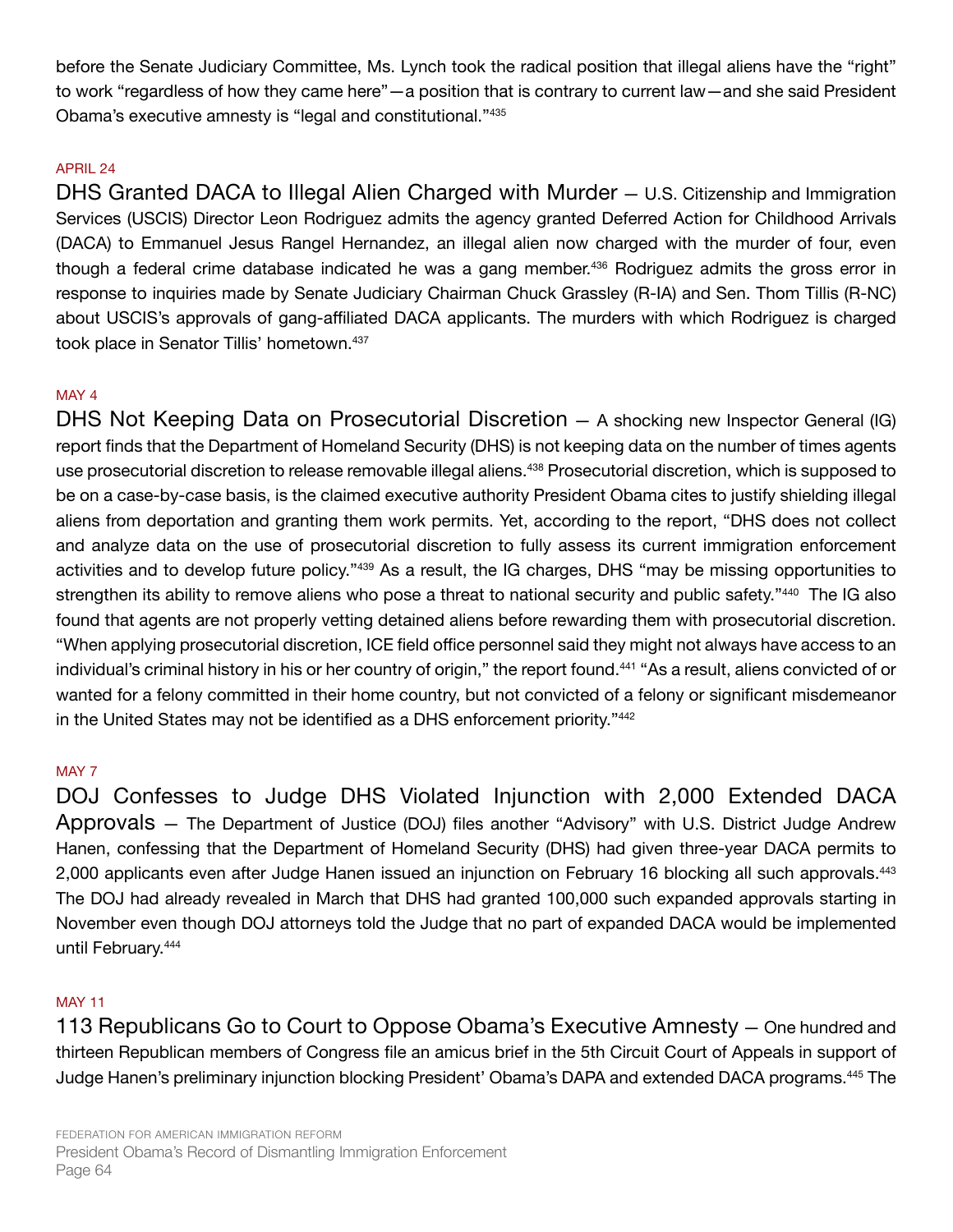brief was spearheaded by House Judiciary Chairman Bob Goodlatte (R-VA), Rep. Lamar Smith (R-TX), Sen. Ted Cruz (R-TZ), and Sen. John Cornyn (R-TX) and signed by 88 members of the House of Representatives and 25 Senators.<sup>446</sup> Though, for his preliminary injunction, Judge Hanen ruled on only the basis that the amnesties violated the Administrative Procedure Act—leaving the constitutional questions yet to be determined—the amicus brief filed by the Congressmen focuses on the constitutional issues.<sup>447</sup>

# MAY 16

Immigration Court Backlog Hits All Time High of Over 445,000 Cases — The backlog in federal immigration courts reaches a record high, with over 445,000 pending cases as of April.<sup>448</sup> The large increase in the backlog during the Obama administration may in large part be a result of giving more aliens apprehended at the border a hearing before an immigration judge. The administration's failure to address the crisis of unaccompanied alien minors (UACs) and families crossing the southern border is also believed to be a factor.

## MAY 26

Citing State Benefits for Illegal Aliens, Appeals Court Upholds Injunction on Executive Amnesty — The Fifth Circuit Court of Appeals denies the Obama administration's request to lift the injunction on part of the President's November 2014 executive amnesty. This ruling leaves in place District Court Judge Andrew Hanen's injunction on Deferred Action for Parents of Americans (DAPA) and expanded Deferred Action for Childhood Arrivals (DACA) until the courts decide the merits of the injunction itself.<sup>449</sup> "Because the government is unlikely to succeed on the merits of its appeal of the injunction, we deny the motion for stay and the request to narrow the scope of the injunction," the appellate court held.<sup>450</sup>

## JUNE 3

DHS Releases Thousands of "Threat Level 1" Criminals — House Judiciary Chairman Bob Goodlatte (R-VA) reveals that, of the over 30,000 criminal illegal aliens released onto the streets by the Department of Homeland Security (DHS) while waiting for their cases to be heard, 3,700 were deemed "Threat level 1" criminals.451 The convictions of the entire population of released criminal aliens include 86 homicide convictions, 186 kidnapping convictions, 373 sexual assault convictions, 449 commercialized sexual offenses, 1,194 battery convictions, 1,346 domestic violence convictions, and 13,636 driving under the influence of alcohol convictions.452

#### JUNE 9

Hundreds of Cuban Criminals Released into U.S. Every Year as Obama Negotiates to Open Cuba — As President Obama negotiates with the Cuban government to open up relations between the U.S. and Cuba, he refuses to pressure Cuba into taking back its own criminal aliens.453 Because of a Supreme Court case from 2001, *Zadvydas v. Davis*, the



government must release all aliens, including criminal aliens, from detention six months after their 90-day removal period has expired if a court determines that removal of the alien is not reasonably foreseeable.<sup>454</sup> Cuba, more than any other nation, refuses to repatriate criminal aliens.<sup>455</sup> According to House Judiciary Chairman Bob Goodlatte (R-VA), in fiscal year 2014 Cuba refused to take back 878 criminals, more than a third of the total of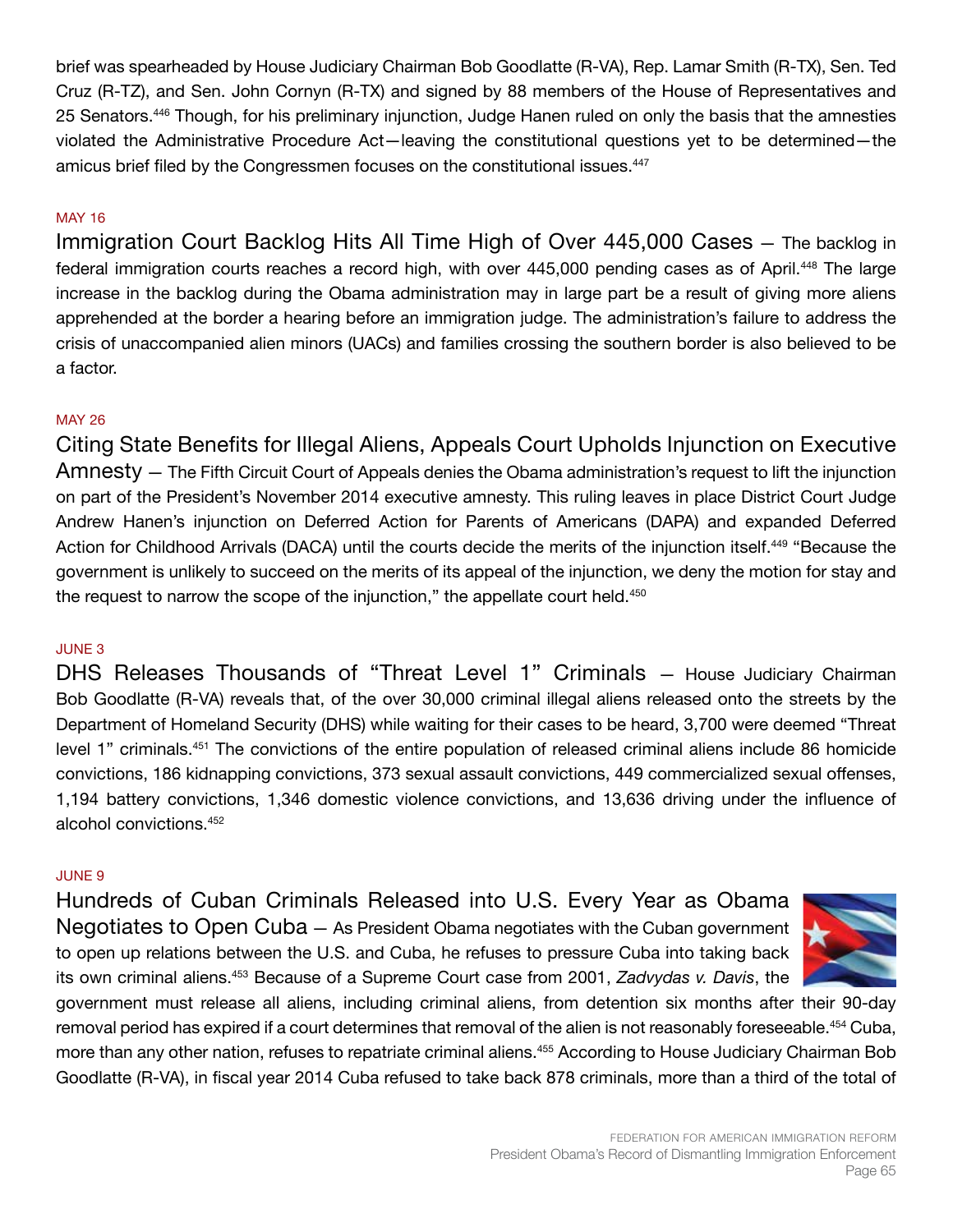criminals released in the U.S. due to *Zadvydas v. Davis*. 456 It has already refused to repatriate 400 in the first eight months of this fiscal year.<sup>457</sup>

# JUNE 17

# Border Patrol Agents Say Obama Administration Handcuffing Enforcement Efforts

Border Patrol agents along the Southern border openly state that Obama administration officials are preventing them from doing their job. "We lack the political will to enforce the law and allow our agency to be effective," charges Shawn Moran, a spokesman for the National Border Patrol Council.458 Specifically, the agents are saying U.S. Customs and Border Protection (CBP) officials have implemented new policies that hamper Border Patrol agents from detaining drug smugglers entering the United States. Previously, Border Patrol agents successfully apprehended drug smugglers through "roving interdiction patrols" during which agents would stop suspicious vehicles that had crossed the border into the U.S.<sup>459</sup> However, Obama administration officials within CBP started requiring reports from agents at the port-of-entry station the vehicle crossed through to enter the country that have created a bureaucratic hindrance.<sup>460</sup> The Border Patrol agents also claim they are being forced to transport unaccompanied alien minors and their parents to facilities within the interior of country, leaving the border vulnerable.<sup>461</sup>

# JUNE 23

Report: Worksite Enforcement Plummets under Obama — A new report from the Center for Immigration Studies (CIS) finds that worksite enforcement has plummeted over the past couple of years. Using internal Immigration and Customs Enforcement (ICE) statistics, the

report charges that the Obama Administration has "largely abandoned efforts to enforce the laws against hiring illegal workers".<sup>462</sup>

Obama's Priority Enforcement Program Will Result in the Release of Criminal Aliens — The Department of Homeland Security begins releasing details about the Priority Enforcement Program (PEP), the criminal alien identification program intended to replace the successful Secure Communities program.463 In response, House Judiciary Committee Chairman Bob Goodlatte (R-VA) reveals that the newly launched Priority Enforcement Program (PEP) will result in the release of criminal aliens back onto the streets.<sup>464</sup>

Obama Administration Misleading Public about Surge of Illegal Alien Minors — Senator Ted Cruz (R-TX) obtains government documents that show that the Obama administration has not been forthcoming about the surge of unaccompanied alien minors (UACs) who unlawfully crossed the Southern border last year. The 24-page PowerPoint dated April 22, 2014, and prepared by the Office of Management and Budget as well as the Departments of Health and Human Services (HHS), Homeland Security (DHS), Justice (DOJ), and State for Congressional appropriators contradicts public statements made by Obama administration officials about the UAC surge. The documents suggest that the Obama administration knew ahead of time the UAC surge in 2014 would happen. While there were only 6,560 UACs in 2011, the document predicted 60,000 UACs in 2014, noting that is an increase "by nearly a factor of 10".465 One slide also estimated the number of UACs in 2015 to total 127,000 "if these growth rates continue".<sup>466</sup> Notably, these are similar numbers OMB and HHS provided then-Senate Appropriations Chairwoman Barbara Mikulski last May.<sup>467</sup> These projections directly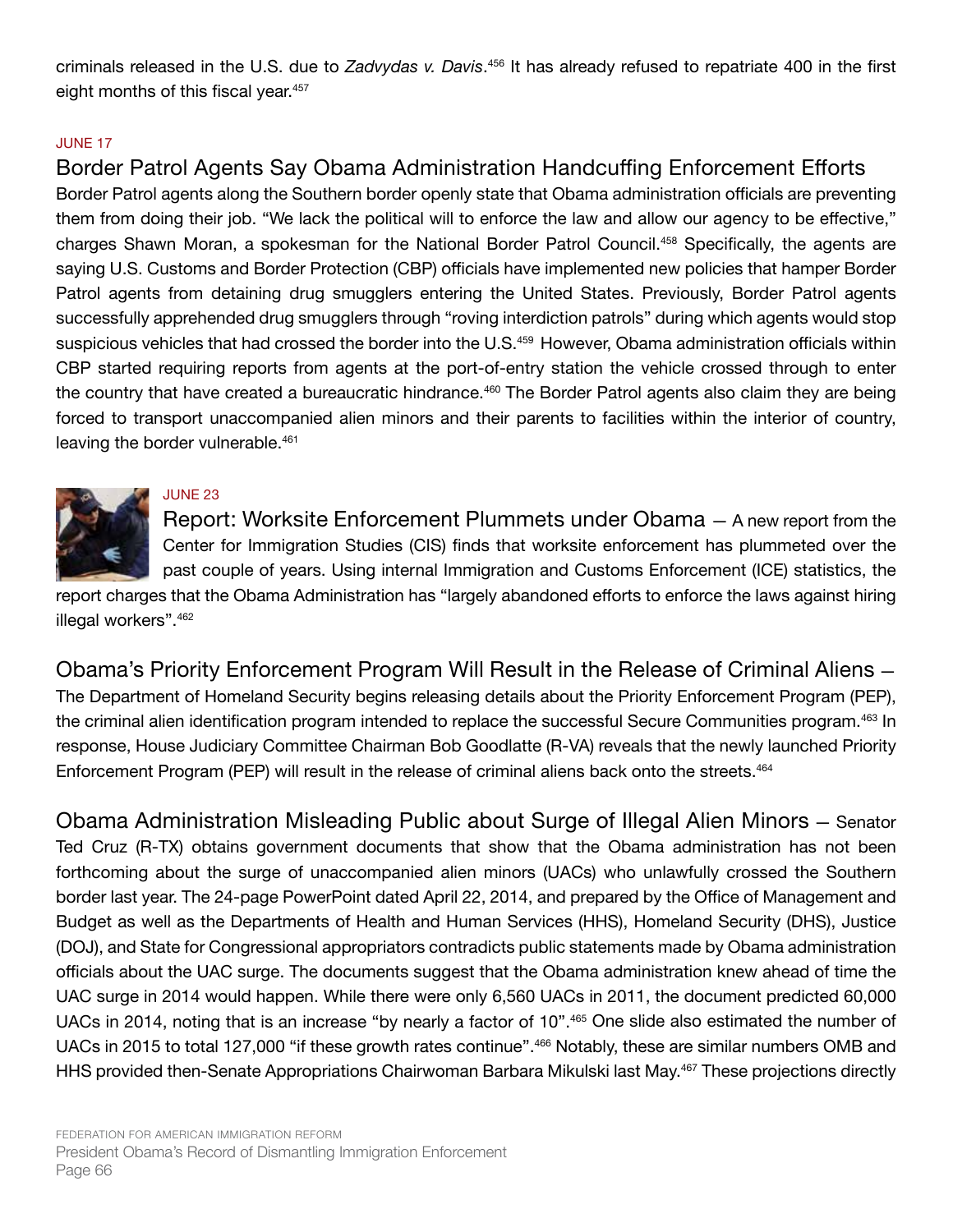contradict President Obama's claim that the surge of UACs was unexpected and "an urgent humanitarian situation".<sup>468</sup>

## JUNE 24

DHS Reverses Course; Abandons Detention of Illegal Aliens with Minors — Department of Homeland Security (DHS) Secretary Jeh Johnson announces through a press release that he is ending the practice of detaining all illegal alien minors who unlawfully cross the border with a parent.<sup>469</sup> Instead, illegal alien families apprehended at the border who establish a "credible fear" of persecution—the initial threshold for seeking asylum—will be released after posting a bond that is "reasonable and realistic."<sup>470</sup> In justifying the policy change, Secretary Johnson claims that "long-term detention is an inefficient use of our resources and should be discontinued."471

#### JUNE 29

Judge Reprimands Administration Again for Still Defying Court Order — In a hearing in the case *Texas v. U.S.*, lawyers from the Department of Justice (DOJ) admit that the federal government still has not fully rescinded the 2,000 three-year work permits it issued in direct violation of Judge Andrew Hanen's February 16 injunction blocking DAPA and extended DACA.<sup>472</sup> The DOJ had assured the judge in May, when U.S. Citizenship and Immigration Services (USCIS) had "discovered" it had granted these permits, that the agency would take "prompt corrective steps" to convert them to two-year work permits.<sup>473</sup> During the hearing, Judge Hanen says he is "shocked" that USCIS failed to "resolve the 2,000" and that he will consider sanctions "if they're not resolved by July 31".474

## JULY 5

DHS Implements Path to Citizenship for Illegal Alien Religious Workers — In April, the federal Third Circuit Court of Appeals ruled that illegal aliens are eligible for religious worker visas, holding that U.S. Citizenship and Immigration Services (USCIS) regulatory requirement that religious work be performed while the alien is "in lawful immigration status" exceeds the agency's powers.<sup>475</sup> Despite the ruling directly conflicting with INA Section 274A—which makes it unlawful to employ illegal aliens—the Obama administration declines to appeal the case. As a result, these illegal aliens will now be put on a path to citizenship through the employment-based fourth-preference green card classification.<sup>476</sup>

#### JULY 7

Judge Threatens Secretary Jeh Johnson with Contempt of Court for Violation of Injunction — Judge Andrew Hanen threatens to hold the Obama administration in contempt of court for failing to rescind all of the 2,000 three-year work permits granted in violation of his injunction.<sup>477</sup> In the order, Judge Hanen says that he remains "shocked and surprised" at the "cavalier attitude" the administration has taken towards rectifying the situation.<sup>478</sup> He further orders that if the government doesn't revoke all 2,000 work authorizations by July 31st, Homeland Security Secretary Jeh Johnson and other officials must personally attend an August hearing to explain why they should not be "held in contempt of Court."479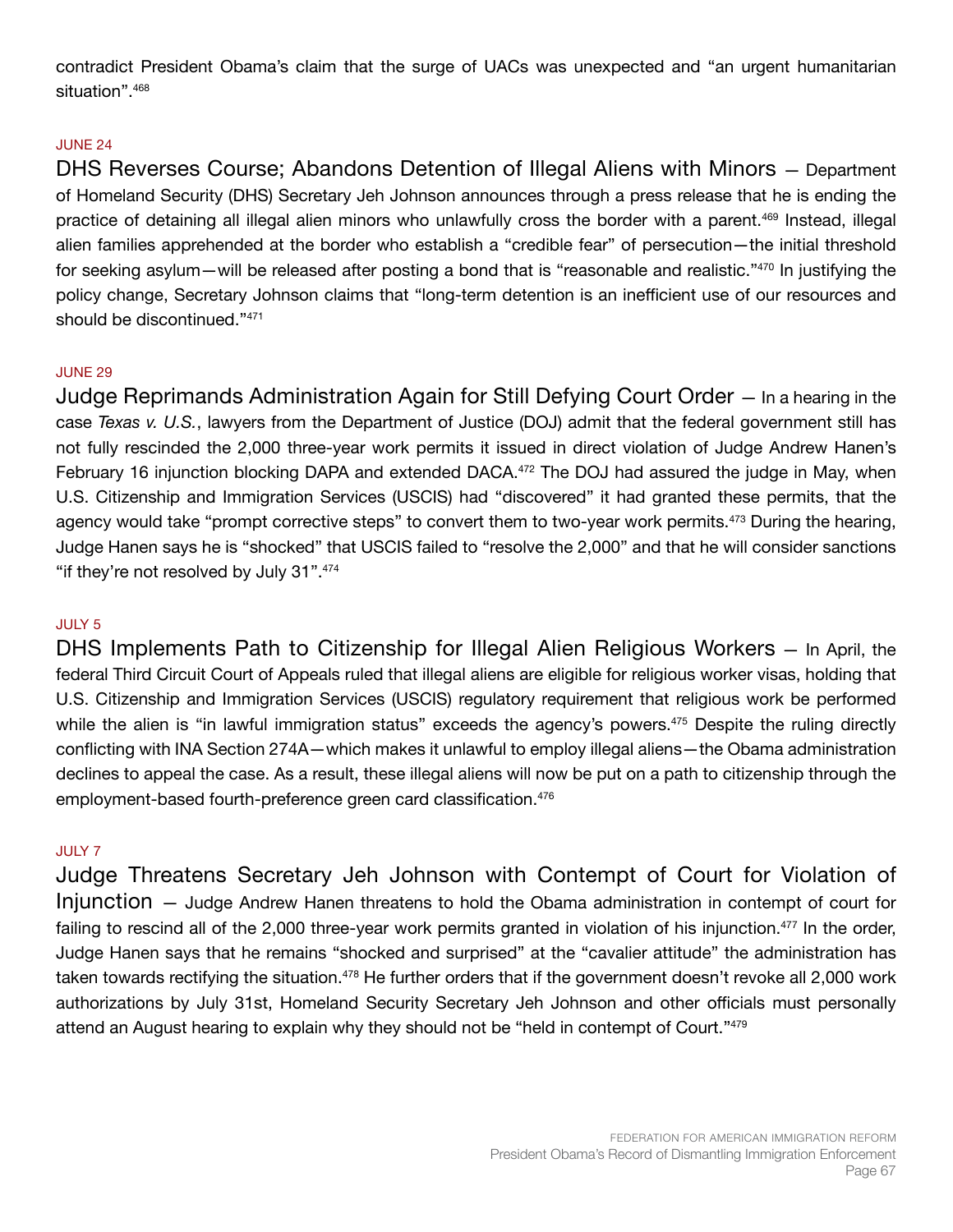#### JULY 28

Report: Executive Action Shields Nearly All Illegal Aliens from Deportation — A report from the Migration Policy Institute (MPI) finds that President Obama's executive amnesty will shield nearly all illegal aliens from deportation. In particular, the report focuses on two aspects of the President's November 2014 decrees unrelated to deferred action: the administration's new enforcement priorities and replacing Secure Communities with the Priority Enforcement Program (PEP). According to MPI, "While much of the attention to the president's executive action announcement has focused on the deferred action programs, which could grant relief from deportation to as many as 5.2 million unauthorized immigrants, implementation of the new enforcement priorities and the PEP program are likely to affect a substantially larger number of unauthorized immigrants, about 9.6 million people."<sup>480</sup> Since MPI calculates the entire illegal alien population at 11 million, this means approximately 87% of illegal aliens are exempt from removal.<sup>481</sup>

## JULY 31

GAO: Executive Amnesty Caused UAC Surge — A report from the Government Accountability Office (GAO) finds that President Obama's executive amnesty programs played a significant role in the surge of unaccompanied alien minors (UAC) from Central America who unlawfully crossed the border last year.<sup>482</sup> Additionally, the report discovers that foreign aid sent to Honduras, Guatemala, and El Salvador to address the problem has been wasted.483

# SEPTEMBER 10

Obama Administration Plans to Admit 10,000 Syrian Refugees; Taxpayers to Foot the Bill — While European nations struggle to handle the estimated 4 million Syrians who are seeking to escape the violence in the region, the Obama administration announces that

the U.S. will admit at least 10,000 of them as refugees in the next fiscal year.<sup>484</sup> This number reflects a significant increase compared to the current fiscal year (which ends September 30) where the U.S. admitted approximately 1,500 Syrian refugees.<sup>485</sup>

## SEPTEMBER 14

Government Documents Confirm Trade Deal Increases Foreign Workers — Official U.S. Trade Representative documents obtained through a Freedom of Information Act (FOIA) request contradict Obama administration claims that immigration is not a component of the large trade deal the Administration is negotiating, known as the Trans-Pacific Partnership (TPP).<sup>486</sup> The documents reveal that there is an entire chapter in the TPP on immigration titled, "Temporary Entry for Business Persons."<sup>487</sup>

## OCTOBER 6

Deportations Plummet Under Obama — According to internal Department of Homeland Security (DHS) documents, during FY2015 the Obama administration deported the lowest number of illegal aliens since 2006. Between October 1, 2014, and September 28, 2015, DHS removed only 231,000 illegal aliens from the country, which corresponds to a 42 percent decline since 2012.488 Notably, DHS also deported fewer criminal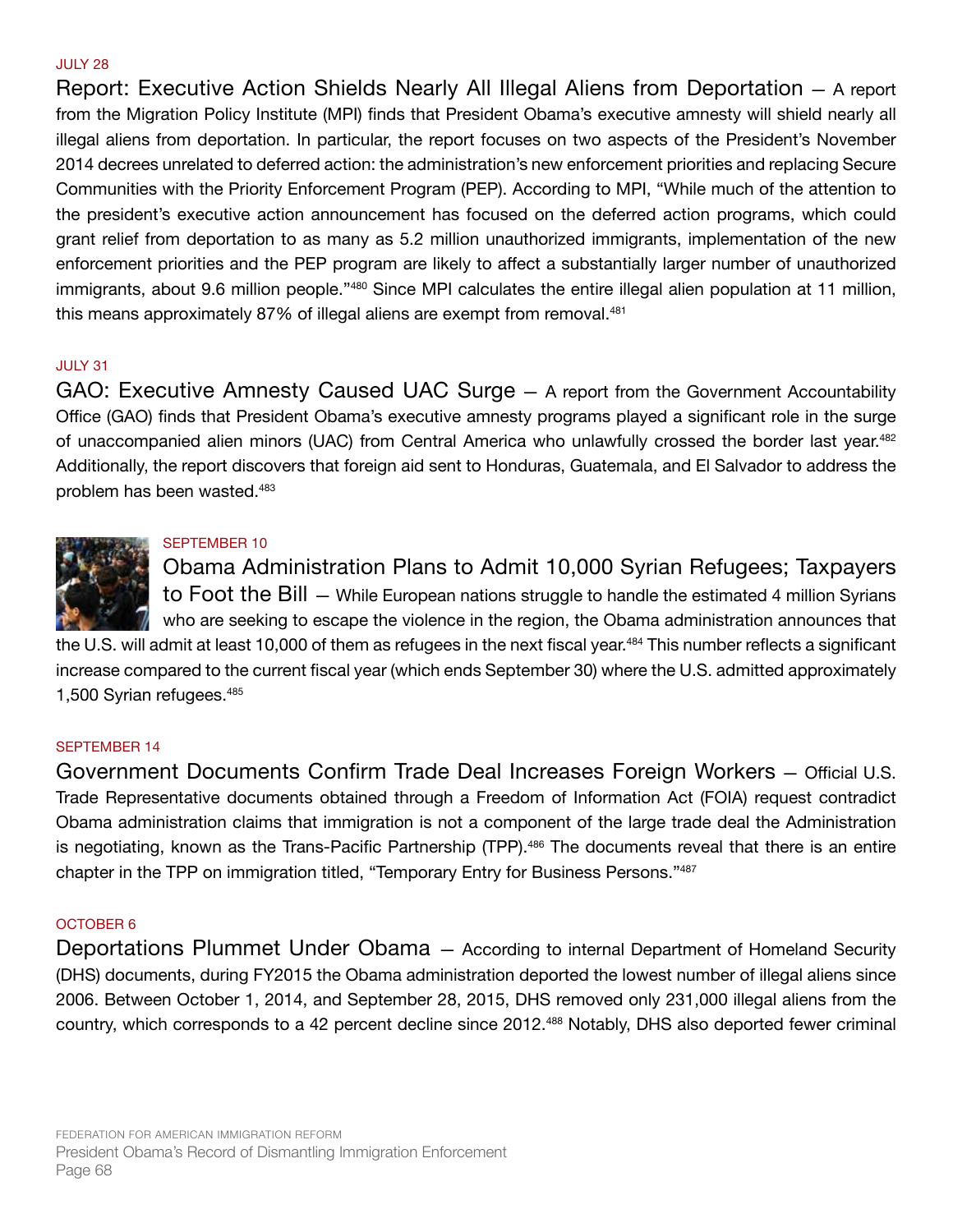aliens (136,700) despite the Obama administration's pledge to prioritize the removal of criminal aliens.<sup>489</sup> Unsurprisingly, the plummeting of removals corresponds with the implementation of the Priority Enforcement Program (PEP). A component of the November 2014 executive actions on immigration, PEP replaced the effective Secure Communities program and significantly reduced the scope of illegal aliens the administration is willing to deport.<sup>490</sup>

#### OCTOBER 9

Education Secretary: Taxpayers Should Subsidize College Tuition for Illegal Aliens Education Secretary Arne Duncan, speaking at the Congressional Hispanic Caucus Institute conference in Washington, calls on Congress to provide federal financial aid to illegal aliens.<sup>491</sup> "We have to make sure we give financial aid to our undocumented students and the fact that as a nation we have yet to do that is a travesty," says Duncan.<sup>492</sup> Duncan also praises the efforts of states that provide in-state tuition to illegal aliens, pointing out that they have "stepped up" by providing taxpayer-subsidized assistance.<sup>493</sup>

#### OCTOBER 14

Obama Administration Policies May Allow Illegal Alien Sex Offenders to Avoid Deportation — Senate Judiciary Committee Chairman Chuck Grassley (R-IA) and House Judiciary Committee Chairman Bob Goodlatte (R-VA) send a joint letter to Department of Homeland Security (DHS) Secretary Jeh Johnson regarding two illegal alien sex offenders currently in law enforcement custody.<sup>494</sup> In the letter, the lawmakers express concern that the administration's new lax Priority Enforcement Program (PEP), in combination with local sanctuary policies, may let certain sex offenders avoid deportation and be released back into American communities.495

#### OCTOBER 21

UAC Crisis Continues, Fueled by Catch and Release Policies — During a Senate hearing on the massive influx of unaccompanied alien minors (UACs), Chris Cabrera, the Vice President of the National Border Patrol Council, testifies that the Obama administration's "catch and release" policy is preventing the Border Patrol from stopping the UAC crisis.<sup>496</sup> The hearing highlights the fact that UACs and family groups primarily continue to cross the border illegally because they know they will get to stay in the U.S. once they arrive.<sup>497</sup> They are "very forthcoming" with Border Patrol agents in interviews, Cabrera explains.<sup>498</sup> According to Cabrera, they fully understand that even if they are caught, they will simply receive a "Notice to Appear," and then are free to go.<sup>499</sup> The solution to the crisis, he suggests, is for the illegal border crossers to be "detained, adjudicated, and repatriated."500

#### NOVEMBER 2

Worksite Enforcement Plummets Under Obama — Newly obtained government data shows that the Obama administration has essentially abandoned worksite enforcement over the last couple of years. According to Immigration and Customs Enforcement (ICE) statistics obtained by Law360, the number of audits of the I-9 documents required for new hires plummeted from 3,127 in fiscal year 2013 to 1,320 in fiscal year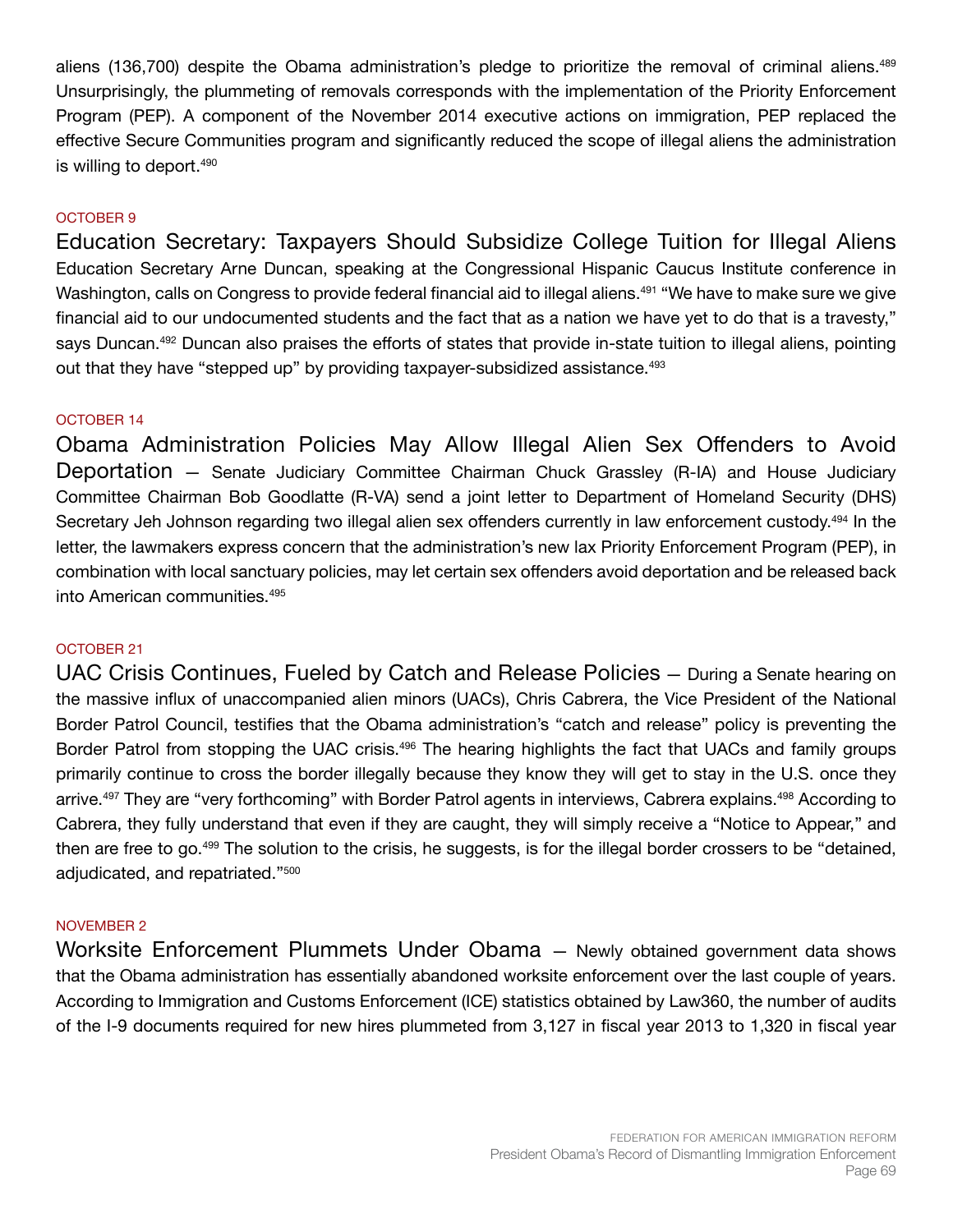2014.501 The numbers are even smaller for fiscal year 2015 (which ended September 30), as ICE only conducted 360 audits through June.<sup>502</sup> The Center for Immigration Studies (CIS) found similar results earlier this year, noting that the decline in I-9 audits has resulted in fewer employer arrests and fines collected.<sup>503</sup>

#### NOVEMBER 9

Fifth Circuit Thwarts Obama's Amnesty Programs — The U.S. Court of Appeals for the Fifth Circuit strikes a major blow to President Obama by keeping in place the injunction on part of the November 2014 executive amnesty. In a 2-1 decision, the court upholds District Court Judge Andrew Hanen's injunction on Deferred Action for Parents of Americans (DAPA) and expanded Deferred Action for Childhood Arrivals (DACA) until the courts decide the merits of these executive amnesty programs.504 This ruling marks the fourth time this year the Obama Administration has lost in court defending DAPA and expanded DACA: twice before Judge Hanen and twice before the Fifth Circuit.

#### NOVEMBER 17

Obama Administration Doubles Down on the Security of the Syrian Refugee Process Appearing before the House Judiciary Committee for several hearings, Obama administration officials double down on defending the President's Syrian refugee resettlement plan. In doing so, these officials directly contradict FBI Director James Comey's previous testimony before the committee that the U.S. cannot properly vet Syrian refugee applicants for terrorist and national security threats.<sup>505</sup> During a Department of Justice oversight hearing, Attorney General Loretta Lynch says repeatedly that the refugee program's screening processes are "robust".<sup>506</sup> Then, during a hearing before the Subcommittee on Immigration and Border Security, both Leon Rodriguez, the Director of U.S. Citizenship and Immigration Services (USCIS) and Anne Richard, the Assistant Secretary of State for Population, Refugees, and Migration, also vouch for the program.<sup>507</sup>

#### NOVEMBER 25

### Number of UACs Apprehended Along Southwest Border Increases Significantly

U.S. Customs and Border Protection (CBP) releases statistics that reveal a significant increase in the number of unaccompanied alien minors (UACs) and family units crossing the southwest border.<sup>508</sup> The statistics show that nearly 5,000 UACs—mostly from Central America—were apprehended crossing the southwest border in October, almost double the number from October 2014.<sup>509</sup> Additionally, some 6,000 family units were apprehended during the same time period—nearly triple the number from October 2014.<sup>510</sup> While Obama administration officials claim that violence and poor economic conditions in Central America are to blame, UACs and family units cross the border illegally because they know they will get to stay in the U.S. once they arrive.

#### DECEMBER 2

ICE Director Saldaña Admits Dramatic Decline in Criminal Alien Deportations — Testifying before a Senate Judiciary Committee hearing focused on the Obama administration's lax interior enforcement policies, Immigration and Customs Enforcement (ICE) Director Sarah Saldaña admits a dramatic decline in criminal alien deportations. True immigration reformer Sen. Jeff Sessions (R-AL), chairman of the Subcommittee on Immigration and the National Interest, presents Saldaña with deportation numbers he obtained from ICE. "In [fiscal year] 2011, your agency, ICE, removed 150,000 criminal aliens from the interior, in fiscal year 2012 it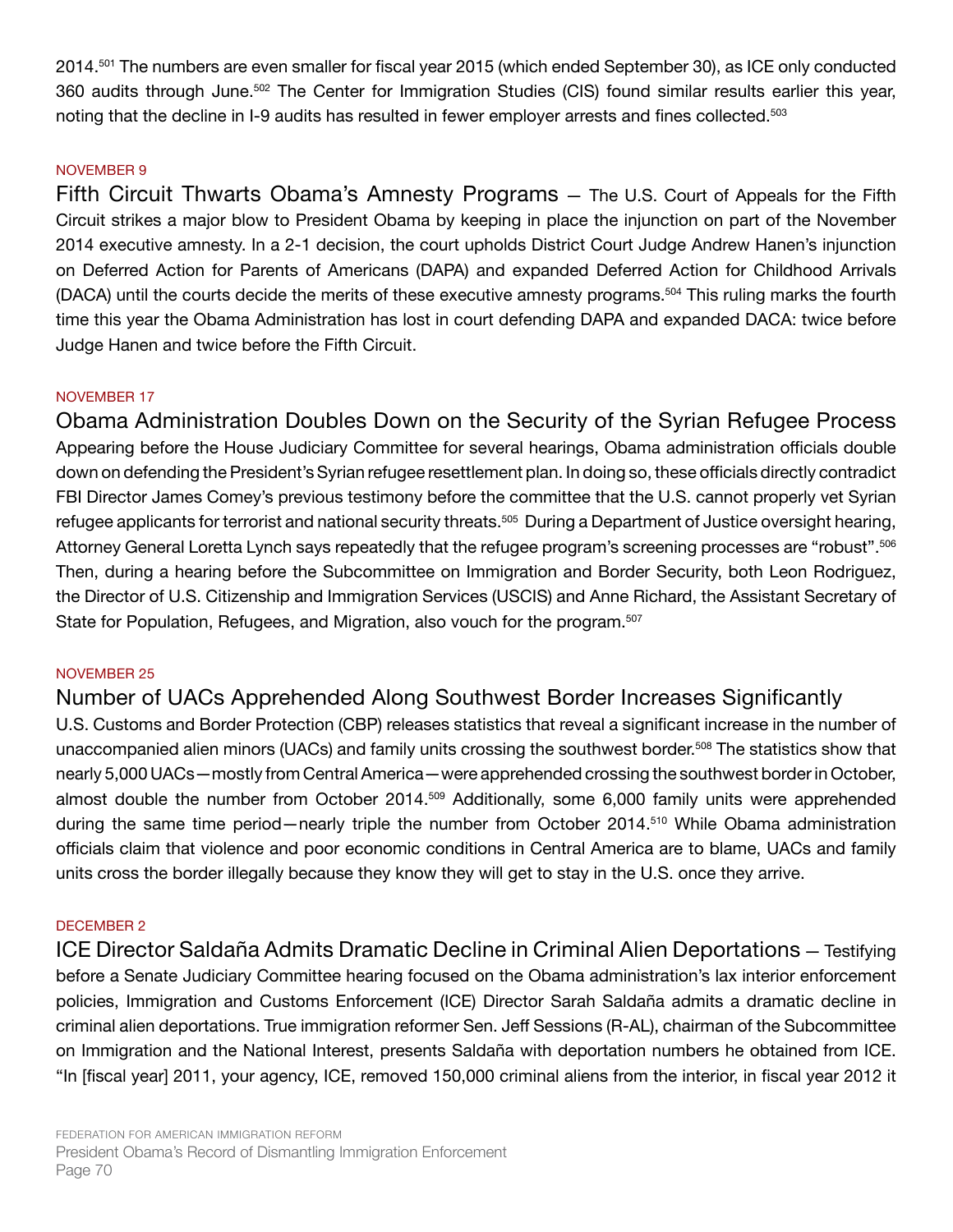dropped to 135,000, in fiscal year 2013 it dropped to 110,000, in fiscal year 2014 to 86,000, in fiscal year 2015 we believe the number is only around 63,000," the senator said.<sup>511</sup> When asked if she agreed with the numbers, Saldaña says that "they sound about right".512

#### DECEMBER 7

Obama Administration Cobbles Together Plan as UACs Continue Surging Across the Border — As unaccompanied alien minors (UACs) and family units are surging across the border illegally at rates similar to summer 2014 record levels, the Obama administration scrambles to accommodate them. Officials announce that they plan to open three new housing shelters—two in Texas and one in California adding at least 1,400 beds.<sup>513</sup> Separately, a memo is obtained from Robert Salesses, Deputy Assistant Secretary of Defense, revealing that "DoD has received a formal request for assistance from the Department of Health and Human Services (HHS) to provide temporary housing support for [UACs]."514 The memo also solicits information about DoD facilities that are "able to accommodate at least 300 beds, and be available for at least 60 continuous days during calendar year 2016."515

#### DECEMBER 15

Thwarted by Non-Enforcement Agenda, DHS Morale Continues to Plummet — The 2015 "Best Places to Work in the Federal Government" rankings are released and the Department of Homeland Security (DHS) is once again ranked by its employees as the worst place to work in the federal government. DHS received an index score of 43.1 for 2015, the lowest of all 19 large government agencies.<sup>516</sup> By comparison, the next lowest agency—the Department of Veterans Affairs—received a score of 55.1 while NASA received the highest score at 76.1.<sup>517</sup> The nonprofit, nonpartisan Partnership for Public Service produces the rankings and the index score measures "employee satisfaction and commitment".<sup>518</sup> Similarly, the 2015 Federal Employee Viewpoint Survey, which was released in September, also ranked DHS last among federal agencies.519

#### DECEMBER 22

Deportations Significantly Decline in 2015 — U.S. Immigration and Customs Enforcement (ICE) releases its fiscal year (FY) 2015 removal report while most people are gone for the holidays. According to the report, the Obama administration removed 235,413 illegal aliens, a 26 percent decrease from the 315,943 removed in FY2014.520 Total removals have plummeted throughout President Obama's second term, with ICE removing 368,644 illegal aliens in FY2013 compared to 409,849 illegal aliens in FY2012.521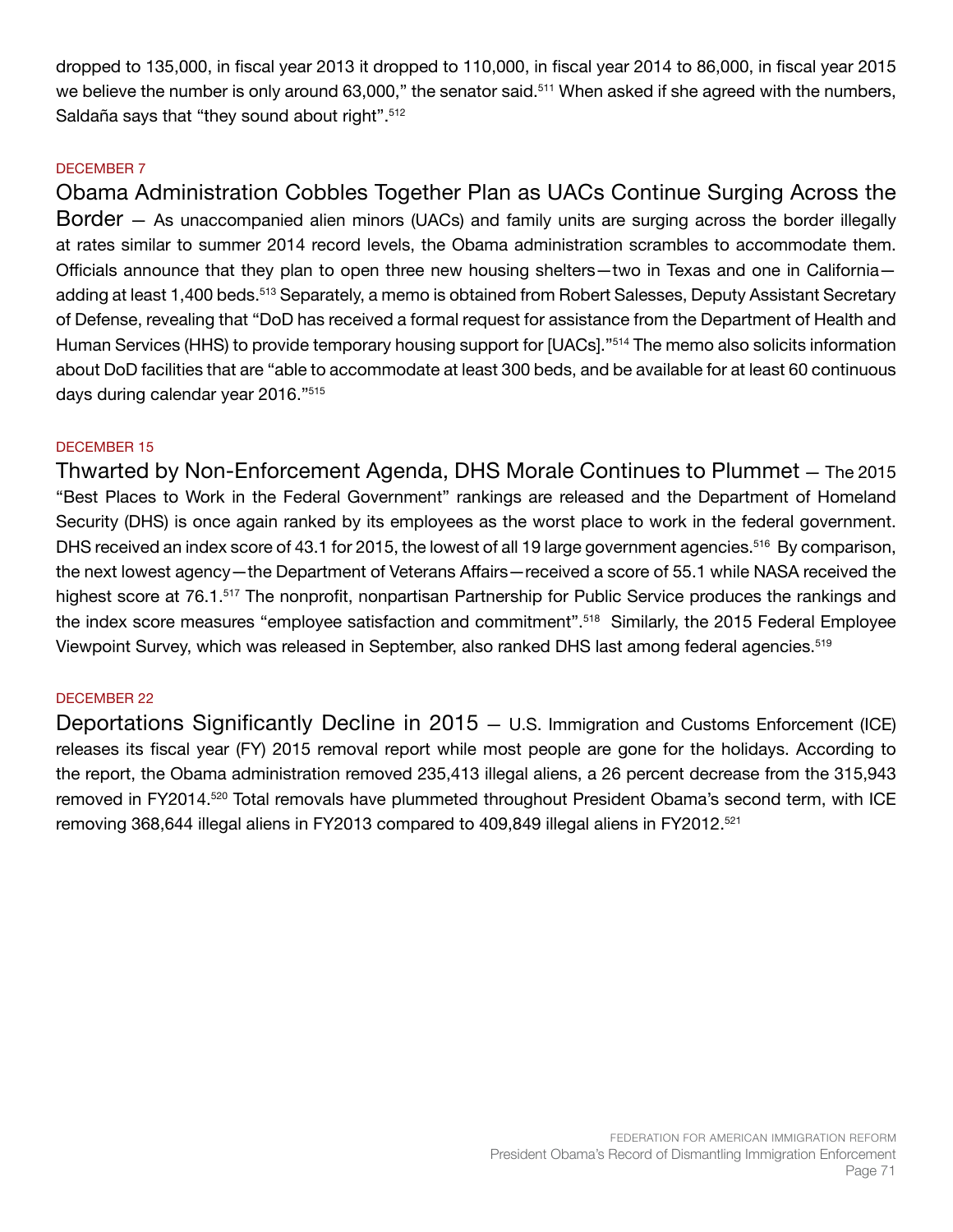## Conclusion

This report details the numerous unilateral actions that the Obama administration has taken to dismantle immigration enforcement since taking office in 2009. Some of these actions have been subtle, some deceptive, and others even brazen, but all have been designed to achieve a single purpose: to render enforcement of U.S. immigration laws ineffective.

Despite the Obama administration's efforts to trivialize violations of U.S. immigration law, and find ways to allow those who are in the country unlawfully to live, work, access benefits, and ultimately gain citizenship, the American public continues to believe that its immigration laws should be enforced. In fact, the majority of Americans favor more immigration enforcement and reduced levels of immigration over amnesty policies, revealing the American people understand that the purpose of U.S. immigration law is to protect their most vital economic and social interests.522

Although President Obama is now in his final year in office, unrestrained use of executive discretion to ignore U.S. immigration law to achieve political ends can still be reined in. The record clearly shows that executive power has been abused at great cost to the integrity of our nation's immigration laws and the well-being and security of the American people.

Congress—the body which our Constitution grants plenary power to make immigration laws—must exercise its authority over immigration policy and restore the rule of law. If Congress accepts the Executive Branch's usurpation of power and relies only on the courts to uphold immigration law, it will not only betray the interests of the people its members were elected to represent, but abdicate the constitutional duties entrusted to them by the founders of our Republic.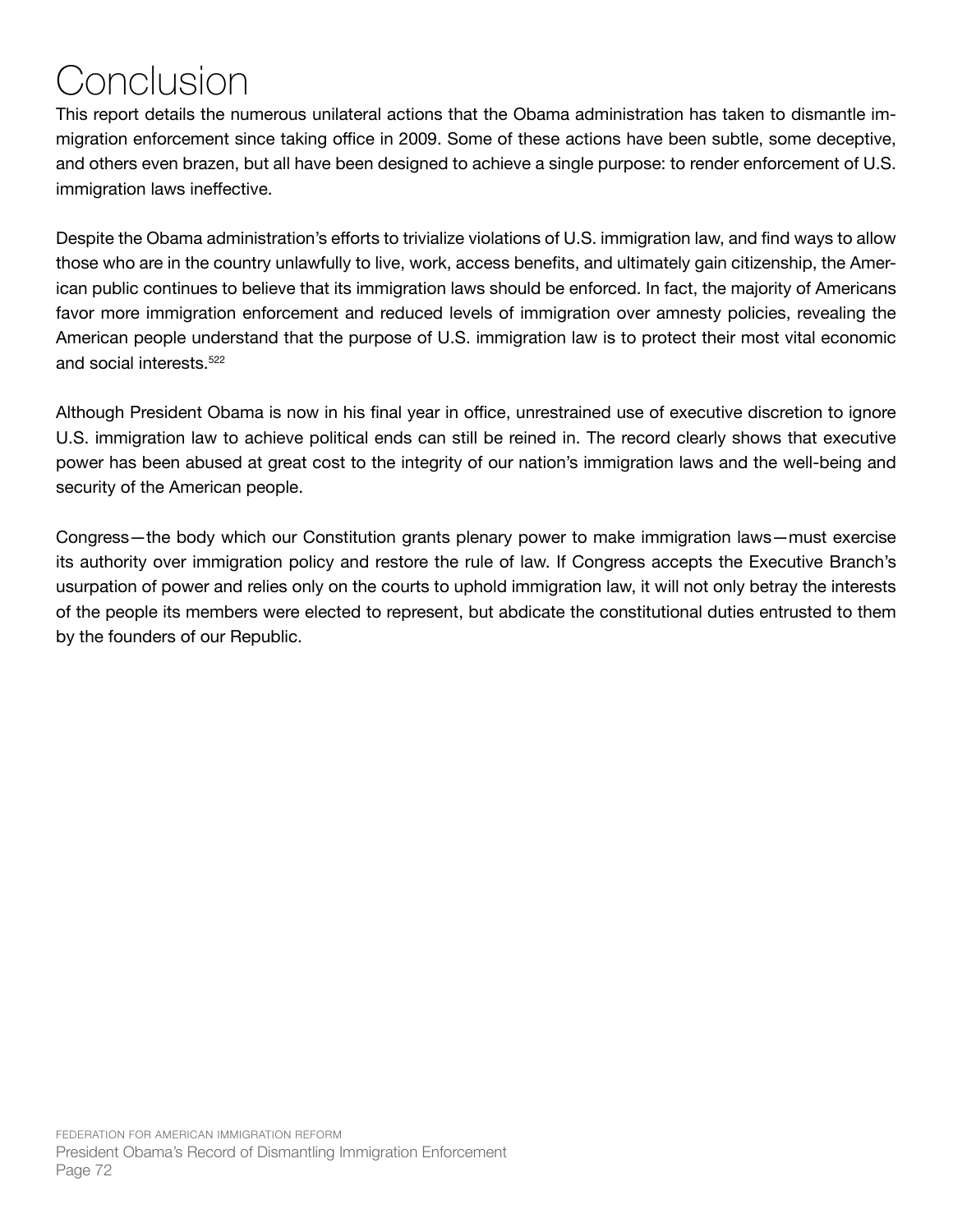# Endnotes

- 1. See Senate Roll Call Vote #235, June 28, 2007. Available online at: http://www.senate.gov/legislative/LIS/roll\_call\_lists/roll\_call\_ vote\_cfm.cfm?congress=110&session=1&vote=00235.
- 2. See Executive Order No. 13465 by President George W. Bush, June 6, 2008. Available online at: http://www.gpo.gov/fdsys/ pkg/FR-2008-06-11/pdf/08-1348.pdf.
- 3. "System to Verify Worker Legality is Delayed Again," The Washington Post, Jan. 30, 2009. http://www.washingtonpost.com/ wp-dyn/content/article/2009/01/29/AR2009012903729\_pf.html.
- 4. See Transcript of President Obama's Speech at Univision, El Piolin por la Manana, Feb. 18, 2009. http://www.topix.com/forum/ news/immigration/TM787HN66V0PT3TMP.
- 5. See Readout on the President's Meeting with the Congressional Hispanic Caucus, The White House, Mar. 18, 2009. Available online at: http://www.whitehouse.gov/the\_press\_office/Readout-on-the-Presidents-Meeting-with-the-Congressional-Hispanic-Caucus/.
- 6. "Illegal Immigrants Go Free; Some Offered Work Permits," Seattle Times, Apr. 1, 2009. Available online at: http://seattletimes. nwsource.com/html/politics/2008959099\_raid01m0.html.
- 7. "Obama to Push Immigration Bill as One Priority," The New York Times, Apr. 8, 2009. Available online at: http://www.nytimes. com/2009/04/09/us/politics/09immig.html?\_r=2.
- 8. See USCIS Press Release, Apr. 16, 2009. Available online at: http://www.uscis.gov/files/article/UpdateContractor %20Rule Extended\_16apr09.pdf.
- 9. "Obama Talks Guns, Immigration in Mexico," The Christian Science Monitor, Apr. 16, 2009. Available online at: http://www. csmonitor.com/USA/Politics/2009/0416/obama-talks-guns-immigration-in-mexico.
- 10. See DHS Fact Sheet: Transforming the Immigration Enforcement System, June 15, 2012. Available online at: http://www.dhs. gov/ynews/fact-sheets/fact-sheet-transforming-the-immigration-enforcement-system.shtm.
- 11. See Transcript, Senate Judiciary Committee Oversight Hearing on the Department of Homeland Security, pp. 15-16, May 6, 2009. Available online at: http://www.gpo.gov/fdsys/pkg/CHRG-111shrg56800/pdf/CHRG-111shrg56800.pdf.
- 12. See USCIS Press Release, June 3, 2009. Available online at: http://www.uscis.gov/files/article/far-delay.pdf.
- 13. "A Start on Immigration: Movement by Early Next Year Promised," Politico, June 25, 2009. Available online at: http://www. politico.com/blogs/bensmith/0609/A\_start\_on\_immigration.html.
- 14. See DHS Press Release, July 10, 2009. Available online at: http://www.dhs.gov/ynews/releases/pr\_1247246453625.shtm.
- 15. "U.S. Police Brass Urge Immigration Reform in Phoenix," The Arizona Republic, July 23, 2009. Available online at: http://www. azcentral.com/community/phoenix/articles/2009/07/23/20090723copforum0723.html.
- 16. "Obama: Immigration Reform to Start Moving by the End of the Year," ABC News, Aug. 10, 2009. Available online at: http:// abcnews.go.com/blogs/politics/2009/08/obama-immigration-reform-to-start-moving-by-the-end-of-the-year-/.
- 17. See Transcript on Department of State Website, Oct. 21, 2009. Available online at: http://fpc.state.gov/130884.htm.
- 18. See Remarks and Video of "A Discussion on Immigration Policy with Homeland Security Secretary Janet Napolitano," The Center for American Progress, Nov. 13, 2009. Available online at: http://www.americanprogress.org/events/2009/11/Napolitano. html.
- 19. See Office of the Inspector General for the Dept. of Homeland Security Report, OIG-10-63, Mar. 2010. Available online at: http://www.dhs.gov/xoig/assets/mgmtrpts/OIG\_10-63\_Mar10.pdf.
- 20. See USCIS Press Release: DHS Unveils Initiatives to Enhance E-Verify, Mar. 17, 2010. Available online at: http://www.uscis.gov/ portal/site/uscis/menuitem.5af9bb95919f35e66f614176543f6d1a/?vgnextoid=c7ddadd907c67210VgnVCM100000082ca6 0aRCRD&vgnextchannel=68439c7755cb9010VgnVCM10000045f3d6a1RCRD.
- 21. See Fox News clip: Sessions Rebukes ICE Head over Immigration Remarks, May 21, 2010. Available online at: http://www. youtube.com/watch?v=Qfy6cTOuVhU.
- 22. "Coming for some at ICE Jails: bingo and continental breakfast," The Houston Chronicle, June 8, 2010. Available online at: http://www.chron.com/news/article/Coming-for-some-at-ICE-jails-bingo-and-1695443.php.
- 23. See Brief for the United States as Amicus Curiae, Chamber of Commerce of U.S. v. Candelaria, No. 09-115, May 2010. Available online at: http://www.scotusblog.com/wp-content/uploads/2010/05/US-brief-on-immigration1.pdf.
- 24. "Hillary Clinton: WH will Sue over Arizona law," Politico, June 17, 2010. Available online at: http://www.politico.com/blogs/ bensmith/0610/Hillary White House will sue over Arizona law.html.
- 25. See National ICE Council 118 Press Release, June 25, 2010. Available online at: http://iceunion.org/download/259-259-voteno-confidence.pdf.
- 26. "Sanctuary city police chief will be head of 287(g) program under Obama," The Examiner, June 26, 2010. Available online at: http://www.examiner.com/article/sanctuary-city-police-chief-will-be-head-of-287g-program-under-obama.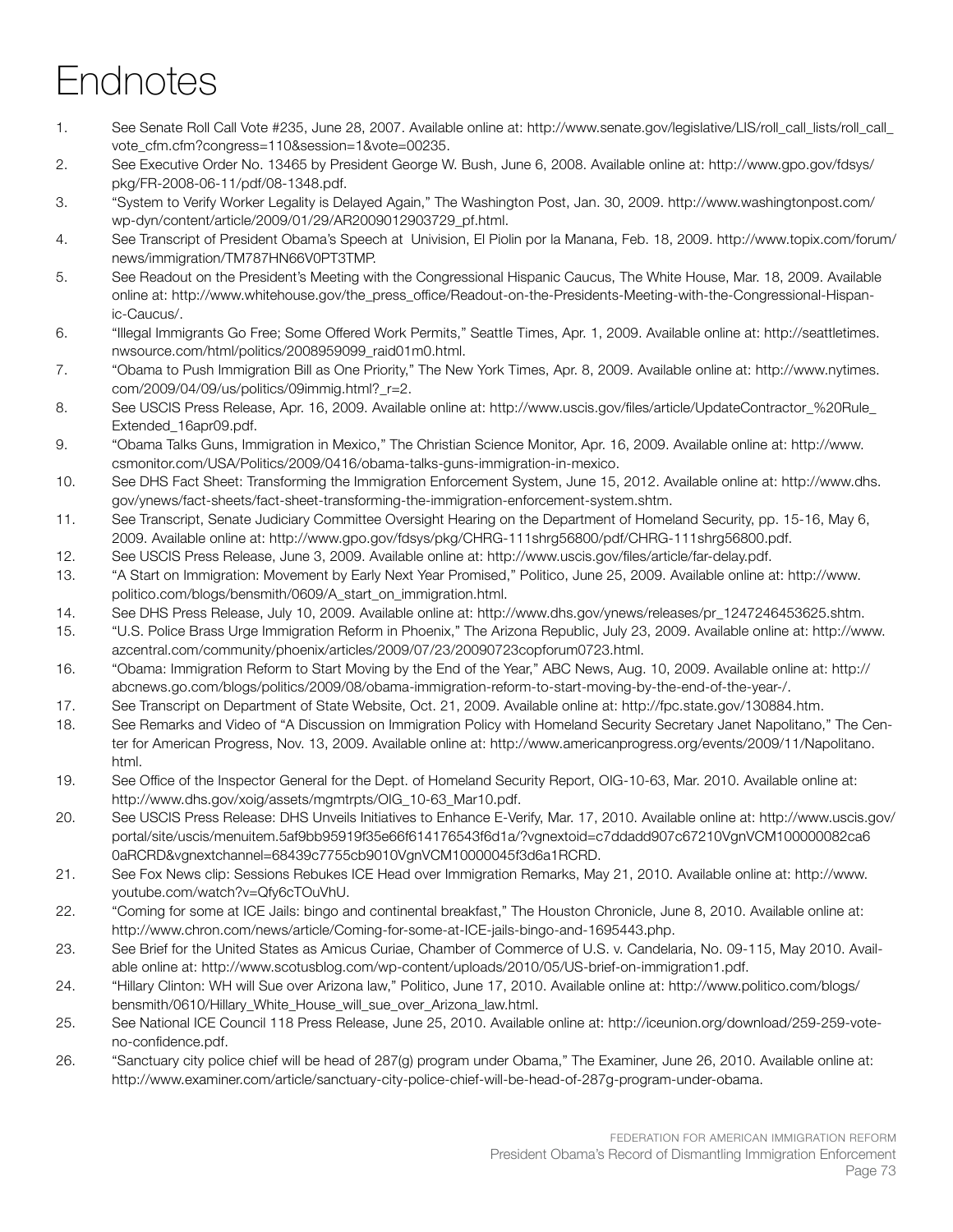- 27. See Remarks by the President on Comprehensive Immigration Reform on White House Website, July 1, 2010. Available online at: http://www.whitehouse.gov/the-press-office/remarks-president-comprehensive-immigration-reform.
- 28. See DOJ Press Release, July 6, 2010. Available online at: http://www.justice.gov/opa/pr/2010/July/10-opa-776.html; see also DOJ Complaint, U.S. v. Arizona, July 6, 2010. Available online at: http://www.justice.gov/opa/documents/az-complaint.pdf.
- 29. "Justice: Sanctuary cities safe from law," The Washington Times, July 14, 2010. Available online at: http://www.washingtontimes.com/news/2010/jul/14/justice-sanctuary-cities-are-no-arizona/.
- 30. See Order No. 2:10-cv-01413 by Judge Susan R. Bolton, July 28, 2010. Available online at: http://www.fairus.org/DocServer/ USAvAZ\_Injunction7-28-2010.pdf?docID=5021.
- 31. "Leaked Agency Memo Reveals Intent to Grant Amnesty by Regulation," FAIR Legislative Update, Aug. 2, 2010. Available online at: http://www.fairus.org/legislative-updates/fair-legislative-update-august-2-2010.
- 32. See ICE Draft Policy Memo. Available online at: http://ftpcontent.worldnow.com/kgun/KGUN/090610icepolicy.pdf.
- 33. "Feds moving to dismiss some deportation cases," The Houston Chronicle, Aug. 24, 2010. Available online at: http://www. chron.com/news/article/Feds-moving-to-dismiss-some-deportation-cases-1706119.php.
- 34. See White House Transcript, "Remarks by the President at the Congressional Hispanic Caucus Institute's 33rd Annual Awards Gala," Sept. 15, 2010. Available online at: http://www.whitehouse.gov/the-press-office/2010/09/15/remarks-president-congressional-hispanic-caucus-institutes-33rd-annual-a.
- 35. "Bombshell DHS Memo Reveals Plan to Grant Administrative Amnesty to Entire Illegal Alien Population," FAIR Legislative Update, Sept. 20, 2010. Available online at: http://www.fairus.org/legislative-updates/fair-legislative-update-september-20-2010; see also "Leaked Memo: Department of Homeland Security Contemplates Amnesty by Executive Fiat," The American Spectator, Sept. 16, 2010. Available online at: http://spectator.org/blog/2010/09/16/department-of-homeland-securit.
- 36. "ICE Presents Misleading Deportation Data," FAIR Legislative Update, Oct. 12, 2010. Available online at: http://www.fairus.org/ legislative-updates/fair-legislative-update-october-12-2010.
- 37. "Unusual methods helped ICE break deportation record, emails and interviews show," The Washington Post, Dec. 6, 2010. Available online at: http://www.washingtonpost.com/wp-dyn/content/article/2010/12/05/AR2010120503230.html.
- 38. See Transcript of President Obama's State of the Union Address, Jan. 25, 2011. Available online at: http://abcnews.go.com/ Politics/State\_of\_the\_Union/state-of-the-union-2011-full-transcript/story?id=12759395#.T\_2VBZEZtQk.
- 39. "House Subcommittee: Less than Half of Southern Border Under Operational Control," FAIR Legislative Update, Feb. 22, 2011. Available online at: http://www.fairus.org/legislative-updates/fair-legislative-update-february-22-2011.
- 40. See ICE Director Morton Memorandum to ICE Employees, "Civil Immigration Enforcement: Priorities for the Apprehension, Detention, and Removal of Aliens," Mar. 2, 2011. Available online at: http://www.ice.gov/doclib/news/releases/2011/110302washingtondc.pdf.
- 41. "9/11 Commissioner Warns of Terrorists Missed by the Immigration System," FAIR Legislative Update, Apr. 4, 2011. Available online at: http://www.fairus.org/legislative-updates/fair-legislative-update-april-4-2011.
- 42. "Latinos and Democrats Press Obama to Curb Deportations," The New York Times, Apr. 20, 2011. Available online at: http:// www.nytimes.com/2011/04/21/us/politics/21immigration.html? r=1.
- 43. See White House Press Release, Apr. 19, 2011. Available online at: http://www.whitehouse.gov/the-press-office/2011/04/19/ background-presidents-meeting-senior-administration-officials-and-stakeh.
- 44. "Smuggling So Severe, Feds Decline to Prosecute," FAIR Legislative Update, May 9, 2011. Available online at: http://www. fairus.org/legislative-updates/fair-legislative-update-may-9-2011.
- 45. See White House Press Release, Apr. 28, 2011. Available online at: http://www.whitehouse.gov/the-press-office/2011/04/28/ background-presidents-meeting-influential-hispanics-across-country-immi.
- 46. "Obama: Immigration reform now," Politico, Apr. 30, 2011. Available online at: http://www.politico.com/politico44/perm/0411/ an\_upbeat\_challenge\_9956cc9a-3745-49fc-bea5-a87faa34d557.html.
- 47. "President Obama Declares the Border is Secure," FAIR Legislative Update, May 16, 2011. Available online at: http://www. fairus.org/legislative-updates/fair-legislative-update-may-16-2011.
- 48. ICE Director Morton Memorandum to ICE Field Directors, Special Agents, and Chief Counsel, "Exercising Prosecutorial Discretion Consistent with the Civil Immigration Enforcement Priorities of the Agency for the Apprehension, Detention, and Removal of Aliens" June 17, 2011. Available online at: http://www.ice.gov/doclib/secure-communities/pdf/prosecutorial-discretion-memo. pdf.
- 49. ICE Director Morton Memorandum to ICE Field Directors, Special Agents, and Chief Counsel, "Prosecutorial Discretion: Certain Victims, Witnesses, and Plaintiffs," June 17, 2011. Available online at: http://www.ice.gov/doclib/secure-communities/pdf/domestic-violence.pdf.
- 50. See National ICE Council Press Release, June 23, 2011. Available online at: http://iceunion.org/download/286-287-press-release-pd-memo.pdf.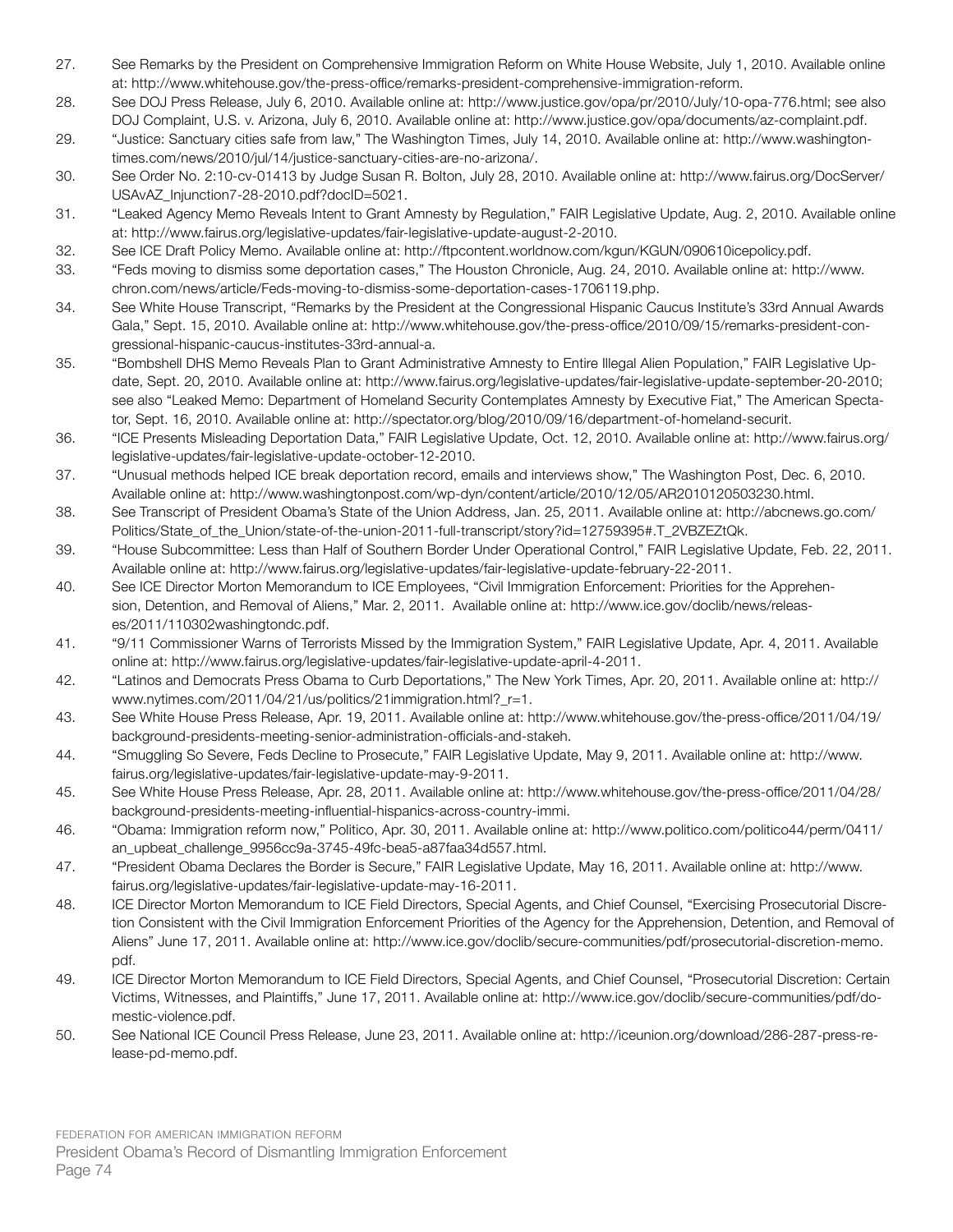- 51. "Report: Feds downplayed ICE case dismissals," The Houston Chronicle, June 27, 2011. Available online at: http://www.chron. com/news/houston-texas/article/Report-Feds-downplayed-ICE-case-dismissals-2080532.php#ixzz1QUEAniIR; see also Results of FOIA request, available online at: http://www.scribd.com/doc/58810530/2011-ICE-Report-FOIA-request.
- 52. See White House Press Conference Transcript, June 29, 2011. Available online at: http://www.whitehouse.gov/the-press-office/2011/06/29/press-conference-president.
- 53. See Dept. of Transportation Press Release, July 6, 2011, available online at: http://www.dot.gov/affairs/2011/dot7911a.html; see also Federal Register Notice, July 6, 2011, available online at: http://www.fmcsa.dot.gov/rules-regulations/administration/ rulemakings/notices/US-MX-agreement-FR-notice.pdf.
- 54. See DOJ Motion for Preliminary Injunction, U.S. v. Alabama, Aug. 1, 2011. Available online at: http://www.justice.gov/opa/documents/motion-preliminary-injunction.pdf.
- 55. See Letter from Homeland Security Secretary Janet Napolitano to Senate Majority Leader Harry Reid, Aug. 18, 2011. Available online at: http://democrats.senate.gov/uploads/2011/08/11\_8949\_Reid\_Dream\_Act\_response\_08.18.11.pdf.
- 56. See White House Blog, Sept. 28, 2011. Available online at: http://m.whitehouse.gov/blog/2011/09/28/what-you-missed-president-obamas-open-questions-roundtable.
- 57. "ICE Director Faces Questions about Administration's Backdoor Amnesty," FAIR Legislative Update, Oct. 17, 2011. Available online at: http://www.fairus.org/legislative-updates/fair-legislative-update-october-17-2011.
- 58. See Santa Clara County Policy 3.54 as Amended, Oct. 18, 2011. Available online at: http://www.sccgov.org/keyboard/attachments/BOS%20Agenda/2011/October%2018,%202011/203452112/TMPKeyboard203715832.pdf.
- 59. "U.S. Deportations Hit Historic Levels," CNN, Oct. 18, 2011. Available online at: http://edition.cnn.com/2011/10/18/us/immigrant-deportations/index.html?hpt=us\_c2.
- 60. See Mayor Gray's Order 2011-174, Oct. 19, 2011. Available online at: http://www.google.com/url?sa=t&rct=j&q=&esrc=s&source=web&cd=1&ved=0CFEQFjAA&url=http%3A%2F%2Fdcregs.dc.gov%2FNotice%2FDownLoad.aspx%3FNoticeID%3D1784041&ei=sa39T5fgBqnM2gXc27zhCg&usg=AFQjCNHm6efs8drx3ayMU7K2KCCXIAOVMQ.
- 61. "Homeland Security Orders a Reduction in Border Inspections," FAIR Legislative Update, Oct. 31, 2011. Available online at: http://www.fairus.org/legislative-updates/fair-legislative-update-october-31-2011.
- 62. See DOJ Press Release, Oct. 31, 2011, available online at: http://www.justice.gov/opa/pr/2011/October/11-ag-1429.html; see also DOJ Complaint, U.S. v. South Carolina, Oct. 31, 2011, available online at: http://www.justice.gov/opa/documents/us-v-sccomplaint.pdf.
- 63. See DOJ Blog, Nov. 1, 2011. Available online at: http://blogs.justice.gov/main/archives/1710.
- 64. See USCIS Policy Memorandum, "Revised Guidance for the Referral of Cases and Issuance of Notices to Appear (NTAs) in Cases Involving Inadmissible and Removable Aliens," Nov. 7, 2011, available online at: http://www.uscis.gov/USCIS/Laws/ Memoranda/Static\_Files\_Memoranda/NTA%20PM%20%28Approved%20as%20final%2011-7-11%29.pdf; see also FAIR Legislative Update, Nov. 14, 2011, available online at: http://www.fairus.org/legislative-updates/fair-legislative-update-november-14-2011.
- 65. See ICE Principal Legal Advisor Peter S. Vincent Memorandum to all ICE Chief Counsel, "Case-by-Case Review of Incoming and Certain Pending Immigration Cases," Nov. 17, 2011; available online at http://www.ice.gov/doclib/foia/dro\_policy\_memos/ case-by-case-review-incoming-certain-pending-cases-memorandum.pdf and attachments I and II; see also "Obama Implements Phase One of Backdoor Amnesty," FAIR Legislative Update, Nov. 21, 2011, available online at: http://www.fairus.org/ legislative-updates/fair-legislative-update-november-21-2011.
- 66. "Obama Administration Sues to Block Utah Immigration Enforcement Law," FAIR Legislative Update, Nov. 28, 2011, available online at: http://www.fairus.org/legislative-updates/fair-legislative-update-november-28-2011; see also DOJ Website, Nov. 22, 2011, available online at: http://www.justice.gov/opa/pr/2011/November/11-ag-1526.html.
- 67. "New Ordinance Orders NYC Jails to Release Illegal Aliens," FAIR Legislative Update, Dec. 5, 2011. Available online at: http:// www.fairus.org/legislative-updates/fair-legislative-update-december-5-2011.
- 68. "Obama to Withdraw National Guard Troops at Border," FAIR Legislative Update, Dec. 19, 2011. Available online at: http:// www.fairus.org/legislative-updates/fair-legislative-update-december-19-2011.
- 69. "DOJ Formally Accuses Maricopa County of Discrimination Against Latinos; DHS Rescinds 287(g) Agreement"; FAIR Legislative Update, Dec. 19, 2011, available online at: http://www.fairus.org/legislative-updates/fair-legislative-update-december-19-2011; see also DOJ Letter to Maricopa County Attorney, Dec. 15, 2011, available online at: http://content.clearchannel.com/cc-common/mlib/622/12/622\_1323968903.pdf.
- 70. See ICE Press Release, Dec. 29, 2011. Available online at: http://content.govdelivery.com/bulletins/gd/USDHSICE-23b1e1.
- 71. "USCIS Leaders Improperly Pressured Officers to Approve Visa Applications," FAIR Legislative Update, Jan. 9, 2012. Available online at: http://www.fairus.org/legislative-updates/fair-legislative-update-january-9-2012.
- 72. "DHS Administratively Skirts Statutory Bars to Admission," FAIR Legislative Update, Jan. 9, 2012. Available online at: http:// www.fairus.org/legislative-updates/fair-legislative-update-january-9-2012.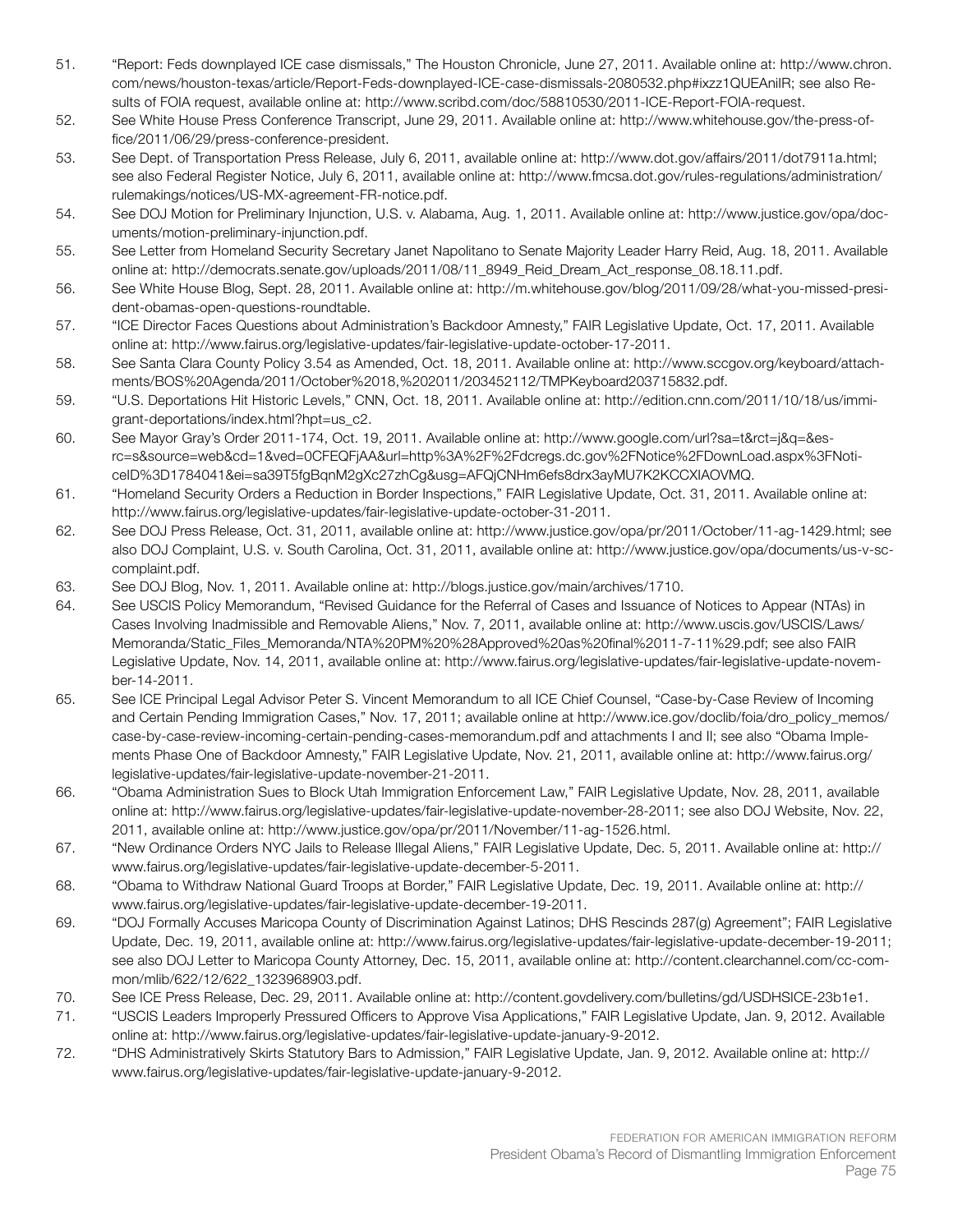- 73. See White House Press Release, Jan. 10, 2012. Available online at: http://www.whitehouse.gov/the-press-office/2012/01/10/ president-obama-announces-new-white-house-director-domestic-policy-counc.
- 74. "Rep. Aderholt Says Delay on Federal Immigration Program in Alabama is due to Politics," The Birmingham News, Jan. 18, 2012, available online at: http://blog.al.com/sweethome/2012/01/rep\_robert\_aderholt\_says\_delay.html; see also "DHS Retaliates Against Alabama; Suspends Roll-out of Secure Communities," FAIR Legislative Update, Jan. 23, 2012, available online at: http://www.fairus.org/legislative-updates/fair-legislative-update-january-23-2012.
- 75. "Obama Administration to Abandon over 1,600 Deportation Cases," FAIR Legislative Update, Jan. 23, 2012, available online at: http://www.fairus.org/legislative-updates/fair-legislative-update-january-23-2012.
- 76. See Executive Order, "Establishing Visa and Foreign Visitor Processing Goals and the Task Force on Travel and Competitiveness," Jan. 19, 2012, available online at: http://www.whitehouse.gov/the-press-office/2012/01/19/executive-order-establishing-visa-and-foreign-visitor-processing-goals-a; see also Dept. of State Press Release, Jan. 19, 2012, available online at: http:// www.state.gov/r/pa/prs/ps/2012/01/181500.htm.
- 77. See FAIR Press Release, Jan. 25, 2012. Available online at: http://www.fairus.org/news/president-asks-congress-for-amnestyplan-but-fails-to-mention-hes-already-launched-it-without-their-.
- 78. See ICE Press Release, Feb. 7, 2012. Available online at: http://www.ice.gov/news/releases/1202/120207washingtondc.htm.
- 79. See DHS Budget-in-Brief for Fiscal Year 2013. Available online at: http://www.dhs.gov/xlibrary/assets/mgmt/dhs-budget-inbrief-fy2013.pdf.
- 80. "DHS Uses Social Media to Monitor Amnesty Blowback," FAIR Legislative Update, Feb. 27, 2012. Available online at: http:// www.fairus.org/legislative-updates/fair-legislative-update-february-27-2012.
- 81. "Congress Seeks Answers about Questionable Border Crossing Data," FAIR Legislative Update, Mar. 26, 2012. Available online at: http://www.fairus.org/legislative-updates/fair-legislative-update-march-26-2012#2.
- 82. "ICE Director Tells Congress Amnesty Review is Half Complete," FAIR Legislative Update, Mar. 12, 2012. Available online at: http://www.fairus.org/legislative-updates/fair-legislative-update-march-12-2012; see also ICE Congressional Relations email to Hill staff, Mar. 9, 2012, available online at: http://www.immigrationpolicy.org/sites/default/files/docs/dhs-email-to-hill-03-09- 2012-converted.pdf.
- 83. "Obama Administration Expands Backdoor Amnesty," FAIR Legislative Update, Apr. 2, 2012, available online at: http://www. fairus.org/legislative-updates/fair-legislative-update-april-2-2012%231; see also "Deportations Review by Department of Homeland Security Expanding to Additional 4 Cities," The Huffington Post, Mar. 30, 2012, available online at: http://www.huffingtonpost.com/2012/03/30/deportations-review-dhs-more-cities\_n\_1390998.html?1333120347#s332934&title=DREAM\_Act\_Students.
- 84. "USCIS Proposes Rule to Circumvent Federal Rules on Admission," FAIR Legislative Update, Apr. 2, 2012, available online at: http://www.fairus.org/legislative-updates/fair-legislative-update-april-2-2012%232#2; see also USCIS Website, June 7, 2012, available online at: http://www.uscis.gov/portal/site/uscis/menuitem.eb1d4c2a3e5b9ac89243c6a7543f6d1a/?vgnextoid=bc-41875decf56310VgnVCM100000082ca60aRCRD&vgnextchannel=bc41875decf56310VgnVCM100000082ca60aRCRD.
- 85. "Congress Questions Obama's Decision to Cut Border Troops," FAIR Legislative Update, Apr. 23, 2012. Available online at: http://www.fairus.org/legislative-updates/fair-legislative-update-april-23-2012%235#5.
- 86. "ICE to Suspend over 16,000 Deportations, Immigration Advocates Underwhelmed," Fox News Latino, Apr. 25, 2012, available online at: http://latino.foxnews.com/latino/news/2012/04/25/75-percent-deportations-may-get-shelved-due-to-backloggedsystem/#ixzz1t4h1Ipy5; see also "ICE Ignores 16,500 Deportation Cases," FAI R Legislative Update, May 1, 2012, available online at: http://www.fairus.org/legislative-updates/fair-legislative-update-may-1-2012#2.
- 87. See Secretary Napolitano Statement for the Record before the Senate Judiciary Committee, Apr. 25, 2012, available online at: http://www.judiciary.senate.gov/pdf/12-4-25NapolitanoTestimony.pdf; see also "DHS Delays Biometric Exit System Another Four Years," FAIR Legislative Update, May 1, 2012, available online at: http://www.fairus.org/legislative-updates/fair-legislative-update-may-1-2012#5.
- 88. See ICE Response to the Task Force on Secure Communities Findings and Recommendations, Apr. 27, 2012. Available online at: http://www.ice.gov/doclib/secure-communities/pdf/hsac-sc-taskforce-report.pdf.
- 89. "Justice Dept. Seeks to Intimidate Alabama School Districts," FAIR Legislative Update, May 7, 2012. Available online at: http:// www.fairus.org/legislative-updates/fair-legislative-update-may-7-2012%234#4.
- 90. See Complaint, US v. Maricopa County, May 10, 2012, available online at: http://www.justice.gov/iso/opa/resources/46420125101544060757.pdf; see also DOJ Press Release, May 10, 2012, available online at: http://www.justice.gov/opa/ pr/2012/May/12-crt-602.html.
- 91. See ICE case-by-case review statistics here, June 8, 2012, available online at: http://s3.documentcloud.org/documents/367098/ice-review-stats.pdf.
- 92. "Obama Administration Targets Florida over Voter Purge," FAIR Legislative Update, June 19, 2012. Available online at: http:// www.fairus.org/legislative-updates/fair-legislative-update-june-19-2012%234#4.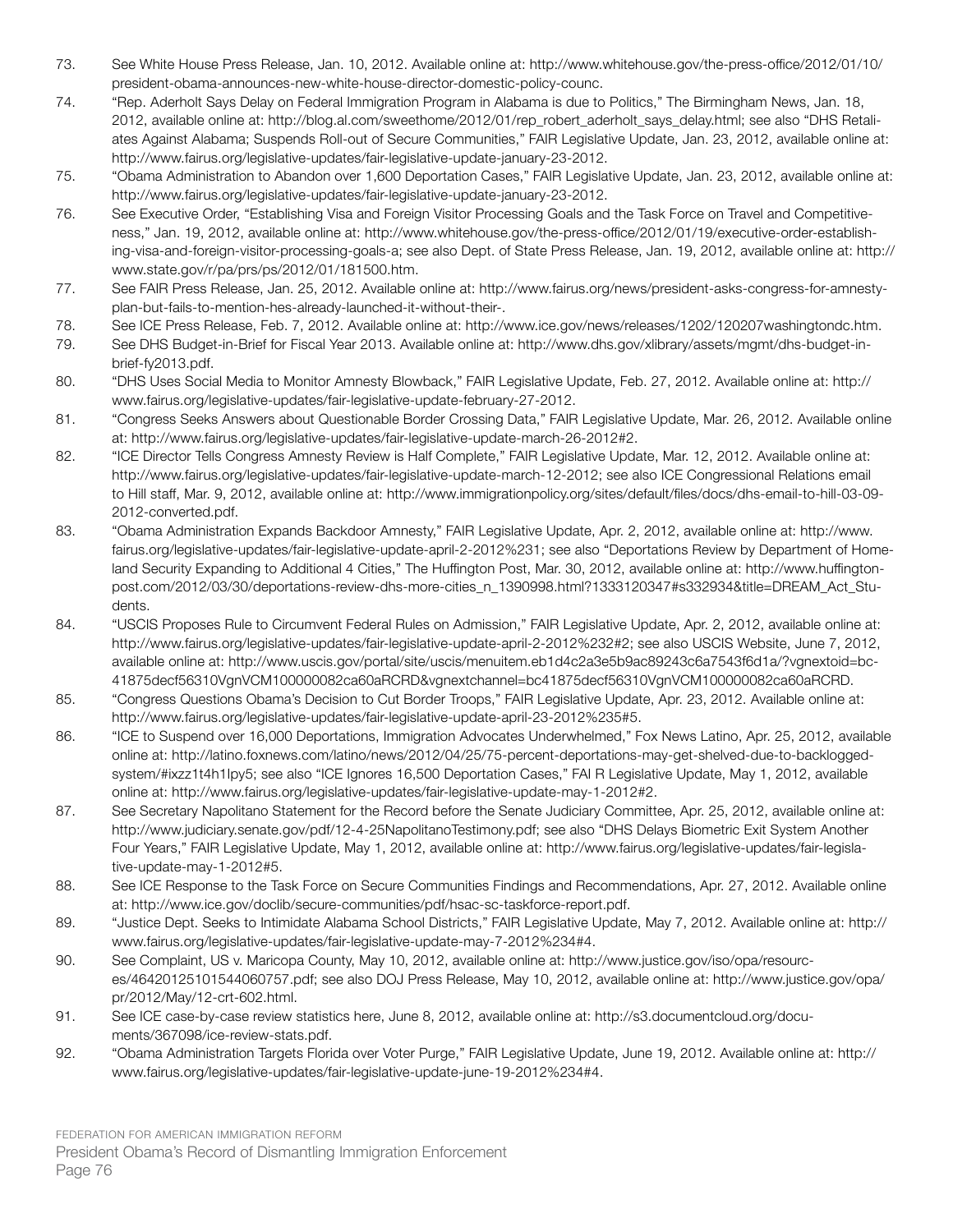- 93. See DHS Secretary Napolitano Memorandum, "Exercising Prosecutorial Discretion with Respect to Individuals Who Came to the United States as Children," June 15, 2012, available online at: http://www.dhs.gov/xlibrary/assets/s1-exercising-prosecutorial-discretion-individuals-who-came-to-us-as-children.pdf; see also ICE Frequently Asked Questions Regarding Deferred Action Policy, available online at: http://www.ice.gov/doclib/about/offices/ero/pdf/faq-deferred-action-process.pdf.
- 94. See White House Press Release, "Remarks by the President at Univision Town Hall," Mar. 28, 2011. Available online at: http:// www.whitehouse.gov/the-press-office/2011/03/28/remarks-president-univision-town-hall.
- 95. See CNN Transcript, June 15, 2012. Available online at: http://transcripts.cnn.com/TRANSCRIPTS/1206/15/sitroom.01.html.
- 96. See Remarks by President at the NALEO Annual Conference, June 22, 2012. Available online at: http://www.whitehouse.gov/ the-press-office/2012/06/22/remarks-president-naleo-annual-conference.
- 97. "President Obama Undermines Supreme Court Ruling by Rescinding Arizona 287(g) Agreements," FAIR Legislative Update, July 3, 2012. Available online at: http://www.fairus.org/legislative-updates/fair-legislative-update-july-3-2012#3.
- 98. "Border Patrol to Close Local Posts," Lubbock-Avalanche Journal, July 7, 2012, available online at: http://lubbockonline.com/ local-news/2012-07-07/border-patrol-close-local-posts#.UAQ0YpEZtQk; see also "Nine Border Patrol Stations to Close; 41 Agents to Move to Posts Closer to Borders," CNN, July 10, 2012, available online at: http://edition.cnn.com/2012/07/09/us/ border-patrol-stations/index.html.
- 99. See Treasury Inspector General for Tax Administration Report, Reference Number 2012-42-081, Jul. 16, 2012. Available online at: http://www.treasury.gov/tigta/auditreports/2012reports/201242081fr.pdf.
- 100. "Napolitano Offers Congress Few Answers on Deferred Action," FAIR Legislative Update, Jul. 23, 2012. Available online at: http://www.fairus.org/legislative-updates/fair-legislative-update-july-23-2012#1.
- 101. "AP: Obama Immigrant Program may Cost \$585 Million," Arizona Central, Jul. 24, 2012. Available online at: http://www.azcentral.com/news/articles/2012/07/24/20120724obama-immigration-program-cost.html?nclick\_check=1.
- 102. "Administration's Guidance Provides Little Insight into Backdoor Amnesty," FAIR Legislative Update, Aug. 7, 2012. Available online at: http://www.fairus.org/legislative-updates/fair-legislative-update-august-7-2012#1.
- 103. See House Judiciary Committee Press Release, Aug. 24, 2012 at http://judiciary.house.gov/news/082412\_Administration%20 Cooks%20the%20Books.html.
- 104. See GAO Report GAO-12-893, Sept. 2012. Available online at: http://www.gao.gov/assets/650/648689.pdf.
- 105. See USCIS Deferred Action for Childhood Arrivals September Statistics, Sept. 13, 2012. Available online at: http://www.uscis. gov/USCIS/Resources/Reports%20and%20Studies/Immigration%20Forms%20Data/All%20Form%20Types/DACA/DAStats-Sep.pdf.
- 106. "Quick Start to Program Offering Immigrants Reprieve," New York Times, Sept. 12, 2012. Available online at: http://www.nytimes.com/2012/09/12/us/program-offering-immigrants-reprieve-is-off-to-quick-start.html?\_r=3&.
- 107. See U.S. Department of Justice Office the Inspector General Report, "Management of Immigration Cases and Appeals by the Executive Office for Immigration Review," Oct. 2012. Available online at: http://www.justice.gov/oig/reports/2012/e1301.pdf.
- 108. "Chief Beck Eases Policy on Illegal Immigrant Deportation," Los Angeles Times, Oct. 4, 2012. Available online at: http://articles. latimes.com/2012/oct/04/local/la-me-lapd-immigration-20121004.
- 109. "ICE Refuses to Deport Jose Vargas," FAIR Legislative Update, Oct. 15, 2012. Available online at: http://www.fairus.org/legislative-updates/fair-legislative-update-october-15-2012#2.
- 110. "ICE Defends itself over Jose Antonio Vargas Case," Politico, Oct. 8, 2012. Available online at: http://www.politico.com/news/ stories/1012/82144.html?hp=r5.
- 111. See USCIS Deferred Action for Childhood Arrivals October Statistics, Oct. 12, 2012. Available online at: http://www.uscis.gov/ USCIS/Resources/Reports%20and%20Studies/Immigration%20Forms%20Data/All%20Form%20Types/DACA/DACAOct2012. pdf.
- 112. "Number of Backdoor Amnesty Beneficiaries Grows Drastically as Administration Rushes Application Process," FAIR Legislative Update, Oct. 15, 2012. Available online at: http://www.fairus.org/legislative-updates/fair-legislative-update-october-15-2012#1.
- 113. "Obama Administration Continues Assault on 287(g) Immigration Enforcement Program," FAIR Legislative Update, Oct. 22, 2012. Available online at: http://www.fairus.org/legislative-updates/fair-legislative-update-october-22-2012#3.
- 114. "President Obama Promises Amnesty if Reelected," FAIR Legislative Update, Oct. 31, 2012. Available online at: http://www. fairus.org/legislative-updates/fair-legislative-update-october-31-2012#1.
- 115. "Napolitano Says 200K Illegal Immigrants have Applied for Deferred Deportation," The Hill, Oct. 24, 2012. Available online at: http://thehill.com/blogs/blog-briefing-room/news/263937-napolitano-says-200k-illegal-immigrants-have-applied-for-deferred-deportation.
- 116. "Berkeley City Council Votes to Ignore ICE Detainer Requests," FAIR Legislative Update, Nov. 5, 2012. Available online at: http://www.fairus.org/legislative-updates/fair-legislative-update-november-5-2012#4.
- 117. "Undocumented Youth Work to Boost Latino Voter Turn Out," Wall Street Journal, Oct. 31, 2012. Available online at: http://online.wsj.com/article/SB10001424052970204789304578089363129186472.html.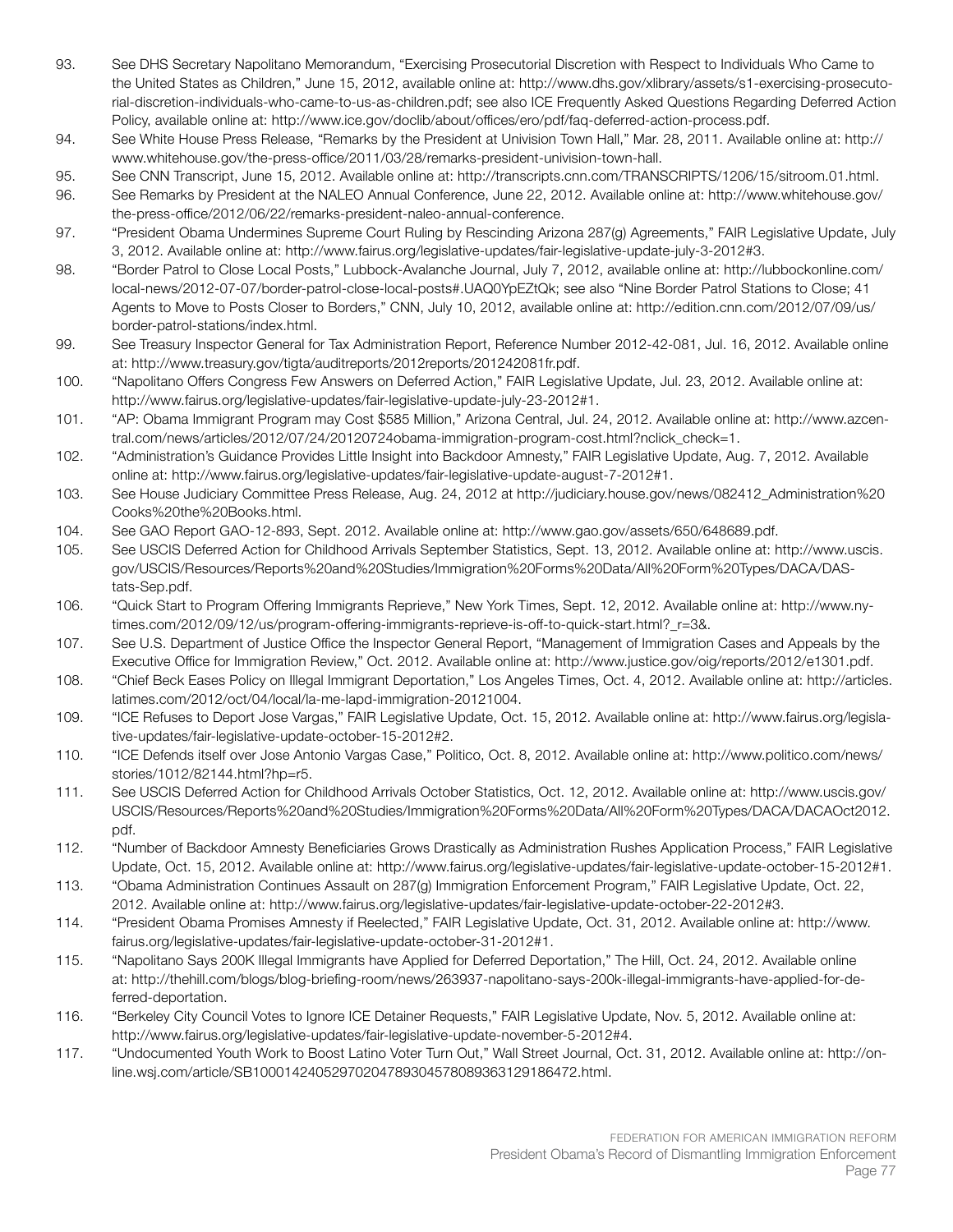- 118. See Washington Post Transcript, Nov. 14, 2012. Available online at: http://www.washingtonpost.com/politics/presidentobamas-news-conference-on-nov-14-2012-running-transcript/2012/11/14/031dfd40-2e7b-11e2-89d4-040c9330702a\_story. html.
- 119. "ICE Expands Access to Illegal Alien Lobbyist," FAIR Legislative Update, Nov. 19, 2012. Available online at: http://www.fairus. org/legislative-updates/fair-legislative-update-november-19-2012#6.
- 120. See USCIS Deferred Action for Childhood Arrivals November Statistics, Nov. 16, 2012. Available online at: http://www.uscis. gov/USCIS/Resources/Reports%20and%20Studies/Immigration%20Forms%20Data/Static\_files/2012-1116%20DACA%20 Monthly%20Report.pdf.
- 121. See WelcometoUSA.gov at http://www.welcometousa.gov/Government\_benefits/default.htm.
- 122. "DHS Website Promotes Welfare Benefits to Immigrants," FAIR Legislative Update, Nov. 26, 2012. Available online at: http:// www.fairus.org/legislative-updates/fair-legislative-update-november-26-2012#3.
- 123. "Administration Sheds Light on Refusal to Deny DACA Applicants," FAIR Legislative Update, Nov. 26, 2012. Available online at: http://www.fairus.org/legislative-updates/fair-legislative-update-november-26-2012#2.
- 124. See USCIS "What You Need to Know: Filing Tips for Deferred Action for Childhood Arrivals" at http://www.aila.org/content/default.aspx?docid=42151&utm\_source=AILA+Mailing&utm\_campaign=9fa9497935-AILA8\_11\_19\_12&utm\_medium=email.
- 125. See USCIS "Guidance for Employers" at http://www.aila.org/content/default.aspx?docid=42149&utm\_source=AILA+Mailing&utm\_campaign=9fa9497935-AILA8\_11\_19\_12&utm\_medium=email.
- 126. See Inspector General Report OIG\_13\_11 at http://www.oig.dhs.gov/assets/Mgmt/2013/OIG\_13-11\_Dec12.pdf.
- 127. "Inspector General: Federal Database Approves Aliens Ordered Deported as Eligible for Public Benefits," FAIR Legislative Update, Dec. 24, 2012. Available online at: http://www.fairus.org/legislative-updates/fair-legislative-update-december-24-2012#1.
- 128. See Architect of the Capitol Inspector General Report at http://www.fairus.org/DocServer/SAR\_12-2\_Final.pdf.
- 129. "Inspector General: Illegal Aliens Working in Capitol," FAIR Legislative Update, Dec. 10, 2012. Available online at: http://www. fairus.org/legislative-updates/fair-legislative-update-december-10-2012#8.
- 130. See California Attorney General Information Bulletin, Dec. 4, 2012. Available online at: http://www.immigrationpolicy.org/sites/ default/files/docs/Kamala-Harris-guidance-on-immigration-detainers.pdf.
- 131. "California AG: Honoring ICE Detainers Optional," FAIR Legislative Update, Dec. 10, 2012. Available online at: http://www. fairus.org/legislative-updates/fair-legislative-update-december-10-2012#2.
- 132. "Virtual Border Fence Contract Postponed Due to Fierce Competition," Nextgov.com, Dec. 7, 2012. Available online at: http:// www.nextgov.com/defense/2012/12/virtual-border-fence-contract-postponed-due-fierce-competition/60017/.
- 133. See USCIS Deferred Action for Childhood Arrivals December Statistics, Dec. 13, 2012. Available online at: http://www.uscis. gov/USCIS/Resources/Reports%20and%20Studies/Immigration%20Forms%20Data/All%20Form%20Types/DACA/DACA%20 MonthlyDEC%20Report%20PDF.pdf.pdf.
- 134. "AP Exclusive: U.S. Ordered Delay in Intern's Arrest," Associated Press, Jan. 15, 2013. Available online at: http://hosted. ap.org/dynamic/stories/U/US\_SENATE\_INTERN\_ARRESTED?SITE=AP&SECTION=HOME&TEMPLATE=DEFAULT&C-TIME=2012-12-12-14-18-16.
- 135. "DHS Delays Apprehension of Illegal Alien Sex Offender to Protect Pro-Amnesty Senator," FAIR Legislative Update, Dec. 17, 2012.
- 136. "Administration Continues to Stonewall DACA Inquiries," FAIR Legislative Update, Dec. 24, 2012. Available online at: http:// www.fairus.org/legislative-updates/fair-legislative-update-december-24-2012#2.
- 137. See DHS Press Release, Dec. 20, 2012. Available online at: http://www.dhs.gov/news/2012/12/20/dhs-determines-13-statesmeet-real-id-standards.
- 138. See ICE Memorandum by Director John Morton, "Civil Immigration Enforcement: Guidance on the Use of Detainers in the Federal, State, Local, and Tribal Criminal Justice Systems," Dec. 21, 2012. Available online at: http://www.ice.gov/doclib/detention-reform/pdf/detainer-policy.pdf.
- 139. "Obama Administration Restricts ICE Agents' Ability to take Custody of Illegal Aliens," FAIR Legislative Update, Dec. 31, 2012. Available online at: http://www.fairus.org/legislative-updates/fair-legislative-update-december-31st-2012.
- 140. See ICE Press Release, Dec. 21, 2012 at http://www.ice.gov/news/releases/1212/121221washingtondc2.htm.
- 141. See House Judiciary Committee Press Release, Aug. 24, 2012 at http://judiciary.house.gov/news/082412\_Administration%20 Cooks%20the%20Books.html.
- 142. "Administration Announces Final Rule to Circumvent Federal Admission Laws," FAIR Legislative Update, Jan. 7, 2013. Available online at: http://www.fairus.org/legislative-updates/fair-legislative-update-january-7-2013#2.
- 143. "Biden: Latinos 'the Center of this Nation's Future," Politico, Jan. 3, 2013. Available online at: http://www.politico.com/politico44/2013/01/biden-latinos-the-center-of-this-nations-future-153322.html?hp=r1.
- 144. "Napolitano to Stay," Politico, Dec. 14, 2012. Available online at: http://www.politico.com/politico44/2013/01/napolitano-to-stay-154090.html.

FEDERATION FOR AMERICAN IMMIGRATION REFORM President Obama's Record of Dismantling Immigration Enforcement Page 78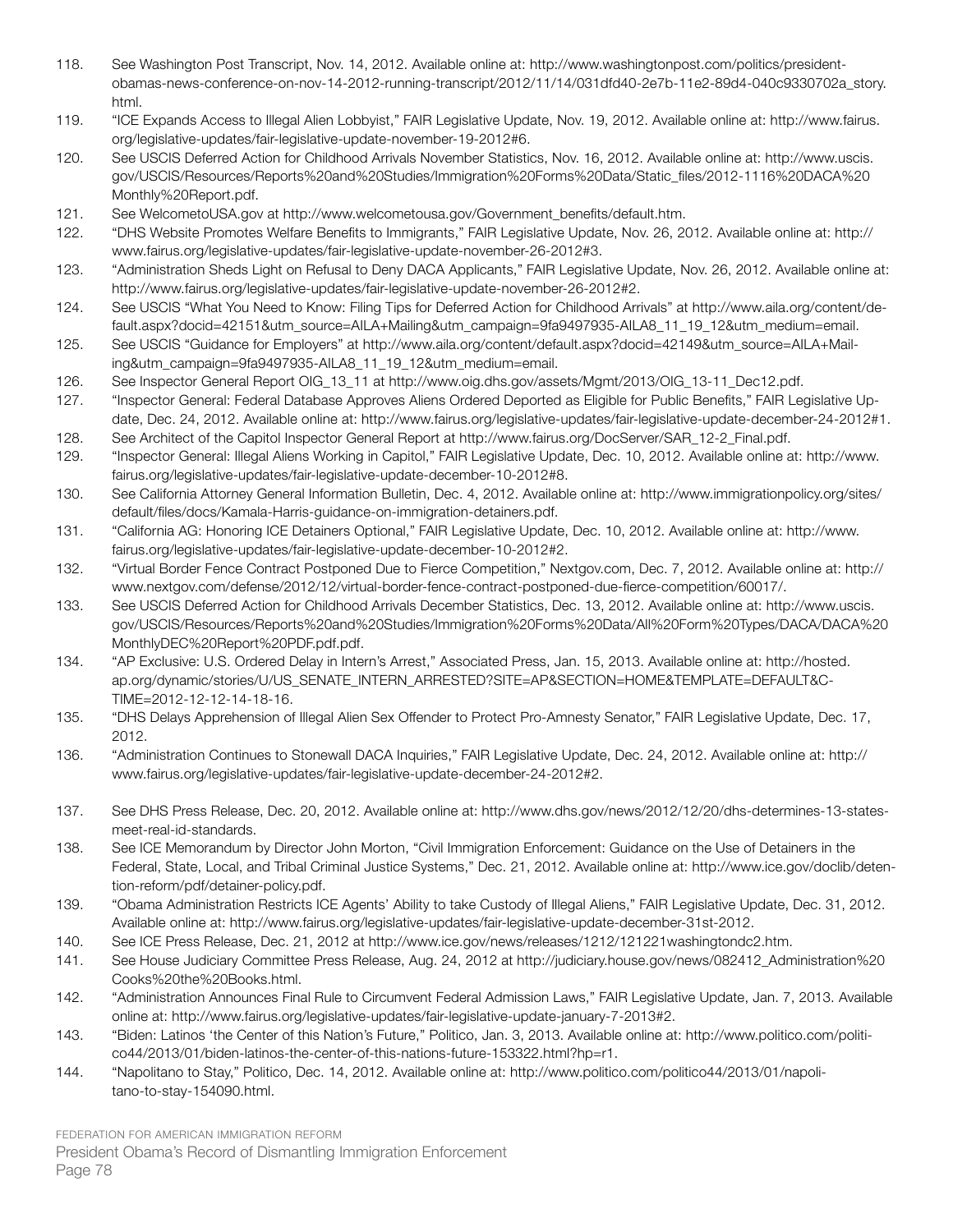- 145. See White House Transcript, Jan. 29, 2013 at http://www.whitehouse.gov/the-press-office/2013/01/29/remarks-president-comprehensive-immigration-reform.
- 146. "Unions Could Again Be Key to Immigration Reform," CNN, Feb. 6, 2013. Available online at: http://www.cnn.com/2013/02/05/ politics/immigration-reform-unions/index.html.
- 147. "State of the Union 2013: President Obama's Address to Congress," Washington Post, Feb. 12, 2013. Available online at: http://www.washingtonpost.com/politics/state-of-the-union-2013-president-obamas-address-to-congress-transcript/2013/02/12/d429b574-7574-11e2-95e4-6148e45d7adb\_story.html.
- 148. "Janet Napolitano: Sequestration Could Mean Severe Cuts to Border Patrol," Politico, Feb. 14, 2013. Available online at: http:// www.politico.com/story/2013/02/janet-napolitano-sequestration-could-mean-severe-cuts-to-border-patrol-87658.html.
- 149. Id.
- 150. Id.
- 151. USCIS DACA statistics, Feb. 2013. Available online at: http://www.uscis.gov/USCIS/Resources/Reports%20and%20Studies/ Immigration%20Forms%20Data/All%20Form%20Types/DACA/DACA2-15-13.pdf.

152. Id.

- 153. Id.
- 154. "White House immigration plan offers path to residency," USA Today, Feb. 17, 2014. Available online at: http://www.usatoday. com/story/news/nation/2013/02/16/obama-immigration-bill/1925017/.
- 155. "White House: ICE to Blame for Release of Illegals," Washington Times, Feb. 27, 2013. Available online at: http://www.washingtontimes.com/news/2013/feb/27/white-house-ice-blame-release-illegals/.
- 156. "DHS Released Over 2,000 Immigrants," Associated Press, March 1, 2013. Available online at: http://bigstory.ap.org/article/ documents-us-released-more-2000-immigrants.
- 157. House Appropriations Homeland Security Subcommittee Transcript, pp. 22-23, Mar. 11, 2011. Available online at: http://micevhill.com/attachments/immigration\_documents/hosted\_documents/112th\_congress/TranscriptOfHouseAppropriationsSubcommitteeOnHomelandSecurityHearingOnFY12BudgetRequestForICE.pdf.
- 158. "DHS Released Over 2,000 Immigrants," Associated Press, Mar. 1, 2013. Available online at: http://bigstory.ap.org/article/documents-us-released-more-2000-immigrants.
- 159. "White House: ICE to Blame for Release of Illegals," Washington Times, Feb. 27, 2013. Available online at: http://www.washingtontimes.com/news/2013/feb/27/white-house-ice-blame-release-illegals/.
- 160. "McCain, Graham Report 'Excellent' Meeting with Obama on Immigration," The Hill, Feb. 26, 2013. Available online at: http:// thehill.com/blogs/blog-briefing-room/news/285085-mccain-graham-report-excellent-meeting-with-obama-on-immigration.
- 161. "Border Patrol: Goals and Measures Not Yet in Place to Inform Border Security Status and Resource Needs," GAO, Feb. 26, 2013. Available online at: http://www.gao.gov/assets/660/652331.pdf.
- 162. "Napolitano Promises to Release More Illegals," Daily Caller, Mar. 4, 2013. Available online at: http://dailycaller.com/2013/03/04/ napolitano-promises-to-release-more-illegals/.
- 163. "ICE Sequestration Plan," USCIS. Available online at: http://judiciary.house.gov/news/2013/ICESequestrationPlan.pdf.
- 164. "First Furlough Notices Hit Customs and Border Protection," The Hill, Mar. 7, 2013. Available online at: http://thehill.com/blogs/ regwatch/administration/286853-first-furlough-notices-hit-customs-and-border-protection-.
- 165. "ICE Official: 2,228 Immigrants Released," AZCentral.com, Mar. 14, 2013. Available online at: http://www.azcentral.com/news/ articles/20130314immigrants-released-ice-confirms.html?nclick\_check=1.
- 166. "More Than 2,200 Detainees Released, Officials Say," USA Today, Mar. 14, 2013. Available online at: http://www.usatoday.com/ story/news/nation/2013/03/14/more-than-2200-detainees-released/1989553/.
- 167. "Officials Concede Failures on Gauging Border Security," New York Times, Mar. 21, 2013. Available online at: http://www. nytimes.com/2013/03/22/us/officials-still-seek-ways-to-assess-border-security.html?\_r=0.
- 168. "Subcommittee Hearing: Measuring Outcomes to Understand the State of Border Security," Subcommittee on Border and Maritime Security, Mar. 20, 2013. Available online at: http://homeland.house.gov/hearing/subcommittee-hearing-measuring-outcomes-understand-state-border-security.
- 169. "Is Border Security a 10, or Just a 2? Why Lawmakers Want a Rating System," Christian Science Monitor, Mar. 26, 2013. Available online at: http://www.csmonitor.com/USA/DC-Decoder/2013/0326/Is-border-security-a-10-or-just-a-2-Why-lawmakerswant-a-rating-system.
- 170. Testimony of Secretary Janet Napolitano Before the United States House of Representatives Committee on the Judiciary, Department of Homeland Security, Oct. 25, 2011. Available online at: http://www.dhs.gov/news/2011/10/25/testimony-secretary-janet-napolitano-united-states-house-representatives-committee.
- 171. "Obama 'Confident' Immigration Reform Will Get Done This Summer," The Hill, Mar. 27, 2013. Available online at: http://thehill. com/blogs/blog-briefing-room/news/290685-obama-confident-immigration-reform-will-get-done.
- 172. Id.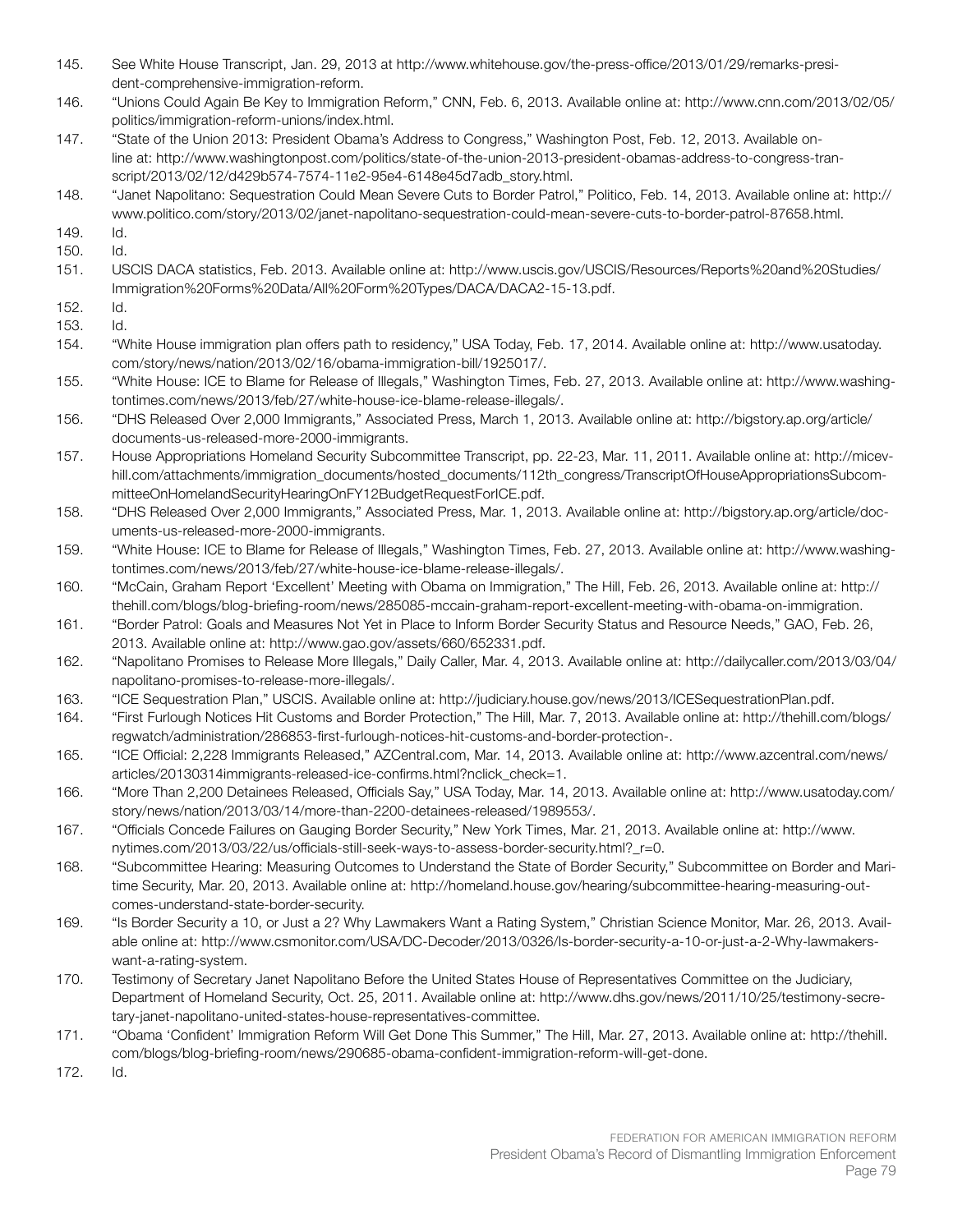- 173. "Radar Shows U.S. Border Security Gaps," LA Times, Apr. 3, 2013. Available online at: http://articles.latimes.com/2013/apr/03/ nation/la-na-border-radar-20130404.
- 174. Id.
- 175. Bloomberg Government Transcript, Apr. 10, 2013
- 176. CQ Transcript, Apr. 23, 2013.
- 177. Summary: S.744, Federation for American Immigration Reform. Available online at: http://www.fairus.org/DocServer/amnesty\_2013\_debate/FAIR\_summary\_Gang-of-8\_Immigration-bill\_4-24-13.pdf.
- 178. Memorandum Opinion & Order, District Court for the Northern District of Texas-Dallas Division, Apr. 23, 2013. Available online at: https://dl.dropboxusercontent.com/u/27924754/Crane%20Order%20Deferring%20Ruling%20until%20further%20Briefing. pdf.
- 179. Memorandum Opinion & Order, District Court for the Northern District of Texas-Dallas Division, Apr. 23, 2013. Available online at: https://dl.dropboxusercontent.com/u/27924754/Crane%20Order%20Deferring%20Ruling%20until%20further%20Briefing. pdf.
- 180. "Immigration Enforcement Head John Morton Announces Resignation," LA Times, June 17, 2013. Available online at: http:// www.latimes.com/news/politics/la-pn-immigration-john-morton-resignation-20130617,0,459930.story.
- 181. See "The Morton Memos: Giving Illegal Aliens Administrative Amnesty," Federation for American Immigration Reform. Available online at: http://www.fairus.org/morton-memos.
- 182. See USCIS Guidance for Asylum Seekers, June 18, 2013. Available online at: http://www.uscis.gov/humanitarian/refugees-asylum/asylum/questions-answers-credible-fear-screening.
- 183. "Agencies Buying Hotel Rooms for Surge of Mexican Illegal Immigrants, Others Release," Fox News, Aug. 12, 2013, Available online at: http://www.foxnews.com/us/2013/08/12/surge-mexican-illegal-immigrants-claiming-asylum-overwhelms-border-officials/#ixzz2blX9tVQ9.
- 184. Id.
- 185. "Homeland Security Chief Napolitano to Resign," Fox News, Jul. 12, 2013. Available online at: http://www.foxnews.com/politics/2013/07/12/homeland-security-chief-napolitano-to-resign-official-says/.
- 186. "Homeland Security Official Probed," Associated Press, Jul. 23, 2013. Available online at: http://bigstory.ap.org/article/ ap-newsbreak-homeland-security-official-probed.
- 187. "Inspector General Investigates USCIS Director," FAIR Legislative Update, Jul. 30, 2013. Available online at: http://www.fairus. org/legislative-updates/fair-legislative-update-july-30-2013#4.
- 188. "Major U.S. Cities Institute Sanctuary Policies," FAIR Legislative Update, Aug. 28, 2013. Available online at: http://www.fairus. org/legislative-updates/fair-legislative-update-august-28-2013#4.
- 189. See GAO Report 13-683, July 2013. Available online at: http://www.gao.gov/assets/660/656316.pdf.
- 190. "Major U.S. Cities Institute Sanctuary Policies," FAIR Legislative Update, Aug. 28, 2013. Available online at: http://www.fairus. org/legislative-updates/fair-legislative-update-august-28-2013#4.
- 191. "Obama Adds to List of Immigrants Not to Deport: Parents," The Washington Times, Aug. 23, 2013. Available online at: http:// www.washingtontimes.com/news/2013/aug/23/new-obama-policy-warns-agents-not-detain-illegal-i/?page=all#pagebreak.
- 192. See ICE Memorandum by Acting Director John Sandweg, "Facilitating Parental Interests in the Course of Civil Immigration Enforcement Activities," Aug. 23, 2013. Available online at: http://www.fairus.org/DocServer/Parental Interest Directive 8-23-13. pdf.
- 193. "Administration Rebrands Controversial Immigration Post to Skirt Funding Cut-Off," Fox News, Sept. 5, 2013. Available online at: http://www.foxnews.com/politics/2013/09/05/obama-rebrands-immigration-job-to-avoid-congressional-chopping-block/.
- 194. See Public Law 113-6, section 567 ("None of the funds made available by this Act may be used to provide funding for the position of Public Advocate within U.S. Immigration and Customs Enforcement.").
- 195. "Obama, on Telemundo, rules out freezing deportations of most illegal immigrants," Washington Post, Sept. 17, 2013. Available online at: http://www.washingtonpost.com/politics/obama-on-telemundo-rules-out-freezing-deportations-of-most-illegal-immigrants/2013/09/17/d99f2c08-1fb2-11e3-8459-657e0c72fec8\_story.html.
- 196. Id.
- 197. See White House Press Release, "Remarks by the President at Univision Town Hall," Mar. 28, 2011. Available online at: http:// www.whitehouse.gov/the-press-office/2011/03/28/remarks-president-univision-town-hall.
- 198. See Health and Human Services OIG Report, Oct. 2013. Available online at: https://oig.hhs.gov/oas/reports/region7/71206038. pdf.
- 199. See 8 U.S.C. § 1611; P.L. 104-193. Available online at: http://www.gpo.gov/fdsys/pkg/PLAW-104publ193/pdf/PLAW-104publ193.pdf.
- 200. "U.S. Gave Illegal Aliens Nearly \$29 Million in Prescription Drugs," FAIR Legislative Update, Nov. 13, 2013. Available online at: http://www.fairus.org/legislative-updates/legislative-update-11-13-2013#2.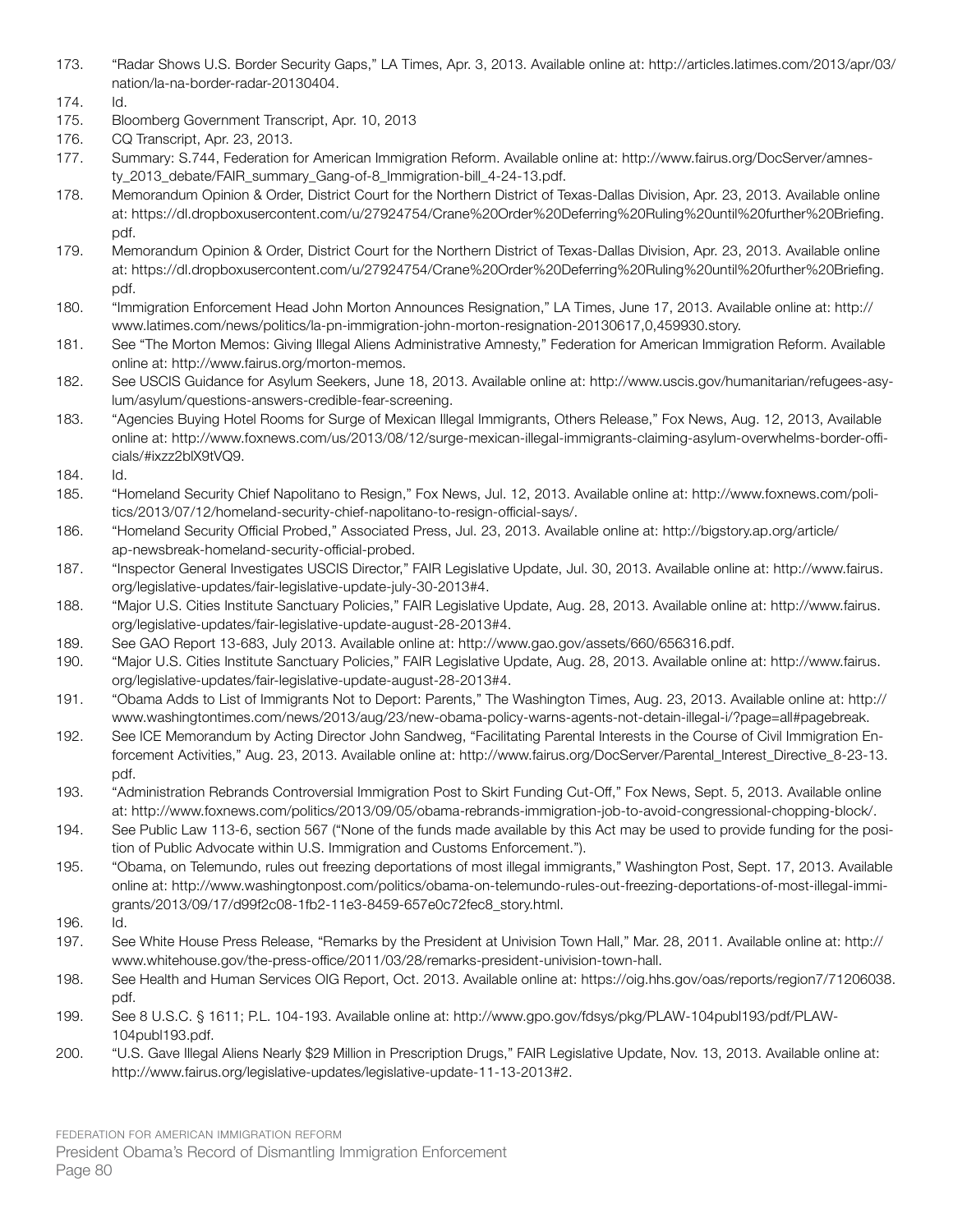- 201. "California Favors Illegal Aliens Over U.S. Citizens," FAIR Legislative Update, Oct. 9, 2013. Available online at: http://www.fairus. org/legislative-updates/legislative-update-10-9-2013#5. See also "Signing Trust Act is another illegal immigration milestone for Brown," Oct. 5, 2013. Available online at: http://www.latimes.com/local/la-me-brown-immigration-20131006,0,4208269,full. story#axzz2tms2Eicw.
- 202. "Park Service OKs immigration reform rally on 'closed' National Mall," Washington Examiner, Oct. 7, 2013. Available online at: http://washingtonexaminer.com/article/2536908.
- 203. "Eight Members of Congress Arrested at Immigration Reform Demonstration," UPI, Oct. 8, 2013. Available online at: http://www.upi.com/Top\_News/US/2013/10/08/Washington-immigration-reform-rally-seeks-to-press-Congress/UPI-88761381213800/?spt=hts&or=2.
- 204. "Congressman Thanks Obama for Allowing Immigration Demonstration," National Review Online, Oct. 8, 2013. Available online at: http://www.nationalreview.com/corner/360680/congressman-thanks-obama-allowing-immigration-demonstration-betsy-woodruff.
- 205. "Obama's DHS Nominee Has No Immigration Experience," FAIR Legislative Update, Oct. 23, 2013. Available online at: http:// www.fairus.org/legislative-updates/legislative-update-10-23-2013#2.
- 206. "Obama's DHS pick a major Democratic donor, senators question credentials," Fox News, Oct. 18, 2013. Available online at: http://www.foxnews.com/politics/2013/10/18/obamas-dhs-pick-major-democratic-donor-senator-questions-credentials/?intcmp=trending.
- 207. See White House Press Release "Remarks by the President on Immigration Reform," Oct. 24, 2013. Available online at: http:// www.whitehouse.gov/the-press-office/2013/10/24/remarks-president-immigration-reform.
- 208. "USCIS Ombudsman's Conference Pushes Amnesty," FAIR Legislative Update, Oct. 30, 2013. Available online at: http://www. fairus.org/legislative-updates/legislative-update-10-30-2013#6.
- 209. "Obama, Big Business Huddle at the White House over Immigration," FAIR Legislative Update, Nov. 13, 2013. Available online at: http://www.fairus.org/legislative-updates/legislative-update-11-13-2013#4.
- 210. See "District of Columbia Drivers Safety Amendment Act of 2013," Available online at: http://dcclims1.dccouncil.us/images/00001/20130506160526.pdf.
- 211. "D.C. Council Approves Driver's Licenses for Illegal Aliens," FAIR Legislative Update, Nov. 13, 2013. Available online at: http:// www.fairus.org/legislative-updates/legislative-update-11-13-2013#6.
- 212. See USCIS Policy Memorandum, "Additional Guidance on Determining Periods of Admission for Foreign Nationals Previously Admitted as H-4 Nonimmigrants who are Seeking H-2 or H-3 Status," Nov. 11, 2013. Available online at: http://www.uscis.gov/ sites/default/files/USCIS/Outreach/Interim%20Guidance%20for%20Comment/H-4SeekingH-2orH-3StatusPM.pdf.
- 213. "USCIS Circumvents Federal Law Governing Time Limits on Temporary Work Visas," FAIR Legislative Update, Nov. 25, 2013. Available online at: http://www.fairus.org/legislative-updates/legislative-update-11-25-2013#4.
- 214. "Obama's Homeland Security Nominee Affirms Amnesty Support," FAIR Legislative Update, Nov. 20, 2013. Available online at: http://www.fairus.org/legislative-updates/legislative-update-11-20-2013#5.
- 215. See USCIS Policy Memorandum, "Adjudication of Adjustment of Status Applications for Individuals Admitted to the United States Under the Visa Waiver Program," Nov. 14, 2013. Available online at: http://www.uscis.gov/sites/default/files/files/nativedocuments/2013-1114\_AOS\_VWP\_Entrants\_PM\_Effective.pdf.
- 216. See U.S. Customs and Border Protection website for list of designated program countries. Available online at: https://help.cbp. gov/app/answers/detail/a\_id/1550/session/L2F2LzEvdGltZS8xMzg0ODk2NDU1L3NpZC9td1BPb01GbA%3D%3D.
- 217. See INA §§ 212(a)(7)(B)(i)(II); 217(a)(1); 101(a)(15)(B).
- 218. See 8 C.F.R. § 217.3(a); INA § 217(b).
- 219. "Obama Uses Visa Waiver Program to Implement Another Backdoor Amnesty," FAIR Legislative Update, Nov. 25, 2013. Available online at: http://www.fairus.org/legislative-updates/legislative-update-11-25-2013#3.
- 220. See USCIS Policy Memorandum, "Parole of Spouses, Children and Parents of Active Duty Members of the U.S. Armed Forces, the Selected Reserve of the Ready Reserve, and Former Members of the U.S. Armed Forces or Selected Reserve of the Ready Reserve and the Effect of Parole on Inadmissibility under Immigration and Nationality Act §212(a)(6)(A)(i)," Nov. 15, 2013. Available online at: http://www.uscis.gov/sites/default/files/USCIS/Laws/Memoranda/2013/2013-1115\_Parole\_in\_Place\_Memo\_. pdf.
- 221. "Feds to Halt Deportations of Military Relatives," USA Today, Nov. 15, 2013. Available online at: http://www.usatoday.com/story/news/nation/2013/11/15/immigration-deportations-military-members/3585577/.
- 222. "Obama Administration Undermines Rule of Law…Again," FAIR Legislative Update, Nov. 20, 2013. Available online at: http:// www.fairus.org/legislative-updates/legislative-update-11-20-2013#1.
- 223. See Memo by Paul Virtue, Immigration and Naturalization Service, Office of the General Counsel Aug. 21, 1998. Available online at: http://www.fairus.org/DocServer/amnesty\_2013\_debate/Paul-W-Virtue-Memo\_1998.pdf.
- 224. "Foreign Students at Record Level; DHS Proposes Rule Changes to Bring in More," FAIR Legislative Update, Nov. 25, 2013. Available online at: http://www.fairus.org/legislative-updates/legislative-update-11-25-2013#5.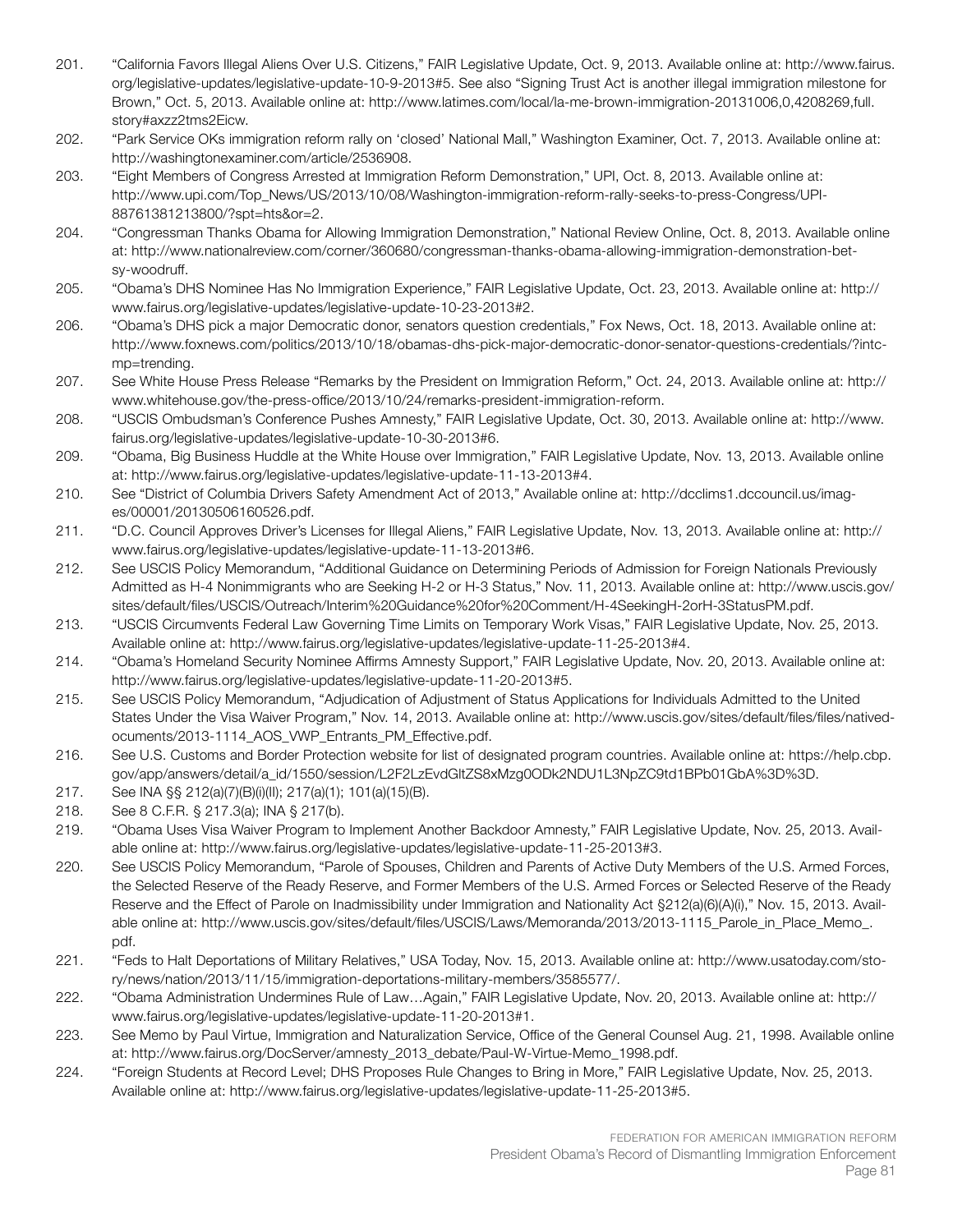- 225. See King County Ordinance 2013-0285, Dec. 2, 2013. Available online at: http://kingcounty.legistar.com/LegislationDetail.aspx- ?ID=1445647&GUID=19C2080B-1877-43FA-9B5B-B725F94F428D.
- 226. "King County, Washington to Ignore ICE Detainers," FAIR Legislative Update, Dec. 11, 2013. Available online at: http://www. fairus.org/legislative-updates/legislative-update-12-11-2013#7.
- 227. "White House Reverses Course; Confirms President Lived with Illegal Alien Uncle," FAIR Legislative Update, Dec. 11, 2013. Available online at: http://www.fairus.org/legislative-updates/legislative-update-12-11-2013#1.
- 228. "Reid Pressured USCIS for Foreign Investor Visas," FAIR Legislative Update, Dec. 18, 2013. Available online at: http://www. fairus.org/legislative-updates/legislative-update-12-18-2013#3.
- 229. "Harry Reid's Visa Pressure Cooker," Washington Times, Dec. 10, 2013. Available online at: http://www.washingtontimes.com/ news/2013/dec/10/harry-reids-visa-pressure-cooker/?utm\_source=RSS\_Feed&utm\_medium=RSS.
- 230. "Homeland Security Official Probed," Associated Press, Jul. 23, 2013. Available online at: http://bigstory.ap.org/article/ ap-newsbreak-homeland-security-official-probed.
- 231. "Vice President and White House Aide Call for Amnesty in Skype Chat," FAIR Legislative Update, Dec. 18, 2013. Available online at: http://www.fairus.org/legislative-updates/legislative-update-12-18-2013#8.
- 232. See ICE 2012 removals press release, Dec. 21, 2012. Available online at: http://www.ice.gov/news/releases/1212/121221washingtondc2.htm.
- 233. See ICE 2013 Removals Report, released Dec. 19, 2013. Available online at: http://www.ice.gov/doclib/about/offices/ero/pdf/2013-ice-immigration-removals.pdf.
- 234. "Deportations Drop in 2013," FAIR Legislative Update, Dec. 23, 2014. Available online at: http://www.fairus.org/legislative-updates/legislative-update-12-23-2013#1.
- 235. See White House Press Release, Dec. 19, 2013. Available online at: http://www.whitehouse.gov/the-press-office/2013/12/19/ president-obama-announces-more-key-administration-posts.
- 236. See CASA de Maryland pamphlet, "Warning: Protect Yourself from Immigration Raids," March 2007. Available online at: http:// www.fairus.org/DocServer/GR/Protect\_Yourself\_from\_Immigration\_Raids%28CASA-pamphlet-English%29.pdf.
- 237. See DHS Press Release, Dec. 23, 2013. Available online at: http://www.dhs.gov/news/2013/12/23/jeh-johnson-sworn-fourth-secretary-homeland-security.
- 238. "Obama's DHS pick a major Democratic donor, senators question credentials," Fox News, Oct. 18, 2013. Available online at: http://www.foxnews.com/politics/2013/10/18/obamas-dhs-pick-major-democratic-donor-senator-questions-credentials/?intcmp=trending.
- 239. See DHS Press Release, Dec. 23, 2013. Available online at: http://www.dhs.gov/news/2013/12/23/jeh-johnson-sworn-fourth-secretary-homeland-security.
- 240. "Senate Confirms No. 2 at DHS Despite Investigation into Wrongdoing," FAIR Legislative Update, Dec. 23, 2013. Available online at: http://www.fairus.org/legislative-updates/legislative-update-12-23-2013#3.
- 241. See White House Remarks by the President Before Cabinet Meeting, Jan. 14, 2014. Available online at: http://www.whitehouse.gov/the-press-office/2014/01/14/remarks-president-cabinet-meeting.
- 242. See CBP Year-in-Review Press Release, Jan. 17, 2014. Available online at: http://www.cbp.gov/newsroom/national-media-release/2014-01-17-000000/cbp-fiscal-year-2013-review.
- 243. See DHS Press Release, Jan. 21, 2014. Available online at: http://www.dhs.gov/news/2014/01/21/readout-secretary-johnson%E2%80%99s-visit-texas.
- 244. Id.
- 245. "New DHS Secretary: Illegal Aliens Have 'Earned the Right' to be Citizens," FAIR Legislative Update, Jan. 29, 2014. Available online at: http://www.fairus.org/legislative-updates/legislative-update-1-29-2014#4.
- 246. "Illegal Aliens Attend State of the Union," FAIR Legislative Update, Jan. 29, 2014. Available online at: http://www.fairus.org/ legislative-updates/legislative-update-1-29-2014#2/.
- 247. "Obama Threatens Unilateral Action on Immigration," FAIR Legislative Update, Feb. 5, 2014. Available online at: http://www. fairus.org/legislative-updates/legislative-update-2-5-2014#4.
- 248. See INA section 212(a)(3)(B)(iv)(VI)(emphasis added).
- 249. See DHS, DOS Notice, Feb. 5, 2014. Available online at: https://www.federalregister.gov/articles/2014/02/05/2014-02357/exercise-of-authority-under-section-212d3bi-of-the-immigration-and-nationality-act.
- 250. See DHS, DOS Notice, Feb. 5, 2014. Available online at: https://www.federalregister.gov/articles/2014/02/05/2014-02353/ exercise-of-authority-under-section-212d3bi-of-the-immigration-and-nationality-act.
- 251. "Administration Makes it Easier for Terrorists to Gain Admission to the U.S.," FAIR Legislative Update, Feb. 12, 2014. Available online at: http://www.fairus.org/legislative-updates/legislative-update-2-12-2014#1.
- 252. See Jeh Johnson Remarks, Feb. 7, 2014. Available online at: http://www.dhs.gov/news/2014/02/07/remarks-secretary-homeland-security-jeh-johnson-woodrow-wilson-center.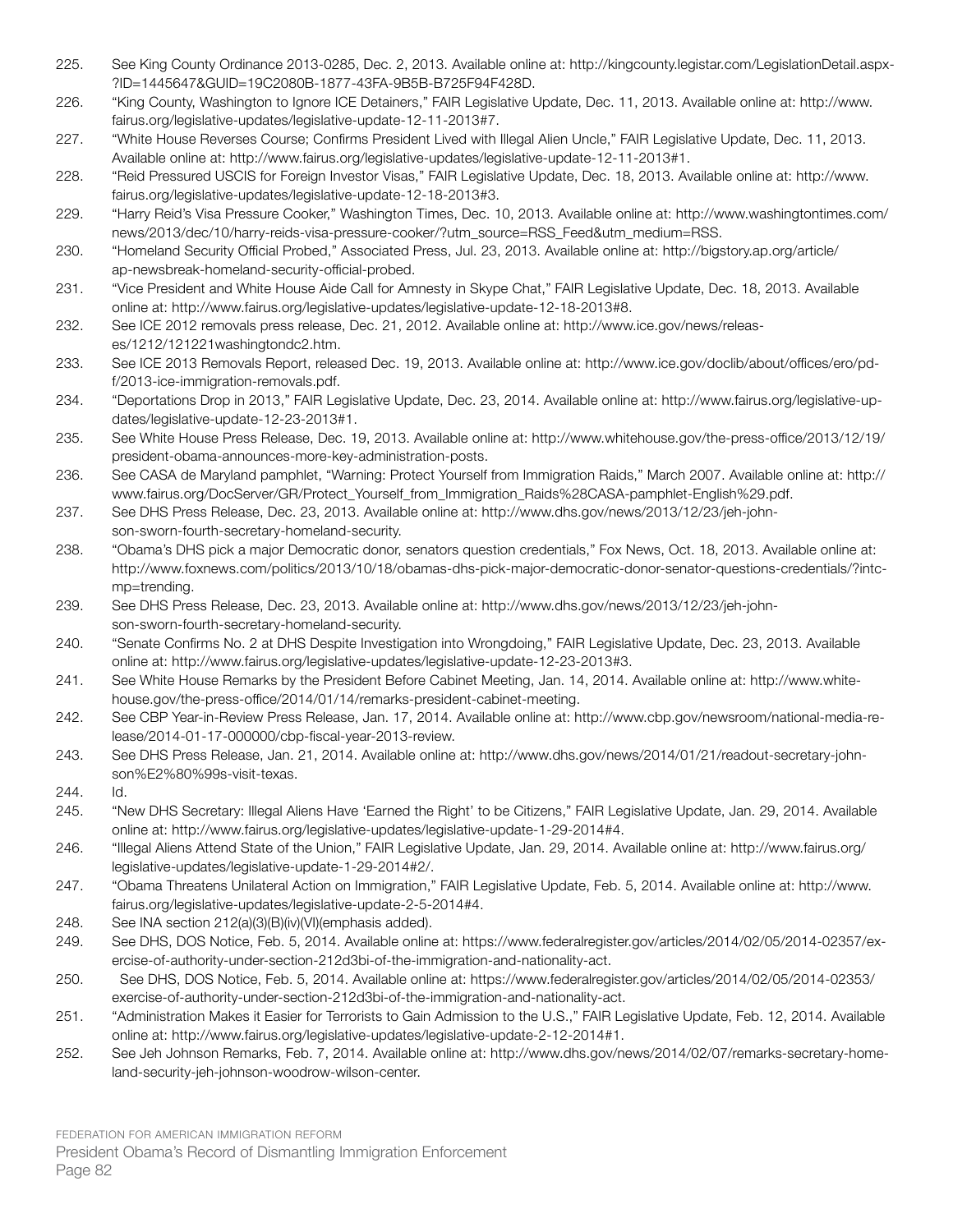- 253. "DHS Secretary: We are Prepping for Amnesty," FAIR Legislative Update, Feb. 12, 2014. Available online at: http://www.fairus. org/legislative-updates/legislative-update-2-12-2014#3.
- 254. "Program Benefitting Some Immigrants Extends Visa Wait for Others," New York Times, Feb. 8, 2014. Available online at: http:// www.nytimes.com/2014/02/09/us/program-benefiting-some-immigrants-extends-visa-wait-for-others.html?smid=tw-share&\_  $r=4$
- 255. Office of Inspector General Report, OIG-14-33, Feb. 11, 2014. Available online at: http://www.oig.dhs.gov/assets/Mgmt/2014/ OIG\_14-33\_Feb14.pdf.
- 256. "Audit Shows Obama Administration Undermines Worksite Enforcement," FAIR Legislative Update, Mar. 5, 2014. Available online at: http://www.fairus.org/legislative-updates/legislative-update-3-5-2014#1.
- 257. See DHS Budget-in-Brief, Mar. 4, 2014. Available online at: http://www.whitehouse.gov/sites/default/files/omb/budget/fy2015/ assets/budget.pdf.
- 258. "President's Budget Assumes Amnesty, Cuts Immigration Enforcement," FAIR Legislative Update, Mar. 12, 2014. Available online at: http://www.fairus.org/legislative-updates/legislative-update-3-12-2014#1.
- 259. U.S. Customs and Border Protection Memorandum, "Use of Safe Tactics and Techniques," Chief Michael Fisher, Mar. 7, 2014. Available online at: http://www.fairus.org/DocServer/GR/Use-of-Safe-Tactics-and-Techniques-7-March-2014.pdf.
- 260. "Rock Injures Border Patrol Agent," San Diego Union-Tribune, Jan. 16, 2014. Available online at: http://www.utsandiego.com/ news/2014/Jan/16/rock-flung-from-mexico-injures-bp-agent/.
- 261. U.S. Customs and Border Protection Memorandum, "Use of Safe Tactics and Techniques," Chief Michael Fisher, Mar. 7, 2014. Available online at: http://www.fairus.org/DocServer/GR/Use-of-Safe-Tactics-and-Techniques-7-March-2014.pdf.
- 262. "DHS Secretary Admits Department Manipulates Deportation Statistics," FAIR Legislative Update, Mar. 19, 2014. Available online at: http://www.fairus.org/legislative-updates/legislative-update-3-19-2014#2.
- 263. White House Readout, Mar. 13, 2014. Available online at: http://www.whitehouse.gov/the-press-office/2014/03/13/readout-presidents-meeting-congressional-hispanic-caucus-leadership.
- 264. "Obama Ordered Deportations Review Months Ago," Politico, Mar. 16, 2014. Available online at: http://www.politico.com/story/2014/03/obama-ordered-deportations-review-months-ago-104691.html.
- 265. "DHS Giving Illegal Immigrant 'Petty' Criminals Second Chance in Waiver Application Process," Daily Caller, Mar. 24, 2014. Available online at: http://dailycaller.com/2014/03/24/dhs-giving-illegal-immigrant-petty-criminals-second-chance-in-waiver-application-process/2/.
- 266. See USCIS Field Guidance, Jan. 24, 2014. Available online at: http://www.uscis.gov/sites/default/files/files/nativedocuments/2014-0124\_Reason\_To\_Believe\_Field\_Guidance\_Pertaining\_to\_Applicants\_for\_Provisional\_Unlawful\_Presence\_Waivers-final.pdf.
- 267. "Obama Admin Reviews Cases to Ensure No Illegal Alien is Left Behind," FAIR Legislative Update, Mar. 26, 2014. Available online at: http://www.fairus.org/legislative-updates/legislative-update-3-26-2014#3.
- 268. "On Immigration, the GOP's Window is Closing Fast," Washington Post, Mar. 26, 2014. Available online at: http://www.washingtonpost.com/blogs/plum-line/wp/2014/03/26/on-immigration-the-gops-window-for-action-is-closing-fast/.
- 269. "Who Should be Deported?" John Sandweg in Los Angeles Times, Mar. 27, 2014. Available online at: http://www.latimes.com/ opinion/op-ed/la-oe-sandweg-ice-obama-humanitarian-reform-20140327-story.html#axzz2xAXBgZrA
- 270. "Former ICE Director: Don't Deport Illegal Alien Fugitives and Re-Entrants," FAIR Legislative Update, Apr. 2, 2014. Available online at: http://www.fairus.org/legislative-updates/legislative-update-4-2-2014#3.
- 271. "CBP Chief Admits Obama's Policies Have Fueled Spike in Minors Illegally Crossing Border," FAIR Legislative Update, Apr. 9. Available online at: http://www.fairus.org/legislative-updates/legislative-update-4-9-2014#3.
- 272. "Johnson Keeping Open Mind in Immigration Review," Politico, Apr. 9, 2014. Available online at: http://www.politico.com/story/2014/04/jeh-johnson-immigration-review-105525.html?hp=l11.
- 273. See CHC Memorandum, Available online at: http://www.washingtonpost.com/r/2010-2019/WashingtonPost/2014/04/04/Editorial-Opinion/Graphics/CHC\_Request%20to%20Jeh%20Johnson.pdf.
- 274. "Obama Administration feeling real pressure on deportations?" Washington Post, Apr. 9. Available online at: http://www.washingtonpost.com/blogs/plum-line/wp/2014/04/09/obama-administration-feeling-real-pressure-on-deportations/.
- 275. "US Weighs Curbing Deportations," Associated Press, Apr. 21, 2014. Available online at: http://bigstory.ap.org/article/apnewsbreak-us-weighs-curbing-deportations.
- 276. "Who Should be Deported?" John Sandweg in Los Angeles Times, Mar. 27, 2014. Available online at: http://www.latimes.com/ opinion/op-ed/la-oe-sandweg-ice-obama-humanitarian-reform-20140327-story.html#axzz2xAXBgZrA
- 277. See DHS Press Release, Apr. 22, 2014. Available online at: http://www.dhs.gov/news/2014/04/22/readout-secretary-johnson%E2%80%99s-meeting-key-immigration-stakeholders.
- 278. See Dept. of Education Press Release, May 8, 2014. Available online at: http://www.ed.gov/news/press-releases/secretary-duncan-and-attorney-general-holder-issue-guidance-school-districts-ens.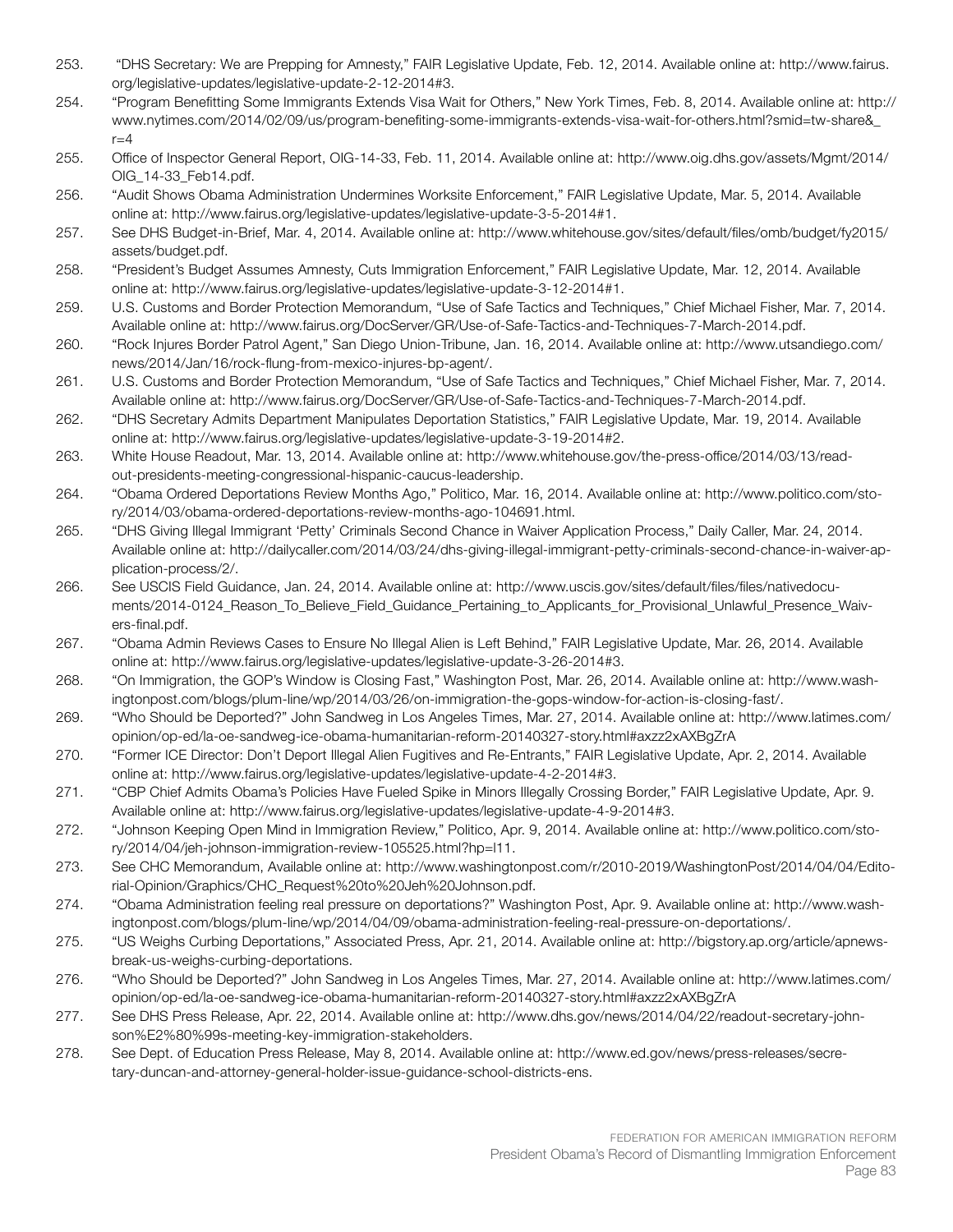- 279. "K-12 Education Guidance Benefits Illegal Aliens," FAIR Legislative Update, May 21, 2014. Available online at: http://www. fairus.org/legislative-updates/legislative-update-5-21-2014#5.
- 280. See Federal Register, Vol. 79 No. 91, May 12, 2014. Available online at: http://www.gpo.gov/fdsys/pkg/FR-2014-05-12/ pdf/2014-10734.pdf.
- 281. "New Proposed Rule Will Give Work Permits to H-1B Spouses," FAIR Legislative Update, May 14, 2014. Available online at: http://www.fairus.org/legislative-updates/legislative-update-5-14-2014#1.
- 282. "Immigration Enforcement Isn't Smart, Obama Says," Daily Caller, May 13, 2014. Available online at: http://dailycaller. com/2014/05/13/immigration-enforcement-isnt-smart-obama-says/.
- 283. See Secretary Johnson Interview on PBS, May 15, 2014. Available online at: http://www.pbs.org/newshour/bb/jeh-johnson-counterterrorism-challenges-deportation-enforcement/.
- 284. "Administration Rethinks Use of Local Police for Immigration Enforcement," Wall Street Journal, May 16, 2014. Available online at: http://online.wsj.com/news/articles/SB10001424052702304908304579566010518004836?mg=reno64-wsj.
- 285. "Will Obama Dismantle the Only Enforcement Policy He Claims to Support?" FAIR Legislative Update, May 28, 2014. Available online at: http://www.fairus.org/legislative-updates/legislative-update-5-28-2014#4.
- 286. "Obama Delays DHS Deportation Review," Associated Press, May 27, 2014. Available online at: http://bigstory.ap.org/article/ apnewsbreak-obama-delays-dhs-deportation-review.
- 287. "Deportation Review Delayed," Politico, May 27, 2014. Available online at: http://www.politico.com/story/2014/05/immigration-deportation-review-delayed-107138.html.
- 288. "Pentagon Plan to Enlist Young Immigrants is Delayed at White House's Request," New York Times, May 31, 2014. Available online at: http://www.nytimes.com/2014/06/01/us/politics/pentagon-puts-off-a-plan-to-enlist-young-immigrants.html?hp&\_r=2.
- 289. "Obama's Pentagon Plans to Allow Illegal Aliens to Join Military," June 4, 2014. Available online at: http://www.fairus.org/legislative-updates/legislative-update-6-4-2014#2.
- 290. "Homeland Security Secretary Calls for Amnesty to Resolve 'Legal Ambiguity' of Illegal Aliens," FAIR Legislative Update, June 4, 2014. Available online at: http://www.fairus.org/legislative-updates/legislative-update-6-4-2014#1.
- 291. See House Judiciary Committee Hearing Transcript, May 29, 2014.
- 292. See OMB letter, May 30, 2014. Available online at: http://www.fairus.org/DocServer/GR/UAC\_Mikulski\_Letter.pdf.
- 293. "OMB: Child Migrants to Cost U.S. \$2.3 Billion," Politico, June 1, 2014. Available online at: http://www.politico.com/story/2014/05/omb-child-migrants-107284.html?hp=l1.
- 294. "Obama's DREAM to Cost Taxpayers Over \$2 Billion," FAIR Legislative Update, June 4, 2014. Available online at: http://www. fairus.org/legislative-updates/legislative-update-6-4-2014#4.
- 295. "Border Patrol Memo Reveals Flood of Minors Across Border Worse than First Imagined," FAIR Legislative Update, June 11, 2014. Available online at: http://www.fairus.org/legislative-updates/legislative-update-6-11-2014#1.
- 296. Id.
- 297. "Surge in kids illegally crossing into U.S. alone strains border patrol," Washington Times, June 5, 2014. Available online at: http://www.washingtontimes.com/news/2014/jun/5/surge-in-kids-crossing-border-alone-strains-patrol/#ixzz33tJjt2SR.
- 298. "Internal Memo: 'DREAM Act' Deluge 'Compromising' Border Security," Breitbart, June 6, 2014. Available online at: http://www. breitbart.com/Big-Government/2014/06/06/Border-Patrol-Memo-Points-To-Gov-t-Policies-As-Force-For-More-Illegal-Immigration.
- 299. See DHS Press Release, June 5, 2014. Available online at: http://www.uscis.gov/news/secretary-johnson-announces-process-daca-renewal
- 300. See Revised Form I-821D, June 5, 2014. Available online at: http://www.uscis.gov/sites/default/files/files/form/i-821d.pdf.
- 301. See DACA Instructions. Available online at: http://www.uscis.gov/sites/default/files/files/form/i-821dinstr.pdf.
- 302. "Obama Admin Announces DACA Renewal Process," FAIR Legislative Update, June 11, 2014. Available online at: http://www. fairus.org/legislative-updates/legislative-update-6-11-2014#2.
- 303. "DHS Denies Responsibility for Surge of Minors at the Border," FAIR Legislative Update, June 18, 2014. Available online at: http://www.fairus.org/legislative-updates/legislative-update-6-18-2014#1.
- 304. See White House Press Release, "Remarks by the President on Border Security and Immigration Reform," June 30, 2014. Available online at: http://www.whitehouse.gov/the-press-office/2014/06/30/remarks-president-border-security-and-immigration-reform.
- 305. "Deportation data won't dispel rumors drawing migrant minors to U.S.," Los Angeles Times, July 6, 2014. Available online at: http://www.latimes.com/nation/la-na-deport-children-20140706-story.html?wpisrc=nl\_rdin#page=1
- 306. "Official Data Shows Deportations of Minors Dropped 80 Percent During Obama Administration," FAIR Legislative Update, July 15, 2014. Available online at: http://www.fairus.org/legislative-updates/legislative-update-7-15-2014#1
- 307. "Meet the Press Transcript July 6, 2014," NBC News, July 6, 2014. Available online at: http://www.nbcnews.com/meet-thepress/meet-press-transcript-july-6-2014-n149146.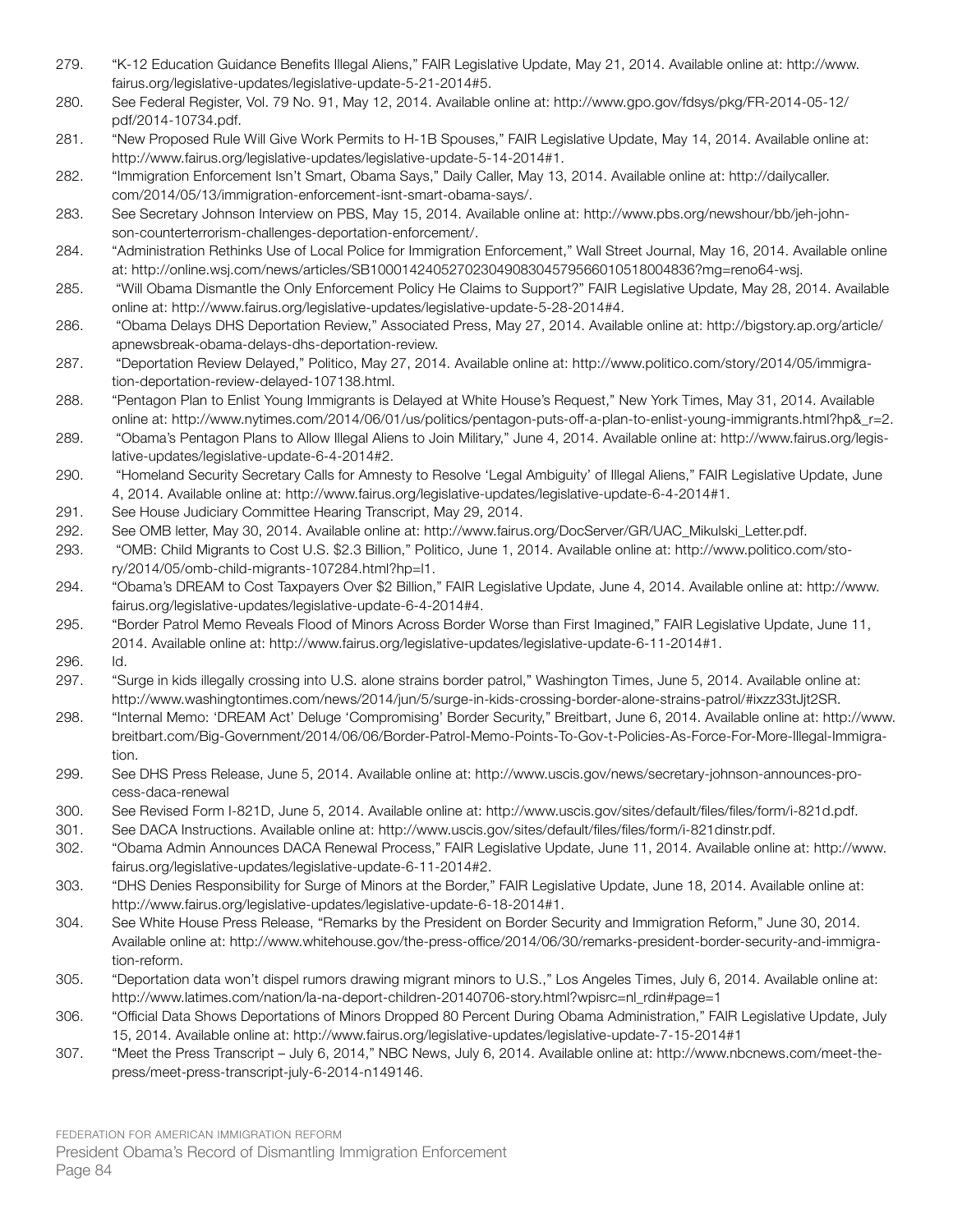- 308. "(U) Misperceptions of U.S. Policy Key Driver in Central American Migrant Surge," July 7, 2014. Available online at: http://www. scribd.com/doc/233856565/Leaked-EPIC-Document
- 309. "Intelligence Report: Immigration Policy, Not Violence, Is Primary Reason for Border Crisis," FAIR Legislation Update, July 22, 2014. Available online at: http://www.fairus.org/legislative-updates/legislative-update-7-22-2014#3.
- 310. "Amid Criticism, Obama Defends Handling of Border Crisis," FAIR Legislative Update, July 15, 2014. Available online at: http:// www.fairus.org/legislative-updates/legislative-update-7-15-2014#2.
- 311. "Leaked Data Shows 10-Fold Increase In Obama's Asylum Approvals," Daily Caller, July 14, 2014. Available online at: http:// dailycaller.com/2014/07/14/leaked-data-shows-10-fold-increase-in-obamas-asylum-approvals/.
- 312. "Obama Tells Lawmakers He Won't Cave on Deportation Review," Huffington Post, July 17, 2014. Available online at: http:// www.huffingtonpost.com/2014/07/16/obama-deportation-review\_n\_5593514.html?1405561608.
- 313. "Obama Reaffirms Commitment to Expanding Administrative Amnesty in August," FAIR Legislative Update, July 22, 2014. Available online at: http://www.fairus.org/legislative-updates/legislative-update-7-22-2014#4.
- 314. "Obama Said to Assure Hispanic Caucus on Deportations," Real Clear Politics, July 17, 2014. Available online at: http://www. realclearpolitics.com/articles/2014/07/17/obama\_said\_to\_assure\_hispanic\_caucus\_on\_deportations\_123342.html.
- 315. "Obama Administration Warned About Border Crisis," FAIR Legislative Update, July 29, 2014. Available online at: http://www. fairus.org/legislative-updates/legislative-update-7-29-2014#3.
- 316. "Obama aides were warned of brewing border crisis," Washington Post, July 19, 2014. Available online at: http://www.washingtonpost.com/politics/obama-aides-were-warned-of-brewing-border-crisis/2014/07/19/8b5d2282-0d1b-11e4-b8e5-d0de80767fc2\_story.html.
- 317. "N4T Investigators: Emails show U.S. was warned about migrant crisis in 2011," KVOA Tucson, July 21, 2014. Available online at: http://www.kvoa.com/news/n4t-investigators-emails-show-u-s-was-warned-about-migrant-crisis-in-2011/.
- 318. "U.S. Considering Refugee Status for Hondurans," New York Times, July 24, 2014. Available online at: http://www.nytimes. com/2014/07/25/world/americas/administration-weighs-plan-to-move-processing-of-youths-seeking-entry-to-honduras-. html?\_r=2.
- 319. "President Obama Considers Plan to Admit MORE Central American Minors," FAIR Legislative Update, July 29, 2014. Available online at: http://www.fairus.org/legislative-updates/legislative-update-7-29-2014#2.
- 320. White House Press Release, "Press Conference by the President," Aug. 1, 2014. Available online at: http://www.whitehouse. gov/the-press-office/2014/08/01/press-conference-president.
- 321. See El Paso Intelligence Report, "Press Briefing by Press Secretary Josh Earnest, 7/31/2014," July 31, 2014. Available online at: http://www.whitehouse.gov/the-press-office/2014/07/31/press-briefing-press-secretary-josh-earnest-7312014.
- 322. See Letter to Rep. Marchant, Aug. 7, 2014. Available online at: http://www.fairus.org/DocServer/GR/TSA-140716-015.pdf.
- 323. "TSA Admits Lying About Illegal Aliens Flying Without Proper ID," Breitbart, Aug. 22, 2014. Available online at: http://www.breitbart.com/Texas/2014/08/22/TSA-Admits-Illegal-Aliens-Boarding-Planes-Using-Notice-to-Appear-Forms/.
- 324. "W.H. Meets Big Biz on Immigration," Politico, Aug. 18, 2014. Available online at: http://www.politico.com/story/2014/08/ white-house-immigration-110092.
- 325. Id.
- 326. Id.
- 327. "Obama Wants Immigration Action," Politico, Aug. 28, 2014. Available online at: http://www.politico.com/story/2014/08/ obama-immigration-plan-110427.
- 328. "Immigration Could Set Stage for Big U.S. Budget Showdown," Reuters, Aug. 27, 2014. Available online at: http://www.reuters. com/article/us-usa-budget-immigration-idUSKBN0GR24B20140827.
- 329. See White House Press Release, "President Obama Announces More Key Administration Posts," Aug. 28, 2014. Available online at: https://www.whitehouse.gov/the-press-office/2014/08/28/president-obama-announces-more-key-administration-posts.
- 330. See "The Morton Memos: Giving Illegal Aliens Administrative Amnesty," Federation for American Immigration Reform. Available online at: http://www.fairus.org/morton-memos.
- 331. "As Growth Stalls, Unauthorized Immigrant Population Becomes More Settled," Pew Research Center, Sept. 3, 2014. Available online at: http://www.pewhispanic.org/files/2014/09/2014-09-03\_Unauthorized-Final.pdf.
- 332. Id.
- 333. Id.
- 334. "Executive Action for Unauthorized Immigrants: Estimates of the Populations that Could Receive Relief," Migration Policy Institute, Sept. 2014. Available online at: http://www.migrationpolicy.org/sites/default/files/publications/Executive-Action-Brief-FI-NAL.pdf.
- 335. "Obama Punts on Immigration Until After Elections," Roll Call, Sept. 6, 2014. Available online at: http://blogs.rollcall.com/whitehouse/obama-punts-on-immigration/?dcz.
- 336. Obama: Immigration Action 'Soon,'" The Hill, Sept. 5, 2014. Available online at: http://thehill.com/homenews/administration/216792-obama-immigration-action-soon.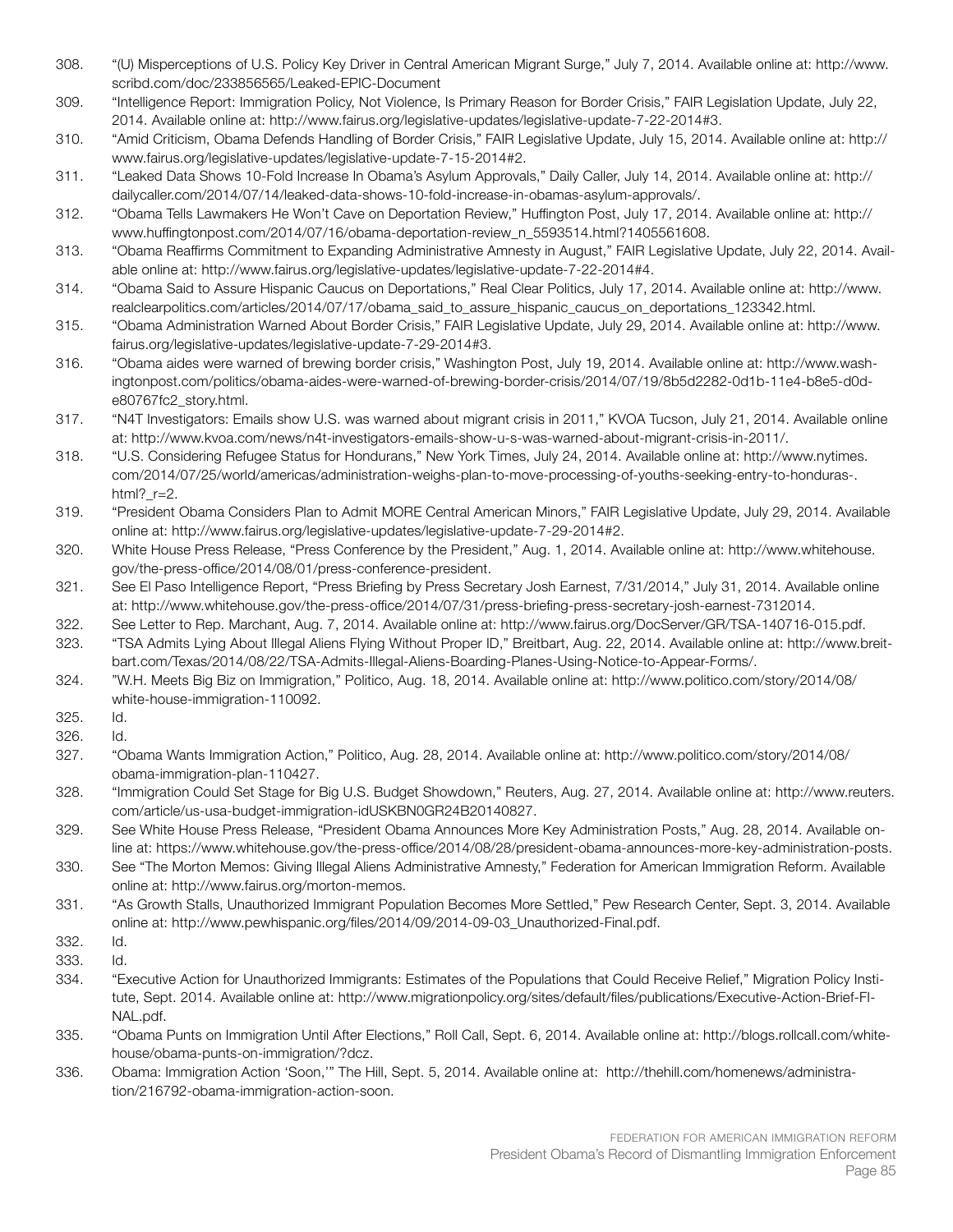- 337. "Obama Chief Staff Pledges Action Immigration," Associated Press, Sept. 11, 2014. Available online at: http://news.yahoo. com/obama-chief-staff-pledges-action-immigration-195001000--politics.html.
- 338. "Obama plans to go 'as far as he can' on immigration before year's end, lawmakers say," Washington Post, Sept. 11, 2014. Available online at: https://www.washingtonpost.com/news/post-politics/wp/2014/09/11/obama-plans-to-go-as-far-as-he-canon-immigration-before-years-end-lawmakers-say/.
- 339. "U.S. Sharply Cutting Deportations," Associated Press, Sept. 11, 2014. Available online at: http://bigstory.ap.org/article/apnewsbreak-us-sharply-cutting-deportations.

340. Id.

- 341. Id.
- 342. See DoD MAVNI Fact Sheet. Available online at: http://www.defense.gov/news/mavni-fact-sheet.pdf.
- 343. "The Battle for Child Migrants' Counsel," Politico, Sept. 30, 2014. Available online at: http://www.politico.com/story/2014/09/ child-migrants-legal-counsel-111473.html.
- 344. "Government Funds Lawyers for Immigrant Kids," Associated Press, Sept. 30, 2014. Available online at: http://abcnews. go.com/Politics/wireStory/government-funds-lawyers-immigrant-kids-25873809.
- 345. See Remarks by the President in a Town Hall on Innovation, Oct. 9, 2014. Available online at: http://www.whitehouse.gov/thepress-office/2014/10/09/remarks-president-town-hall-innovation-los-angeles-california.
- 346. See USCIS Press Release, Oct. 17, 2014. Available online at: http://www.uscis.gov/news/dhs-implement-haitian-family-reunification-parole-program.
- 347. "Obama May Cut Deportations," Wall Street Journal, Oct. 29, 2014. Available online at: http://www.wsj.com/articles/ obama-may-cut-deportations-1414626089.
- 348. Id.
- 349. Id.
- 350. See Transcript of White House Press Conference, Nov. 5, 2014. Available online at: http://www.washingtonpost.com/politics/ transcript-president-obamas-remarks-on-midterm-election-results/2014/11/05/491a02b2-6524-11e4-9fdc-d43b053ecb4d\_ story.html.
- 351. Id.
- 352. Id.
- 353. Id.
- 354. See Vroom Complaint, Vroom v. Johnson, Nov. 6, 2014. Available online at: http://dailycaller.com/wp-content/uploads/2014/11/ vroom-v-johnson.pdf.
- 355. "Krauthammer Slams 'Constitutionally Odious' Immigration Proposal," Fox News, Nov. 12, 2014. Available online at: http://insider.foxnews.com/2014/11/12/fox-news-obtains-drafts-obamas-immigration-plans.
- 356. Id.
- 357. See State Department Fact Sheet, Nov. 14, 2014. Available online at: http://www.state.gov/j/prm/releases/factsheets/2014/234067.htm.
- 358. "Alterations in House Leadership Border Bill Make Process of Removing Alien Minors Worse," FAIR Legislative Update, July 29, 2014. Available online at: http://www.fairus.org/legislative-updates/legislative-update-7-29-2014.
- 359. See FAIR Executive Amnesty Report, Nov. 17, 2014. Available online at: http://www.fairus.org/DocServer/GR/Executive\_Amnesty Federal Benefits 11-17-2014.pdf.
- 360. See Remarks by the President in Address to the Nation on Immigration, Nov. 20, 2014. Available online at: https://www.whitehouse.gov/the-press-office/2014/11/20/remarks-president-address-nation-immigration.
- 361. "President Obama's Immigration Orders Sweeping in Scope," FAIR Legislative Update, Nov. 24, 2014. Available online at: http://www.fairus.org/legislative-updates/legislative-update-11-24-2014#1.
- 362. "Executive Amnesty Poised to Give Millions of Illegal Aliens Driver's Licenses," FAIR Legislative Update, Nov. 24, 2014. Available online at: http://www.fairus.org/legislative-updates/legislative-update-11-24-2014#5.
- 363. Bloomberg Government Transcript, Dec. 3, 2014.
- 364. Id.
- 365. Id.
- 366. "Homeland Security Already Hiring 1,000 Employees to Carry Out Obama Amnesty," Washington Times, Dec. 3, 2014. Available online at: http://www.washingtontimes.com/news/2014/dec/3/dhs-hiring-1000-employees-carry-out-obama-amnesty/.
- 367. Id.
- 368. "17 States File Lawsuit in Bid to Halt Obama Amnesty Order," Washington Times, Dec. 3, 2014. Available online at: http://www. washingtontimes.com/news/2014/dec/3/obama-amnesty-faces-lawsuit-as-17-states-argue-imm/.

369. Id.

370. See Plaintiffs' Complaint, Texas v. U.S., Dec. 3, 2014. Available online at: https://www.texasattorneygeneral.gov/files/epress/ files/20141203ImmigrationExecutiveOrderLawsuit.pdf.

FEDERATION FOR AMERICAN IMMIGRATION REFORM President Obama's Record of Dismantling Immigration Enforcement Page 86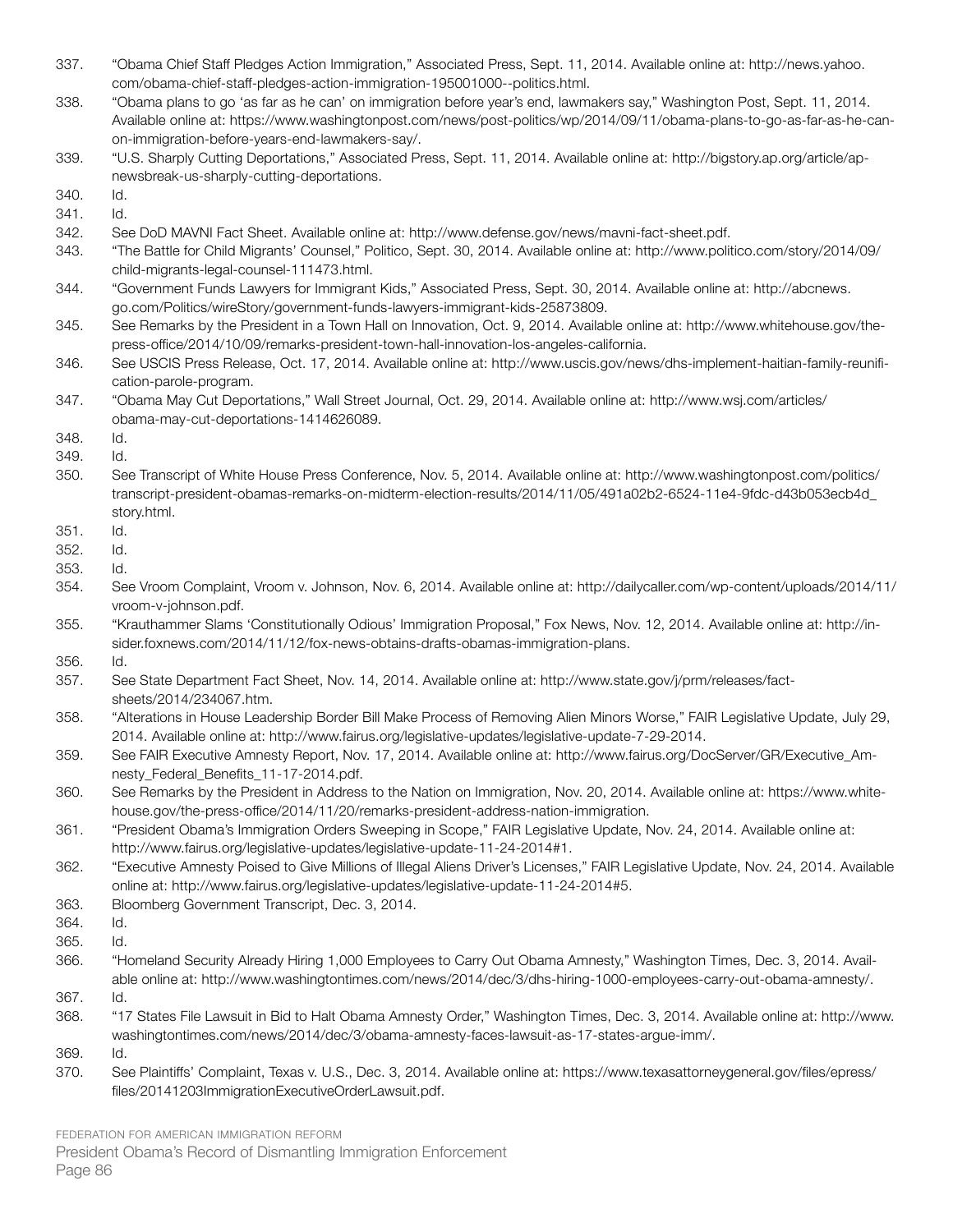- 371. "Arizona, Florida and Ohio Join Multi-state Lawsuit Over President Obama's Immigration Order," Fox News, Dec. 6, 2014. Available online at: http://latino.foxnews.com/latino/news/2014/12/06/arizona-florida-and-ohio-join-multi-state-lawsuit-overpresident-obama/.
- 372. See Office of Inspector General Report, OIG-15-17, Dec. 24, 2014. Available online at: https://www.oig.dhs.gov/assets/ Mgmt/2015/OIG\_15-17\_Dec14.pdf.
- 373. See Remarks by President Obama and President Peña Nieto after Bilateral Meeting, Jan. 6, 2015. Available online at: https:// www.whitehouse.gov/the-press-office/2015/01/06/remarks-president-obama-and-president-pe-nieto-after-bilateral-meeting.
- 374. Id.
- 375. Id.
- 376. See Remarks by the President in State of the Union Address, Jan. 20, 2015. Available online at: https://www.whitehouse.gov/ the-press-office/2015/01/20/remarks-president-state-union-address-january-20-2015.
- 377. Id.
- 378. Bloomberg Government Transcript, Jan. 28, 2015
- 379. See "Lynch Claims Executive Amnesty is Constitutional, Illegal Aliens Have 'Right' to Work," FAIR Legislative Update, Feb. 3, 2015. Available online at: http://www.fairus.org/legislative-updates/legislative-update-2-3-2015#2
- 380. "Homeland Security Sets Up Obama Amnesty Complaint Hotlines for Illegals," Washington Times, Feb. 8, 2015. Available online at: http://www.washingtontimes.com/news/2015/feb/8/homeland-security-sets-up-obama-amnesty-complaint-/.
- 381. See USCIS CAM Refugee/Parole Program Information Page, Feb. 9, 2015. Available online at: http://www.uscis.gov/CAM.
- 382. See State Department Press Release, Dec. 3, 2014. Available online at: http://www.state.gov/r/pa/prs/ps/2014/12/234655. htm.
- 383. "Federal Judge Temporarily Blocks Obama's Immigration Executive Action," Fox News, Feb. 17, 2015. Available online at: http://www.foxnews.com/politics/2015/02/17/federal-judge-temporarily-blocks-obama-immigration-executive-action/.
- 384. CQ News, Feb. 23, 2015.
- 385. See CRS Tax Credit Memo, Feb. 25, 2015. Available online at: http://media.breitbart.com/media/2015/02/CRS-memo-EITCand-ACTC-max-amounts.pdf.
- 386. "Senate Democrats Choose Amnesty Over DHS Funding," FAIR Legislative Update, Feb. 10, 2015. Available online at: http:// www.fairus.org/legislative-updates/legislative-update-2-10-2015.
- 387. "Obama: 'Consequences' for ICE Officials Who Don't Follow Executive Amnesty," Weekly Standard, Feb. 25, 2015. Available online at: http://www.weeklystandard.com/article/obama-consequences-ice-officials-who-dont-follow-executive-amnesty/866479.
- 388. Id.
- 389. "Gutierrez: Obama Eyes Partial Launch of Anti-Deportation Program," The Hill, Feb. 25, 2015. Available online at: http://thehill. com/homenews/house/233830-gutierrez-obama-eyes-launch-of-anti-deportation-program-in-states-not-suing.
- 390. Id.
- 391. Id.
- 392. "Lynch Claims Executive Amnesty is Constitutional, Illegal Aliens Have 'Right' to Work," FAIR Legislative Update, Feb. 3, 2015. Available online at: http://www.fairus.org/legislative-updates/legislative-update-2-3-2015#2.
- 393. "Federal Judge Temporarily Blocks Obama's Executive Amnesty," FAIR Legislative Update, Feb. 18, 2015. Available online at: http://www.fairus.org/legislative-updates/legislative-update-2-18-2015#1.
- 394. "President Obama's Immigration Orders Sweeping in Scope," FAIR Legislative Update, Nov. 24, 2014. Available online at: http://www.fairus.org/legislative-updates/legislative-update-11-24-2014#1.
- 395. See Jeh Johnson Statement, Feb. 17, 2015. Available online at: http://www.dhs.gov/news/2015/02/17/statement-secretary-jeh-c-johnson-concerning-district-courts-ruling-concerning-dapa.
- 396. See DOJ Emergency Expedited Motion To Stay, Texas v. U.S., Feb. 23, 2015. Available online at: http://www.scribd.com/ doc/256670429/DOJ-Emergency-Expedited-Motion-To-Stay.
- 397. "Obama Admin. Admits it has Approved 100,000 Expanded DACA Applications," FAIR Legislative Update, Mar. 10, 2015. Available online at: http://www.fairus.org/legislative-updates/legislative-update-3-10-2015#1.
- 398. See Testimony of Robert Rector, "The Fiscal Consequences of Executive Amnesty," Mar. 17, 2015. Available online at: http:// oversight.house.gov/wp-content/uploads/2015/03/Mr.-Rector-Testimony-Bio-TNT.pdf.
- 399. Id.
- 400. Id.
- 401. Id.
- 402. See Motion Hearing Transcript, Texas v. U.S., Mar. 19, 2015. Available online here: http://images.politico.com/global/2015/03/20/texasvushrgxcr.pdf.
- 403. "Obama Admin. Admits it has Approved 100,000 Expanded DACA Applications," FAIR Legislative Update, Mar. 10, 2015. Available online at: http://www.fairus.org/legislative-updates/legislative-update-3-10-2015#1.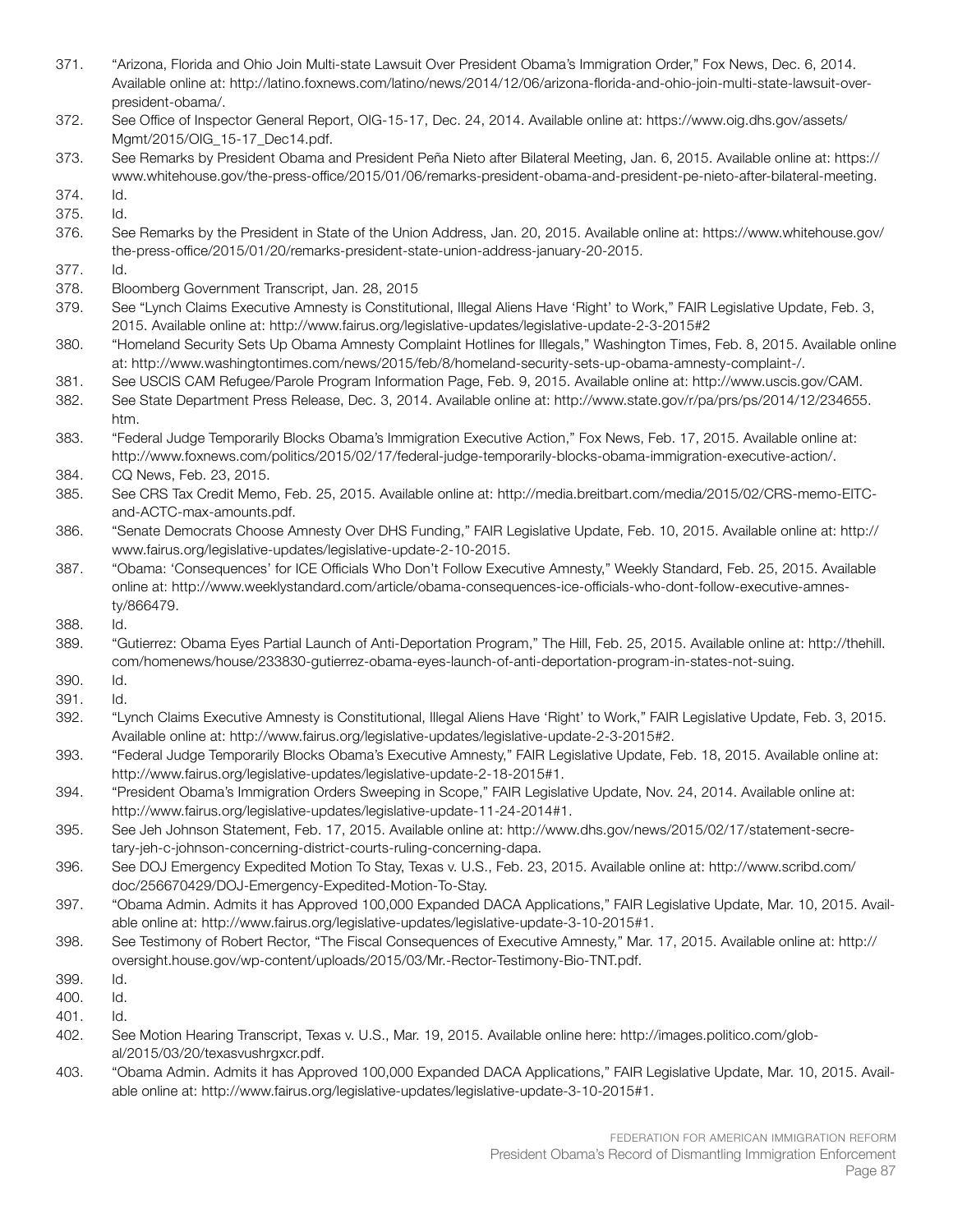- 404. See ICE Press Release, Mar. 9, 2015. Available online at: https://www.ice.gov/news/releases/2059-convicted-criminals-arrested-ice-nationwide-operation.
- 405. "23 Dreamers from Obama Amnesty Snared in Criminal Dragnet," Washington Times, Mar. 19, 2015. Available online at: http:// www.washingtontimes.com/news/2015/mar/19/23-dreamers-obama-amnesty-snared-criminal-dragnet/.
- 406. "Convicted Illegal Immigrants Arrested in ICE Sweep Kept in US Under Obama Action," Fox News, Mar. 13, 2015. Available online at: http://www.foxnews.com/politics/2015/03/13/convicted-illegal-immigrants-arrested-in-ice-sweep-kept-in-us-by-obamaaction/.
- 407. "12,509 Illegal Kids Already Over Border in Second Wave, Just 1 in 6 Returned," Washington Examiner, Mar. 23, 2015. Available online at: http://www.washingtonexaminer.com/12509-illegal-kids-already-over-border-in-second-wave-just-1-in-6-returned/article/2561883.
- 408. See "Second Wave of UACs Coming, Only 1 in 6 Returned," FAIR Legislative Update, Mar. 31, 2015, available online at http:// www.fairus.org/legislative-updates/legislative-update-3-31-2015#4.
- 409. "12,509 Illegal Kids Already Over Border in Second Wave, Just 1 in 6 Returned," Washington Examiner, Mar. 23, 2015. Available online at: http://www.washingtonexaminer.com/12509-illegal-kids-already-over-border-in-second-wave-just-1-in-6-returned/article/2561883.
- 410. See "Obama Loosens Rules on Corporate Visas," FAIR Legislative Update, Mar. 31, 2015. Available online at: http://www.fairus. org/legislative-updates/legislative-update-3-31-2015#1.
- 411. See INA § 101(a)(15)(L)
- 412. See "IG: Mayorkas Improperly Influenced EB-5 Decisions," FAIR Legislative Update, Mar. 31, 2015. Available online at: http:// www.fairus.org/legislative-updates/legislative-update-3-31-2015#3.
- 413. See DOL Press Release, Apr. 2, 2015. Available online at: http://www.dol.gov/newsroom/releases/whd/whd20150550.
- 414. "U.S. Signed Agreement with Mexico to Teach Immigrants to Unionize," Washington Examiner, Mar. 30, 2015. Available online at: http://www.washingtonexaminer.com/u.s.-signed-agreement-with-mexico-to-teach-immigrants-to-unionize/article/2562215.
- 415. Id.
- 416. Id.
- 417. See Order Denying Stay, Texas v. U.S., Apr. 7, 2015. Available online at: http://www.scribd.com/doc/261198291/Hanen-Denial-Stay-Texas-v-United-States; see also Order Granting Discovery, Texas v. U.S., Apr. 7, 2015. Available online at: http://www. scribd.com/doc/261198282/Hanen-Discovery-Order-Texas-v-United-States.
- 418. See Order Granting Discovery, Texas v. U.S., Apr. 7, 2015. Available online at: http://www.scribd.com/doc/261198282/Hanen-Discovery-Order-Texas-v-United-States.
- 419. See Order Denying Stay, Texas v. U.S., Apr. 7, 2015. Available online at: http://www.scribd.com/doc/261198291/Hanen-Denial-Stay-Texas-v-United-States.
- 420. Id.
- 421. "U.S. Army Expands Immigrant Recruitment Program," Wall Street Journal, Apr. 8, 2015. Available online at: http://www.wsj. com/articles/u-s-army-expands-immigrant-recruitment-program-1428529606.
- 422. "Department of Defense Announces Military Amnesty," FAIR Legislative Update, Sept. 30, 2014. Available online at: http://www. fairus.org/legislative-updates/legislative-update-9-30-2014#1.
- 423. Id.
- 424. Id.; see 10 U.S.C. § 504(b)(2).
- 425. See House Judiciary Press Release, Apr. 14, 2015. Available online at: http://judiciary.house.gov/index.cfm/press-releases?ID=9B83D528-2887-483F-B88F-B2E2FB92CD14.
- 426. Id.; see ICE Criminal Alien Convictions Breakdown for FY 2014. Available online at: http://judiciary.house.gov/\_cache/ files/718a8157-af82-4d6e-b3e8-a17ee3312fb5/fy14-criminal-releases-total-crimes.pdf.
- 427. "Lawmakers reach deal to move Obama trade agenda," The Hill, Apr. 16, 2015. Available online at: http://thehill.com/policy/ finance/trade/239058-senate-leaders-nearing-trade-deal.
- 428. 19 U.S.C. §§ 2191-94.
- 429. Id. at §2191(d).
- 430. Id. at §3803(a)(1).
- 431. See Office of the U.S. Trade Representative TPP Outline. Available online at: https://ustr.gov/tpp/outlines-of-TPP.
- 432. Id.
- 433. Bloomberg Government Transcript, Apr. 24, 2015.
- 434. "Senate Confirms Amnesty Supporting Attorney General," FAIR Legislative Update, Apr. 28, 2015. Available online at: http:// www.fairus.org/legislative-updates/legislative-update-4-28-2015#3.
- 435. "Lynch Claims Executive Amnesty Is Constitutional, Illegal Aliens Have 'Right' to Work," FAIR Legislative Update, Feb. 3, 2015. Available online at: http://www.fairus.org/legislative-updates/legislative-update-2-3-2015#2.

FEDERATION FOR AMERICAN IMMIGRATION REFORM

President Obama's Record of Dismantling Immigration Enforcement Page 88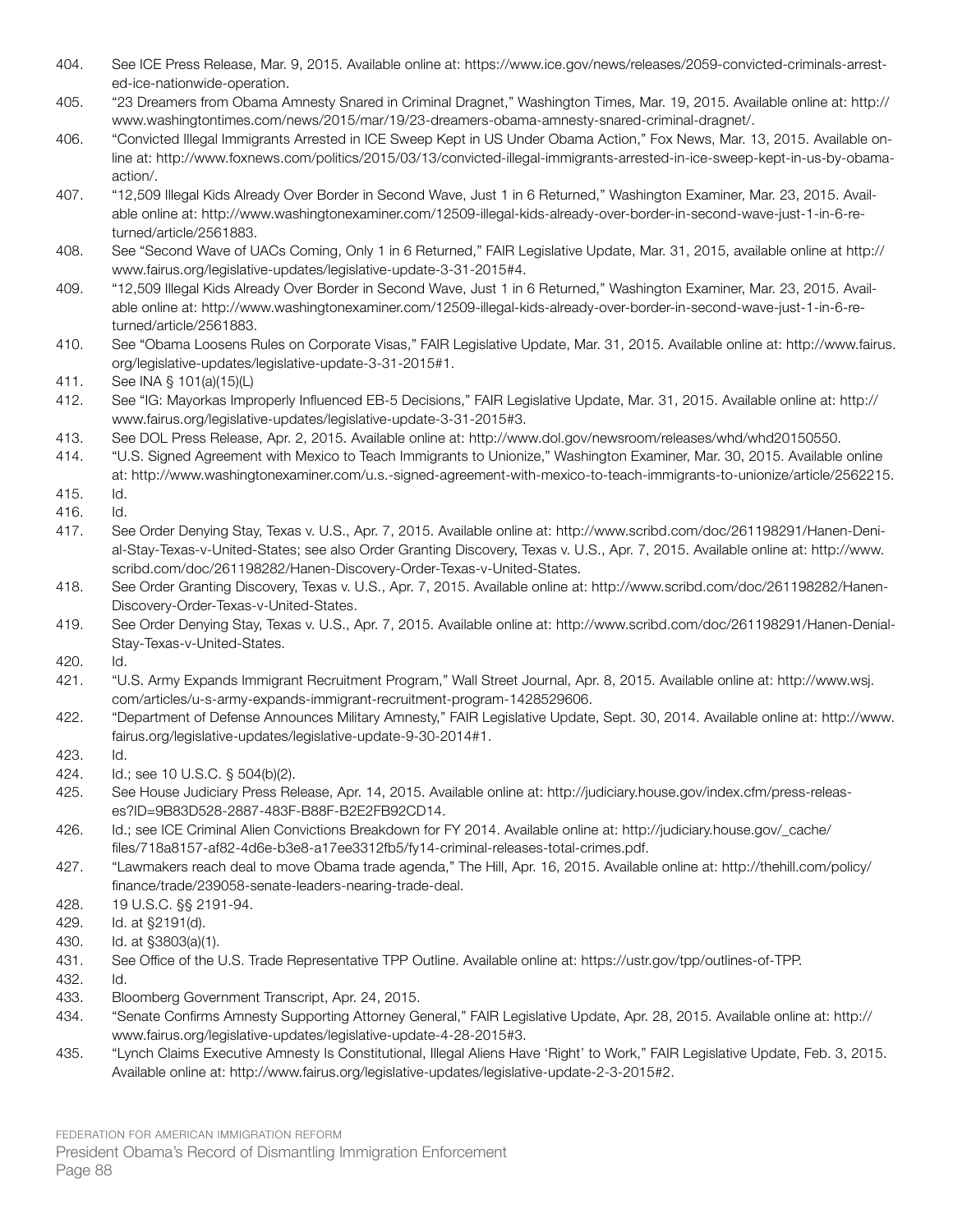- 436. See Letter to Chairman Grassley, Apr. 17, 2015. Available online at: http://www.grassley.senate.gov/sites/default/files/judiciary/ upload/2015-04-17%20USCIS%20to%20CEG%20%28DACA%20for%20Gang%20Member%29.pdf.
- 437. See Grassley and Tillis Letter to Johnson, Mar. 20, 2015. Available online at: http://www.grassley.senate.gov/sites/default/files/ judiciary/upload/2015-03-20%20CEG%2BTT%28DACA%20GANG%20APPROVALS%29.pdf.
- 438. Office of Inspector General Report, OIG-15-85, May 4, 2015. Available online at: https://www.oig.dhs.gov/assets/Mgmt/2015/ OIG\_15-85\_May15.pdf.
- 439. Id.
- 440. Id.
- 441. Id.
- 442. Id.
- 443. See DOJ Advisory, Texas v. U.S., May 7, 2015. Available online at: http://www.scribd.com/doc/264593994/Texas-v-United-States-Advisory-May8.
- 444. "Obama Admin. Admits it has Approved 100,000 Expanded DACA Applications," FAIR Legislative Update, Mar. 10, 2015). Available online at: http://www.fairus.org/legislative-updates/legislative-update-3-10-2015#1.
- 445. See Goodlatte Press Release, May 11, 2015. Available online at: http://goodlatte.house.gov/press\_releases/711.
- 446. Id.
- 447. See Amicus Brief, Texas v. U.S., May 11, 2015. Available online at: http://judiciary.house.gov/\_cache/files/99ed0027-7613- 412e-b857-e048622a7912/filed---5.11.2015-fifth-circuit-amicus-brief-final-.pdf.
- 448. "Immigration: 445,000 awaiting a court date, which might not come for 4 years," LA Times, May 16, 2015. Available online at: http://www.latimes.com/nation/la-na-immigration-court-delay-20150515-story.html.
- 449. "Federal Judge Rebukes Administration; Maintains Hold on Executive Amnesty," FAIR Legislative Update, Apr. 14, 2015. Available online at: http://www.fairus.org/legislative-updates/legislative-update-4-14-2015#1.
- 450. See 5th Circuit Order Denying Stay, Texas v. U.S., May 26, 2015. Available online at: http://irli.org/wp-content/uploads/2015/05/5th-Circuit-opinion.pdf.
- 451. "3,700 illegal immigrant 'Threat Level 1' criminals released into U.S. by DHS," Washington Times, Jun. 3, 2015. Available online at: http://www.washingtontimes.com/news/2015/jun/3/3700-illegal-immigrant-threat-level-1-criminals-re/?page=1.
- 452. Id.
- 453. "U.S. frees hundreds of Cuban criminals because Havana won't take them back," Washington Times, June 9, 2015. Available online at: http://www.washingtontimes.com/news/2015/jun/9/immigrants-with-criminal-records-go-free-in-us-bec/.
- 454. See Zadvydas v. Davis, 533 U.S. 678 (2001). Available online at: https://supreme.justia.com/cases/federal/us/533/678/.
- 455. "U.S. frees hundreds of Cuban criminals because Havana won't take them back," Washington Times, June 9, 2015. Available online at: http://www.washingtontimes.com/news/2015/jun/9/immigrants-with-criminal-records-go-free-in-us-bec/.
- 456. Id.
- 457. Id.
- 458. "Border Patrol agents, facing scrutiny over shootings, have harsh words for their leaders," Los Angeles Times, June 17, 2015. Available online at: http://www.latimes.com/nation/immigration/la-na-ff-border-patrol-agents-20150617-story.html.
- 459. Id.
- 460. Id.
- 461. Id.
- 462. "ICE Records Reveal Steep Drop in Worksite Enforcement Since 2013," Center for Immigration Studies, June 2015. Available online at: http://cis.org/ICE-Records-Reveal-Steep-Drop-Worksite-Enforcement-Since-13.
- 463. See USCIS PEP Brochure, June 2015. Available online at: http://www.fairus.org/DocServer/GR/PEP\_Brochure\_June\_2015.pdf.
- 464. See House Judiciary Committee Press Release, June 23, 2015. Available online at: http://judiciary.house.gov/index.
- cfm/2015/6/goodlatte-implementation-of-priority-enforcement-program-endangers-our-communities.
- 465. See Obama Administration PowerPoint, Apr. 22, 2014. Available online at: http://www.fairus.org/DocServer/GR/Obama\_administration\_powerpoint\_7-6-2015.pdf.
- 466. Id.
- 467. "Obama's DREAM to Cost Taxpayers Over \$2 Billion," FAIR Legislative Update, June 4, 2014. Available online at: http://www. fairus.org/legislative-updates/legislative-update-6-4-2014#4.
- 468. See Presidential Memorandum -- Response to the Influx of Unaccompanied Alien Children Across the Southwest Border, June 2, 2014. Available online at: https://www.whitehouse.gov/the-press-office/2014/06/02/presidential-memorandum-response-influx-unaccompanied-alien-children-acr.
- 469. See DHS Press Release, June 24, 2015. Available online at: http://www.dhs.gov/news/2015/06/24/statement-secretary-jeh-c-johnson-family-residential-centers.
- 470. Id.
- 471. Id.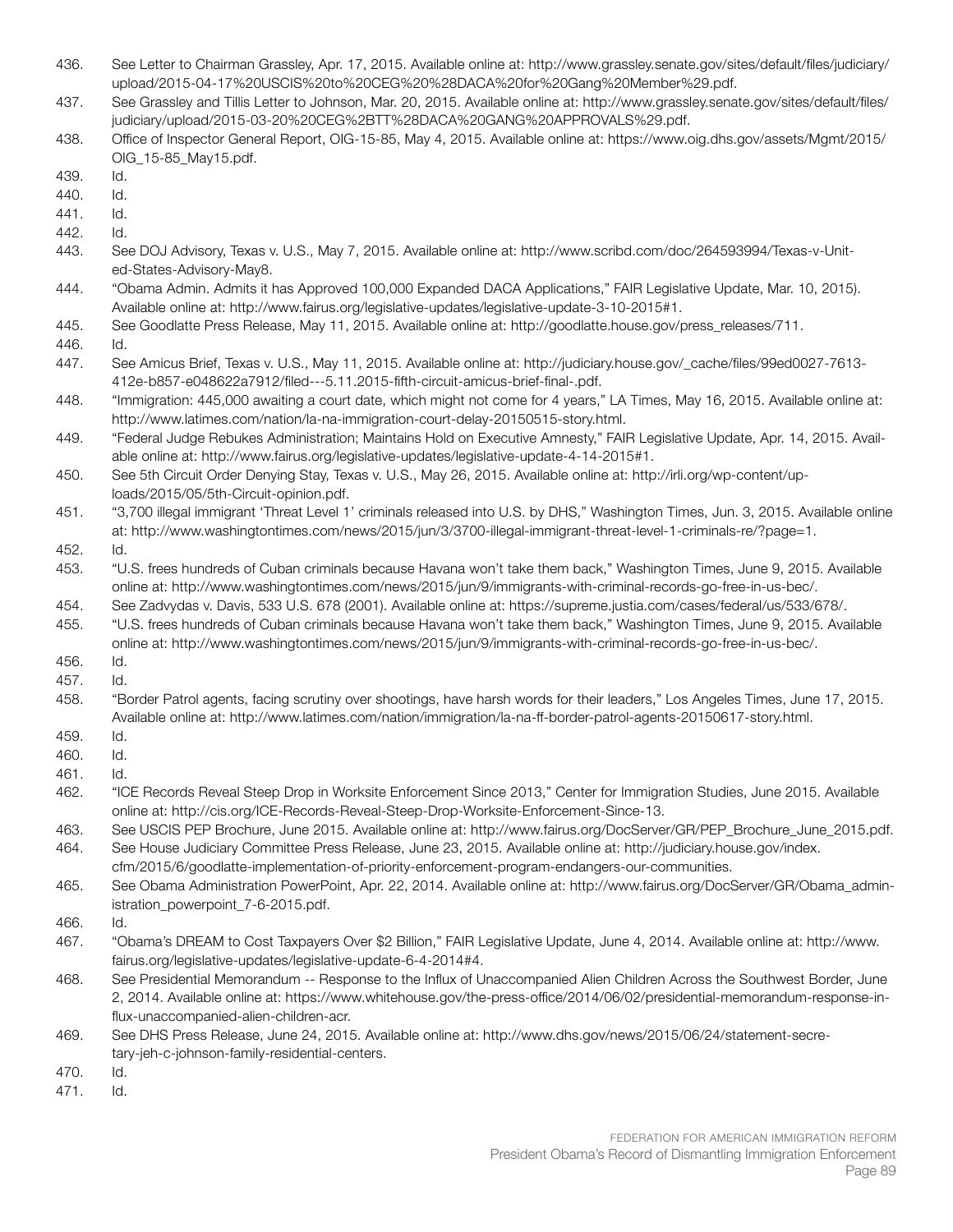| 472. | "Obama defies federal judge, fails to rescind wrongly issued amnesties," Washington Times, June 29, 2015. Available online at:<br>http://www.washingtontimes.com/news/2015/jun/29/three-year-amnesties-not-fully-rescinded.                                                                 |
|------|---------------------------------------------------------------------------------------------------------------------------------------------------------------------------------------------------------------------------------------------------------------------------------------------|
| 473. | See DOJ Advisory, Texas v. U.S., May 7, 2015. Available online at: http://www.scribd.com/doc/264593994/Texas-v-Unit-<br>ed-States-Advisory-May8.                                                                                                                                            |
| 474. | "Obama defies federal judge, fails to rescind wrongly issued amnesties," Washington Times, June 29, 2015. Available online at:<br>http://www.washingtontimes.com/news/2015/jun/29/three-year-amnesties-not-fully-rescinded.                                                                 |
| 475. | "Third Circuit Creates Path to Citizenship for Illegal Alien Religious Workers," FAIR Legislative Update, Apr. 15, 2015. Available<br>online at: http://www.fairus.org/legislative-updates/legislative-update-4-14-2015#2; see 8 C.F.R. § 204.5(m)(4).                                      |
| 476. | See INA § 203(b)(4); see also INA § 101(a)(27)(C).                                                                                                                                                                                                                                          |
| 477. | See Order, Texas v. U.S., July 7, 2015. Available online at: http://www.fairus.org/DocServer/July%207,%202015%20Order.pdf.                                                                                                                                                                  |
| 478. | ld.                                                                                                                                                                                                                                                                                         |
| 479. | Id.                                                                                                                                                                                                                                                                                         |
| 480. | "Understanding the Potential Impact of Executive Action on Immigration Enforcement," Migration Policy Institute, July 2015.<br>Available online at: http://www.fairus.org/DocServer/GR/Understanding_the_Potential_Impact_of_Executive_Action_on_Immi-<br>gration_Enforcement_July2015.pdf. |
| 481. | Id.                                                                                                                                                                                                                                                                                         |
| 482. | "Improved Evaluation Efforts Could Enhance Agency Programs to Reduce Unaccompanied Child Migration," Government Ac-<br>countability Office, July 2015. Available online at: http://www.gao.gov/assets/680/671724.pdf.                                                                       |
| 483. | Id.                                                                                                                                                                                                                                                                                         |
| 484. | "Obama Increases Number of Syrian Refugees for U.S. Resettlement to 10,000," New York Times, Sept. 10, 2015. Available<br>online at: http://www.nytimes.com/2015/09/11/world/middleeast/obama-directs-administration-to-accept-10000-syrian-refu-<br>gees.html?_r=1.                        |
| 485. | Id.                                                                                                                                                                                                                                                                                         |
| 486. | "Paul Ryan Wrong, Jeff Sessions Right on Immigration in Trade Deal," Breitbart, Sept. 14, 2015. Available online at: http://www.<br>breitbart.com/big-government/2015/09/14/paul-ryan-wrong-jeff-sessions-right-on-immigration-in-trade-deal/.                                              |
| 487. | Id.                                                                                                                                                                                                                                                                                         |
| 488. | "US government deports fewest immigrants in nearly a decade," Associated Press, Oct. 6, 2015. Available online at: http://big-<br>story.ap.org/article/1f2b76154513479fa2bb86ea0210a00d/us-government-deports-fewest-immigrants-nearly-decade.                                              |
| 489. | Id.                                                                                                                                                                                                                                                                                         |
| 490. | "President Obama's Immigration Orders Sweeping in Scope," FAIR Legislative Update, Nov. 24, 2014. Available online at:<br>http://www.fairus.org/legislative-updates/legislative-update-11-24-2014#1.                                                                                        |
| 491. | "Education Secretary: 'A Travesty' That Taxpayers Don't Aid Illegal Immigrants," Breitbart, Oct. 9, 2015. Available online at:<br>http://www.breitbart.com/big-government/2015/10/09/education-secretary-travesty-taxpayers-dont-aid-illegal-immigrants/.                                   |
| 492. | Id.                                                                                                                                                                                                                                                                                         |
| 493. | Id.                                                                                                                                                                                                                                                                                         |
| 494. | See Grassley and Goodlatte Letter, Oct. 14, 2015. Available online at: http://www.grassley.senate.gov/sites/default/files/judicia-<br>ry/upload/2015-10-14%20CEG%20Goodlatte%20to%20DHS%20%28Alien%20Sex%20Offenders%29.pdf.                                                                |
| 495. | Id.                                                                                                                                                                                                                                                                                         |
| 496. | "Border Patrol Agent: Obama Admin's 'Catch and Release' Causing Influx Of Illegals," Breitbart, Oct. 21, 2015. Available online<br>at: http://www.breitbart.com/video/2015/10/21/border-patrol-agent-obama-admins-catch-and-release-causing-influx-of-ille-                                 |
|      | gals/.                                                                                                                                                                                                                                                                                      |
| 497. | Bloomberg Government Transcript, Oct. 21, 2015.                                                                                                                                                                                                                                             |
| 498. | Id.                                                                                                                                                                                                                                                                                         |
| 499. | Id.                                                                                                                                                                                                                                                                                         |
| 500. | Id.                                                                                                                                                                                                                                                                                         |
| 501. | Law360.com, Nov. 2, 2015.                                                                                                                                                                                                                                                                   |
| 502. | Id.                                                                                                                                                                                                                                                                                         |
| 503. | "CIS: Worksite Enforcement Plummets under Obama," FAIR Legislative Update, June 23, 2015. Available online at: http://www.                                                                                                                                                                  |
|      | fairus.org/legislative-updates/legislative-update-6-23-2015#1.                                                                                                                                                                                                                              |
| 504. | See 5th Circuit Order Upholding Injunction, Texas v. U.S., Nov. 9, 2015. Available online at: http://www.ca5.uscourts.gov/opin-<br>ions/pub/15/15-40238-CV0.pdf.                                                                                                                            |
| 505. | "FBI Director Admits US Can't Vet All Syrian Refugees For Terror Ties", Daily Caller, Oct. 21, 2015. Available online at: http://<br>dailycaller.com/2015/10/21/fbi-director-admits-us-cant-vet-all-syrian-refugees-for-terror-ties-video/.                                                 |
| 506. | Bloomberg Government Transcript, Nov. 17, 2015.                                                                                                                                                                                                                                             |
| 507  | Bloomberg Government Transcript, Nov. 19, 2015                                                                                                                                                                                                                                              |

507. Bloomberg Government Transcript, Nov. 19, 2015.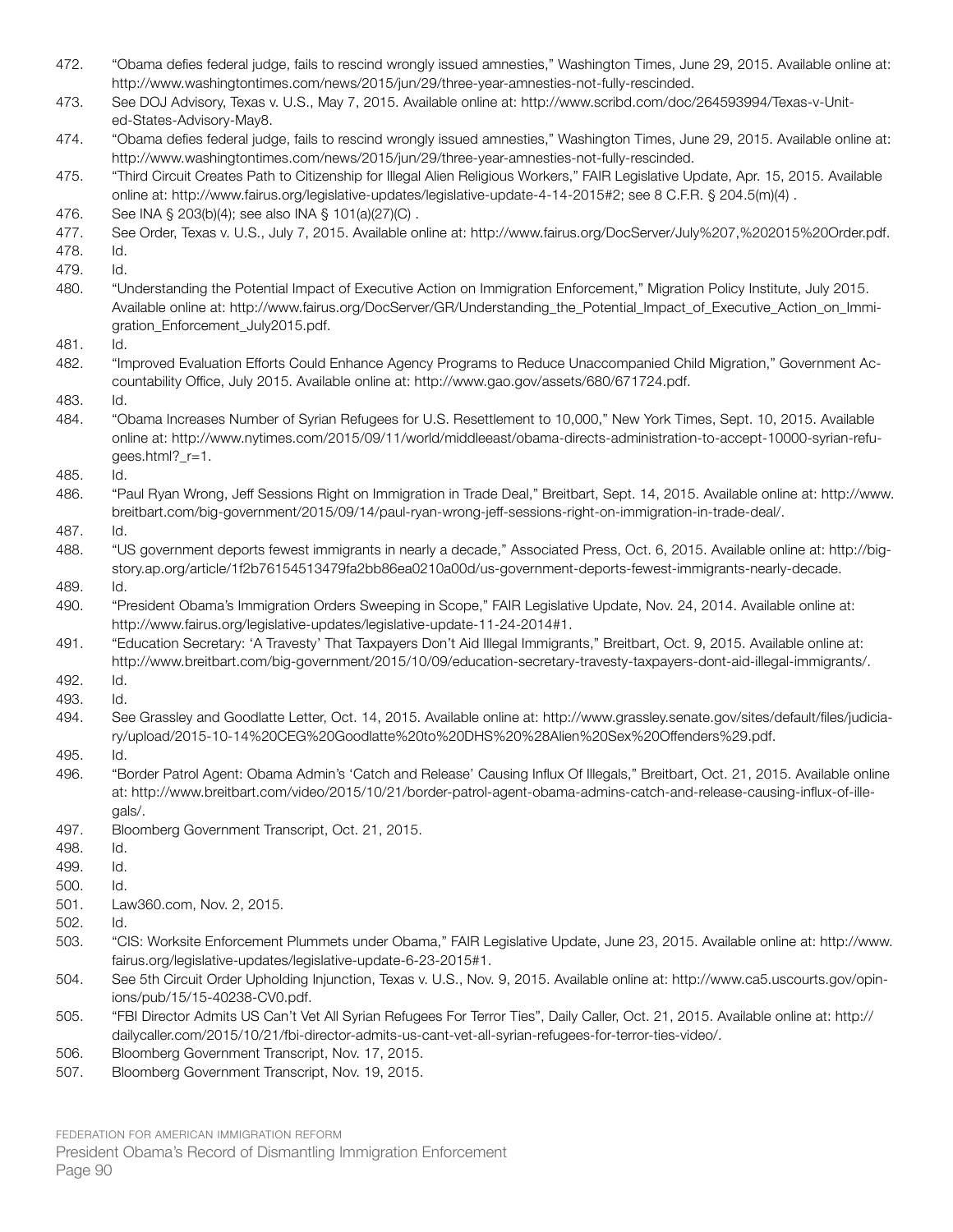- 508. See CBP Southwest Border Unaccompanied Alien Children Statistics. Available online at: http://www.cbp.gov/newsroom/stats/ southwest-border-unaccompanied-children/.
- 509. "Border Patrol: Nearly 5,000 unaccompanied children crossed US-Mexico border in October," Fox News, Nov. 25, 2015. Available online at: http://www.foxnews.com/us/2015/11/25/border-patrol-nearly-5000-unaccompanied-children-crossed-us-mexico-border-in.html.
- 510. Id.
- 511. Bloomberg Government Transcript, Dec. 2, 2015.
- 512. Id.
- 513. "U.S. to Open Shelters for New Surge of Youths Crossing Southwest Border," New York Times, Dec. 7, 2015. Available online at: http://mobile.nytimes.com/2015/12/08/us/us-to-open-shelters-for-new-surge-of-youths-crossing-southwest-border.html?\_  $r=0$ .
- 514. See Memo to the Secretaries of the Military Departments Director, Joint Staff, Nov. 25, 2015. Available online at: http://www. fairus.org/DocServer/GR/DASD\_Signed\_Coord\_Request.pdf.
- 515. Id.
- 516. See Best Places to Work in the Federal Government, December 2015. Available online at: http://bestplacestowork.org/BPTW/ rankings/overall/large.
- 517. Id.
- 518. Id.
- 519. "Amid Non-Enforcement Directives, Morale Sinks Even Lower at DHS," ImmigrationReform.com, Sept. 30, 2015. Available online at: http://immigrationreform.com/2015/09/30/amid-non-enforcement-directives-morale-sinks-even-lower-at-dhs/.
- 520. See 2015 ICE Removals Report, Dec. 2015. Available online at: https://www.ice.gov/removal-statistics.
- 521. Id.
- 522. http://www.rasmussenreports.com/public\_content/politics/current\_events/immigration/immigration\_update.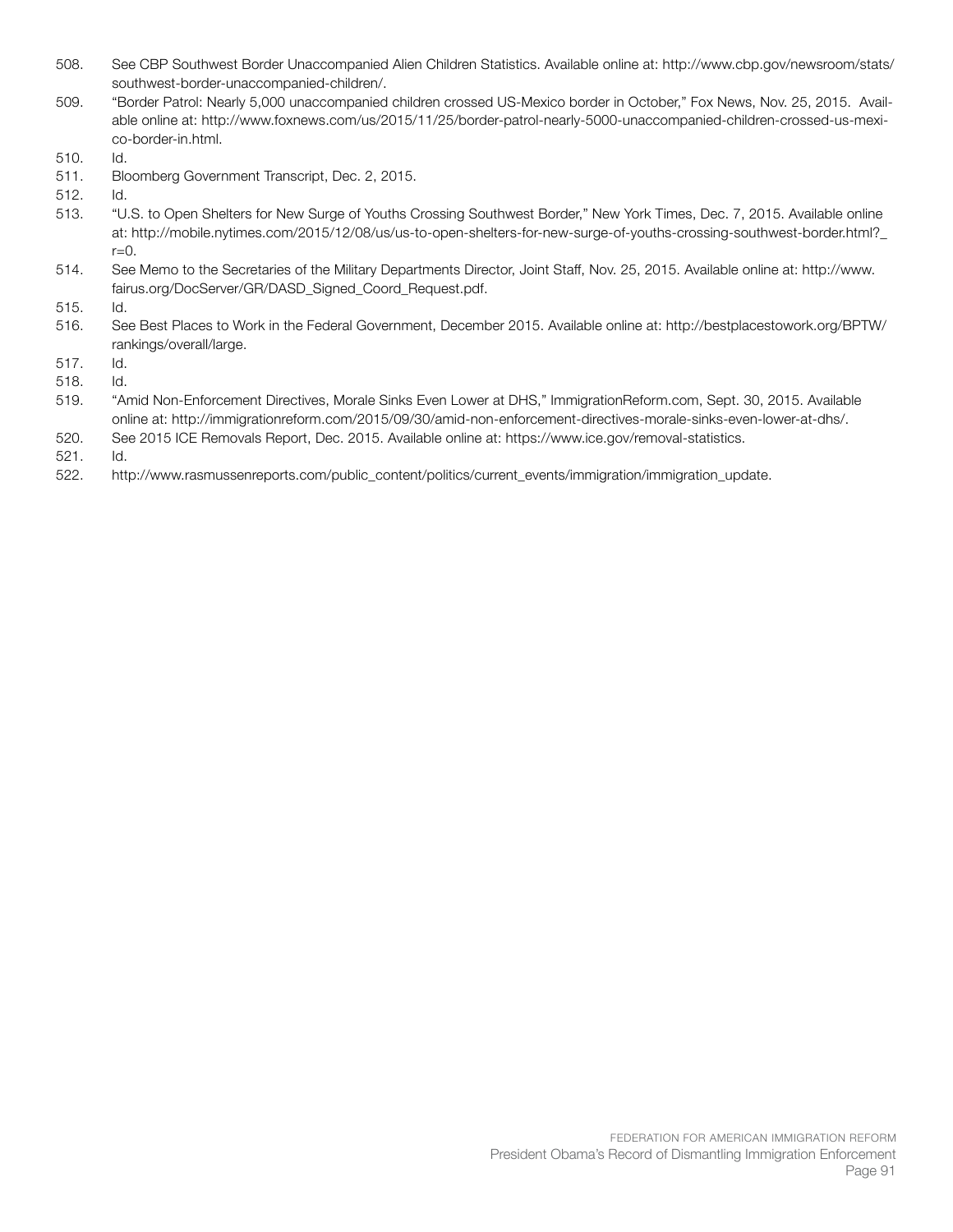The Federation for American Immigration Reform is the largest and most influential nonprofit immigration organization in the United States. Made up of more than 250,000 concerned citizens, we share a common belief that our nation's immigration policies must be reformed to serve America's needs and interests today and into the future.

Since our founding in 1979, we have been leading the call for immigration reform, using our grassroots network to help Americans use their voices to speak up for effective, sensible immigration policies and legislation.

We believe our nation can and must have immigration policies that are nondiscriminatory and designed to serve the societal, environmental, and economic needs of our country. Recent polls show that the American public feels the same way.

#### BOARD OF DIRECTORS

Duke Austin Sharon Barnes Douglas E. Caton Donald A. Collins Jr., Chairman James R. Dorcy

#### NATIONAL BOARD OF ADVISORS

Nancy S. Anthony Hon. Louis Barletta Gwat Bhattacharije Gerda Bikales Hon. Brian Bilbray J. Bayard Boyle Jr. Hugh Brien John Brock Frances Burke, Ph.D. Pat Choate, Ph.D. Donald A. Collins Sr. Clifford Colwell, M.D. Kevin Donaleski Alfred P. Doyle, M.D. Dino Drudi Paul Egan Bonnie Erbé Robert Gillespie Otis W. Graham Jr., Ph.D. Joseph R. Guzzardi Robert E. Hannay

Sarah G. Epstein Dale M. Herder, Ph.D. Frank Morris, Ph.D. Roy Porter

Hessie Harris Lawrence E. Harrison Marilyn Hempell Diana Hull, Ph.D. Glenn Jackson Hon. Richard D. Lamm Roy C. Lierman Donald Mann Scott McConnell James G. McDonald, Esq. Peter Nunez, Esq. Robert D. Park Fred Pinkham, Ph.D. Randy Pullen Bruce S. Reid David P. Schippers, Esq. Hon. Alan K. Simpson John Philip Sousa, IV John Tanton, M.D. Alan Weeden Hon. Curtin Winsor Jr.